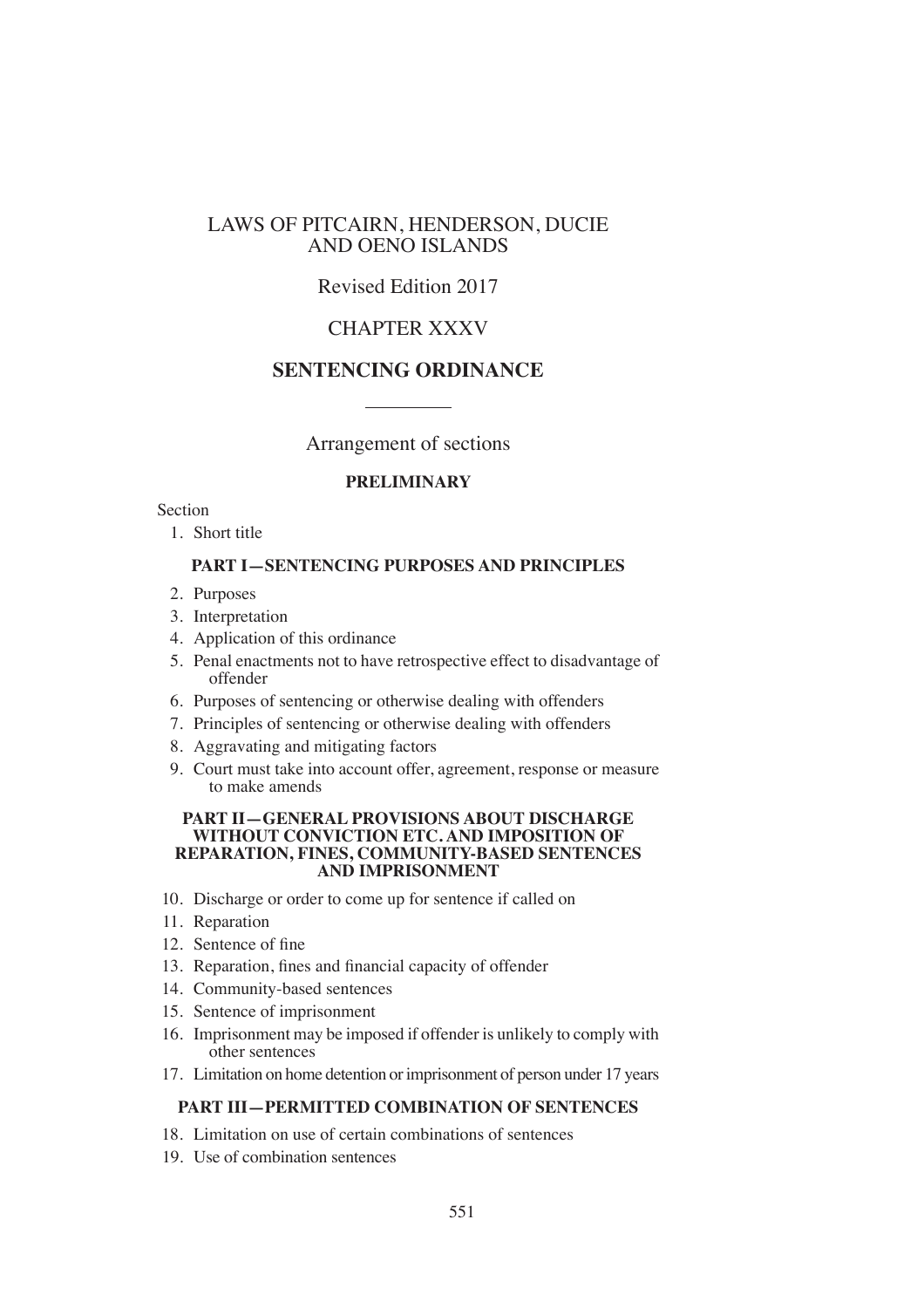20. Effect of provisions concerning multiple sentences on powers of Court

#### **Provisions of general application restricting cumulative sentences**

- 21. No sentence may be cumulative on non-association order
- 22. No sentence may be cumulative on indeterminate sentence of imprisonment

### **Proof of facts**

23. Proof of facts

#### **Sentencing procedure**

- 24. Power of adjournment for inquiries as to suitable punishment
- 25. Pre-sentence reports
- 25A.Additional requirements when considering sentence of home detention
- 26. Offender may request Court to hear certain person
- 27. Disclosure of reports
- 28. Access to reports
- 29. No sentence of imprisonment or home detention to be imposed without opportunity for legal representation
- 30. General requirement to give reasons

### **PART IV—SENTENCES, ORDERS AND RELATED MATTERS**

### **Monetary penalties**

- 31. Sentence of reparation
- 32. Court may order reparation report
- 33. Reparation reports
- 34. Taking into account financial capacity of offender
- 35. Conditions of sentence of reparation
- 36. Copies of conditions of reparation to be given to person who suffered harm, loss or damage
- 37. Payment of sums to person who suffered harm, loss or damage

## **Fines**

- 38. Power to impose fine instead of imprisonment or community-based sentence
- 39. Determining amount of fine
- 40. Financial capacity of offender

#### **Declaration as to fnancial capacity**

- 41. Declaration as to financial capacity
- 42. Offence of providing false or misleading information

### **PART V—COMMUNITY-BASED SENTENCES**

#### **Supervision**

43. Sentence of supervision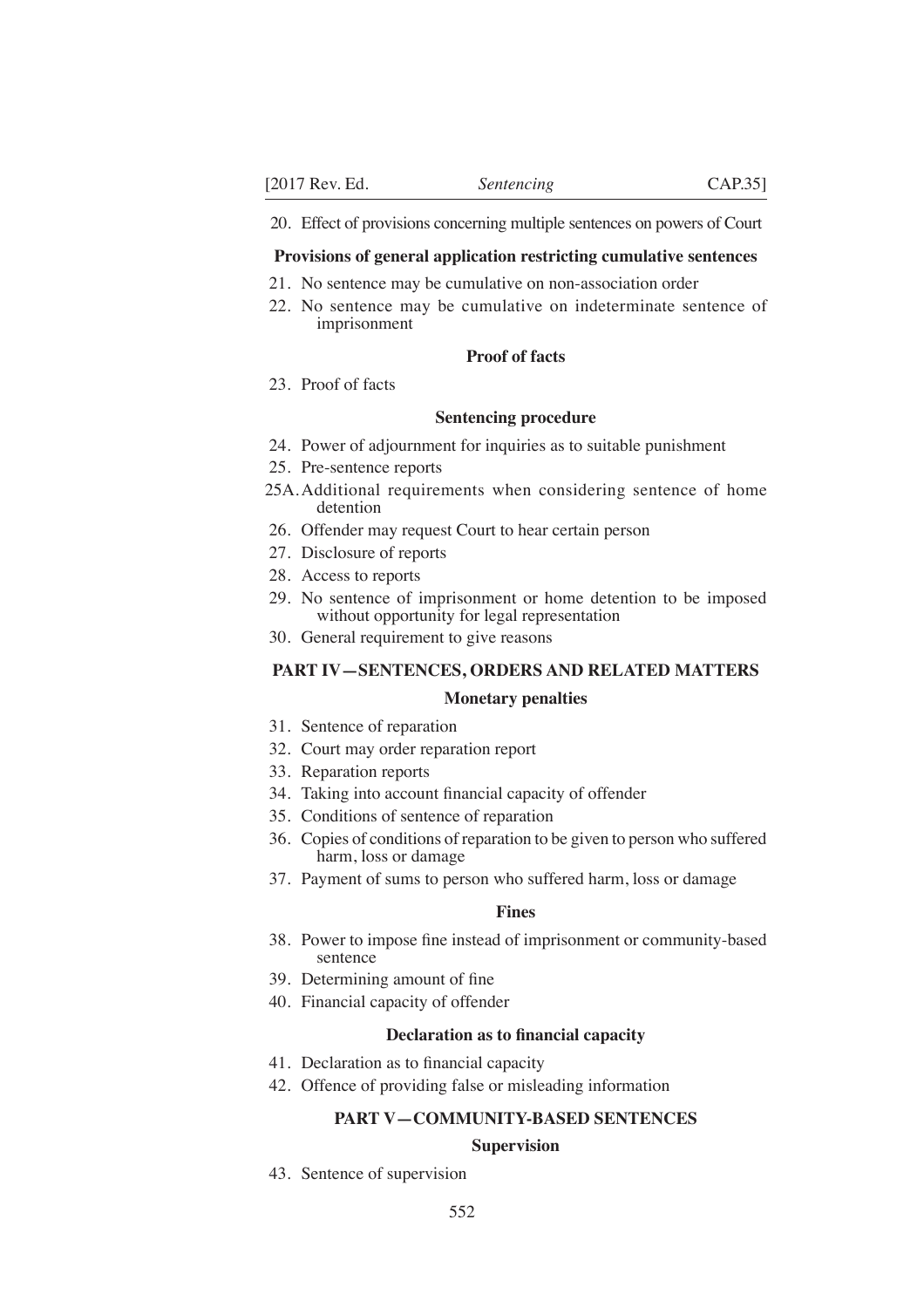- 44. Guidance on use of sentence of supervision
- 45. Sentences of supervision in respect of two or more offences must be served concurrently
- 46. Conditions of sentence of supervision
- 47. Standard conditions of supervision
- 48. Special conditions related to programme
- 49. Programmes
- 50. Other special conditions
- 51. Offender to be under supervision of Supervision Officer
- 52. Variation or cancellation of sentence of supervision
- 53. Sentence of community work
- 54. Guidance on use of sentence of community work
- 55. Concurrent and cumulative sentences of community work
- 55A.Court may defer commencement date of sentence of community work
- 56. Length of sentence of community work
- 57. Offender must report to Supervision Officer
- 58. Offender must notify Supervision Officer if offender changes residential address
- 59. Supervision Officer must determine placement of offender for community work
- 60. Guidance to Supervision Officer in determining placement of offender for community work
- 61. Authorised work for person sentenced to community work
- 62. When community work must be done
- 63. Supervision of offender while doing community work
- 64. Offender excused from reporting in certain circumstances
- 65. Remission of sentence of community work
- 66. Variation or cancellation of sentence of community work
- 67. Extension of period within which community work must be done

#### **Offences related to community-based sentences**

- 68. Offences related to breach of conditions of supervision
- 69. Offences relating to breach of sentence of community work

#### **Review of community-based sentences**

- 70. Jurisdiction and procedure
- 71. Appeal in respect of substituted sentence

#### **Miscellaneous provisions as to community-based sentences**

- 72. Order must be drawn up and copy given to offender, etc.
- 73. Commencement of community-based sentences
- 74. Effect of subsequent sentence of imprisonment
- 75. Period of suspension not counted towards sentence
- 76. Resumption of community-based sentence if sentence of imprisonment quashed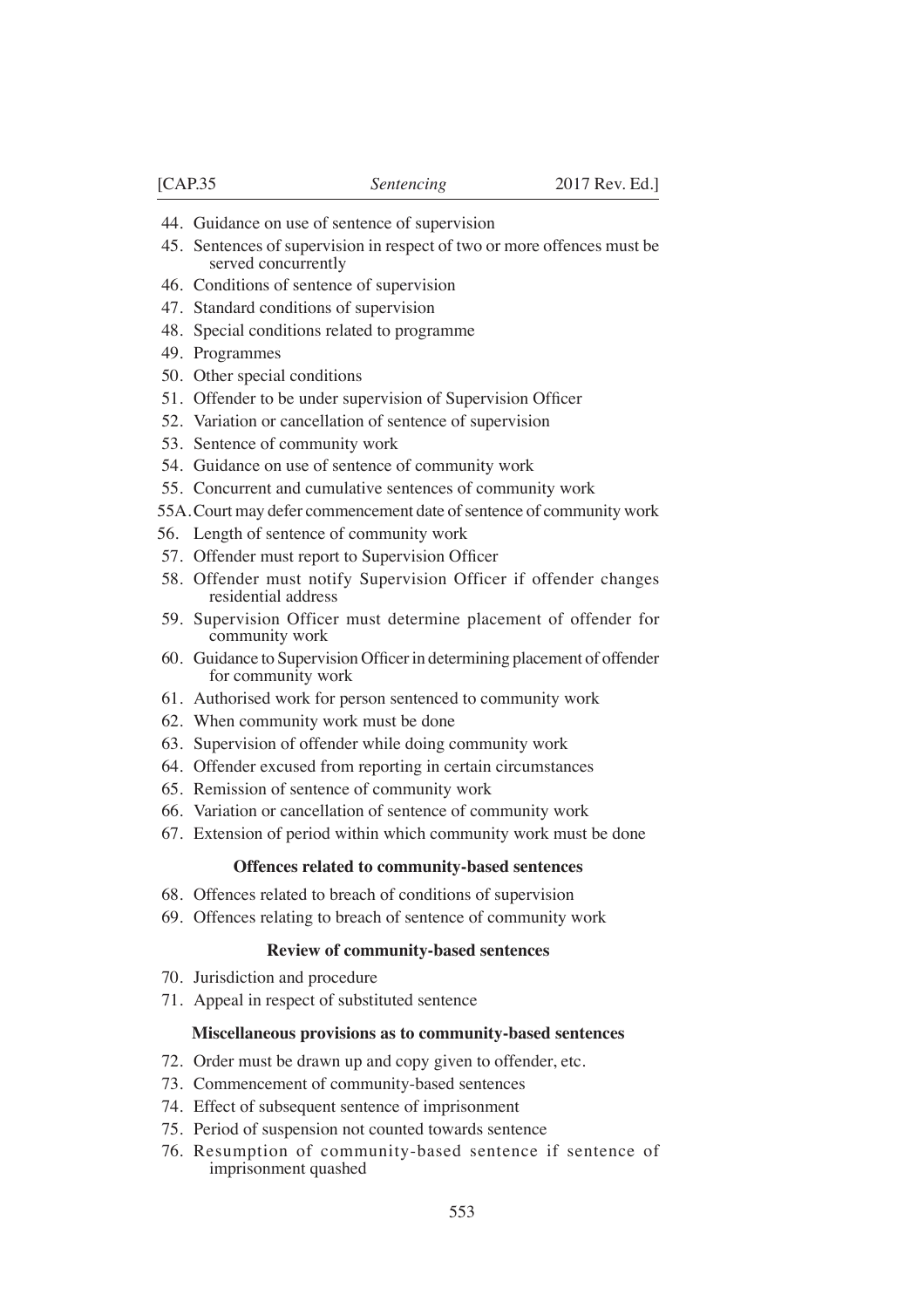### **PART VA—HOME DETENTION**

- 76A.Sentence of home detention
- 76B. Concurrent and cumulative sentences of home detention
- 76C. Detention conditions applying to offender sentenced to home detention
- 76D.Special conditions of sentence of home detention
- 76E. Electronic monitoring
- 76F. Application for variation or cancellation of sentence of home detention
- 76G. Matters relating to orders under section 76F
- 76H.Alternative residence pending determination of application under section 76F
- 76I. Leave to apply for cancellation of sentence of imprisonment and substitution of sentence of home detention in certain cases
- 76J. Application for cancellation of sentence of imprisonment and substitution of sentence of home detention
- 76K.Updated pre-sentence report
- 76L. Imposition of post-detention conditions on offender
- 76M.Variation or discharge of post-detention conditions
- 76N.Offence to breach detention conditions
- 76O.Offence to refuse entry to home detention residence
- 76P. Offence to breach post-detention conditions
- 76Q.Arrest without warrant for breach of detention or post-detention conditions
- 76R. Court may defer start date of sentene of home detention
- 76S. Commencement of sentence of home detention
- 76T. When home detention ends
- 76U.When detention conditions suspended
- 76V. Time ceases to run in certain circumstances
- 76W.Order must be drawn up
- 76X.Offender must be given copy of new or amended order
- 76Y. Effect of a subsequent sentence of imprisonment

### **PART VI—IMPRISONMENT**

- 77. Length of sentence of imprisonment
- 78. Cumulative and concurrent sentences of imprisonment
- 79. Guidance on use of cumulative and concurrent sentences of imprisonment
- 80. Court to consider totality of offending
- 81. Imposition of minimum period of imprisonment in relation to determinate sentence of imprisonment

#### **Preventive detention**

- 82. Sentence of preventive detention
- 83. Offender must be notified that sentence of preventive detention will be considered and reports must be obtained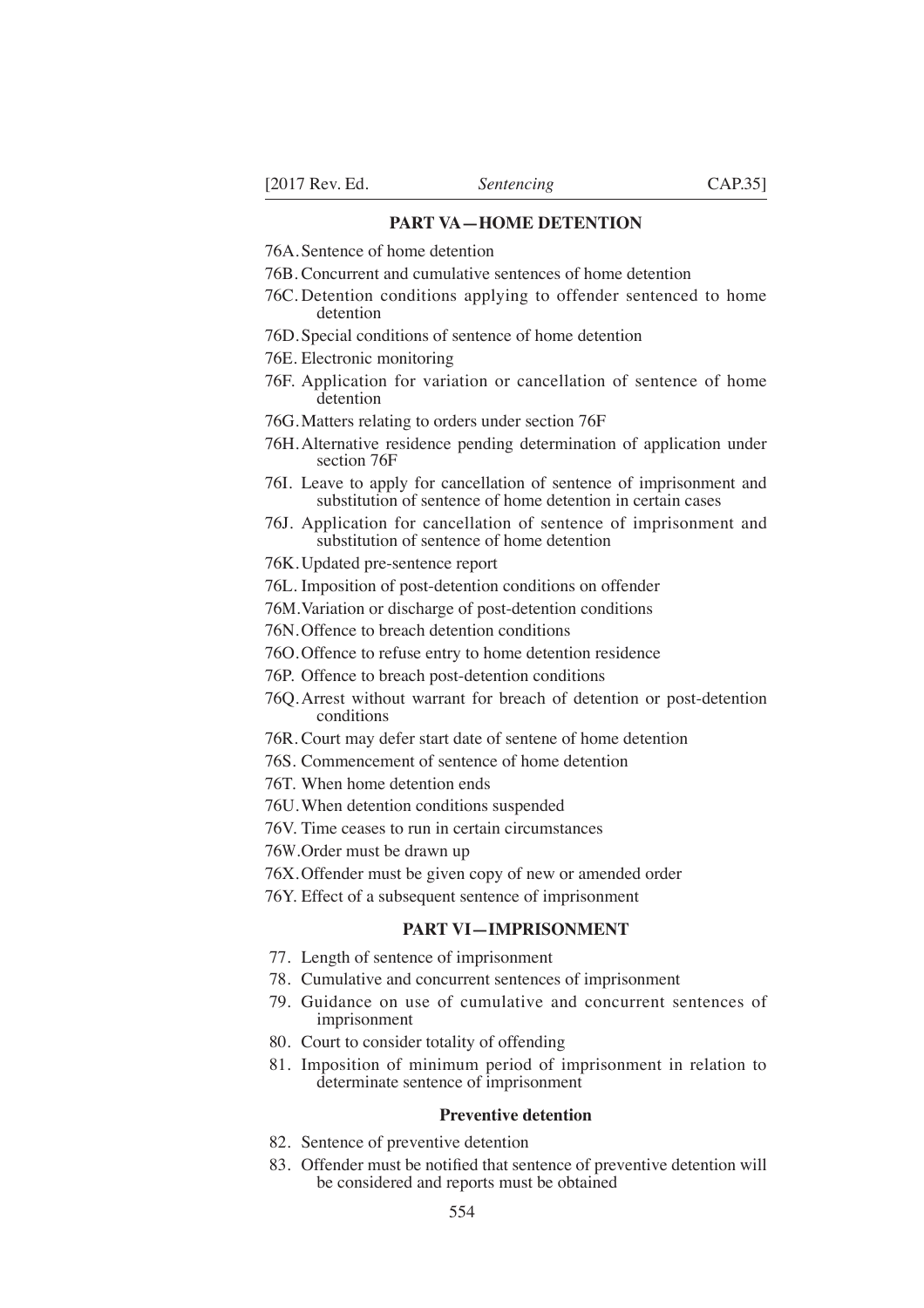- 84. Imposition of minimum period of imprisonment
- 85. Procedure if offender convicted in Magistrate's Court
- 86. Warrant of commitment for sentence of imprisonment

#### **Release conditions for short term sentences**

- 87. References to period of imprisonment for purposes of section 88
- 88. Imposition of conditions on release of offender sentenced to imprisonment for short term
- 89. Variation of release conditions
- 90. Review of conditions if conditions incompatible
- 91. Offence to commit breach of conditions

#### **Home detention** *(repealed)*

- 92. *(Repealed)*
- 93. *(Repealed)*
- 94. *(Repealed)*

#### **Provisions about start date of sentence of imprisonment**

- 95. Court may defer start date of sentence of imprisonment
- 96. Start date of sentence of imprisonment

#### **Sentencing for murder**

- 97. Presumption in relation to sentence for murder
- 98. Imposition of minimum period of imprisonment
- 99. Minimum period of imprisonment of 17 years or more
- 100. Appeal against imposition of minimum period of imprisonment

#### **Discharge and miscellaneous orders**

- 101. Discharge without conviction
- 102. Guidance for discharge without conviction
- 103. Conviction and discharge
- 104. Guidance on conviction and discharge

#### **Order to come up for sentence if called on**

- 105. Order to come up for sentence if called on
- 106. Calling an offender to come up for sentence

#### **Non-association orders**

- 107. Non-association order
- 108. Effect of non-association order
- 109. Cumulative orders and sentences
- 110. Order must be drawn up and copy given to offender etc.
- 111. Right of appeal against non-association order
- 112. Commencement of period of non-association
- 113. Breach of non-association order constitutes offence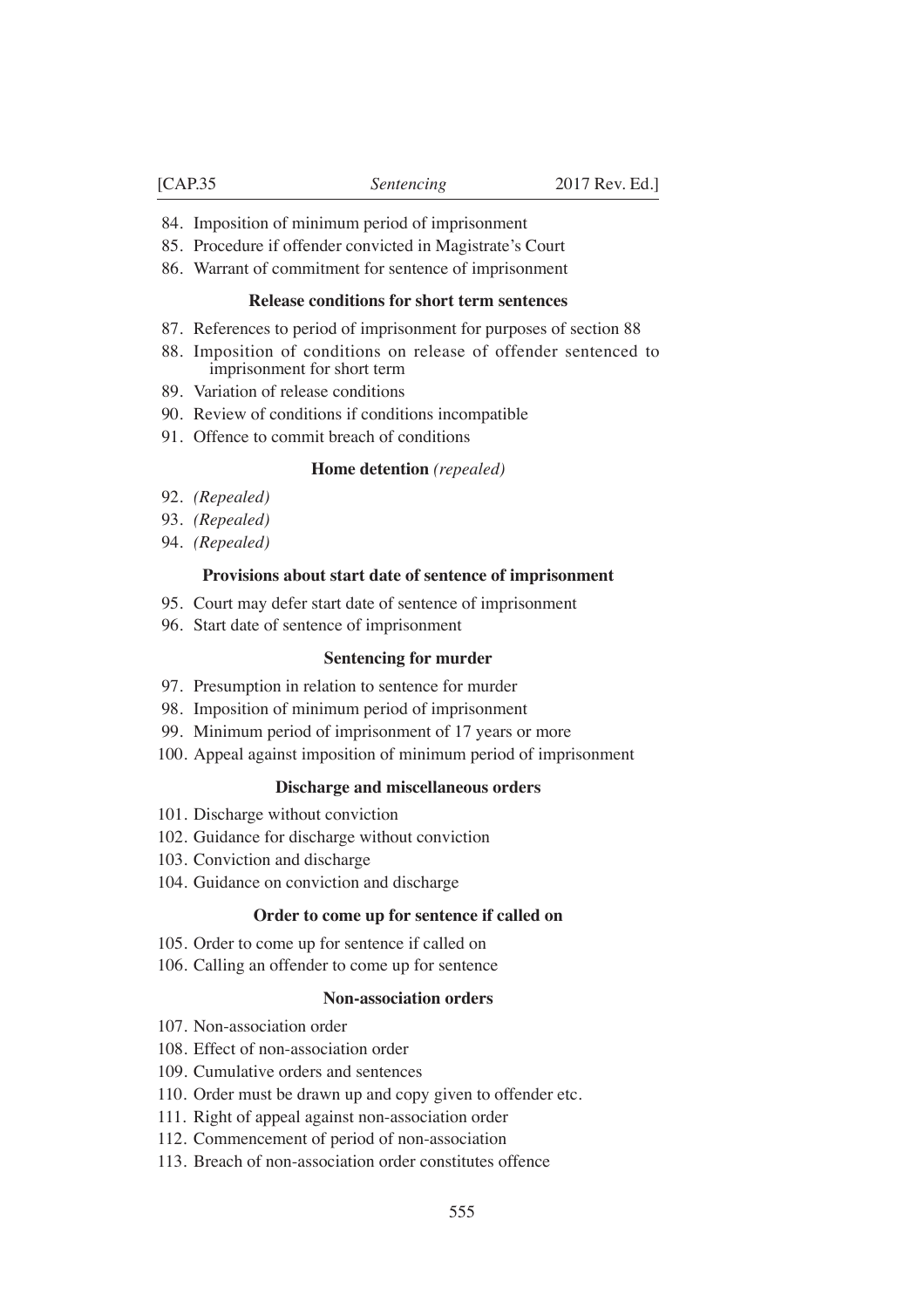- 114. Effect of subsequent sentences on non-association order
- 115. Resumption of non-association order if sentence of imprisonment quashed
- 116. Application for review of non-association order
- 117. Determination of application for variation or cancellation of order
- 118. Jurisdiction and procedure

### **PART VII—MISCELLANEOUS, TRANSITIONAL AND REPEAL PROVISIONS**

- 119. Sentence not invalidated by mistake in age of offender
- 120. Royal prerogative not affected
- 121. Consent to treatment etc. not affected
- 122. Regulations
- 123. Repeals

[Ordinances: No. 9 of 2002 No. 4 of 2010 No 1 of 2016.

An ordinance to reform and consolidate the law as to sentencing in criminal cases

[19 November, 2002]

Short title

**1.** This ordinance may be cited as the Sentencing Ordinance.

### **PART I SENTENCING PURPOSES AND PRINCIPLES**

Purposes

- **2.** The purposes of this ordinance are—
	- (a) to set out the purposes for which offenders may be sentenced or otherwise dealt with; and
	- (b) to promote those purposes and aid in the public's understanding of sentencing practices by providing principles and guidelines to be applied by Courts in sentencing or otherwise dealing with offenders; and
	- (c) to provide a sufficient range of sentences and other means of dealing with offenders; and
	- (d) to provide for the interests of victims of crime.

Interpretation

- **3.**—(1) In this ordinance, unless the context otherwise requires
	- **commencement date** means the date on which this ordinance comes into force
	- **community-based sentence** means a sentence of supervision or a sentence of community work
	- **Court** means a Magistrate's Court, the Supreme Court and, where appropriate, the Court of Appeal in its appellate jurisdiction
	- **Court of Appeal** means the Pitcairn Court of Appeal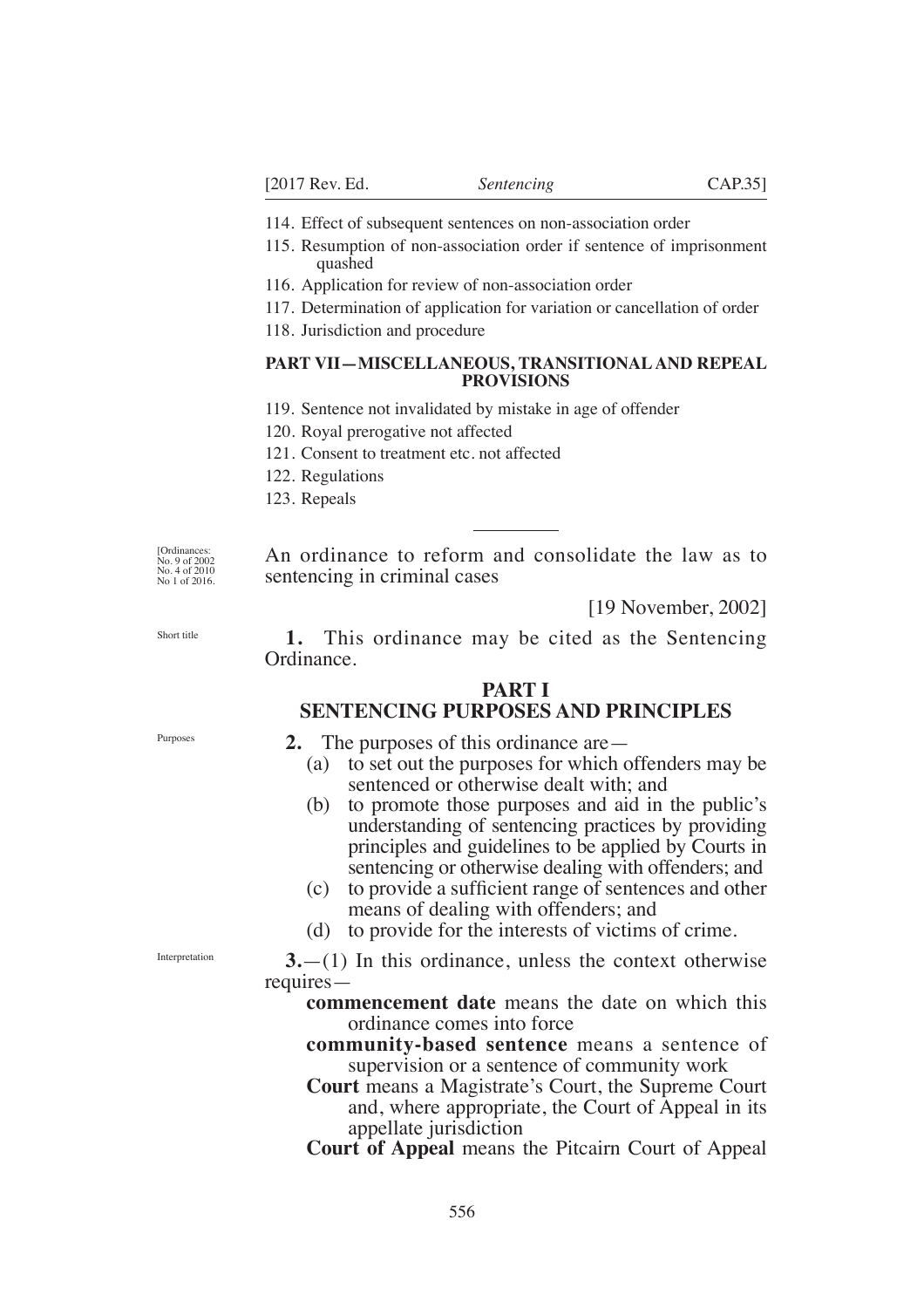[as constituted by section 49 of the Constitution of Pitcairn]

**(Amended by Ordinance No. 4 of 2010)**

- **designated work centre** means such premises, building or land as may from time to time be declared by the Governor to be a place or facility wholly or partially available for the performance of work pursuant to a sentence of community work
- **[detention conditions** means the standard conditions of a sentence of home detention set out in section 76C and any special conditions imposed by the court on an offender under section 76D]
- **[detention end date** means the date on which an offender who is subject to a sentence of home detention cases to be subject to detention conditions]
- **[determinate sentence** means a sentence of imprisonment or a sentence of home detention for a fixed term.
- **[home detention** means detention under a sentence given in accordance with section 76A]
- **[home detention residence** means the residence, specified by a court, where an offender sentenced to home detention serves that sentence]
- **determinate sentence of imprisonment** means a sentence of imprisonment for a fixed term
- **home detention** means detention under a sentence of imprisonment, in a residence, of an offender who is on home detention under a direction made under section 32 of the Parole Ordinance 2002
- **hospital** means a hospital wholly or partly for the treatment of mentally disordered persons as compulsory inpatients

**immediate family**, in relation to a victim—

- (a) means a member of the victim's family group who is in a close relationship with the victim at the time of the offence; and
- (b) for the avoidance of doubt, includes persons whose relationship to the victim at that time is close through a relationship which is, or one or more relationships which are, that of spouse or de facto partner (whether the partner and victim are of the same sex or of different sexes) child or step-child, brother or step-brother, sister or step-sister, parent or step-parent and grandparent

**incapable** means a person who

(a) (i) lacks, wholly or partly, the capacity to understand the nature and to foresee the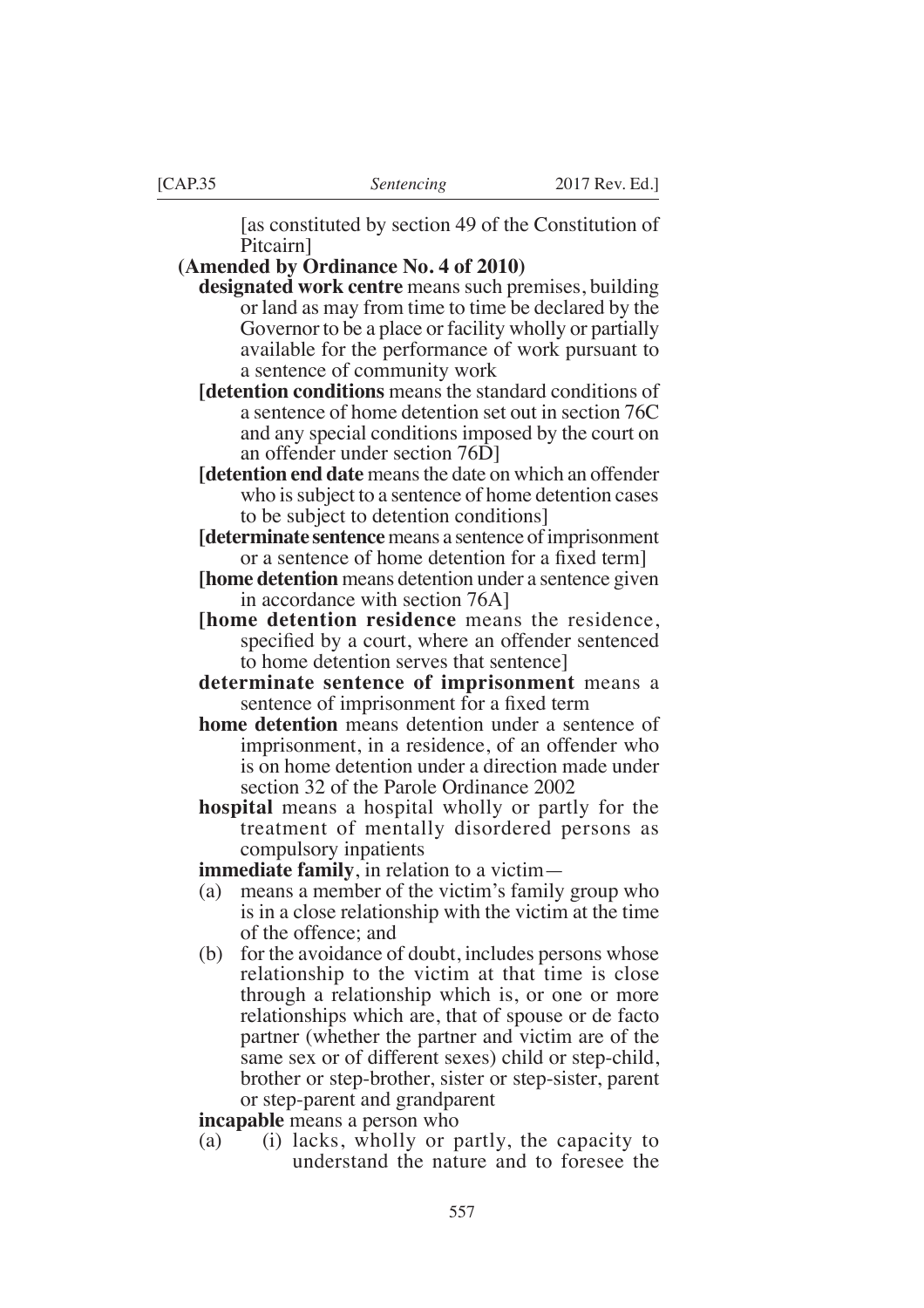consequences of decisions in respect of matters relating to his or her personal care and welfare; or

- (ii) has the capacity to understand the nature and to foresee the consequences of decisions in respect of matters relating to his or her personal care and welfare but wholly lacks the capacity to communicate decisions in respect of matters of that kind; and
- (b) includes a person who is in a state of continuing unconsciousness
- **indeterminate sentence of imprisonment** means a sentence of imprisonment for life or a sentence of preventive detention
- **minimum period of imprisonment** means the period of imprisonment which the Court has, under section 81 or section 84 or section 98, ordered that an offender must serve before he or she can be released under Part II of the Parole Ordinance 2002
- **[non-release day** has the same meaning as in section 2 of the Parole Ordinance 2002]
- **offender** includes a person who is dealt with or is liable to be dealt with for non-payment of a sum of money, disobedience or a court order or contempt of court
- **penal institution** means a prison or other place of detention established under any ordinance [, but does not include a home detention residence]
- **[post-detention conditions** means any standard postdetention condition and special post-detention conditions imposed under section 76L on an offender sentenced to home detention]
- **[Public Prosecutor** has the same meaning as in section 2 of the Judicature (Courts) Ordinance]
- **[release conditions** has the same meaning as in section 2 of the Parole Ordinance 2002]
- **sentence of imprisonment** means a determinate sentence of imprisonment or an indeterminate sentence of imprisonment but does not include a term of imprisonment imposed for non-payment of a sum of money, disobedience of a court order or contempt of court
- **[short-term sentence of imprisonment** has the same meaning as in section 2 of the Parole Ordinance]
- **Supervision Officer** means a person appointed by the Governor to be a Supervision Officer for the purposes of this ordinance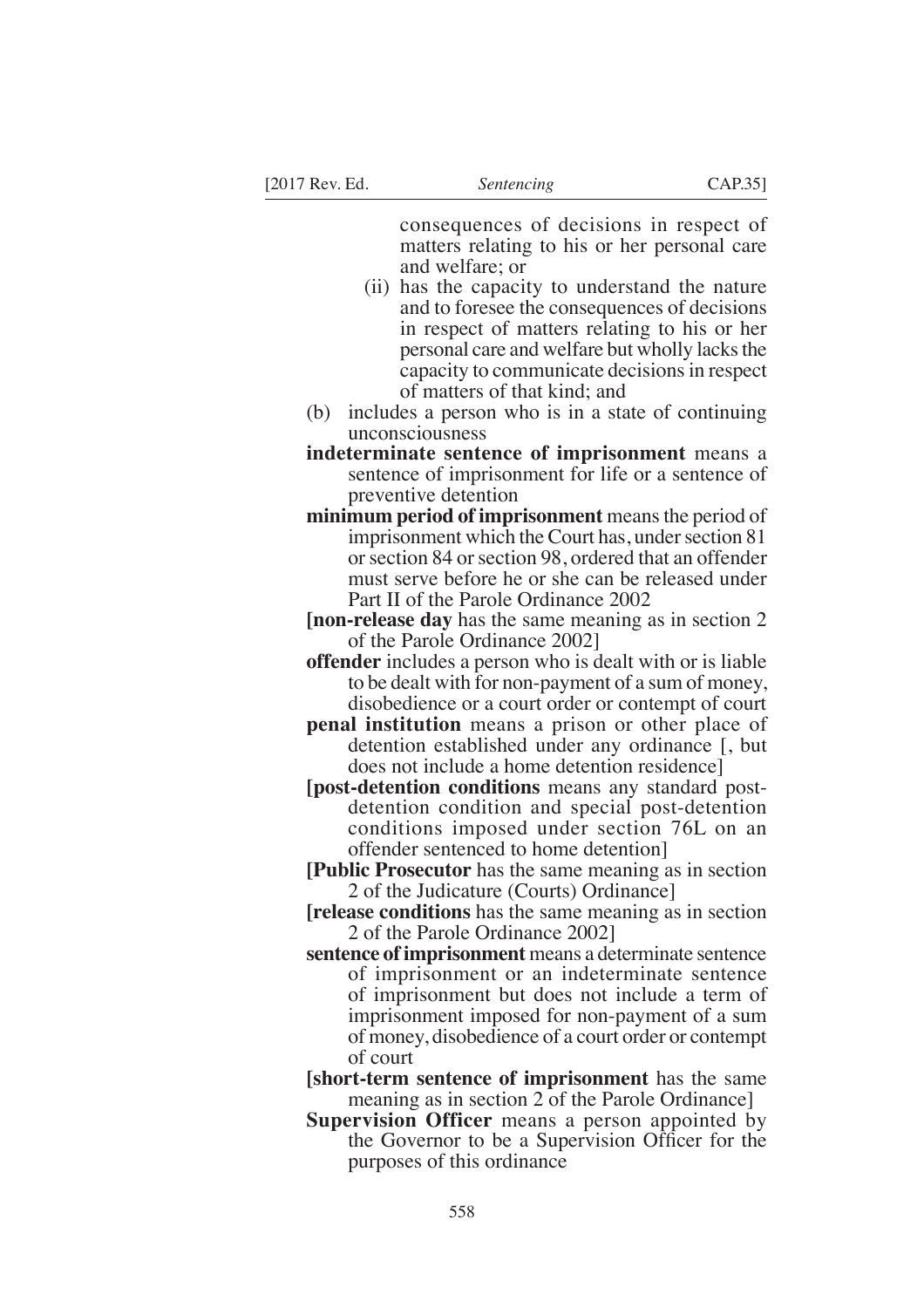#### **victim** means

- (a) a person against whom an offence is committed; and
- (b) every person who, through or by means of an offence committed by another person, suffers physical injury or loss of or damage to property; and
- (c) every member of the immediate family of a person who, as a result of an offence committed by another person, dies or is incapable.

## **(Amended by Ordinance No. 1 of 2016)**

(2) For the purposes of this ordinance—

- (a) an offender is subject to a sentence of imprisonment until the sentence expires (in accordance with section 79 of the Parole Ordinance 2002);
- [(ab)an offender is subject to a sentence of home detention from the date the sentence commences in accordance with section 76R or 76S until the sentence ends in accordance with secton 76T, except when the sentence is suspended under section  $76Y(2)$ ;
- (b) except as provided in paragraph (c), an offender is subject to a sentence of community work from the date when the sentence commences in accordance with section 73 until the date upon which it expires in accordance with section 73;
- (c) an offender is not subject to a community-based sentence during any period when the communitybased sentence is suspended under section 74(2)(a) or section 74(7).

### **(Amended by Ordinance No. 1 of 2016)**

(3) For the purposes of this ordinance, **otherwise dealing with an offender** or **other means of dealing with an offender—**

- (a) means dealing with the offender in relation to an offence following a finding of guilt or a plea of guilty, instead of imposing a sentence; and
- (b) does not include dealing with a person for nonpayment of a sum of money, disobedience of a court order or contempt of court.

 $4.$ —(1) Except as provided in subsection (2), this ordinance  $\frac{Application of this}{ordinate}$ binds the Crown.

(2) This ordinance does not apply to proceedings of a service court under the United Kingdom Forces (Jurisdiction of Colonial Courts) Order 1965 or to proceedings on appeal from any decision under that order except as expressly provided in that order.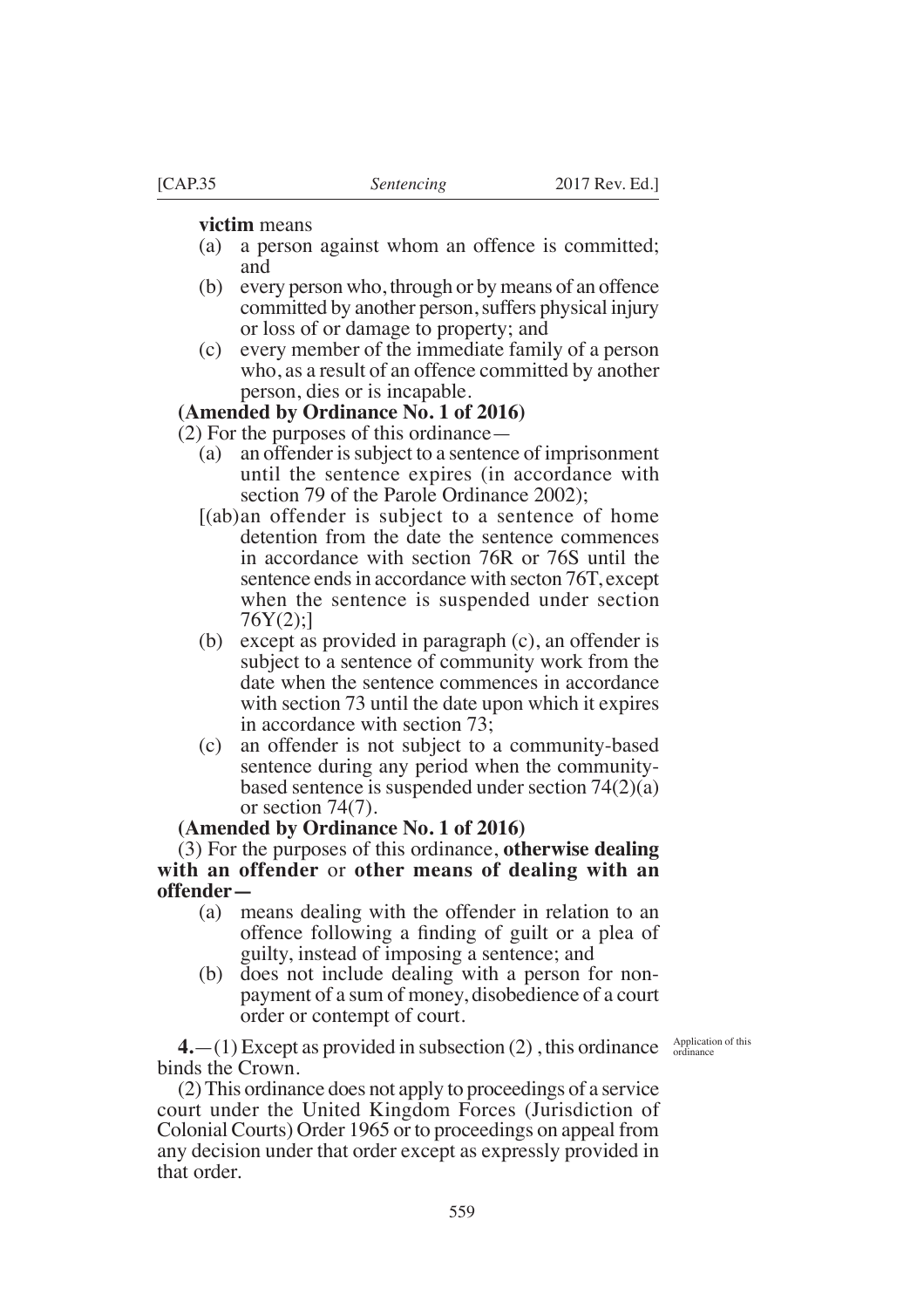(3) Subject to section 5, this ordinance applies to offences committed before or after the commencement date.

Penal enactments not to have retro-spective effect to disadvantage of offender

**5.** Notwithstanding any other enactment or rule of law, an offender has the right, if convicted of an offence in respect of which the penalty has been varied between the commission of the offence and sentencing, to the benefit of the lesser penalty.

**6.** The purposes for which a Court may sentence or otherwise deal with an offender are—

- (a) to hold the offender accountable for harm done to the victim and the community by the offending; or
- (b) to promote in the offender a sense of responsibility for, and an acknowledgement of, that harm; or
- (c) to ensure that the interests of the victim are given due recognition; or
- (d) to provide reparation for harm done by the offending; or
- (e) to denounce the conduct in which the offender was involved; or
- (f) to deter the offender or other persons from committing the same or a similar offence; or
- (g) to protect the community from the offender; or
- (h) to assist in the offender's rehabilitation and reintegration; or
- (i) any combination of two or more of the foregoing purposes.

Principles of sentencing or otherwise dealing with offenders

- **7.** In sentencing or otherwise dealing with an offender, the Court—
	- (a) shall take into account the gravity of the offending in the particular case, including the degree of culpability of the offender;
	- (b) shall take into account the seriousness of the type of offence in comparison with other types of offences, as indicated by the maximum penalties prescribed for the offences;
	- (c) should impose the maximum penalty prescribed for the offence only if the offending is within the most serious of cases for which that penalty is prescribed;
	- (d) should impose a penalty near to the maximum prescribed for the offence if the offending is near to the most serious of cases for which that penalty if prescribed;
	- (e) shall take into account the general desirability of consistency with appropriate levels in respect of similar offenders committing similar offences in similar circumstances;

Purposes of sentencing or otherwise dealing

with offenders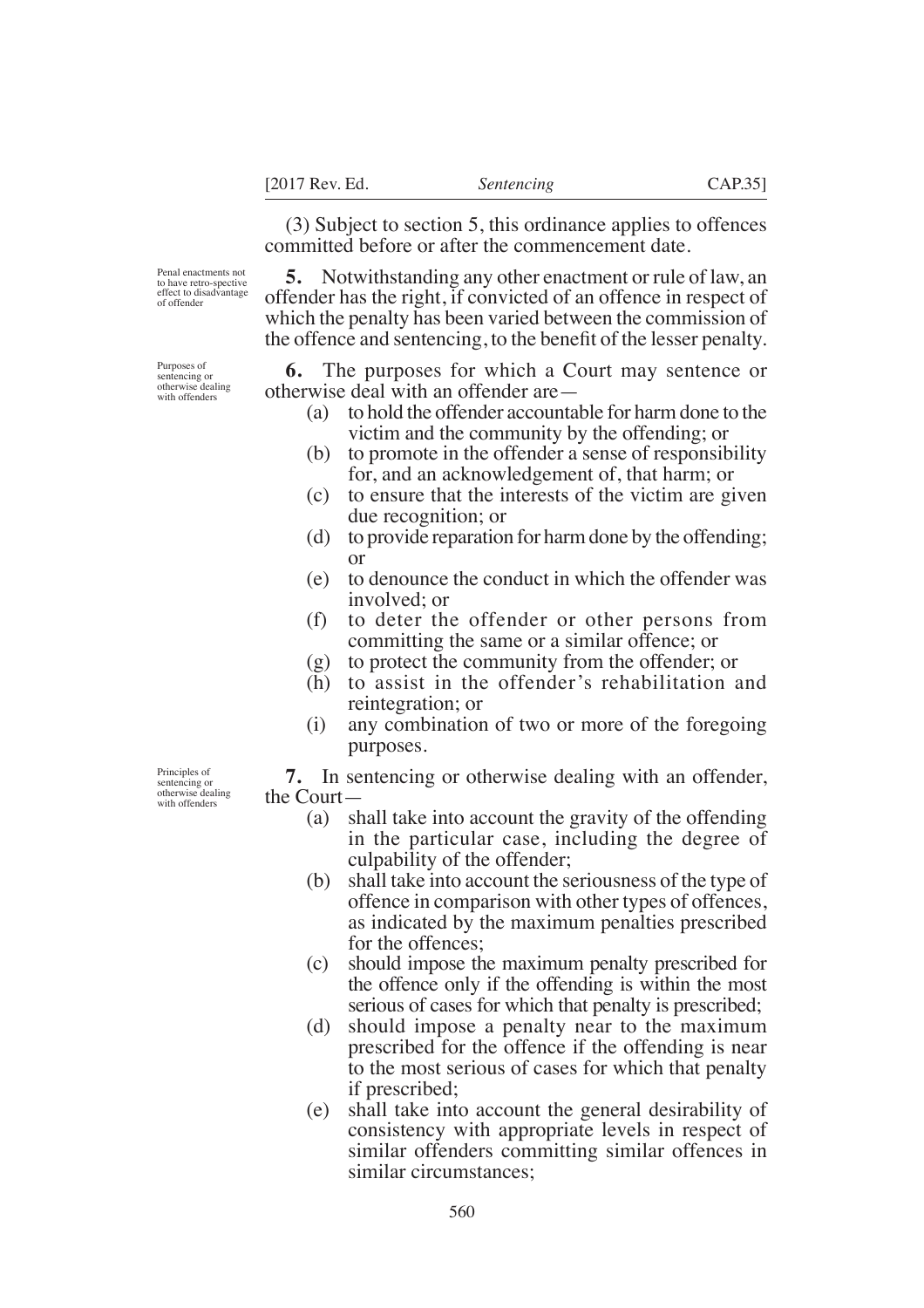- (f) shall take into account a particular circumstance of the offender that would mean that a sentence that would otherwise be appropriate would, in the particular instance, be disproportionately severe;
- (g) shall ensure that a sentence with a partly or wholly rehabilitative purpose is appropriate to the offender's personal, family, community or cultural background;
- (h) shall take into account any outcomes of any processes of reparation that have occurred, or that the Court is satisfied are likely to occur, in relation to the particular case (including, without limitation, any referred to in section 9).

Aggravating and mitigating factors

**8.**—(1) In sentencing or otherwise dealing with an offender, the Court must take into account the following aggravating factors to the extent that they are applicable in the case—

- (a) that the offence involved actual or threatened violence or the actual or threatened use of a weapon;
- (b) that the offence involved unlawful entry into, or unlawful presence in, a dwelling place;
- (c) that the offence was committed while the offender was on bail or still subject to a sentence;
- (d) the extent of any loss, damage or harm resulting from the offence;
- (e) particular cruelty in the commission of the offence;
- (f) that the offender was abusing a position of trust or authority in relation to the victim;
- (g) that the victim was particularly vulnerable because of his or her age or health or any other factor;
- (h) that the offender committed the offence partly or wholly because of hostility towards a group of persons who have an enduring common characteristic such as race, colour, nationality, religion, gender identity, sexual orientation, age or disability;
- (i) premeditation on the part of the offender;
- (j) the number, seriousness, date, relevance and nature of any previous convictions of the offender and of any convictions for which the offender is being sentenced or otherwise dealt with at the same time.

(2) In sentencing or otherwise dealing with an offender, the Court must take into account the following mitigating factors to the extent that they are applicable in the case—

- (a) the age of the offender;
- (b) whether and when the offender pleaded guilty;
- (c) the conduct of the victim;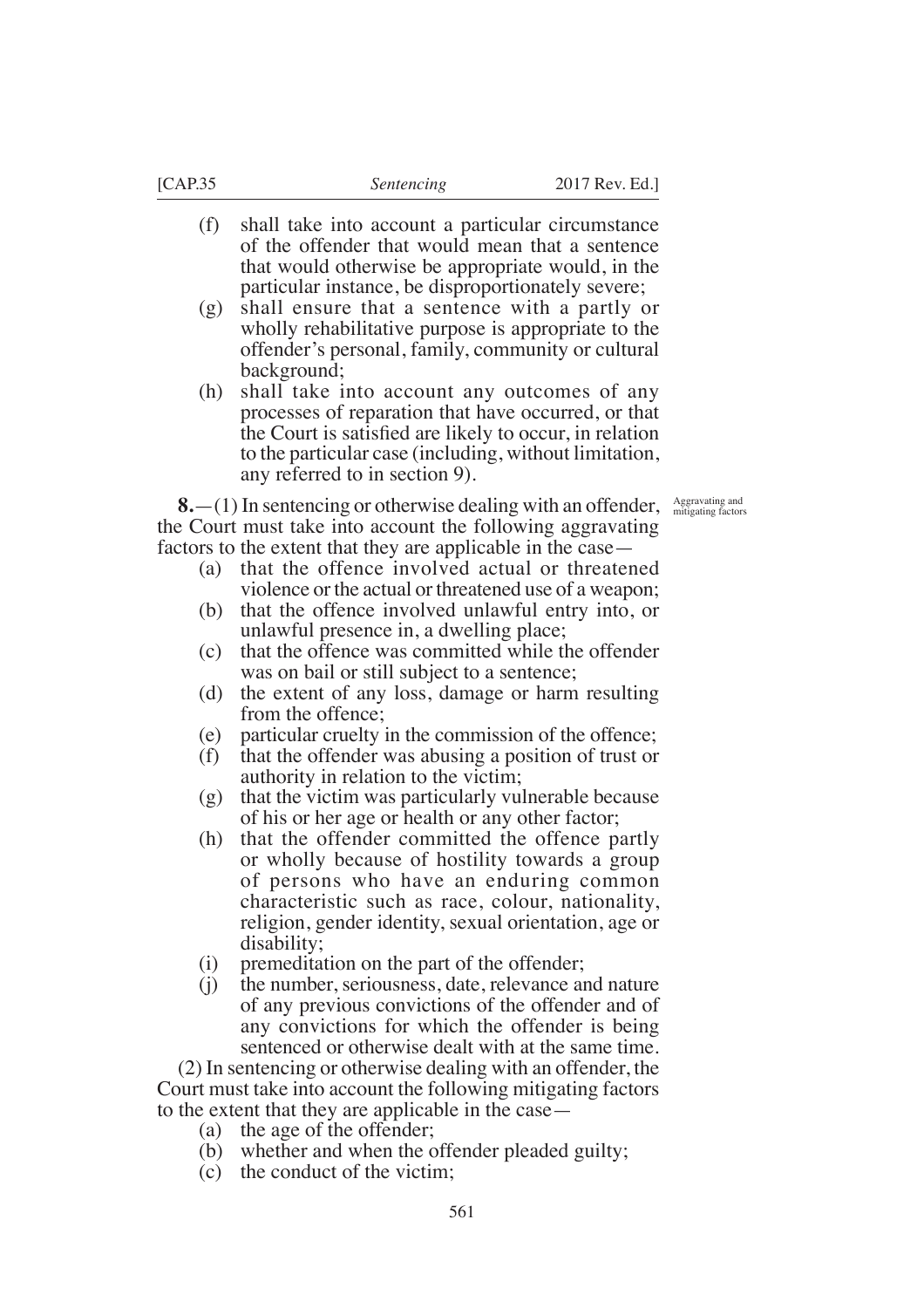- (d) that there was a limited involvement in the offence on the offender's part;
- (e) that the offender has, or had at the time the offence was committed, diminished intellectual capacity or understanding;
- (f) any remorse shown by the offender or anything as described in section 9;
- (g) any evidence of the offender's previous good character.

(3) Despite subsection  $(2)(e)$ , the Court must not take into account by way of mitigation the fact that the offender was, at the time of committing the offence, affected by the voluntary consumption or use of alcohol or any drug or other substance (other than a drug or other substance used for bona fide medical purposes).

(4) Nothing in subsection (1) or subsection  $(2)$ —

- (a) prevents the Court from taking into account any other aggravating or mitigating factor that the Court thinks fit: or
- (b) implies that a factor referred to in those subsections must be given greater weight than any other factor that the Court might take into account.

**9.**—(1) In sentencing or otherwise dealing with an offender, the Court must take into account—

- (a) any offer of amends, whether financial or by means of the performance of any work or service, made by or on behalf of the offender to the victim;
- (b) any agreement between the offender and the victim as to how the offender can remedy the wrong, loss or damage caused by the offender;
- (c) the response of the offender or the offender's family or family group to the offending;
- (d) any measures taken or proposed to be taken by the offender or family group of the offender to—
	- (i) make compensation to any victim of the offending or family or family group of the victim; or
	- (ii) apologise to any victim of the offending or family or family group of the victim; or
	- (iii) otherwise make good the harm that has occurred.

(2) In deciding whether and to what extent any offer, agreement, response or measure should be taken into account, the Court may take into account whether or not it has been accepted by the victim as expiating or mitigating the wrong.

(3) If a Court determines that, despite an offer, agreement,

Court must take into account offer, agreement, re-sponse or measure to make amends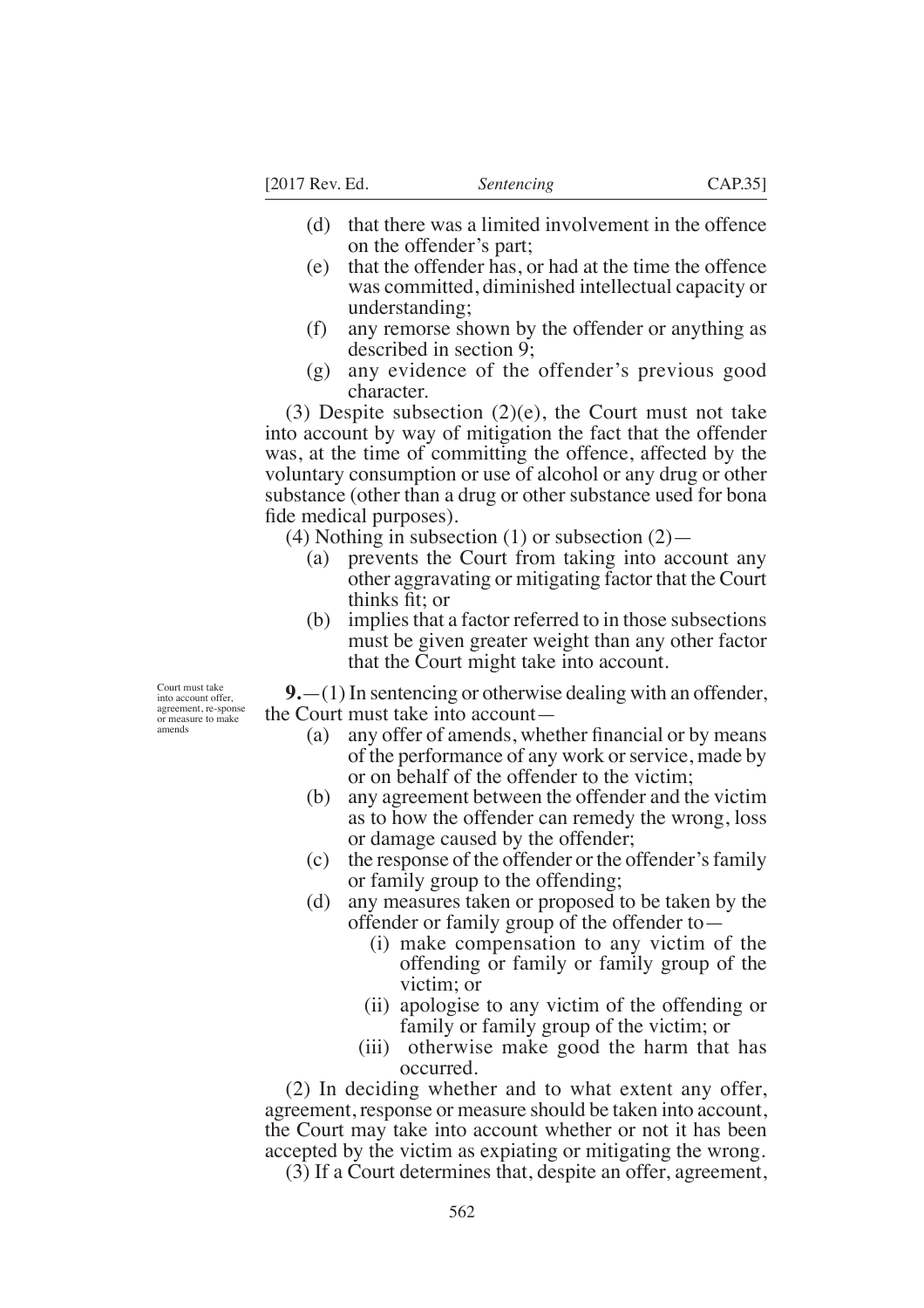response or measure referred to in subsection (1), it is appropriate to impose a sentence, it may take that offer, agreement, response or measure into account when determining the appropriate sentence for the offender.

(4) Without limiting any other powers of a Court to adjourn in any case contemplated by this section, a Court may adjourn the proceedings until—

- (a) compensation has been paid; or
- (b) the performance of any work or service has been completed; or
- (c) any agreement between the victim and the offender has been fulfilled: or
- (d) any measure proposed under subsection  $(1)(d)$  has been completed.

### **PART II**

# **GENERAL PROVISIONS ABOUT DISCHARGE WITHOUT CONVICTION ETC. AND IMPOSITION OF REPARATION, FINES, COMMUNITY-BASED SENTENCES AND IMPRISONMENT**

**10.**—(1) If a person who is charged with an offence is found guilty or pleads guilty, before entering a conviction and imposing a sentence the Court must consider whether the offender would be more appropriately dealt with by—

- (a) discharging the offender without conviction under section 101 ; or
- (b) convicting and discharging the offender under section 103; or
- (a) convicting the offender and ordering the offender under section 105 to come up for sentence if called on.

(2) If any provision applicable to the particular offence in this or any other enactment provides a presumption in favour of imposing, on conviction, a sentence of imprisonment, [a sentence of home detention,] a community-based sentence or a fine, then  $-$ 

- (a) notwithstanding subsection (1), a Court is not obliged to consider whether the offender would be more appropriately dealt with in the manner described in any of paragraphs (a), (b) or (c) of that subsection; but
- (b) the Court is not precluded from dealing with the offender in that manner if the Court thinks that it is appropriate in the circumstances.

### **(Amended by Ordinance No. 1 of 2016)**

Reparation

**11.—** (1) If a Court is lawfully entitled under this ordinance to impose a sentence of reparation, it must impose it unless it is satisfied that the sentence would result in undue hardship

Discharge or order to come up for sentence if called on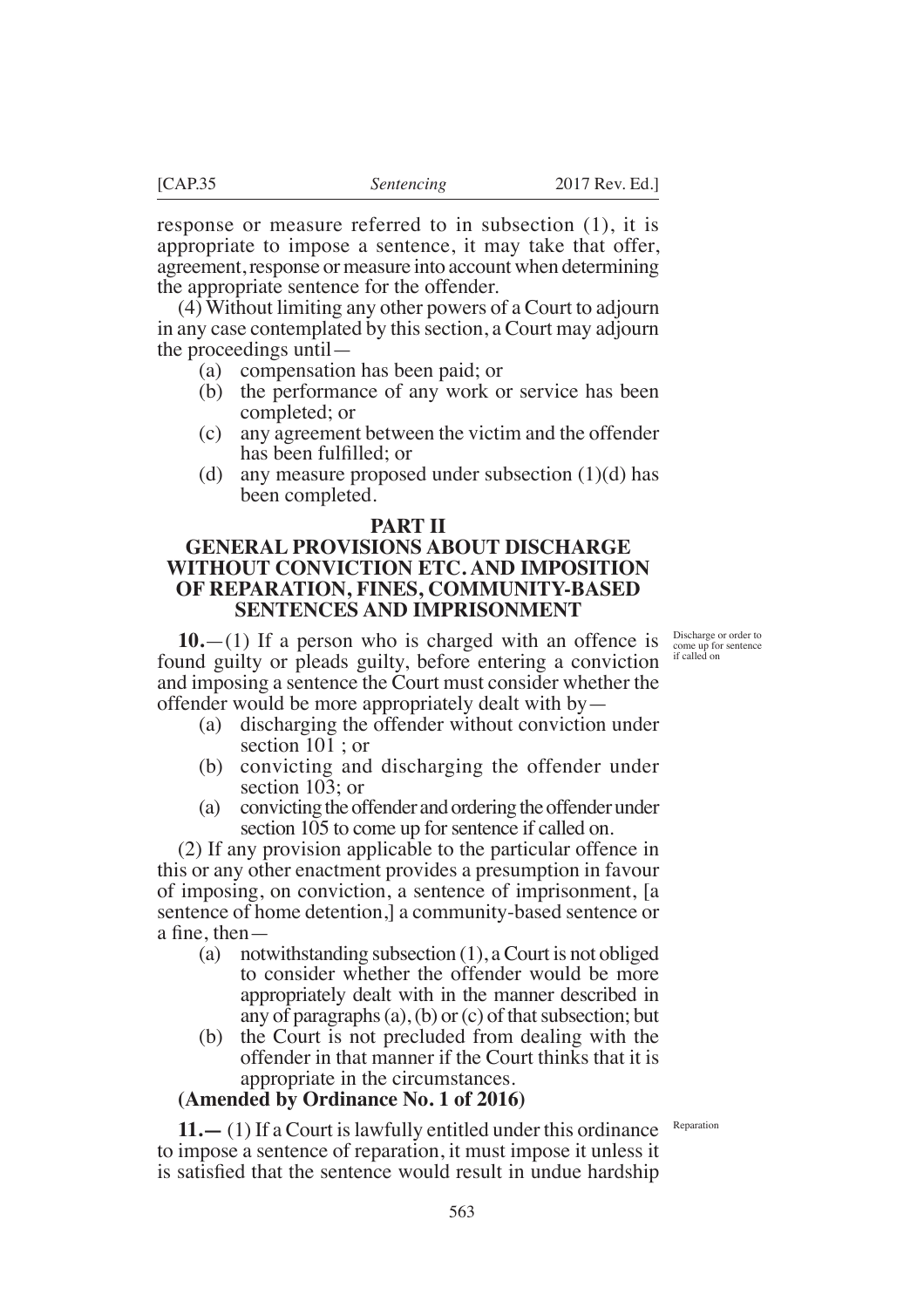for the offender or the dependants of the offender, or that any other special circumstances would make it inappropriate.

(2) A sentence of reparation may be imposed, in relation to any particular offence, on its own or in addition to any other sentence.

(3) If a Court does not impose a sentence of reparation in a case where it is lawfully entitled to do so, it must give reasons for not doing so.

**12.**—(1) If a Court is lawfully entitled under this or any other enactment to impose a fine in addition to, or instead of, any other sentence, the Court must regard a fine as the appropriate sentence for the particular offence unless—

- (a) the Court is satisfied that the purpose or purposes for which sentence is being imposed cannot be achieved by imposing a fine; or
- (b) the Court is satisfied that the application of any of the principles in section 7 to the particular case make a fine inappropriate; or
- (c) any provision applicable to the particular offence in this or any other enactment provides a presumption in favour of imposing any other sentence or requires the Court to impose any other sentence; or
- (d) the Court is satisfied that a fine, on its own or in addition to a sentence of reparation, would otherwise be clearly inadequate in the circumstances.

**13.**—(1) Even if it would be appropriate in accordance with section 12 to impose a fine, a Court may nevertheless decide not to impose a fine if it is satisfied that the offender does not nor will not have the means to pay it.

(2) If a Court considers that it would otherwise be appropriate to impose a sentence of reparation and a sentence of a fine, but it appears to the Court that the offender has or will have the means to pay a fine or make reparation but not both, the Court must sentence the offender to make reparation.

Community-based sentences

Reparation, fines and financial capacity of offender

> **14.**—(1) If a Court is lawfully entitled under this or any other enactment to impose a community-based sentence or a fine, or both, it may impose a community-based sentence only, if—

- (a) the Court, in accordance with section 12, does not regard a fine as the appropriate sentence; or
- (b) the Court is not going to impose a fine because of either of the circumstances referred to in section 13.

(2) This section is subject to any provision in this or any other enactment that—

(a) provides a presumption in favour of or against

Sentence of fne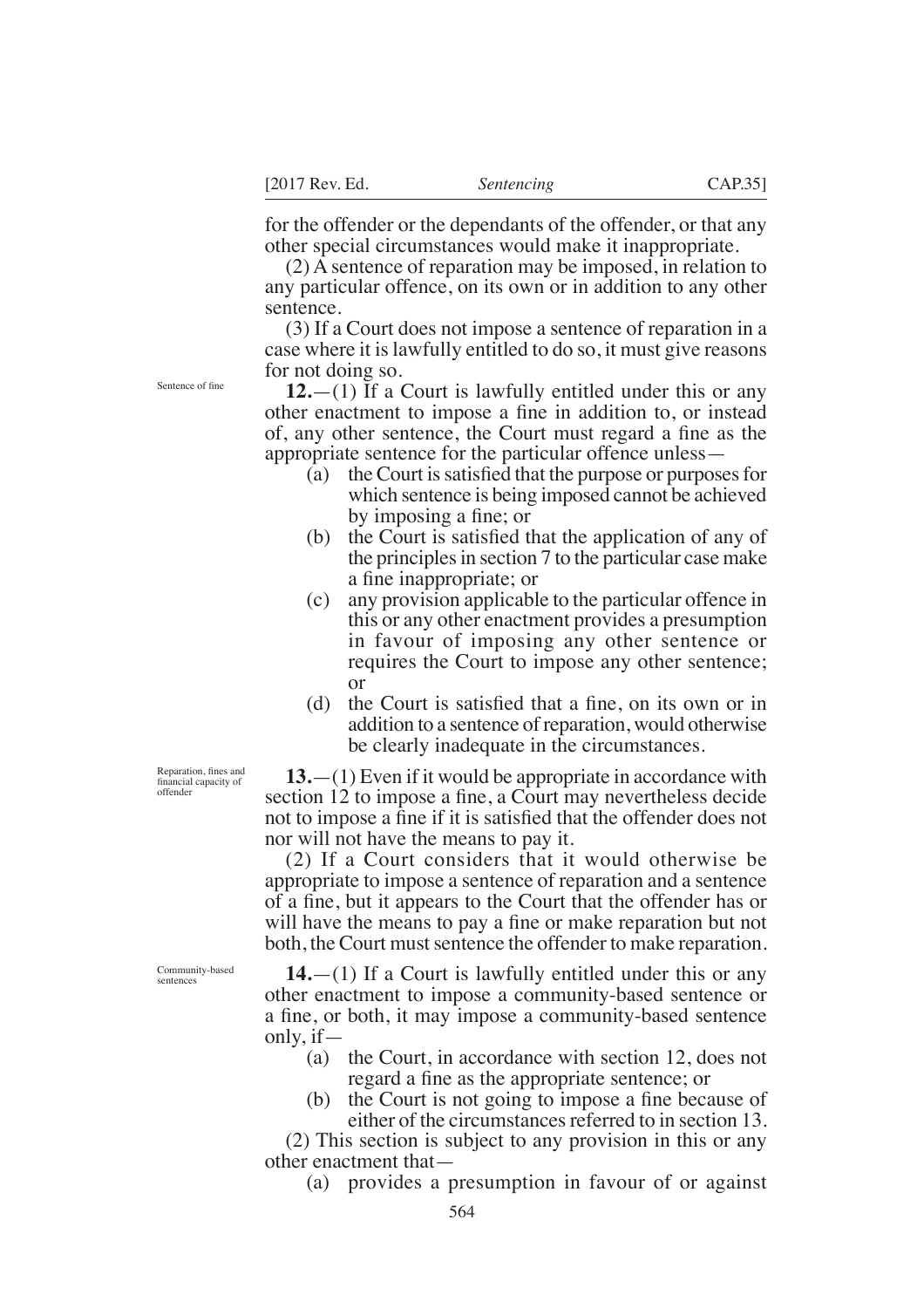particular offence; or (b) requires a Court to impose a particular sentence in

**[14A.**—(1) If a court is lawfully entitled under this or any other enactment to impose a sentence of home detention, it may impose a sentence of home detention only if—

relation to a particular offence.

- (a) the court is satisfied that the purpose or purposes for which the sentence is being imposed cannot be achieved by any less restrictive sentence or combination of sentences; and
- (b) the court would otherwise sentence the offender to a short-term sentence of imprisonment.

(2) This section is subject to any provision in this or any other enactment that—

- (a) provides a presumption in favour of or against imposing a sentence of home detention in relation to a particular offence; or
- (b) requires a court to impose a sentence of imprisonment in relation to a particular offence.]

### **(Inserted by Ordinance No. 1 of 2016)**

**15.**—(1) When considering the imposition of a sentence of imprisonment for any particular offence, the Court must have regard to the desirability of keeping offenders in the community as far as that is practicable and consonant with the safety of the community.

(2) The Court must not impose a sentence of imprisonment unless it is satisfied that $-$ 

- (a) a sentence is being imposed for all or any of the purposes in section  $6(a)$  to  $(c)$ ,  $(e)$ ,  $(f)$  or  $(g)$ ; and
- (b) those purposes cannot be achieved by a sentence other than imprisonment; and
- (c) no other sentence would be consistent with the application of the principles in section 7, to the particular case.

(3) This section is subject to any provision in this or any other enactment that—

- (a) provides a presumption in favour of or against imposing a sentence of imprisonment in relation to a particular offence; or
- (b) requires a Court to impose a sentence of imprisonment in relation to a particular offence.

**16.** Nothing in this Part limits the discretion of a Court **to.** INDIFFERENT IN THE TEXT ALL THILLS THE USELLMON OF A COULT imposed if offender to impose a sentence of imprisonment on an offender if the sunlikely to comply Court is satisfied on reasonable grounds that the offender is

Imprisonment may be

Sentence of imprisonment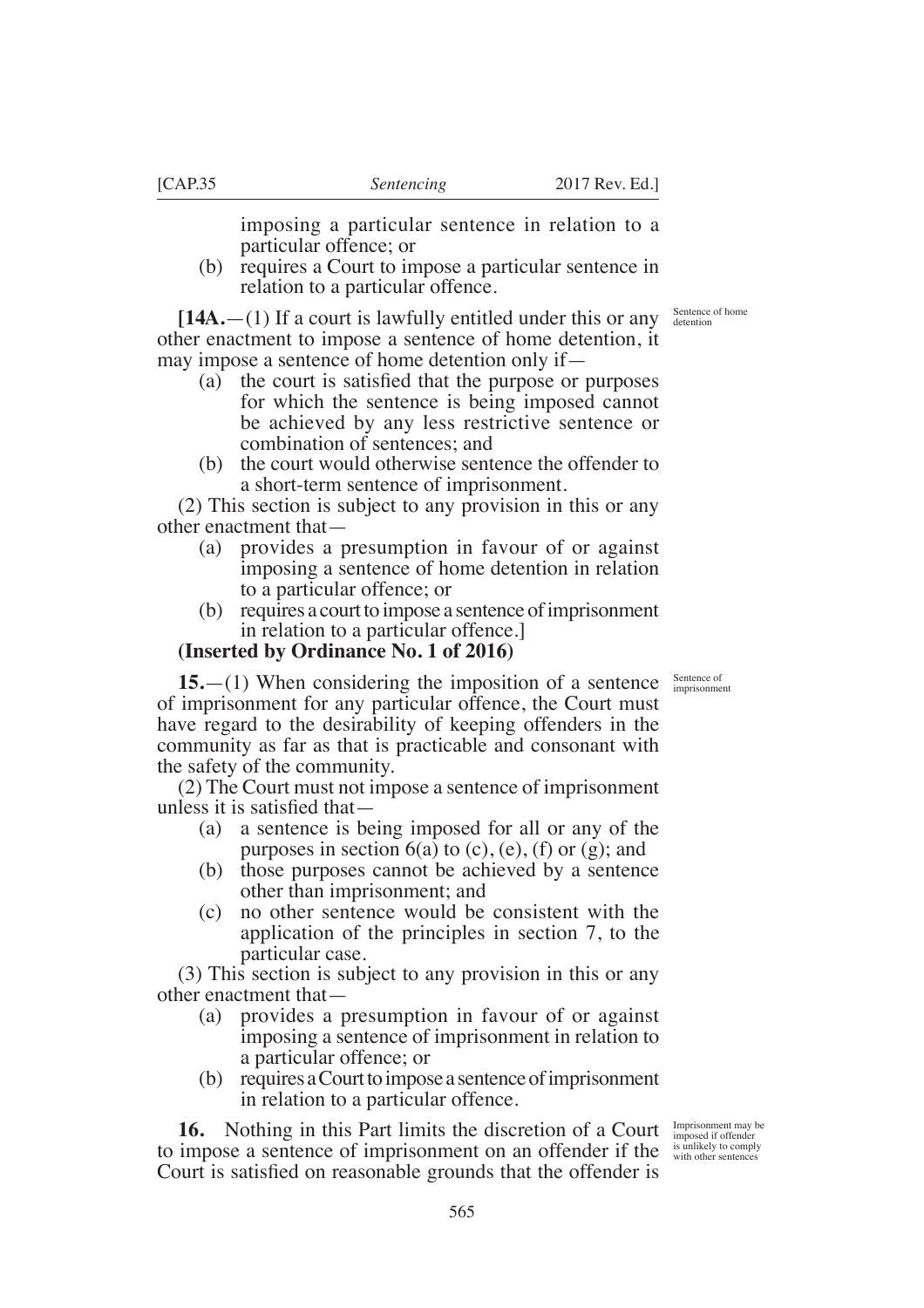unlikely to comply with any other sentence it could lawfully impose and that would otherwise be appropriate.

**17.** No Court may impose a sentence of imprisonment [or a sentence of home detention] on an offender in respect of a particular offence other than an offence triable only by the Supreme Court if, at the time of the commission of the offence, the offender was under the age of 17 years.

### **(Amended by Ordinance No. 1 of 2016)**

### **PART III PERMITTED COMBINATIONS OF SENTENCES**

**18.**—(1) Unless the particular enactment expressly provides otherwise, no Court may, in respect of any particular offence, impose on an offender both a fine and a sentence of imprisonment.

(2) No Court may, in respect of any particular offence, or in respect of two or more offences, impose on an offender both a community-based sentence and a sentence of imprisonment.

(3) If an offender who is before a Court for sentence is already detained under a sentence of imprisonment imposed on an earlier occasion, the Court must not impose on the offender any kind of community-based sentence.

**19.—** (1) This section applies to the imposition on an offender of a combination of sentences [ ] in respect of a particular offence.

 $(2)$  No Court may impose both a fine and a sentence of community work but, subject to this section, may impose—

- (a) a sentence of supervision and a sentence of community work; or
- (b) a sentence of supervision and a fine  $\vert$ ; or
- (c) a sentence of home detention and a sentence of community work; or
- (d) a sentence of home detention and a fine.

(3) A Court may only impose [a particular combination of sentences on an offender if the Court is satisfied that  $\lceil \text{any} \rceil$ of those sentences, if imposed individually [or in any less restrictive combination], would not be in accordance with—

- (a) the purpose or purposes for which sentence is imposed; or
- (b) the application of the principles in section 7 to the particular case.

(4) A Court may only impose both a sentence of supervision and a sentence of community work if the Court is satisfied that [ ] a sentence of community work is appropriate but the offender requires the imposition of standard conditions or any of the special conditions available under a sentence of

Limitations on use of certain combination of sentences

Limitation on [home detention or] imprisonment of person under 17 years

Use of combination sentences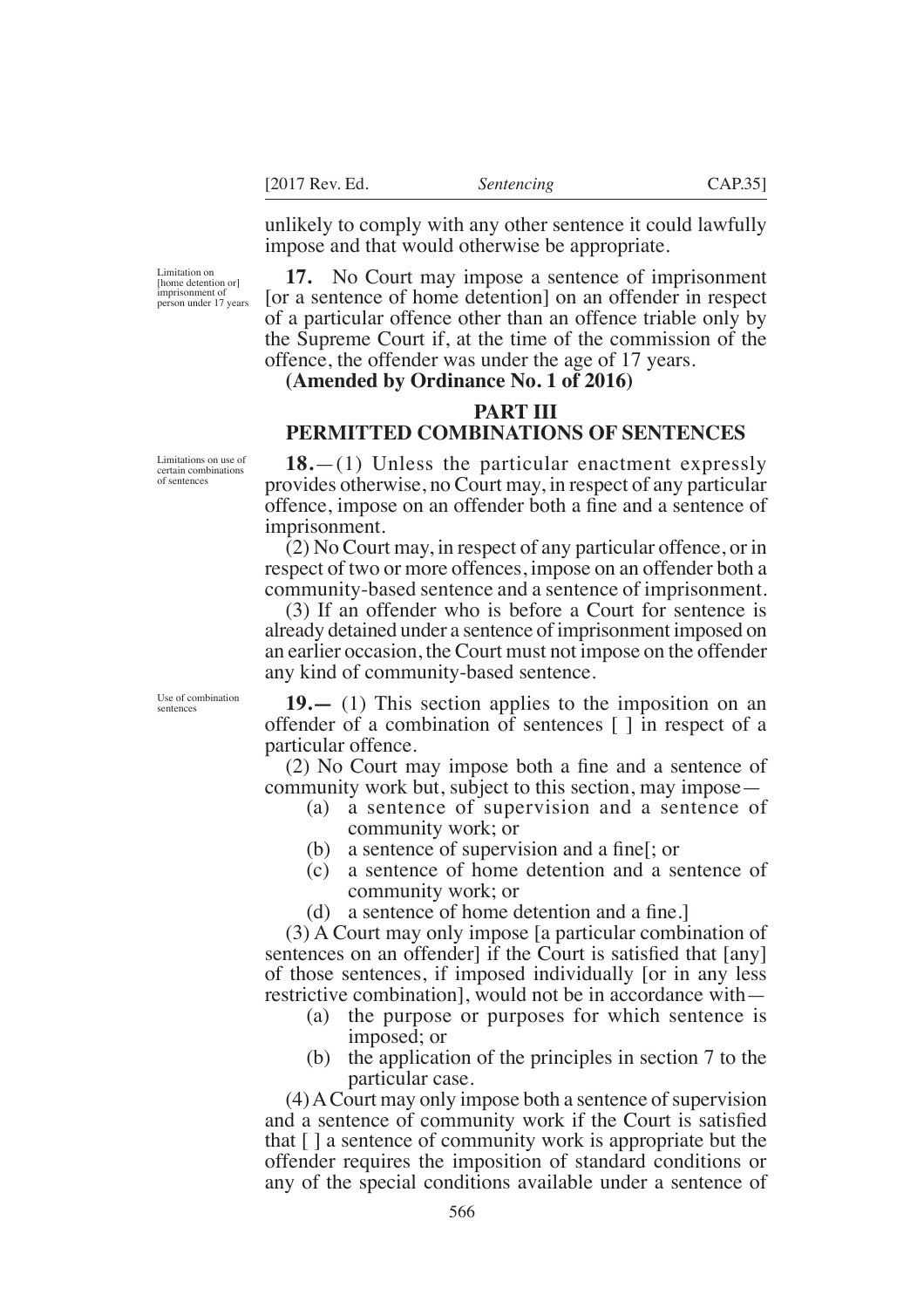supervision to address the causes of his or her offending. **(Amended by Ordinance No. 1 of 2016)**

**20.** Nothing in sections 18 and 19—

- (a) empowers a Court to impose any sentence that it  $\frac{\text{sentences on powers}}{\text{of Court}}$ would not otherwise be empowered to impose; or
- (b) limits the power of a Court to make any order that it is empowered to make on the conviction of any person, whether under this or any other enactment.

### **Provisions of general application restricting cumulative sentences**

**21.** No sentence of any kind may be imposed cumulatively on a non-association order.

**22.** No sentence of any kind may be imposed cumulatively on an indeterminate sentence of imprisonment.

# **Proof of facts**

**23.**—(1) In determining a sentence or other disposition of the case, a Court—

- (a) may accept as proved any fact that was disclosed by evidence at the hearing or trial and any facts agreed on by the prosecutor and the offender; and
- (b) must accept as proved all facts, express or implied, that are essential to a plea of guilty or a finding of guilt.

(2) If a fact that is relevant to the determination of a sentence or other disposition of the case is asserted by one party and disputed by the other—

- (a) the Court must indicate to the parties the weight that it would be likely to attach to the disputed fact if it were found to exist and its significance to the sentence or other disposition of the case;
- (b) if a party wishes the Court to rely on that fact, the parties may adduce evidence as to its existence unless the Court is satisfied that sufficient evidence was adduced at the hearing or trial;
- (c) the prosecutor must prove beyond a reasonable doubt the existence of any disputed aggravating fact and must negate any disputed mitigating fact raised by the defence (other than a mitigating fact referred to in paragraph (d)) that is not wholly implausible or manifestly false;
- (d) the offender must prove on the balance of probabilities the existence of any disputed mitigating fact that is not related to the nature of the offence or to the offender's part in the offence;

Effect of provisions concerning multiple

No sentence may be cumulative on nonassociation order

No sentence may be cumulative on indeterminate sentence of imprisonment

Proof of facts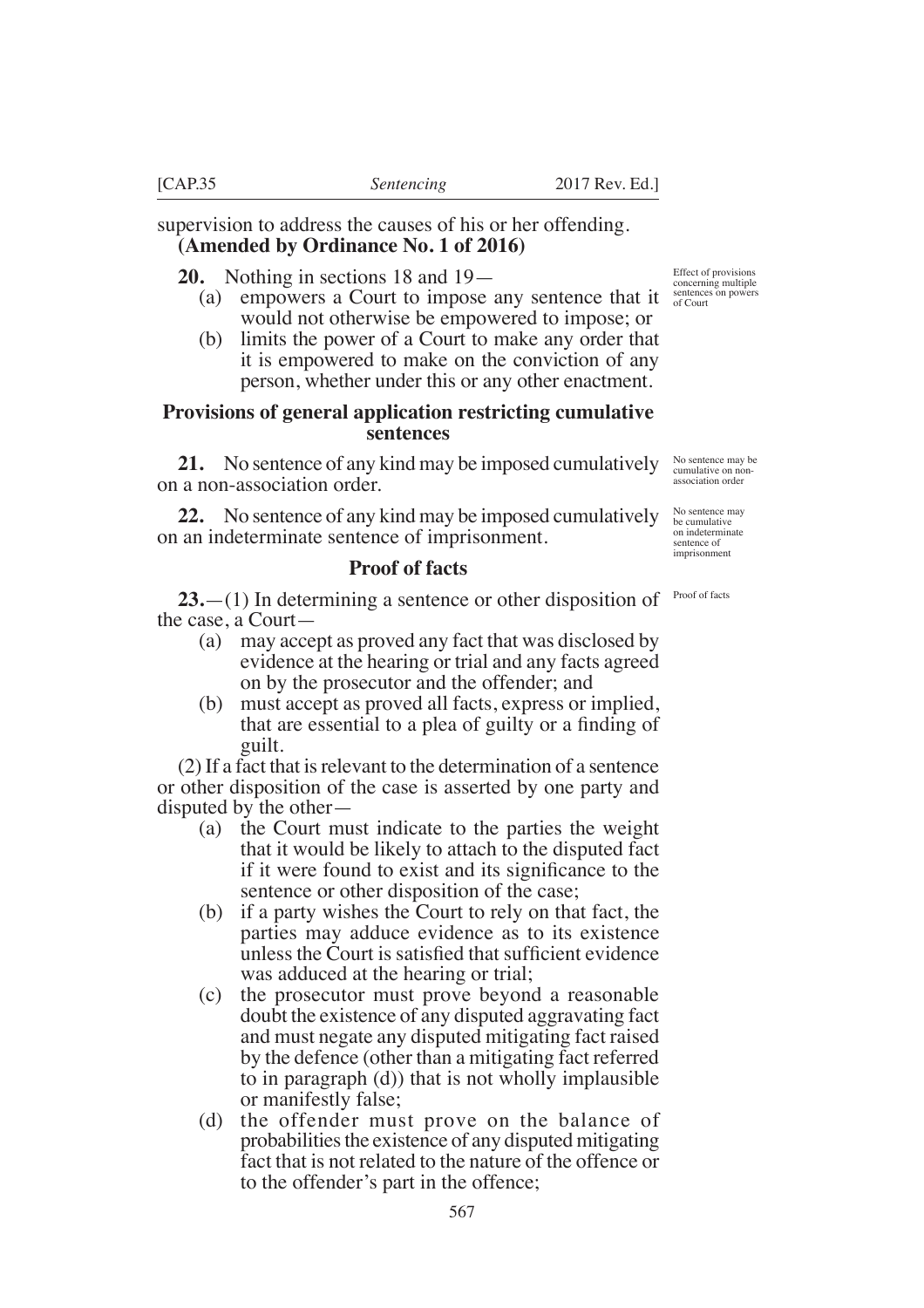- 
- (e) either party may cross-examine any witness called by the other party.

## **Sentencing procedure**

Power of adjournment for inquiries as to suitable punishment

**24.**—(1) A court may adjourn the proceedings in respect of any offence after the offender has been found guilty or has pleaded guilty and before the offender has been sentenced or otherwise dealt with for any one or more of the following purposes—

- (a) to enable inquiries to be made or to determine the most suitable method of dealing with the case;
- (b) to enable a restorative process to occur;
- (c) to enable a restorative justice agreement to be fulfilled:
- (d) to enable a rehabilitation programme or course of action to be undertaken;
- (e) to enable the Court to take account of the offender's response to any process, agreement, programme or course of action referred to in paragraph (b), (c) or (d).

(2) If proceedings are adjourned under this section or under section 9(4), a Judge or Magistrate having jurisdiction to deal with offences of the same kind (whether or not the same Judge or Magistrate before whom the case was heard) may, after inquiry into the circumstances of the case, sentence or otherwise deal with the offender for the offence to which the adjournment relates.

Pre-sentence reports

**25.**—(1) If an offender who is charged with an offence punishable by imprisonment is found guilty or pleads guilty, the Court may direct a Supervision Officer to provide a report to the Court under subsection (2).

(2) A pre-sentence report may include—

- (a) information regarding the personal, family, community and cultural background and social circumstances of the offender;
- (b) information regarding the factors contributing to the offence and the rehabilitative needs of the offender;
- (c) information regarding any offer, agreement, response or measure of a kind referred to in section 9(1) or the outcome of any other restorative justice processes that have occurred in relation to the case;
- (d) recommendations on the appropriate sentence or other disposition of the case, taking into account the risk of further offending by the offender;
- (e) in the case of a proposed sentence of supervision [or home detention], recommendations on the

568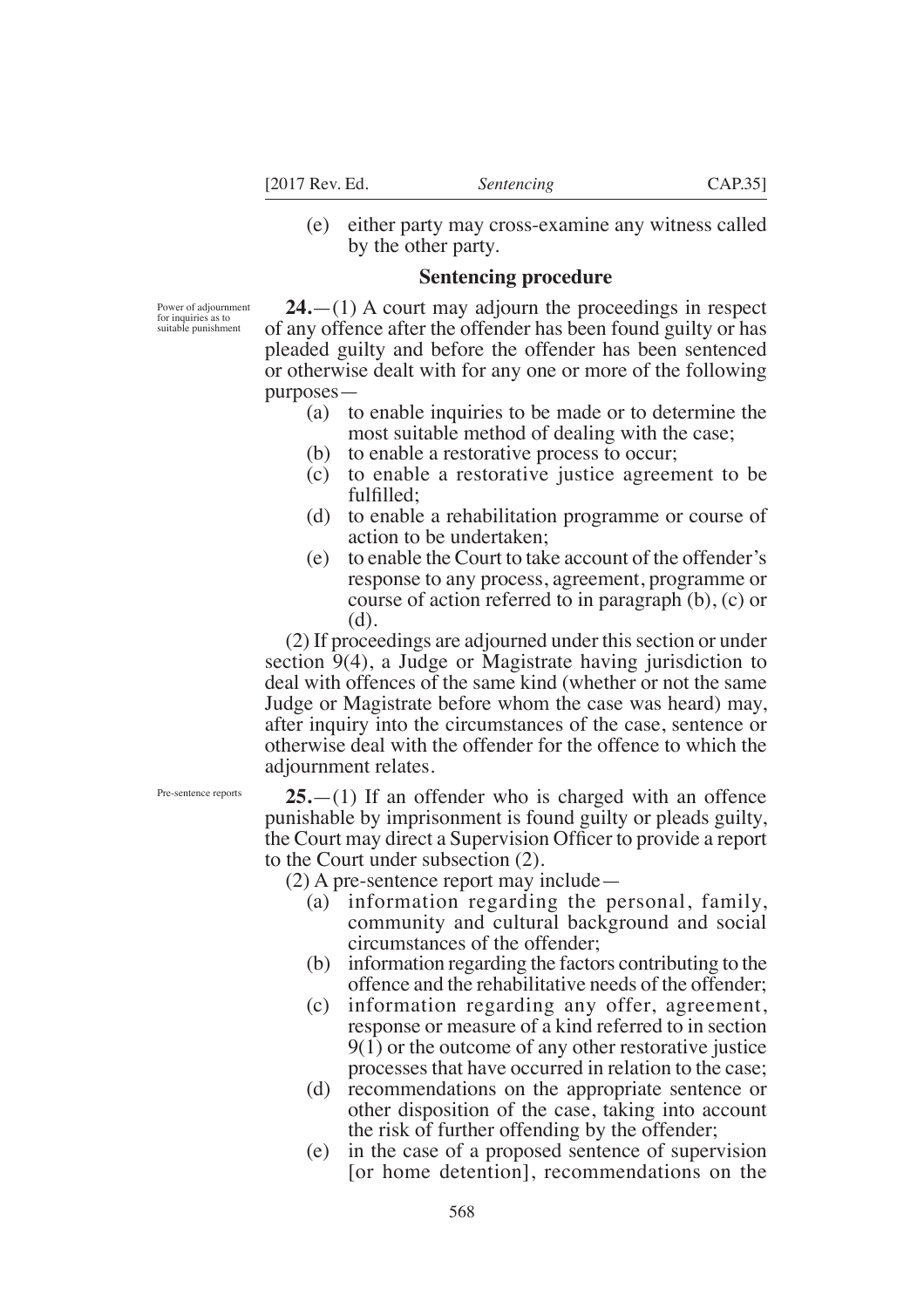appropriate conditions of [that sentence];

- (f) in the case of a proposed sentence of supervision [or home detention] involving one or more programmes—
	- (i) a report on the programme or programmes, including a general description of the conditions that the offender will have to abide by; and
	- (ii) confirmation that the report has been made available to the offender;
- (g) in the case of a proposed sentence of supervision [or home detention] involving a special condition requiring the offender to take prescription medication, confirmation that the offender–
	- (i) has been fully advised by a person who is qualified to prescribe that medication about the nature and likely or intended effect of the medication and any known risks; and
	- (ii) consents to taking the prescription medication;
- (h) in the case of a proposed sentence of community work, information regarding the availability of community work of a kind referred to in section 61 in the area in which the offender will reside.

## **(Amended by Ordinance No. 1 of 2016)**

(3) The Court must not direct the preparation of a report under subsection (1) on any aspects of the personal characteristics or personal history of an offender if a report covering those aspects is readily available to the Court and there is no reason to believe that there has been any change of significance to the Court since the report was prepared.

(4) On directing the preparation of a report under subsection  $(1)$  the Court may indicate to the Supervision Officer the type of sentence or other mode of disposition that the Court is considering and may also give any other guidance to the Supervision Officer that will assist the officer to prepare the report.

(5) If a Court has directed the preparation of a report under subsection  $(1)$ , the Supervision Officer charged with the preparation of the report may seek the further directions of the Court on—

- (a) any particular item of information sought by the Court; or
- (b) any alternative sentence or other mode of disposition that may be considered by the Court if it appears that the sentence or other mode of disposition under consideration is inappropriate.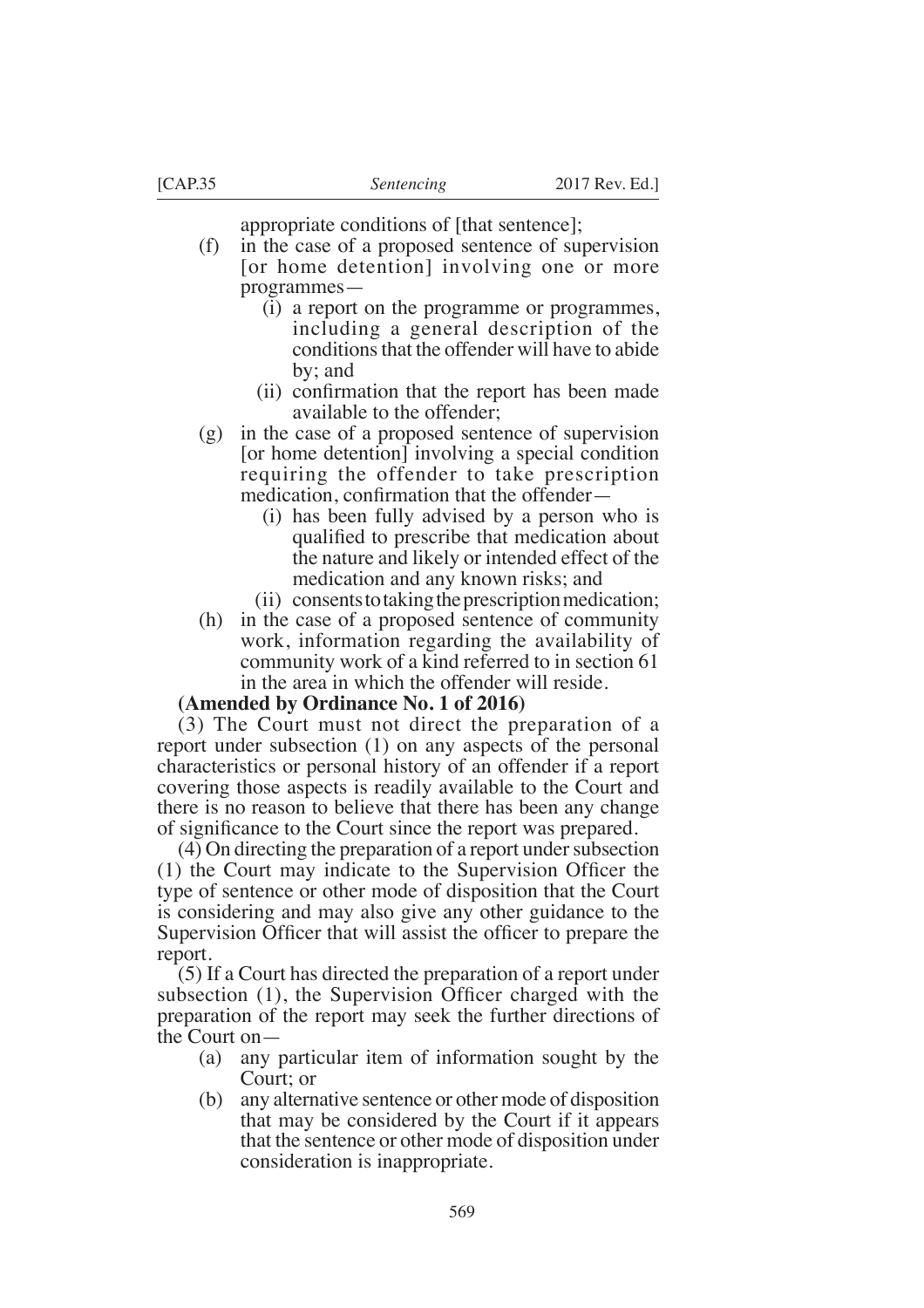**[25A.**—(1) This section applies to reports prepared under section 25 if—

- (a) the court has indicated that it is considering a sentence of home detention; or
- (b) the Supervision Officer intends to recommend a sentence of home detention.

(2) A pre-sentence report to which subsection (1) applies may include any of the matters outlined in section 25(2), and must include—

- (a) information regarding the suitability of the proposed home detention residence, including the safety and welfare of the occupants of the proposed home detention residence; and;
- (b) confirmation that the offender consents to the standard detention conditions and any special conditions recommended by the Supervision Officer or that the court has indicated it is considering imposing.

(3) Before completing a report that covers the matters in subsection (2) of this section, the Supervision Officer must—

- (a) ensure that every relevant occupant of the proposed home detention residence is aware of the nature of the offender's past and curent offending; and
- (b) tell every relevant occupant that the reason for giving that information is to enable the occupant to make an informed decision about whether to consent to the offender serving the sentence at the home detention residence; and
- (c) tell every relevant occupant that the information provided about the offender must not be used for any purpose other than that described in paragraph (b); and
- (d) obtain the consent of every relevant occupant to the offender serving the sentence in the home detention resident; and
- (e) inform every relevant occupant that they may withraw their consent, at any time, to the offender serving the sentence in the home detention residence.
- (4) In subsection (3) **relevant occupant** means—
	- (a) in the case of a family residence, every person of or over the age of 16 who ordinarily lives there; and
	- (b) in the case of any other residence, every person whom the Supervision Officer identifies as being a relevant occupant for the purpose of subsection (3).]

# **(Inserted by Ordinance No. 1 of 2016)**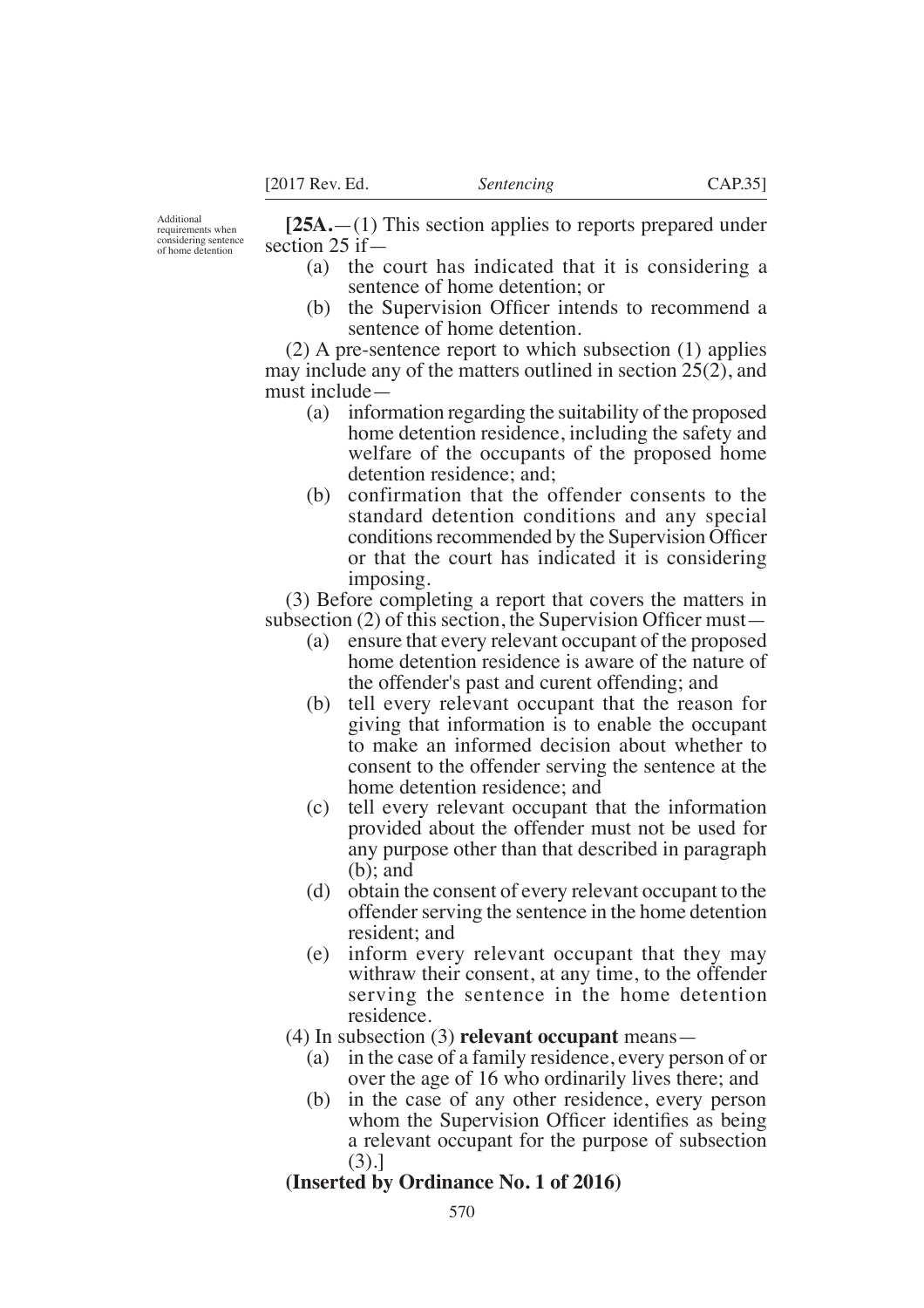**26.**—(1) If an offender appears before a Court for sentencing, the offender may request the Court to hear any person or persons called by the offender to speak on—

- (a) the personal, family, community and cultural background of the offender;
- (b) the way in which that background may have related to the commission of the offence;
- (c) any processes that have been tried to resolve, or that are available to resolve, issues relating to the offence involving the offender and his or her family or community and the victim or victims of the offence;
- (d) how support from the family or community may be available to help prevent further offending by the offender;
- (e) how the offender's background or family or community support may be relevant in respect of possible sentences.

(2) The Court must hear a person or persons called by the offender under this section on any of the matters specified in subsection (1) unless the Court is satisfied that there is some special reason which makes this unnecessary or inappropriate.

(3) If the Court declines to hear a person called by the offender under this section, the Court must give reasons for doing so.

(4) Without limiting any other powers of a Court to adjourn, the Court may adjourn the proceedings to enable arrangements to be made to hear a person or persons under this section.

(5) If an offender does not make a request under this section, the Court may suggest to the offender that it may be of assistance to the Court to hear a person or persons called by the offender on any of the matters specified in subsection  $(1)$ .

27.  $-(1)$  If a written report is submitted to a Court, whether **Disclosure of reports** under section 25 or section 32 or otherwise, a copy of the report must be given—

- (a) except as provided in subsection (2), to the offender; and
- (b) if the offender is represented, to the offender's counsel, whether or not an order is made under subsection (2).

(2) The Court may order that any part of the report not be disclosed to the offender if it is of the opinion that the disclosure would be likely to prejudice the offender's physical or mental health or endanger the safety of any person.

(3) The offender or his or her counsel may tender evidence on any matter referred to in any report, whether written or oral, that is submitted to a Court under section 25 or section 32.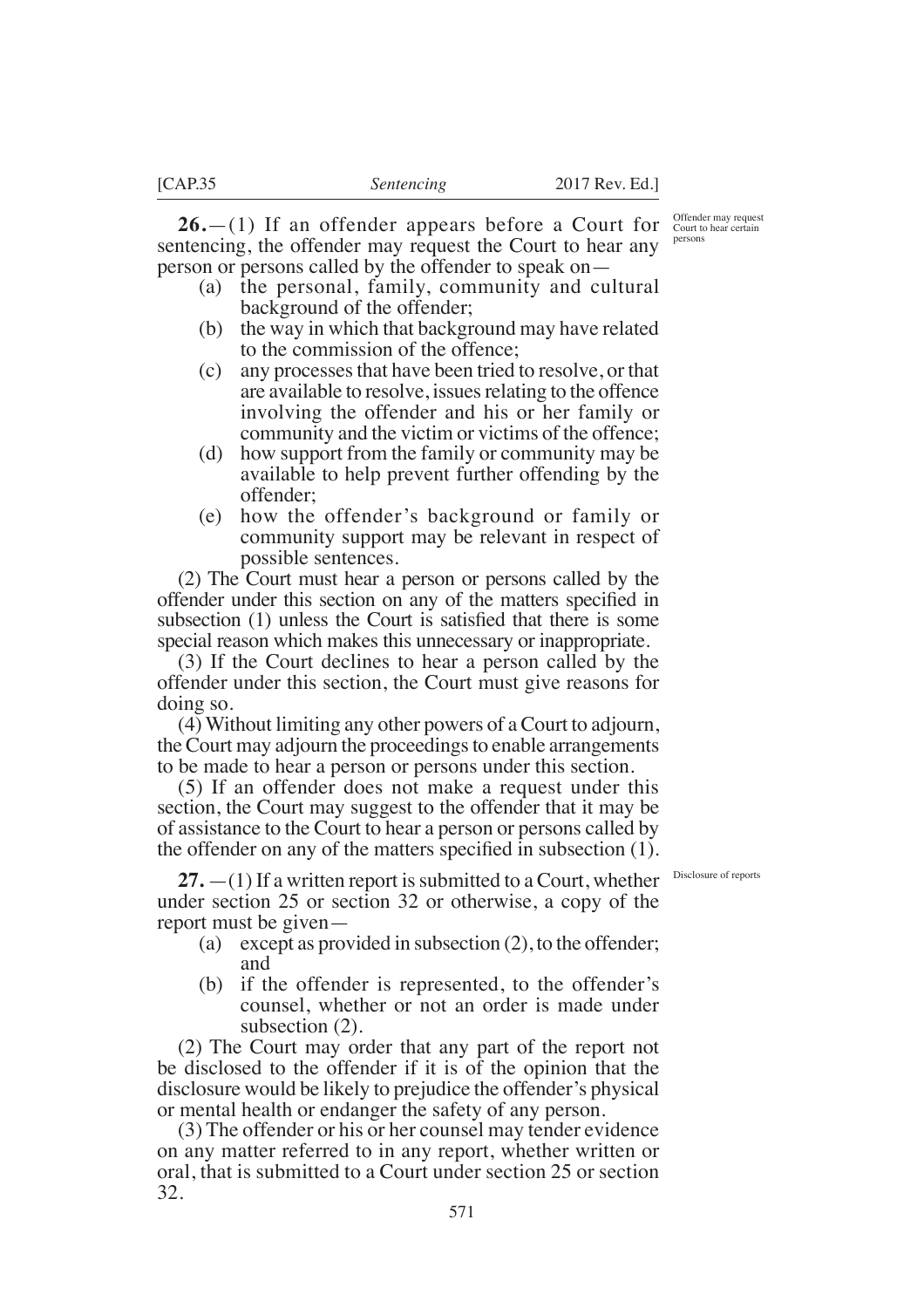(4) Failure to give a copy of any report in accordance with this section does not affect the validity of the proceedings in a Court or of any order made or sentence imposed by a Court.

Access to reports

**28.**—(1) The following persons may have access to any report submitted to a Court under section 25 or section 32 and held by the Court—

- (a) the superintendent or other person in charge of a penal institution to which the offender is sent, whether during any proceedings or in accordance with any sentence imposed;
- (b) the medical superintendent of a hospital—
	- (ii) to which the offender is remanded; or
	- (ii) in which the offender is detained as a compulsory inpatient or from which he or she is on leave;
- $(c)$  an officer or employee of the administration who requires access to the report for the purposes of his or her official duties:
- (d) a member of the Pitcairn Parole Commission;
- (e) the prosecutor appearing on sentence or on appeal against sentence.

**29.**—(1) No Court may impose a sentence of imprisonment [or a sentence of home detention] on an offender who has not been legally represented at the stage of the proceedings at which the offender was at risk of conviction, except as provided in subsection (2).

### **(Amended by Ordinance No. 1 of 2016)**

 $(2)$  Subsection  $(1)$  does not apply if the Court is satisfied that the offender—

- (a) was informed of his or her rights relating to legal representation including, where appropriate, the right to apply for legal aid under the Legal Aid (Criminal Proceedings) Ordinance; and
- (b) fully understood those rights; and
- (c) had the opportunity to exercise those rights; and
- (d) refused or failed to exercise those rights or engaged counsel but subsequently dismissed him or her.

 $(3)$  If, on any appeal against sentence, a Court finds that a sentence was imposed in contravention of subsection (1), the Court must either—

- (a) quash the sentence imposed and impose in substitution for it any other lawful sentence that the Court thinks ought to have been imposed; or
- (b) quash the conviction and direct a new hearing or trial or make any other order that justice requires.

No sentence of imprisonment [or home detention] to be imposed without opportunity for legal representation

cap.9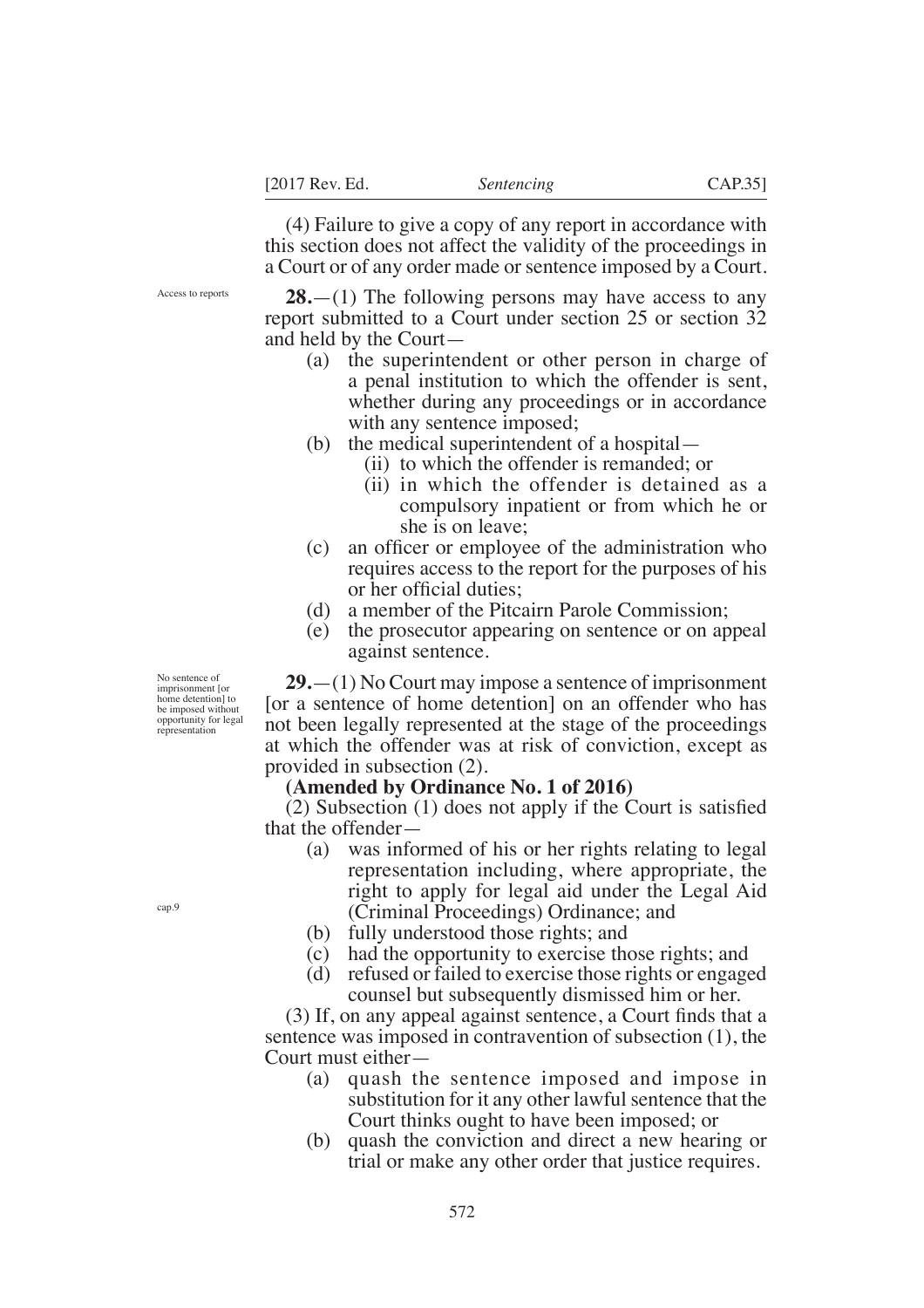(4) For the purposes of this section, an offender refuses or fails to exercise his or her rights relating to legal representation if the offender—

- (a) refuses to apply for legal aid under the Legal Aid (Criminal Proceedings) Ordinance or applies for it unsuccessfully; and cap.9
- (b) refuses or fails to engage counsel by other means.

**30.**—(1) A Court must give reasons in open court—

- (a) for the imposition of a sentence or for any other means of dealing with the offender; and
- (b) for the making of an order under Part IV.

(2) The reasons may be given under this section with whatever level of particularity is appropriate to the particular case.

(3) Nothing in this section limits any other provision of this or any other enactment which requires a Court to give reasons.

(4) The fact that a Court, in giving reasons in a particular case, does not mention a particular principle in section 7 or a particular factor in section 8 or a consideration under section 9 or section 10 is not in itself grounds for an appeal against a sentence imposed or an order made in that case.

### **PART IV**

# **SENTENCES, ORDERS AND RELATED MATTERS**

### **Monetary penalties**

**31.**—(1) A Court may impose a sentence of reparation if an offender has, through or by means of an offence of which the offender is convicted, caused a person to suffer—

- (a) loss or damage to property; or
- (b) emotional harm; or
- (c) loss or damage consequential on any emotional or physical harm or loss of or damage to property.

(2) Notwithstanding subsection (1), a Court must not impose a sentence of reparation in respect of emotional harm or loss or damage consequential on emotional harm, unless the person who suffered the emotional harm is a person described in paragraph (a) of the definition of victim in section  $3$ .

(3) In determining whether a sentence of reparation is appropriate or the amount of reparation to be made for any consequential loss or damage described in subsection (1)(c), the Court must take into account whether there is or may be, under the provisions of any enactment or rule of law, a right available to the person who suffered the loss or damage to bring proceedings or to make any application in relation to that loss or damage.

Sentence of reparation

General requirement to give reasons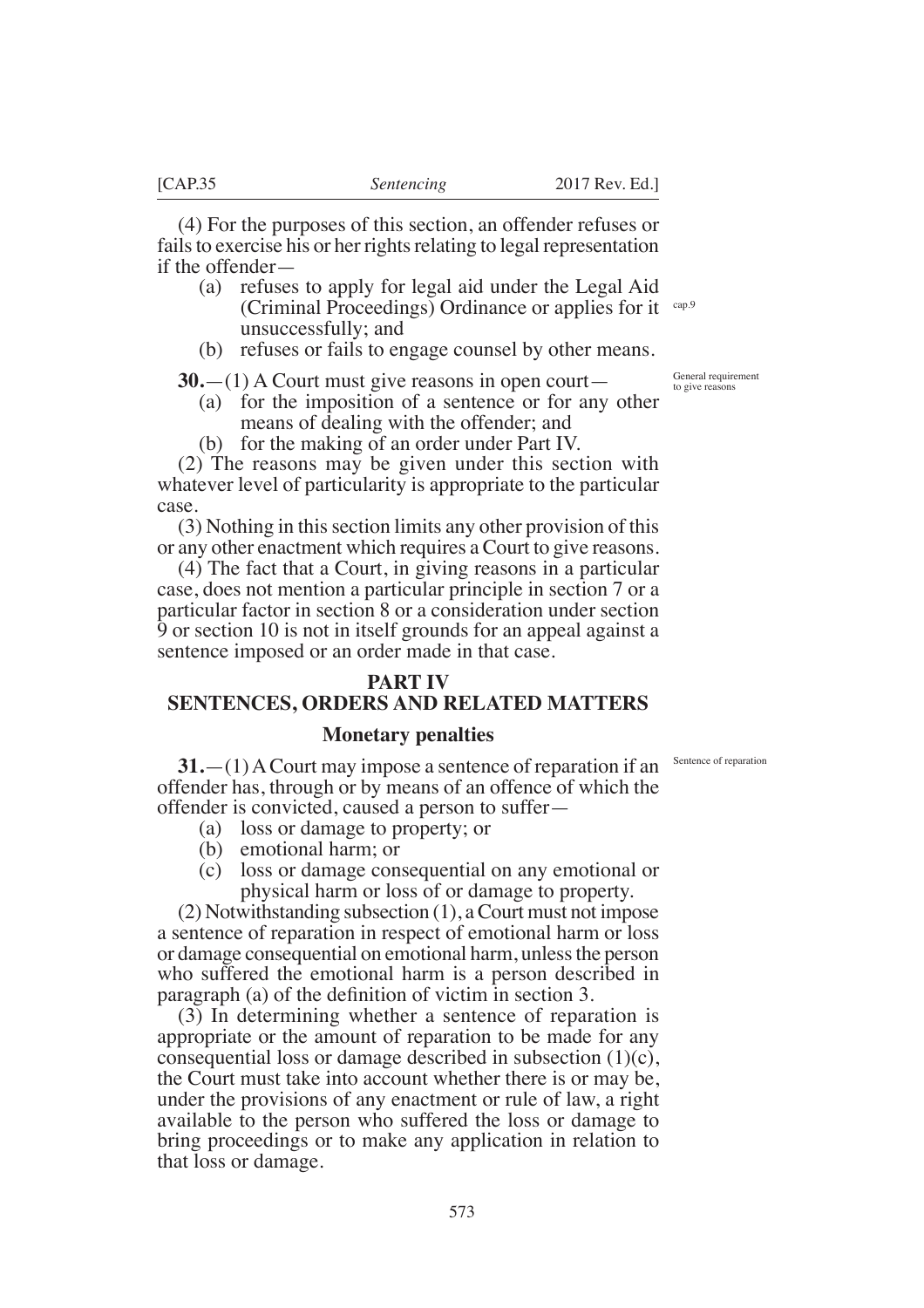(4) Subsection (3) applies whether or not the right to bring proceedings or make the application has been exercised in the particular case and whether or not any time prescribed for the exercise of that right has expired.

(5) When determining the amount of reparation to be made, the Court must take into account any offer, agreement, response, measure or action as described in section 9.

(6) The Court must not impose as part of a sentence of reparation an obligation on the offender to perform any form of work or service for the person who suffered the harm, loss or damage.

Court may order reparation report

**32.**—(1) If the Court considers that a sentence of reparation should be imposed, the Court may order a Supervision Officer, or any other person designated by the Court for the purpose, to prepare a reparation report for the Court in accordance with section 33 on all or any of the following matters—

- (a) in the case of loss or damage to property, the value of that loss or damage and any consequential loss or damage;
- (b) in the case of emotional harm, the nature of that harm and any consequential loss or damage;
- (c) in the case of any loss or damage consequential on physical harm, the nature of the loss or damage;
- (d) the financial capacity of the offender;
- (e) the maximum amount that the offender is likely to be able to pay under a sentence of reparation;
- (f) the frequency and magnitude of any payments that should be required under a sentence of reparation, if provision for payment by instalments is thought desirable.

(2) The Court may decline to seek a report under subsection (1) and impose a sentence of reparation without further inquiry if—

- (a) the Court is satisfied as to the amount of reparation that the offender should pay; or
- (b) the type of information referred to in a reparation report is available through other means (including, without limitation, a declaration made following a direction under section 40); or
- (c) in all the circumstances the Court considers that a report is unnecessary.

(3) For the purposes of the preparation of a reparation report, a Court may direct the offender to make a declaration as to his or her financial capacity in accordance with section 41.

Reparation reports

**33.**—(1) A Supervision Officer or other person who is required by a Court to prepare a report under section 32 must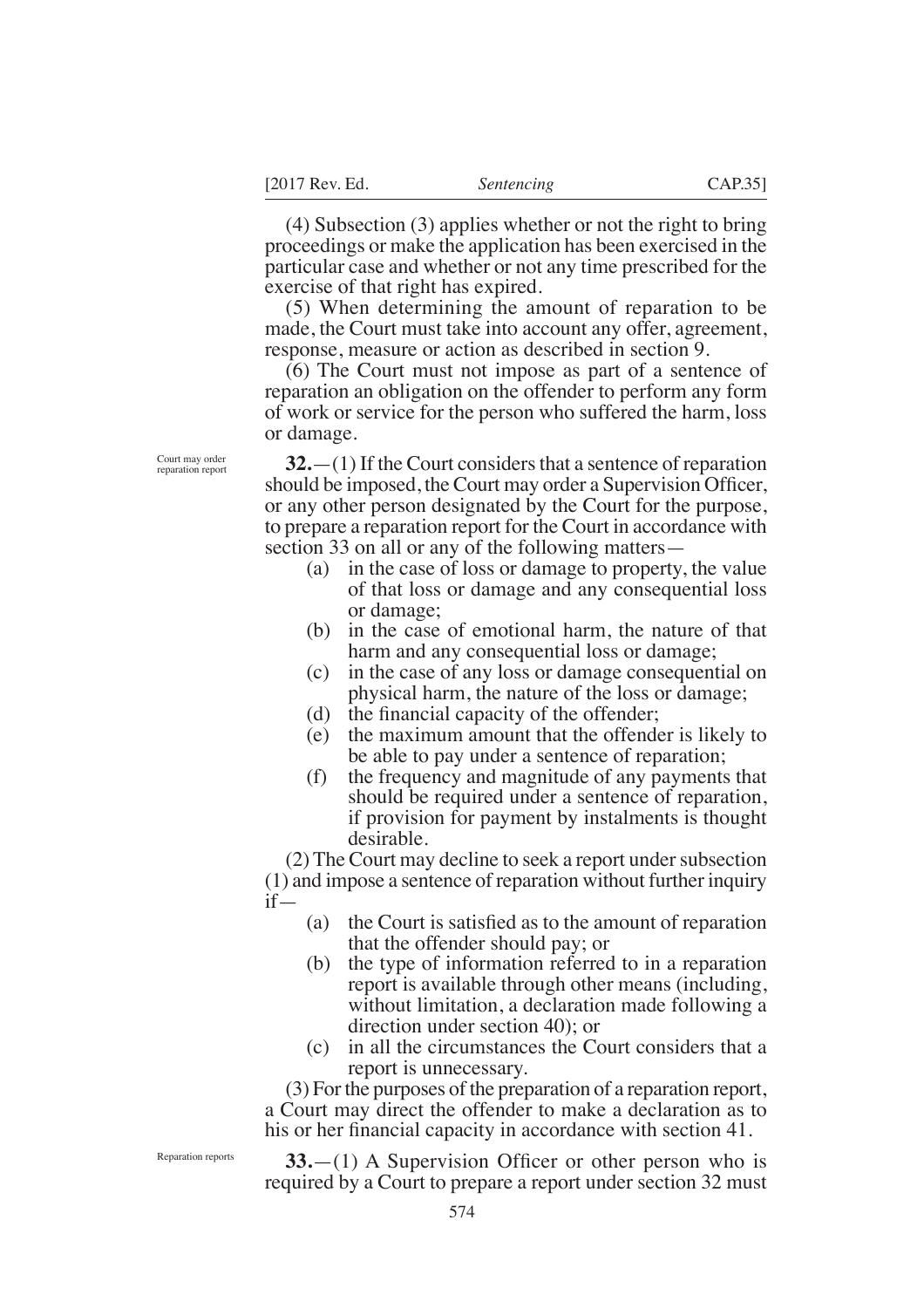attempt to gain agreement between the offender and the person who suffered the harm, loss, or damage on the amount that the offender should be required to pay by way of reparation.

 $(2)$  If agreement is reached, the Supervision Officer or other person must report the terms of the agreement to the Court (in addition to any other matters on which the Court has required a report).

 $(3)$  If no agreement is reached, the Supervision Officer or other person must—

- (a) in respect of emotional harm, state in the report the respective positions of the offender and the person who suffered the harm and that the matter is unresolved; and
- (b) in respect of loss of, or damage to, property, either
	- (i) determine the value of the loss or damage and the consequential loss or damage on the evidence available and include that value in the report; or
	- (ii) state in the report that the matter is unresolved; and
- (c) in respect of loss or damage consequential on emotional or physical harm, either
	- (i) determine the value of the loss or damage on the evidence available and include that value in the report; or
	- (ii) state in the report the respective positions of the offender and the person who suffered the loss or damage and that the matter is unresolved.

(4) Notwithstanding subsections (1) to (3), the person who suffered the harm, loss or damage is not obliged to meet with the offender or otherwise participate in the preparation of the report.

(5) The person who prepared a report under this section must give a copy to the person who suffered the harm, loss or damage unless the Court orders otherwise.

(6) Failure to give a copy of any report in accordance with subsection (5) does not affect the validity of the proceedings in a Court or of any order made or sentence imposed by a Court.

**34.** $-(1)$  If the offender has insufficient means to pay the total value of the loss, damage or harm, the Court may sentence the offender to make—

- (a) reparation for any amount that is less than the value of the loss, damage or harm; or
- (b) payment by instalments in respect of the loss, damage or harm; or

Taking into account financial capacity of offender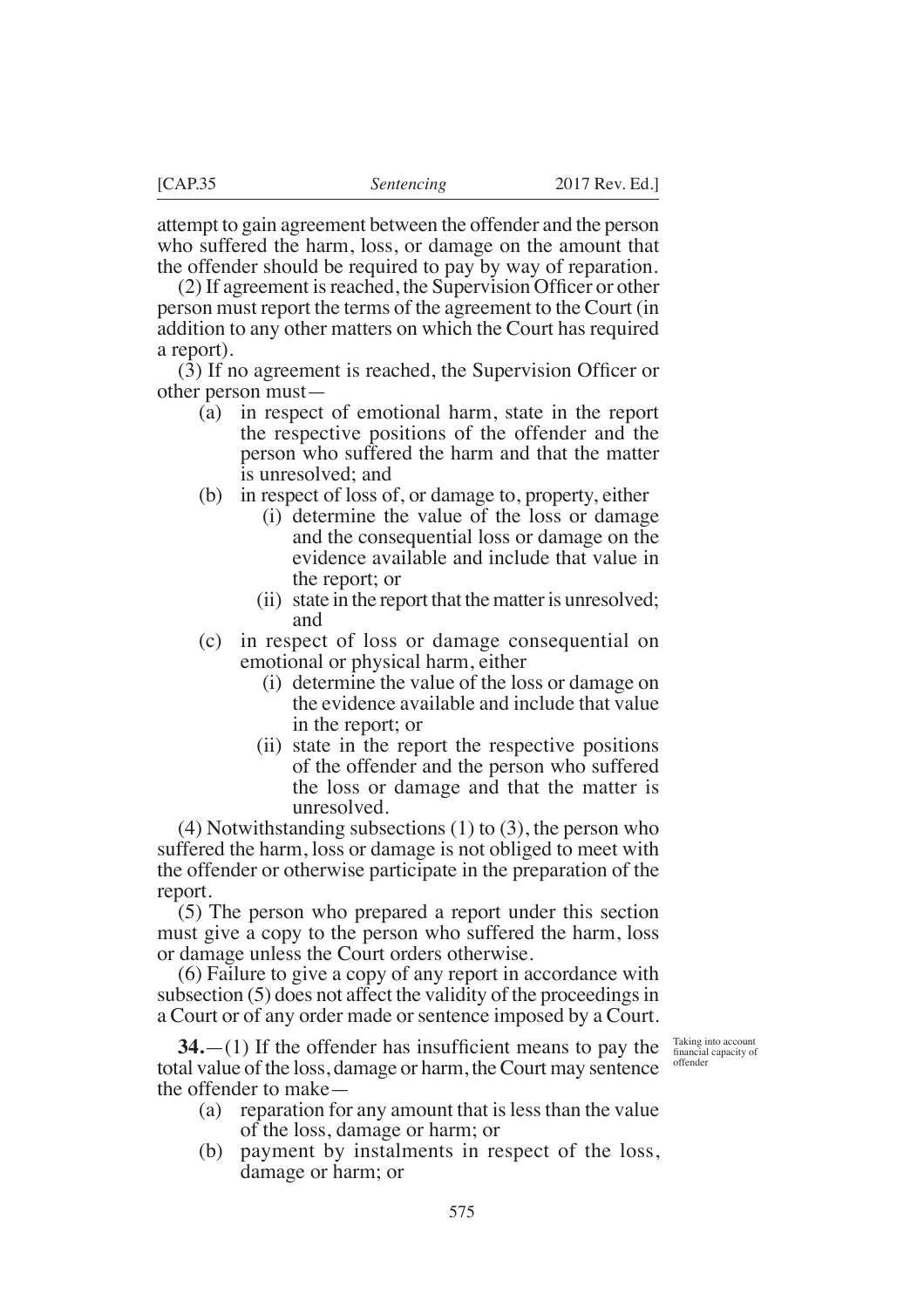$(c)$  both  $(a)$  and  $(b)$ .

(2) If the Court imposes on an offender a sentence of reparation and a sentence of a fine, any payments received from the offender must be applied first in satisfaction of the amount due under the sentence of reparation.

Conditions of sentence of reparation

**35.** If a Court sentences an offender to make reparation, the Court must determine the conditions of the sentence in respect of the following matters—

- (a) the total amount of reparation to be paid by the offender;
- (b) whether the amount is to be paid in one lump sum or in instalments;
- (c) if the amount is to be paid in one lump sum, whether it is to be paid immediately or at some specified future date;
- (d) if the amount is to be paid in instalments, the frequency and amounts of the instalments.

**36.**—(1) A copy of the conditions of a sentence of reparation must be given to the person who suffered the harm, loss or damage.

(2) Failure to give a copy of the conditions of the sentence in accordance with this section does not affect the validity of the proceedings in the Court or of the sentence imposed by the Court.

**37.—**(1) Every sum payable under a sentence of reparation must be paid to the person who suffered the harm, loss or damage or, with that person's consent, to that person's insurer.

(2) A sentence of reparation does not affect any right that the person who suffered the harm, loss or damage has to recover by civil proceedings any damages in excess of the amount recovered under the sentence.

### **Fines**

**38.**—(1) If an enactment provides that a Court may sentence an offender to imprisonment but does not prescribe a fine, the Court may sentence the offender to pay a fine instead of sentencing the offender to imprisonment.

 $[(1A)$  If an enactment provides that a Court may sentence an offender to a sentence of home detention but does not provide for a fine, the Court may sentence the offender to pay a fine instead of imposing a sentence of home detention.]

### **(Inserted by Ordinance No. 1 of 2016)**

(2) If an enactment provides that a Court may sentence an offender to a community-based sentence but does not prescribe

Copies of conditions of reparation to be given to person who suffered harm, loss or damage

Payment of sums to person who suffered harm, loss or

damage

Power to impose fne instead of imprisonment[, home detention,] or community-based sentence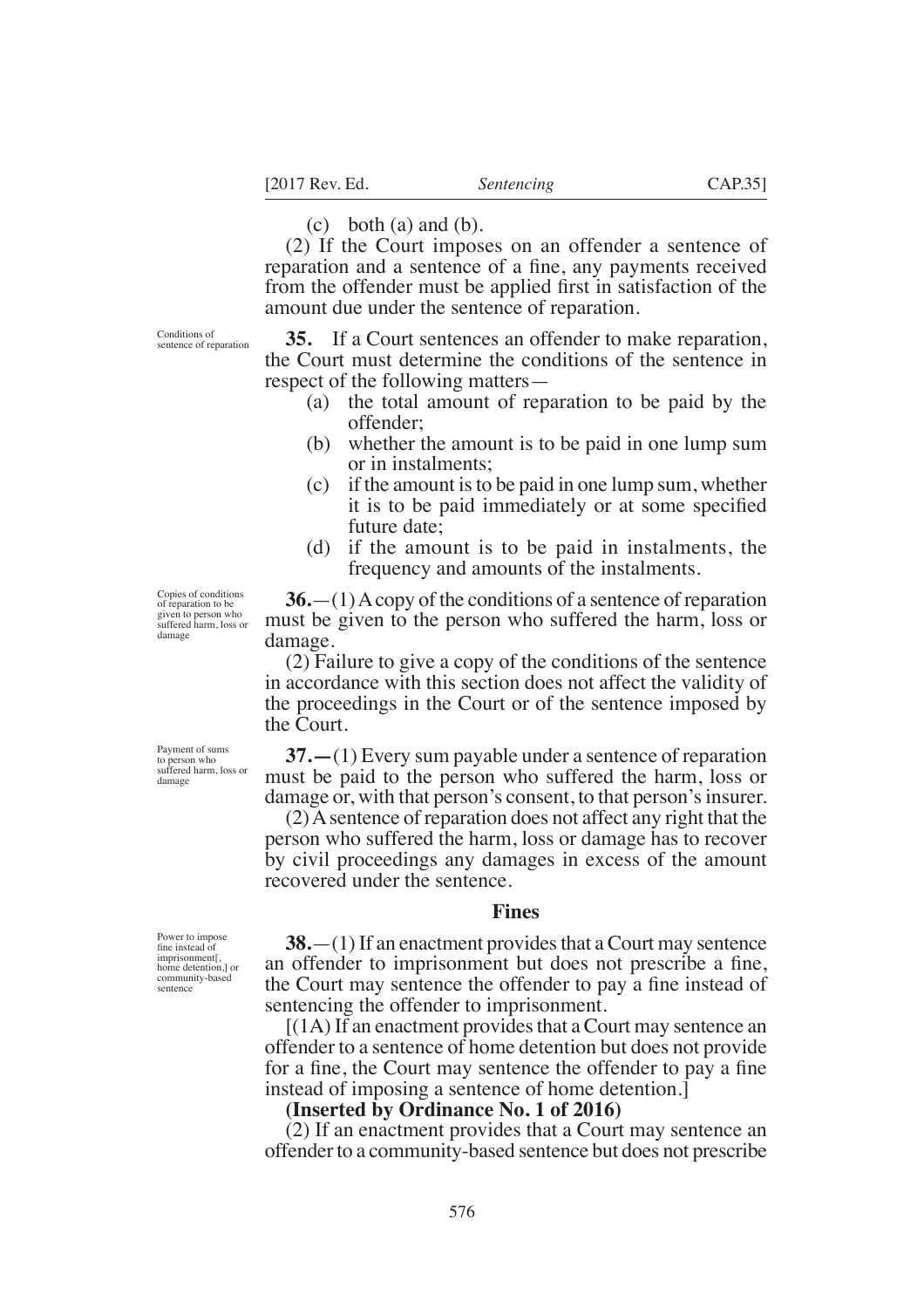Determining amount

of fne

**39.**—(1) In determining the amount of a fine, the Court must take into account, in addition to the provisions of sections 6 to  $9$ , the financial capacity of the offender.

(2) Subsection (1) applies whether taking into account the financial capacity of the offender has the effect of increasing or reducing the amount of the fine. cap.2

 $(3)$  If under an enactment an offender is liable to a fine of a specified amount, the offender may be sentenced to pay a fine of any less amount unless a minimum fine is expressly provided for by that enactment.

 $(4)$  If a Court imposes a fine in addition to a sentence of reparation, it must, in fixing the amount of the fine, take into account the amount payable under the sentence of reparation.

 $40$ , $-$ (1) If the Court considers that a fine of less that \$100 may be an appropriate sentence, it may assume that the offender has the means to pay the fine unless evidence is presented to the contrary.

(2) If the Court considers that a fine or  $$100$  or more may be an appropriate sentence but it is uncertain about the offender's ability to pay the fine, the Court may direct the offender to make a declaration as to his or her financial capacity in accordance with section 41.

(3) The Court may decline to give a direction under subsection (2) and impose a fine without further inquiry if  $-$ 

- (a) the type of information referred to in a declaration is available through other means (including, for example, a reparation report under section 32); or
- (b) in all the circumstances, the Court considers that a declaration is unnecessary.

577

### **Declaration as to fnancial capacity**

**41.** A declaration as to financial capacity must contain **Declaration as to** financial capacity information on all sources of income, assets, liabilities and

Financial capacity of offender

a fine, the Court may sentence the offender to pay a fine instead of imposing a community-based sentence.

 $(3)$  Subsections  $(1)$ [,  $(1)$ ] and  $(2)$  are subject to any express provision to the contrary in the relevant enactment.

**(Amended by Ordinance No. 1 of 2016)**

(4) No person may be sentenced by a Magistrate's Court in accordance with this section to pay a fine exceeding  $-$ 

- (a) \$10,000, if the Court is presided over by a Magistrate appointed under section 11(1) and (4) of the Judicature (Courts) Ordinance.
- (b) \$400, if the Court is presided over by the Island Magistrate.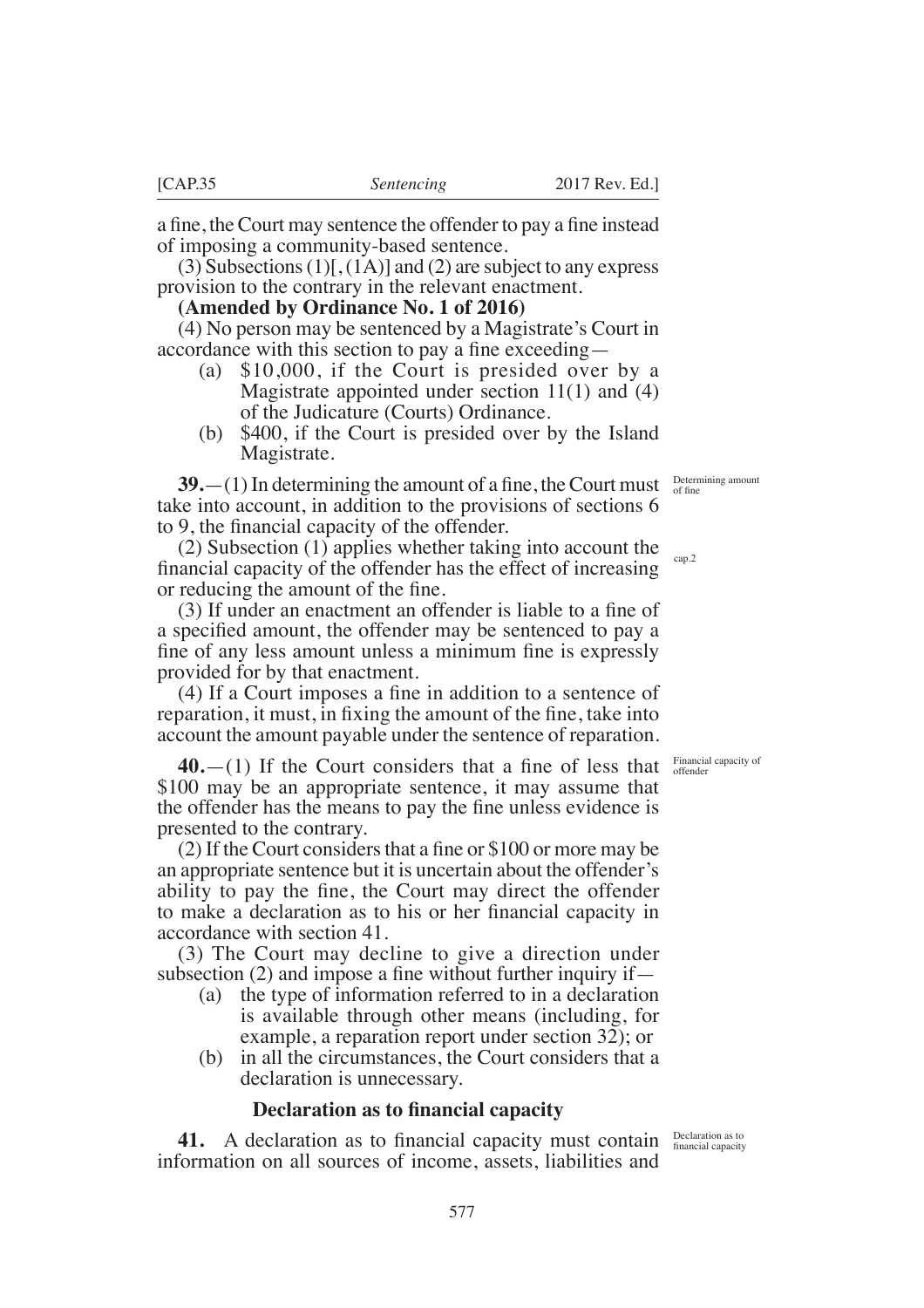outgoings, including, without prejudice to the generality of the foregoing—

(a) salary and wages;

- $(b)$  benefits and pensions;
- (c) commissions;
- (d) interest and dividends;
- (e) income from rental property;
- (f) ownership of land;
- (g) vehicle ownership;
- (h) ownership of other property;
- (i) income and realisable assets that the offender does not currently have but which it is anticipated that the offender will receive during the 12 months following the date of giving the declaration;
- (j) debts;
- (k) essential outgoings of the offender and his or her dependants.

Offence of providing false or misleading information

**42.** Every person is liable on summary conviction to imprisonment for a period not exceeding three months or to a fine not exceeding  $$1,000$  who provides false or misleading information in a declaration of financial capacity provided in accordance with section 41.

# **PART V COMMUNITY-BASED SENTENCES**

### **Supervision**

**43.**—(1) A Court may sentence an offender to supervision if—

- (a) the offender is convicted of an offence punishable by imprisonment; or
- (b) the offender is convicted of an offence and the enactment prescribing the offence expressly provides that a community-based sentence may be imposed on conviction.

(2) The sentence may be for a period, being not less that 6 months and not more that 2 years, that the Court thinks fit. (3) This section is subject to sections 44 and 45.

**44.** A Court may impose a sentence of supervision only if the Court is satisfied that a sentence of supervision would reduce the likelihood of further offending by the offender through the rehabilitation and reintegration of the offender.

**45.** If a Court imposes a sentence of supervision in respect of each of two or more offences (whether on the same occasion or on different occasions) the sentences must be served concurrently.

Sentence of supervision

Guidance on use of sentence of supervision

Sentences of supervision in respect of two or more offences must be served concurrently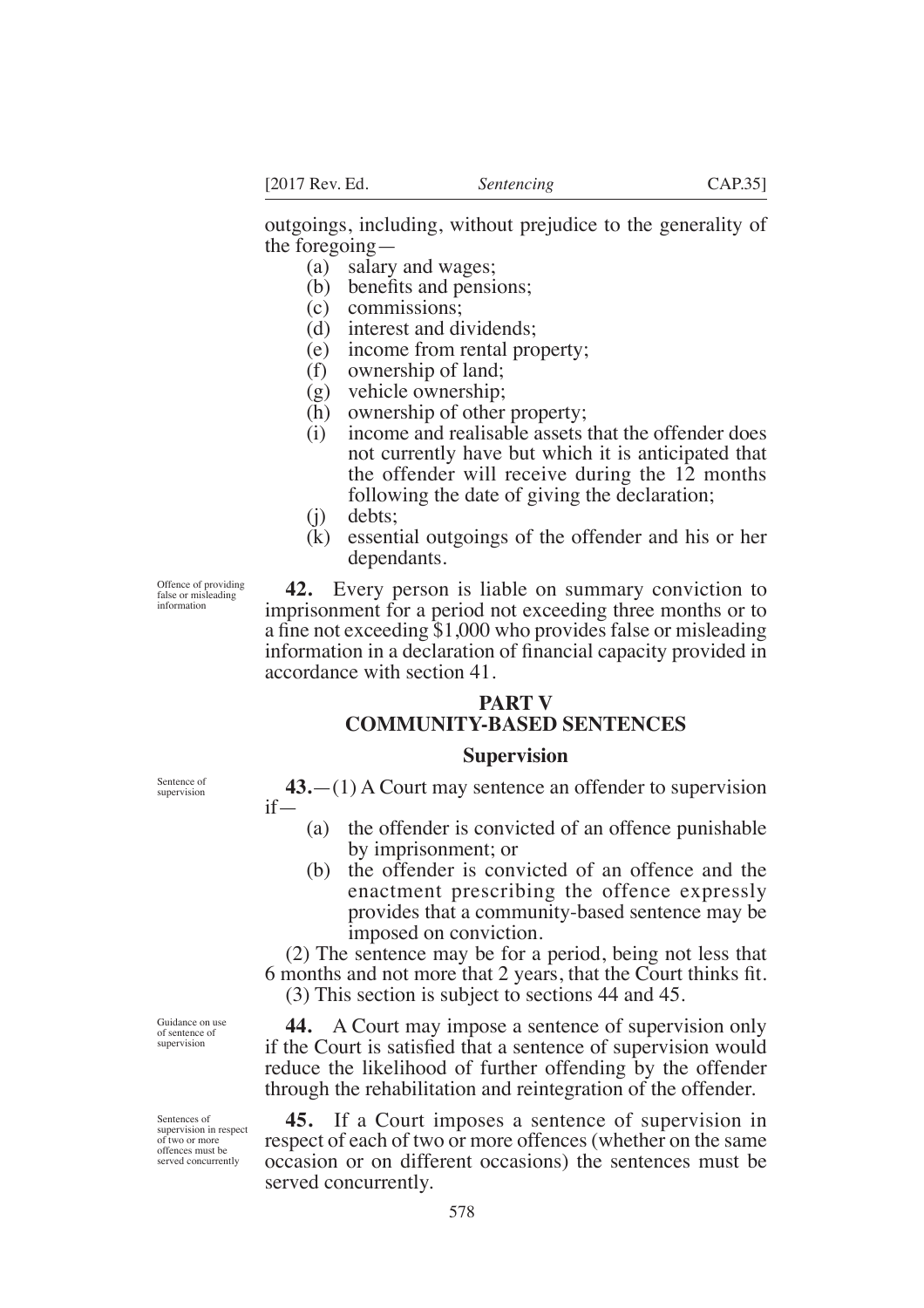**46.** An offender who is sentenced to supervision is subject to—

- (a) the standard conditions in section 47; and
- (b) any special conditions imposed by the Court under section 48 or section 50 or both.

 $47$ .  $-$ (1) If an offender is sentenced to supervision, the  $\frac{\text{Standard conditions}}{\text{of supervision}}$ following standard conditions apply—

- (a) the offender must report in person to the Supervision Officer as soon as practicable, and not later than 72 hours, after the sentence is imposed;
- $(b)$  the offender must report to the Supervision Officer as and when required to do so by the Supervision Officer and must notify the officer of his or her residential address and the nature and place of his or her employment when asked to do so;
- (c) the offender must not move to a new residential address without the prior written consent of the Supervision Officer;
- (d) if consent is given under paragraph (c), the offender must report in person to the Supervision Officer as soon as practicable, and not later than 72 hours, after the offender's arrival in the new area;
- (e) the offender must not reside at any address at which the Supervision Officer has directed the offender not to reside;
- (f) the offender must not engage, or continue to engage, in any employment or occupation in which the Supervision Officer has directed the offender not to engage or continue to engage;
- $(g)$  the offender must not associate with any specified person, or with persons of any specified class, with whom the Supervision Officer has, in writing, directed the offender not to associate;
- (h) the offender must take part in a rehabilitative and reintegrative needs assessment if and when directed to do so by the Supervision Officer.

(2) The conditions in subsection  $(1)(c)$  to  $(e)$  do not apply if, and to the extent that, they are inconsistent with any special condition imposed by the Court.

**48.** A Court may impose any special condition or conditions related to a programme if the Court is satisfied that—

- Special conditions related to programme
- (a) there is a significant risk of further offending by the offender; and
- (b) standard conditions alone would not adequately reduce that risk; and

Conditions of sentence of supervision

579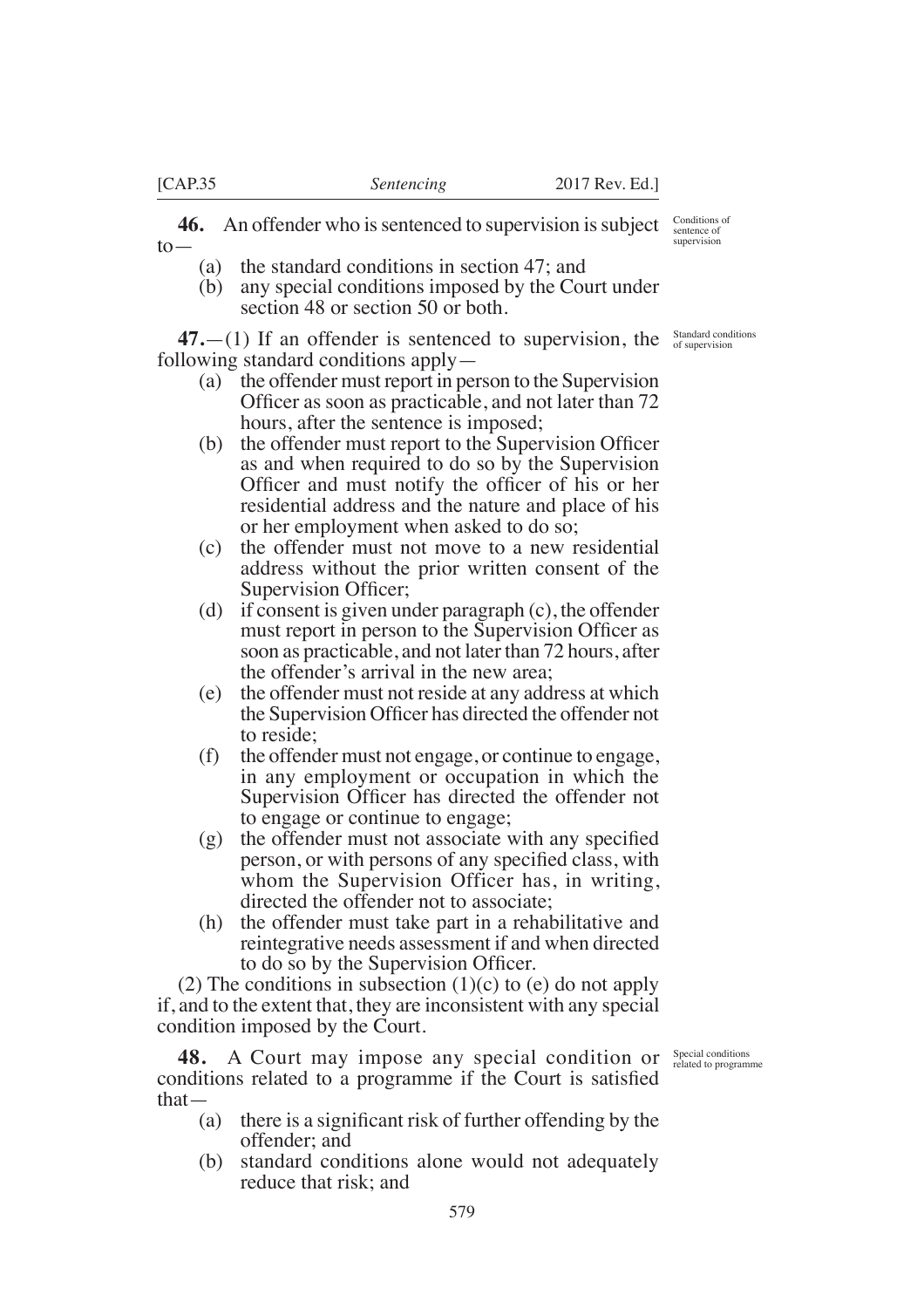(c) the offender requires a programme to reduce the likelihood of further offending by the offender through the rehabilitation and reintegration of the offender.

**49.** For the purposes of section 48, **programme** means any of the following:

- (a) any psychiatric or other counselling or assessment;
- (b) attendance at any medical, psychological, social, therapeutic, cultural, educational, employmentrelated, rehabilitative or reintegrative programme;
- (c) placement in the care of any appropriate person, persons, or agency, approved by the Supervision Officer, such as, without limitation, a religious group, a church or religious order or any members or particular members of any such group, church or order.

**50.**—(1) A Court may impose any of the special conditions described in subsection  $(2)$  if the Court is satisfied that—

- (a) there is a significant risk of further offending by the offender; and
- (b) standard conditions alone would not adequately reduce the risk; and
- (c) the imposition of special conditions would reduce the likelihood of further offending by the offender through the rehabilitation and reintegration of the offender.
- (2) The conditions referred to in subsection  $(1)$  are
	- (a) any conditions that the Court thinks fit relating to the offender's place of residence (which may include a condition that the offender not move residence), finances or earnings;
	- (b) conditions requiring the offender to take prescription medication;
	- $(c)$  any other conditions that the Court thinks fit to reduce the likelihood of further offending by the offender.

(3) No Court may impose a condition under this section that the offender pay any fine, reparation or other sum ordered to be paid on conviction or that the offender perform any service that he or she could have been required to perform if he or she had been sentenced to community work.

[(3A) No court may impose a condition under this section that the offender submit to electronic monitoring.]

## **(Inserted by Ordinance No. 1 of 2016)**

(4) No offender may be made subject to a special condition

Programmes

Other special conditions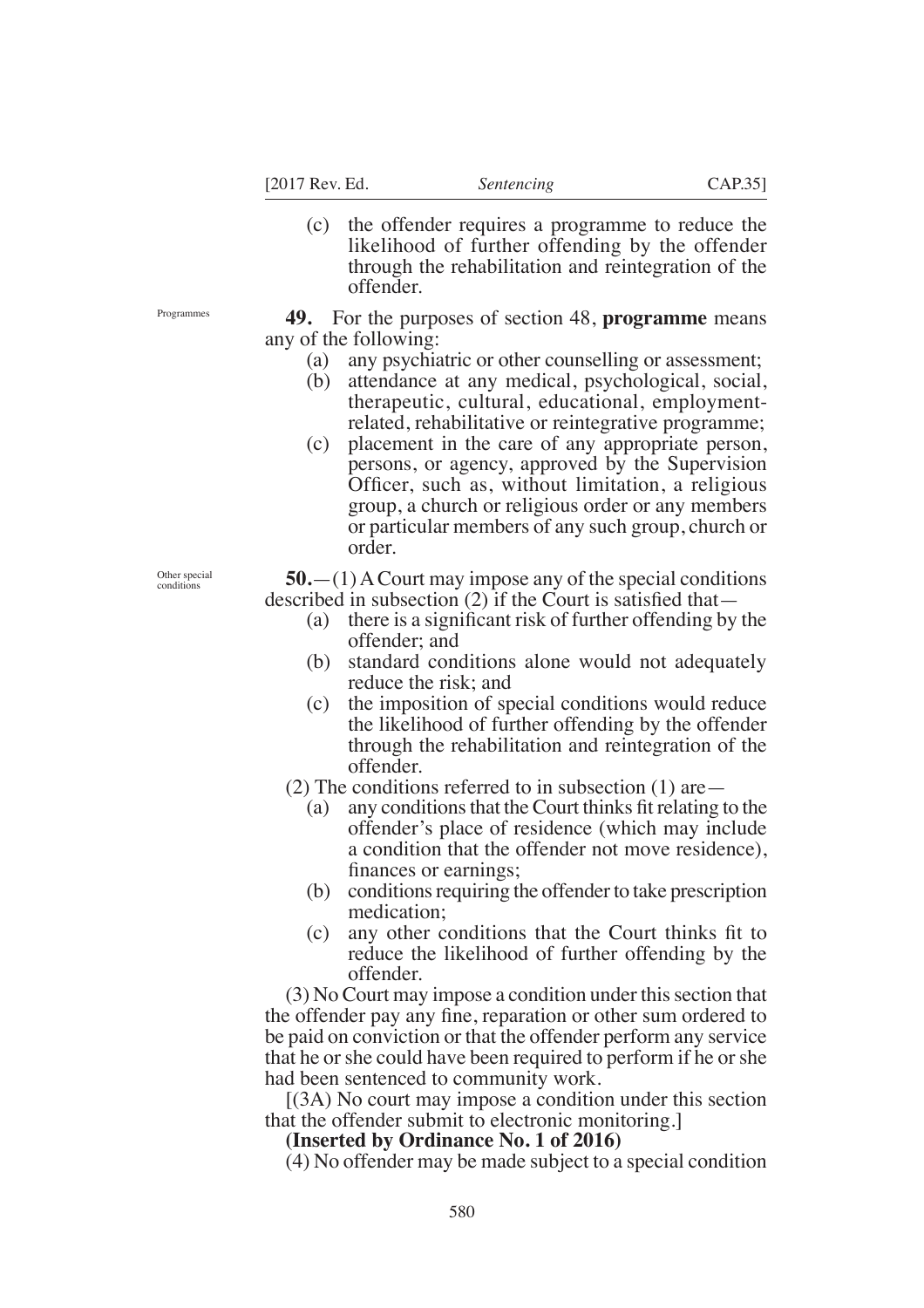that requires the offender to take prescription medication unless the offender—

- (a) has been fully advised by a person who is qualified to prescribe that medication, about the nature and likely or intended effect of the medication and any known risks; and
- (b) consents to taking the prescription medication.

(5) An offender does not commit a breach of his or her conditions for the purposes of section 68 if he or she withdraws consent to taking prescription medication.

**51.** An offender who is subject to a sentence of supervision must be under the supervision of the Supervision Officer or of any other supervision officer that the Governor may direct.

**52.**—(1) An offender who is subject to a sentence of supervision, or the Supervision Officer, may apply in *supervision* accordance with section 70 for an order under subsection (3) of this section on the grounds that—

- (a) the offender is unable to comply, or has failed to comply with any of the conditions of the sentence;
- (b) any programme to which the offender is subject is no longer available or suitable for the offender;
- (c) having regard to any change in circumstances since the sentence was imposed and to the manner in which the offender has responded to the sentence—
	- (i) the rehabilitation and reintegration of the offender would be advanced by the remission, suspension, or variation of conditions, or the imposition of additional conditions; or
	- (ii) the continuation of the sentence is no longer necessary in the interests of the community or the offender.

 $(2)$  The Supervision Officer may apply in accordance with section 70 for an order under subsection (3) of this section if an offender who is subject to a sentence of supervision is convicted of an offence punishable by imprisonment.

(3) On an application under subsection (1) or subsection  $(2)$ , the Court may, if it is satisfied that the grounds on which the application is based have been established—

- (a) remit, suspend or vary conditions imposed by the Court or impose additional conditions;
- (b) cancel the sentence;
- (c) cancel the sentence and substitute any other sentence (including another sentence of supervision) that could have been imposed on the offender at the time when the offender was convicted of the offence for which the sentence was imposed.

Offender to be under supervision of Supervision Offcer

Variation or cancellation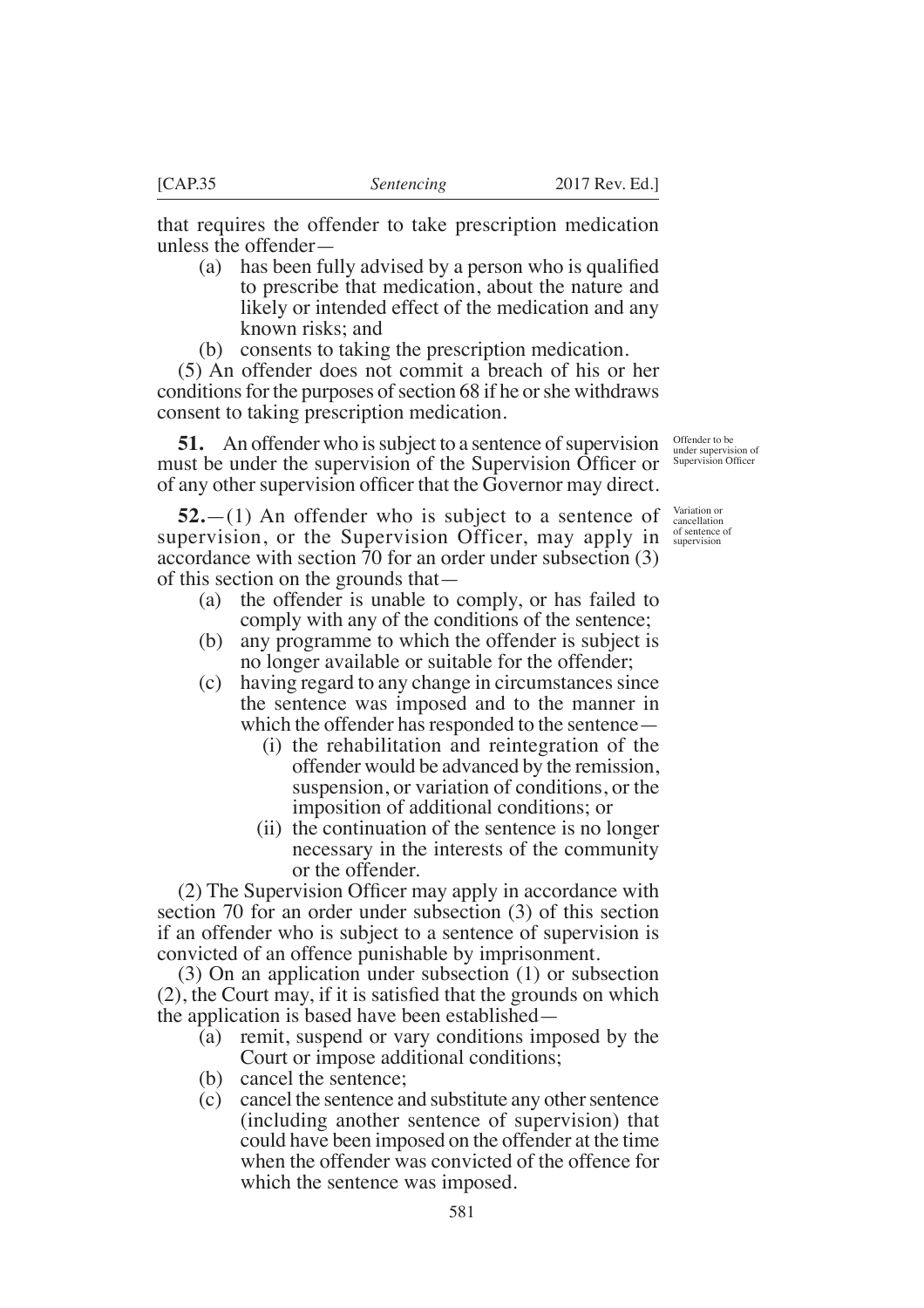(4) The Court must not vary any existing condition or impose any new condition of a kind referred to in section 50(2)(b) without the consent of the offender.

(5) When determining a substitute sentence under subsection (3)(c), the Court must take into account the portion of the original sentence that remains unserved at the time of the order.

(6) If the Court cancels a sentence under this section, the sentence expires on the date that the order is made, or on any other date that the Court may specify.

(7) If an application is made under this section for the remission, suspension or variation of any condition imposed by the Court, the Supervision Officer may suspend the condition until the application has been heard and disposed of.

### **Community Work**

Sentence of community work

**53.**—(1) A Court may sentence an offender to community work—

- (a) if the offender is convicted of an offence punishable by imprisonment; or
- (b) if the offender is convicted of an offence and the enactment prescribing the offence expressly provides that a community-based sentence may be imposed on conviction.

(2) The sentence may be for the number of hours, being not less that 40 or more than 400, that the Court thinks fit.

(3) This section is subject to sections 54 and 55.

**54.**—(1) In considering whether to impose a sentence of community work, the Court must give particular consideration to—

- (a) whether the nature and circumstances of the offending make it appropriate for the offender to make compensation to the community in the form of work, in addition to, or instead of, making reparation to any person in respect of the offending; and
- (b) whether the sentence is appropriate, having regard to the offender's character and personal history, and to any other relevant circumstances.

(2) A sentence of community work is inappropriate if the Court is satisfied that-

- (a) the offender has alcohol, drug, psychiatric, or intellectual problems that indicate that it is unlikely that he or she would complete a sentence of community work; or
- (b) for any other reason it is unlikely that the offender would complete a sentence of community work.

Guidance on use of sentence of community work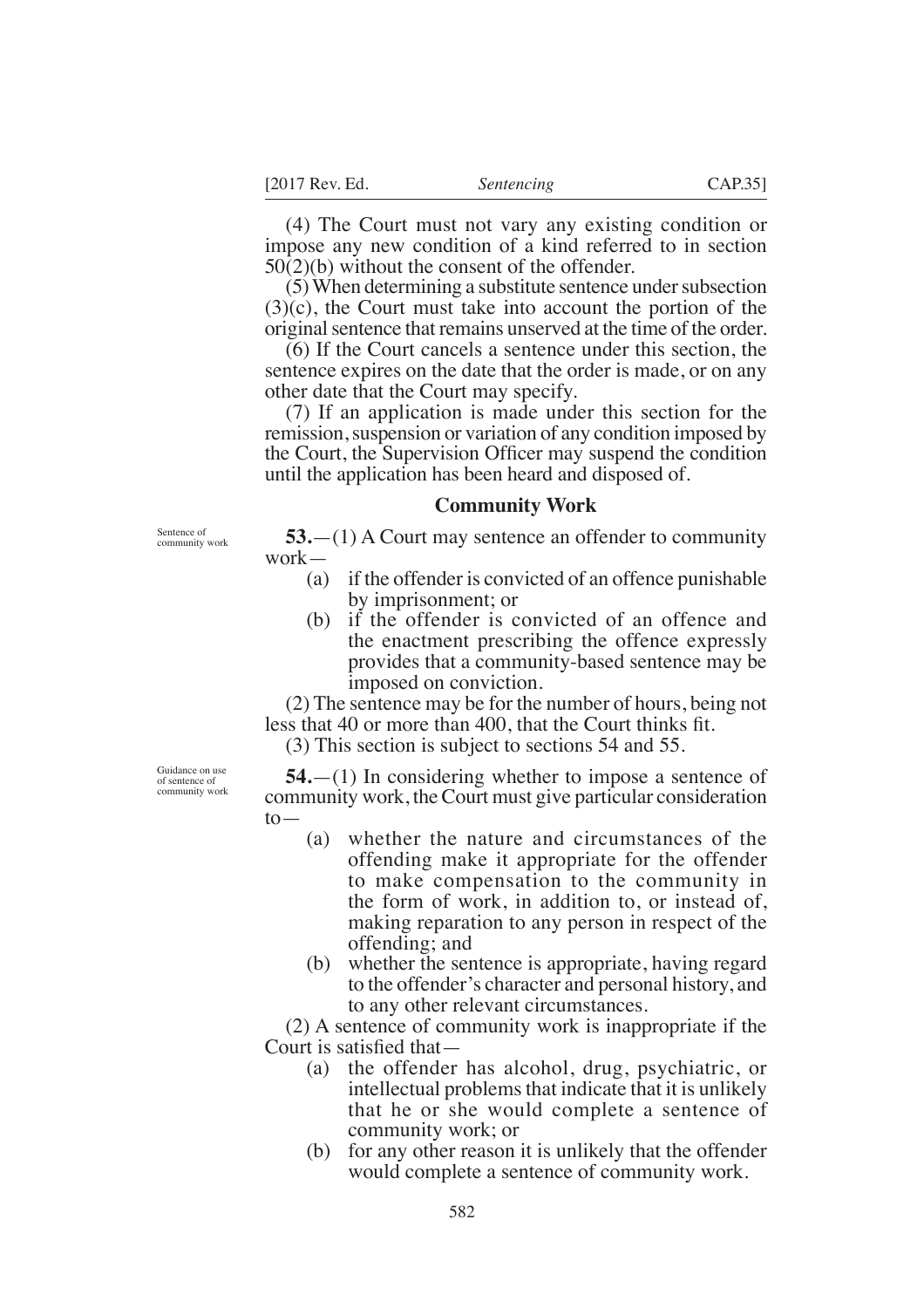(3) The Court may assume that suitable work is available for the offender to perform under the sentence unless the Court is advised otherwise by the Supervision Officer.

**55.**—(1) If a Court imposes a sentence of community work on an offender who is already subject to a sentence of community work, the sentences must be served concurrently unless the Court directs that they are to be served cumulatively.

(2) If a Court imposes a sentence of community work in respect of each of two or more offences, the sentences must be served concurrently unless the Court directs that they are to be served cumulatively.

[(3) A sentence of community work must be served concurrently with any sentence of supervision or home detention, whether or not the sentences are imposed at the same time.]

### **(Repealed and replaced by Ordinance No. 1 of 2016)**

**[55A.** If a Court imposes both a sentence of community work and a sentence of home detention, the Court may defer the commencement of the sentence of community work for a specificed period if, in its opinion, deferral is necessary to enable the offender to comply with any conditions imposed under section 76C or 76D.]

### **(Inserted by Ordinance No. 1 of 2016)**

**56.**—(1) If the Court imposes a sentence of community work of 200 hours or less, that sentence must be served within 12 months of the date that it commences under section 73.

(2) If the Court imposes a sentence of community work of more than 200 hours, that sentence must be served within 24 months of the date that it commences under section 73.

(3) Any work done by an offender under a sentence of community work must be treated as having been done under that sentence and under any and each other concurrent sentence of community work that the offender was subject to at the time that the work was done.

**57.** An offender who is subject to a sentence of community work must report in person to the Supervision Officer

- (a) as soon as practicable and not later than 72 hours after the sentence is imposed; and
- (b) as directed at any other time during the sentence for the purpose of monitoring the sentence.

**58.** If an offender who is subject to a sentence of community work moves to a new residential address, the offender must, within 72 hours, notify the Supervision Officer of the offender's new residential address.

Concurrent and cumulative sentences of community work

Court may defer commencement date of sentence of community work

Length of sentence of community work.

Offender must report to Supervision Offcer

Offender must notify Supervision Offcer if offender changes residential address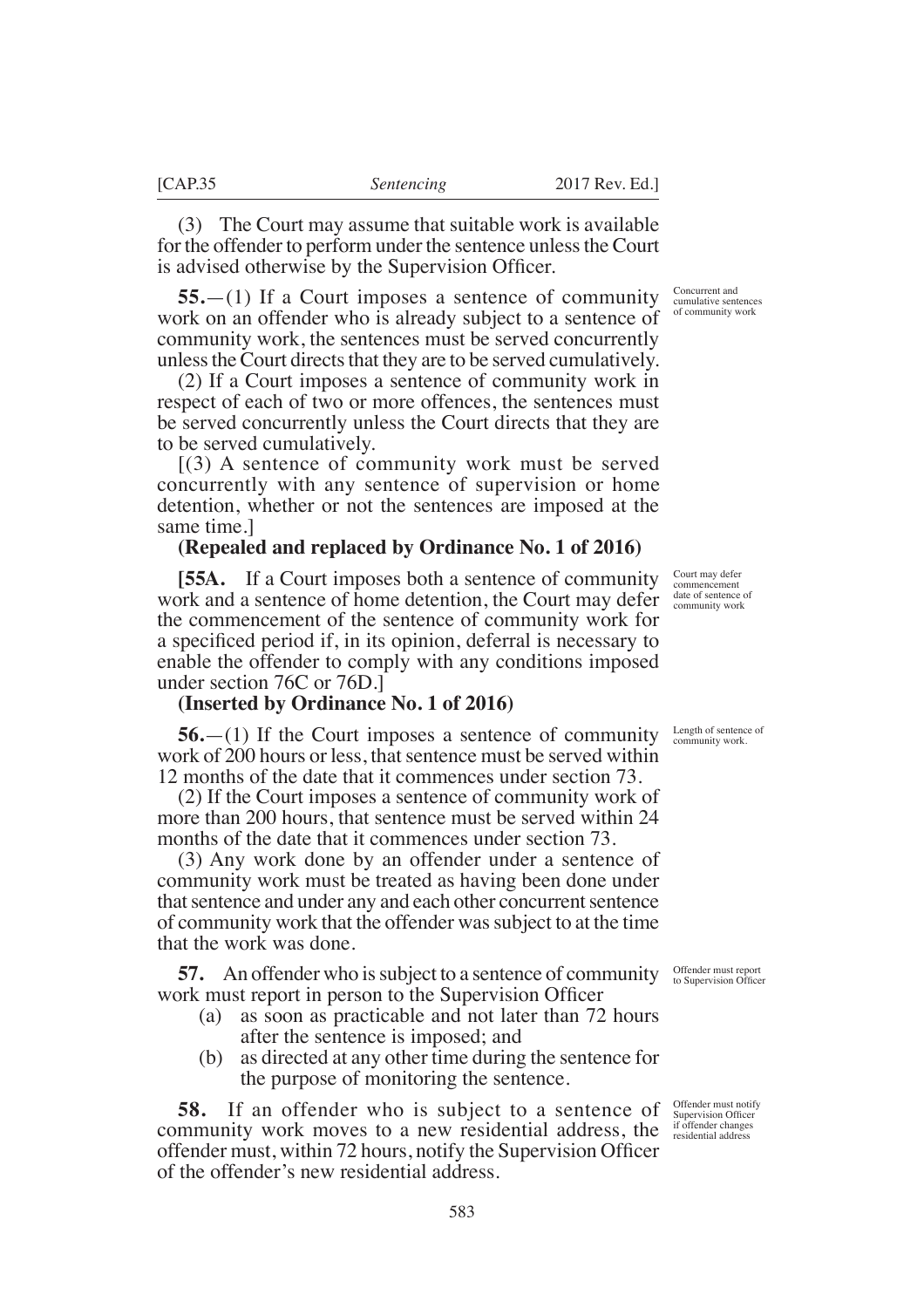Supervision Offcer must determine placement of offender for community work

**59.** As soon as practicable after a sentence of community work is imposed and at any other time during the sentence if the Supervision Officer thinks fit, the Supervision Officer must determine in accordance with sections 60 and 61 whether the community work will be done—

- (a) on placement at a designated work centre; or
- (b) on placement with another agency; or
- (c) on placement at a designated work centre for a certain number of the hours of work and on placement with another agency for a certain number of the hours of work, as specified by the Supervision Officer.

**60.** For the purpose of section 59, the Supervision Officer must take into account—

- (a) the circumstances of the offending; and
- $(b)$  how the offender could benefit from learning work habits or skills through the sentence; and
- (c) the offender's character and personal history; and
- (d) the offender's physical and mental capabilities; and
- (e) the outcome of any restorative justice processes that have occurred in the case; and
- (f) whether there is a designated work centre within a reasonable distance of the offender's place of residence; and
- (g) whether there is an agency within a reasonable distance of the offender's place of residence that has sufficient suitable work available for the offender: and
- (h) any other relevant circumstances.

**61.** (1) The type of work that an offender may be required to perform for the purposes of a sentence of community work is work—

- (a) at or for any hospital, clinic or church or at or for any charitable, educational, cultural or recreational institution or organisation; or
- (b) at or for any other institution or organisation for old, infirm or disabled persons or at the home of any old, infirm or disabled person; or
- (c) on any land of which the Crown or any public body is the owner or lessee or occupier or any land that is administered by the Crown or any public body.

(2) No offender may be directed for the purposes of a sentence of community work to do any work if, in doing so, the offender would take the place of any person who would otherwise be employed in doing that work in the ordinary course of paid employment.

Guidance to<br>Supervision Officer<br>in determining<br>placement of offender for community work

Authorised work for person sentenced to community work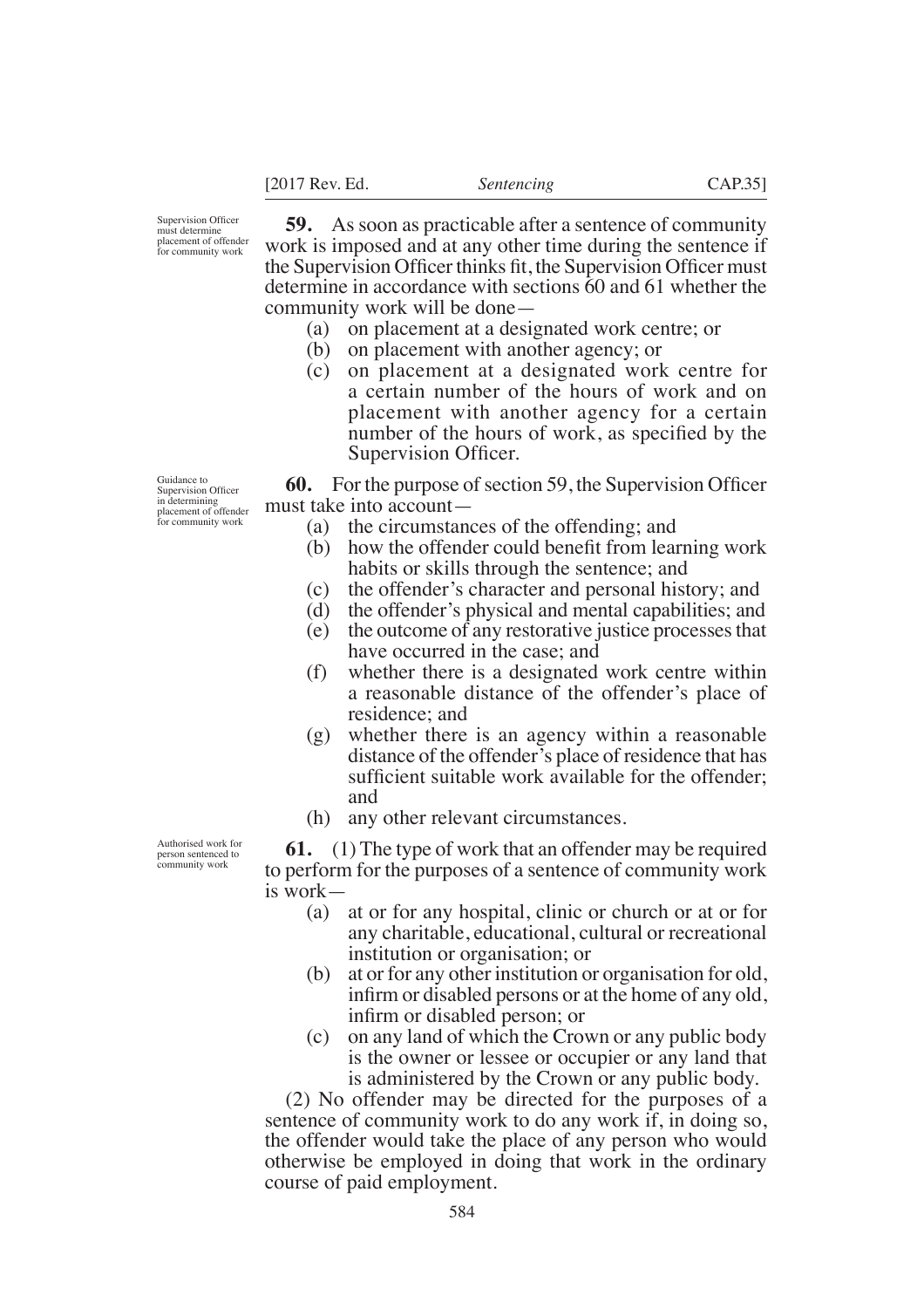When community work must be done

**62.**—(1) If community work is to be done on placement with an agency other than a designated work centre, the days on which and the times at which the offender does the work must be fixed by agreement between the Supervision Officer and the agency and notified in writing to the offender.

(2) If the community work is to be done on placement at a designated work centre, the days on which and the times at which the offender performs the work must be determined by the Supervision Officer and notified in writing to the offender.

(3) It is not necessary for all the periods of work to be of the same duration but no period may be longer than 10 hours and no offender may be required to do more that 40 hours of community work in any week.

(4) The times at which the offender is required to report and the periods during which he or she is required to do community work must be such as to avoid interference, so far as practicable, with the offender's attendance at any place of education or employment, or with his or her religious observances.

**63.**—(1) An offender who is directed to do community work on placement at a designated work centre is subject to the control, direction and supervision of the Supervision Officer—

- (a) while the offender is at a designated work centre; and
- (b) while the offender is at any other place at the direction or with the permission of the Supervision Officer: and
- (c) while the offender is travelling between a designated work centre and any other place referred to in paragraph (b) or between any two such places.

(2) An offender who is directed to do community work on placement with an agency other than a designated work centre is subject to the control, direction and supervision of the Supervision Officer at all times while the offender is doing work or is required to be doing work under the sentence.

**64.**—(1) An offender who is subject to a sentence of community work may be excused from reporting during any period when the designated work centre or other agency at which the offender is required to report is closed.

 $(2)$  In special circumstances, the Supervision Officer may excuse an offender from reporting on any day or during any period.

(3) Without limiting subsection (2), if an offender is unable to report on any day or during any period because of illness or injury, the Supervision Officer must, on being

Supervision of offender while doing community work

Offender excused from reporting in certain circumstances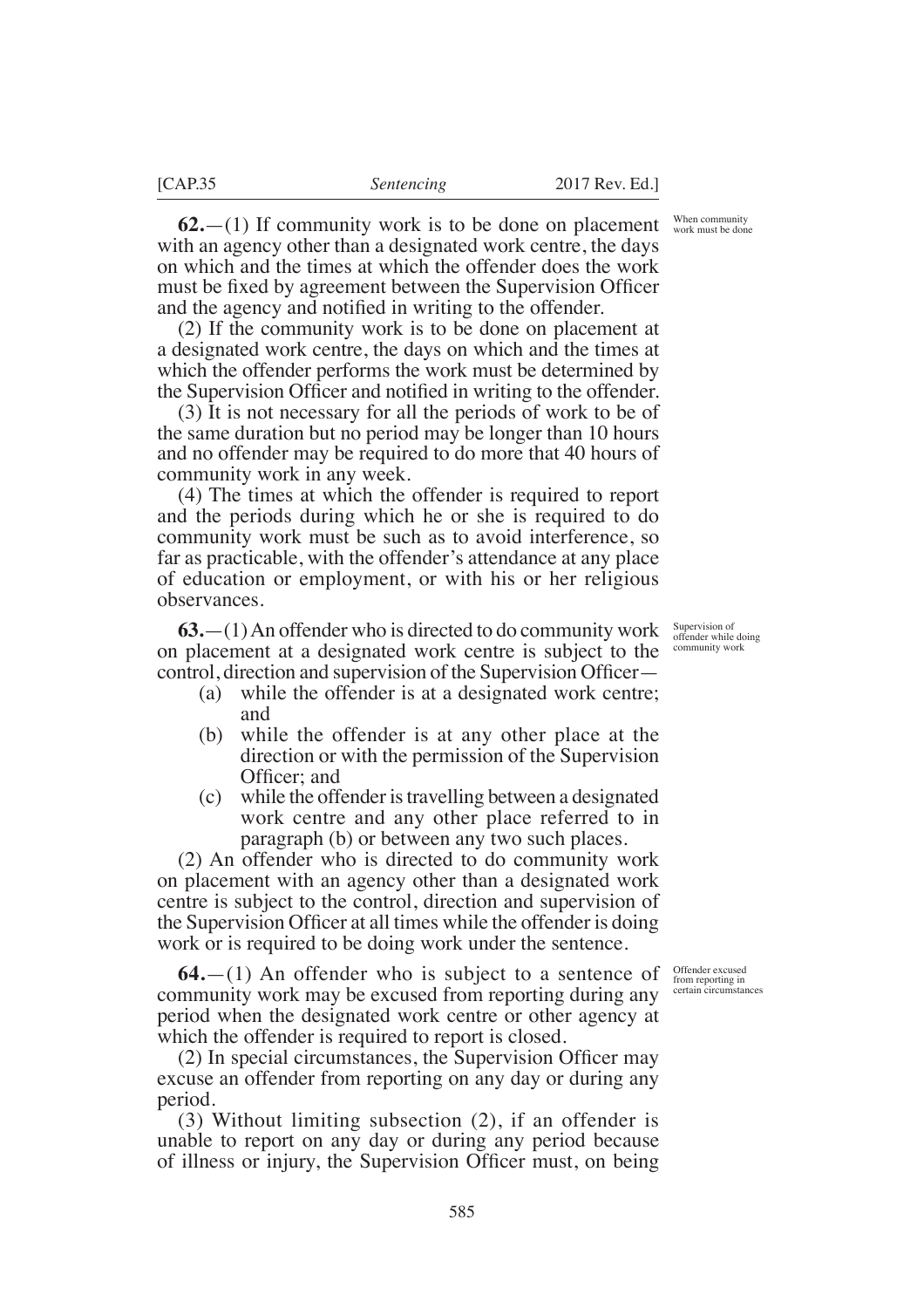satisfied (whether before or after the failure to report) with the circumstances of the case, excuse the offender from the requirement to report on that day or during that period.

(4) For the purpose of determining whether or not to excuse an offender under subsection  $(3)$ , the Supervision Officer may require that the offender obtain a medical certificate as to whether the offender is, will be or was unfit to report on the day or during the period.

 $(5)$  A certificate obtained in accordance with subsection (4) is not conclusive as to whether the offender is, will be or was unfit to report.

(6) For the avoidance of doubt, if an offender is excused under this section from reporting, that does not have the effect of remitting any of the hours of community work required to be done under the sentence.

**65.** If the Supervision Officer is satisfied that the offender has a good record of compliance with a sentence of community work, the Supervision Officer may remit up to  $10\%$  from the number of hours imposed by the Court.

**66.**—(1) An offender who is subject to a sentence of community work or the Supervision Officer, may apply in accordance with section 70 for an order under subsection (3) of this section on the grounds that—

- (a) there has been a change of circumstances since the sentence was imposed which would justify the variation or cancellation of the sentence; or
- (b) having regard to any change in circumstances since the sentence was imposed and to the manner in which the offender has responded to the sentence, the continuation of the sentence is no longer necessary in the interests of the community or the offender.

 $(2)$  The Supervision Officer may apply in accordance with section 70 for an order under subsection (3) of this section—

- (a) if an offender who is subject to a sentence of community work is convicted of an offence punishable by imprisonment; or
- (b) on the grounds that the offender has behaved in a manner described in any of paragraphs (a) to (j) of section  $69(1)$ .

(3) On an application under subsection (1) or subsection  $(2)$ , the Court may, if it is satisfied that the grounds on which the application is based have been established—

(a) vary the sentence by reducing the number of hours of work to be done; or

Remission of sentence of community work

Variation or cancellation of sentence of community work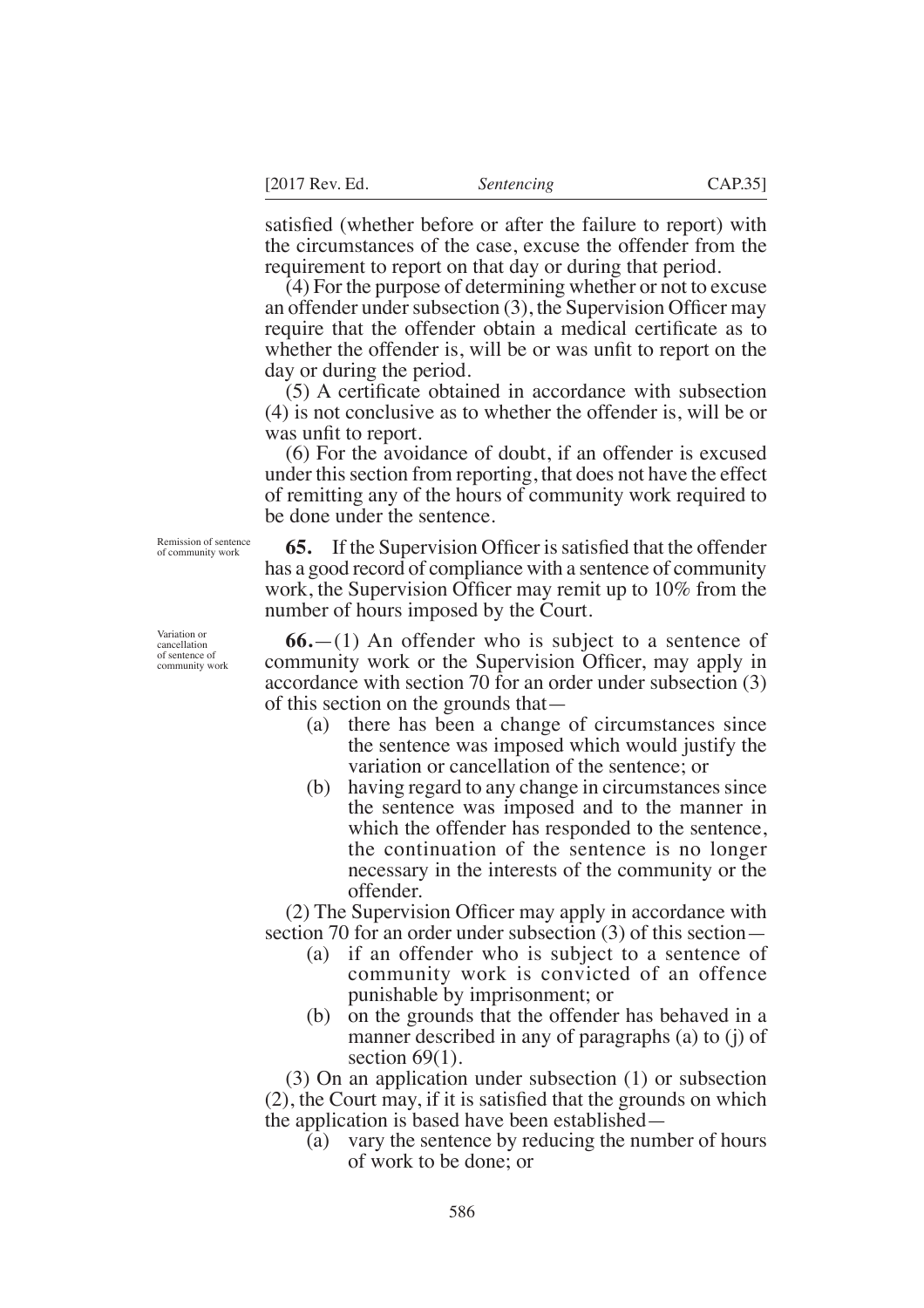- (b) cancel the sentence; or
- (c) cancel the sentence and substitute any other sentence, (including another sentence of community work) which could have been imposed on the offender at the time when the offender was convicted of the offence for which the sentence was imposed.

(4) When determining a substitute sentence under subsection  $(3)(c)$ , the Court must take into account the portion of the original sentence which remains unserved at the time of the order.

(5) If the Court cancels the sentence, the sentence expires on the date that the order is made or on any other date which the Court may specify.

**67.**—(1) An offender who is subject to a sentence of community work or the Supervision Officer may apply in  $\frac{\text{commuity work}}{\text{must be done}}$ accordance with section 70 for an extension of the period within which the work must be done on the grounds that—

- (a) because of incapacity or any humanitarian or other reasons, it will be impossible for the offender to do the work during a certain period; or
- (b) it would be unreasonable to require the offender to do the work during that period.

(2) On an application under subsection (1), the Court may, if it is satisfied that the grounds in subsection  $(1)$  have been established, extend the period within which the work must be done by the amount that the Court thinks fit.

#### **Offences related to community-based sentences**

**68.** An offender commits an offence and is liable on summary conviction to imprisonment for a term not exceeding 3 months or to a fine not exceeding  $$400$  who $-$ 

- (a) fails without reasonable excuse to comply with any condition of a sentence of supervision; or
- (b) fails without reasonable excuse to report when required to do so under section 74 or section 76.

**69.**—(1) An offender who is sentenced to community work commits an offence and is liable on summary conviction to imprisonment for a term not exceeding 3 months or to a fine not exceeding \$400 who—

- (a) fails without reasonable excuse to report to the Supervision Officer in accordance with section 57 or section 74 or section 76; or
- (b) fails without reasonable excuse to notify the Supervision Officer of any new residential address in accordance with section 58; or

Offences related to breach of conditions of supervision

Offences relating to breach of sentence of community work

Extension of period within which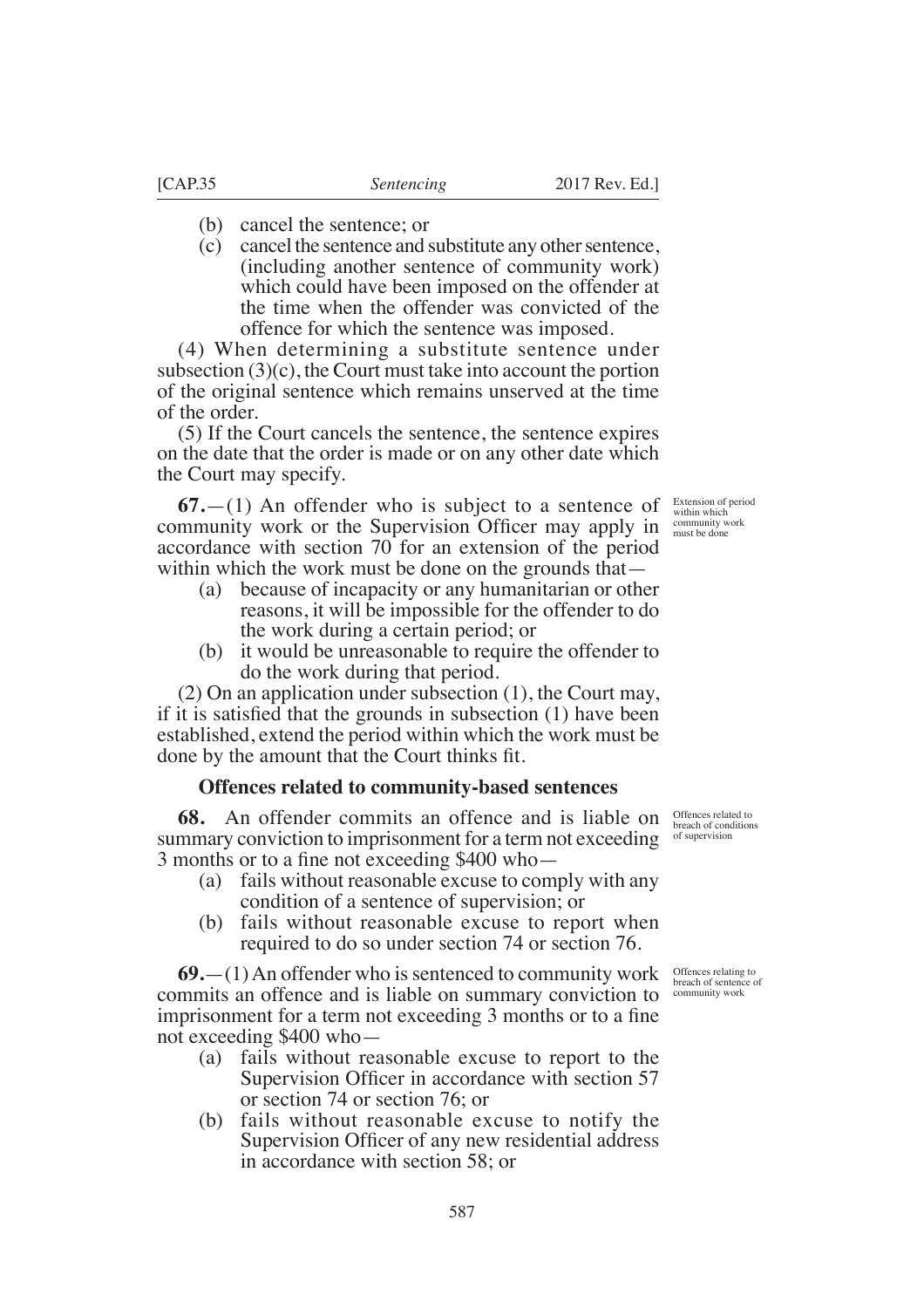- (c) fails without reasonable excuse to—
	- (i) do any work satisfactorily in accordance with the sentence; or
	- (ii) comply with the terms of any agreement entered into for the purposes of section 62 (1); or
- (d) fails without reasonable excuse to complete the required number of hours of work within the period prescribed under section 56 or within any extended period granted under section 67; or
- (e) accepts remuneration whether by way of gift or otherwise for any work that the offender is required to do for the purposes of the sentence; or
- (f) fails without reasonable excuse to report or to remain at any place as required by or under this ordinance; or
- (g) fails without reasonable excuse to obey any rules governing a designated work centre; or
- (h) fails without reasonable excuse to obey any directions lawfully given regarding the manner in which his or her time must be spent while under the supervision of the Supervision Officer under section 63; or
- (i) refuses to work or fails to work in the manner reasonably required of the offender or neglects or intentionally mismanages his or her work while under the supervision of the Supervision Officer under section 63; or
- (j) behaves in an offensive, threatening, insolent, insulting, disorderly, or indecent manner while under the supervision of the Supervision Officer under section 63.

(2) A person commits an offence and is liable on summary conviction to a fine not exceeding \$250 who without lawful justification or excuse loiters about any designated work centre or any place where persons sentenced to community work are placed and refuses or neglects to depart after being warned by a police officer or by the Supervision Officer.

## **Review of Community-based Sentences**

**70.**—(1) Every application under section 52 or section 66 must be made—

- (a) to the Supreme Court, if the sentence was passed—
	- (i) by the Court of Appeal on appeal from the Supreme Court; or
	- (ii) by the Supreme Court otherwise than on appeal from the Magistrate's Court; or

Jurisdiction and procedure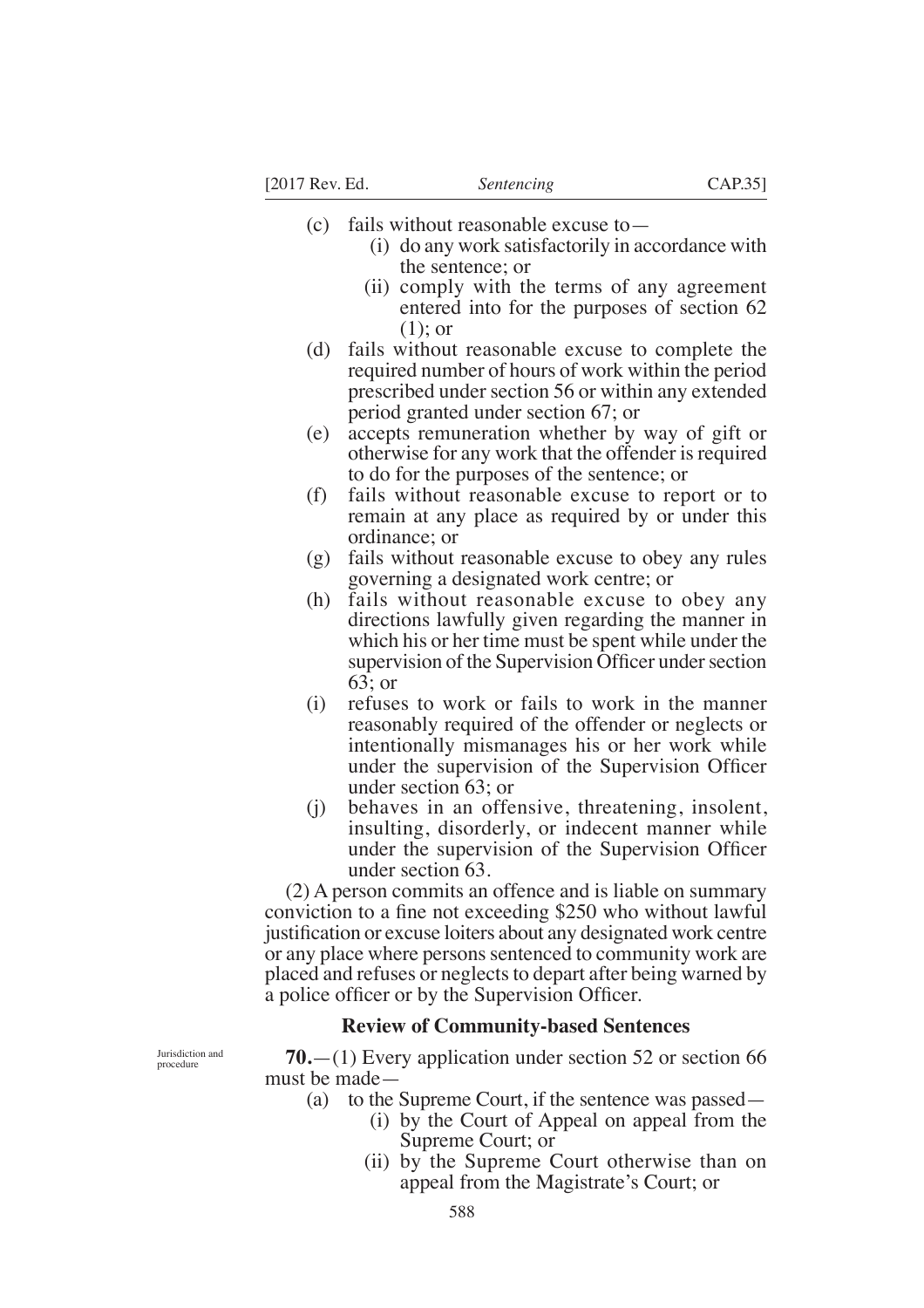(b) in any other case, to the Magistrate's Court presided over by a Senior Magistrate.

(2) A copy of the application must, either before or as soon as practicable after the application is lodged in the office of the Court, be served—

- (a) on the offender, if the offender is not the applicant; or
- $(b)$  on the Supervision Officer if the Supervision Officer is not the applicant.

(3) If an application under section 52 or section 66 has been lodged in the Court by the Supervision Officer, the Supervision Officer or a police officer may, for the purpose of having the offender brought before the Court, apply for the issue of a cap.2 warrant to arrest the offender.

(4) No warrant issued under subsection (3) may be executed otherwise than by a police officer.

(5) If an offender is arrested under a warrant issued under subsection (3), sections 18, 21 and 22 of the Justice Ordinance, so far as they are applicable and with any necessary modifications, apply as if the application were a charge.

**71.** For the purposes of any appeal or application for leave to appeal,—

- (a) a sentence substituted for a community-based sentence imposed on the conviction of the offender on information is deemed to be a sentence imposed in the conviction of the offender on information; and
- (b) a sentence substituted for a community-based sentence imposed on the offender on the cap.3 determination of a charge in the Magistrate's Court is deemed to be a sentence imposed on the determination of a charge against the offender in the Magistrate's Court.

## **Miscellaneous provisions as to community-based sentences**

**72.**—(1) If a Court imposes a community-based sentence on an offender, the particulars of the sentence must be drawn up in the form of an order.

(2) Wherever practicable, a copy of the order must be given to the offender before he or she leaves the Court.

(3) The order must include information regarding—

- (a) the nature of the sentence; and
- (b) the initial reporting obligations; and
- (c) the date on which the sentence commences; and
- (d) the obligations to comply with the instructions of the

Order must be drawn up and copy given to offender, etc.

Appeal in respect of substituted sentence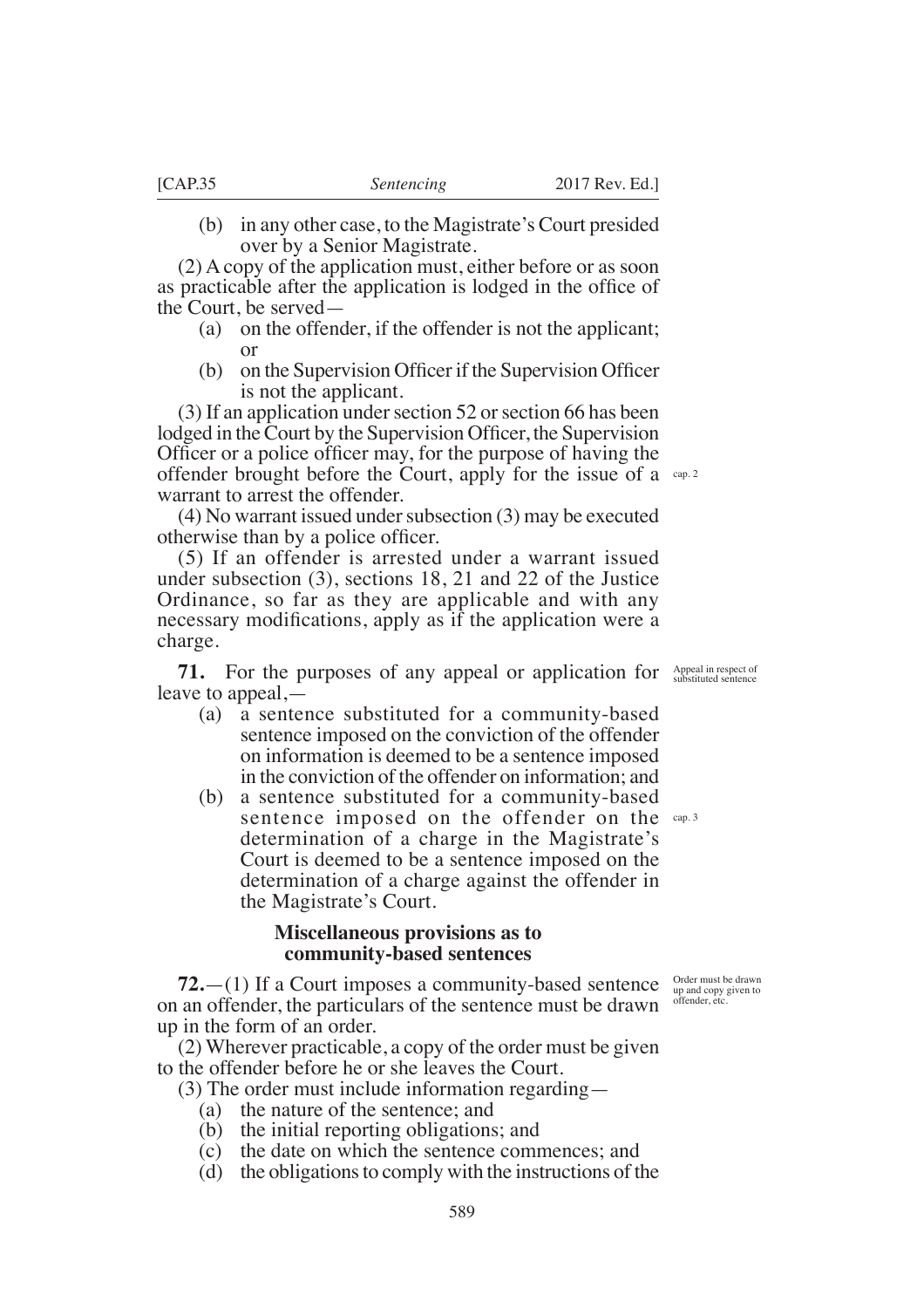Supervision Officer and the terms of the sentence; and

- (e) the consequences of non-compliance with the terms of the sentence; and
- (f) the statutory provisions under which the sentence may be varied or cancelled.

(4) For the purposes of subsection (1), a Court may direct that the offender be detained in the custody of the Court for a period, not exceeding 2 hours, as may be necessary to enable the order to be drawn up and a copy given to the offender.

(5) If it is not practicable to give a copy of the order to the offender before the offender leaves the Court, a copy must be given to the offender in person as soon as practicable after the offender leaves the Court.

(6) A copy of the order must be given to the Supervision Officer as soon as possible after it is drawn up.

Commencement of community-based sentences

**73.**—(1) A community-based sentence commences on the day on which it is imposed.

(2) Subsection (1) applies—

- (a) subject to the remainder of this section; and
- (b) regardless of whether or not the sentence is imposed in substitution for another sentence.

 $[(2A)$  If the commencement date of a sentence of community work is deferred under section 55A, the sentence commences on the date specified in the order of the court.

#### **(Inserted by Ordinance No. 1 of 2016)**

(3) If a sentence of community work is imposed cumulatively on another sentence of community work imposed at the same time—

- (a) at least one of the sentences must commence on the day that the sentence is imposed; and
- (b) the commencement date for the subsequent sentence is the date of the completion of the hours of community work under the first sentence of community work to be served.

(4) If a sentence of community work is imposed cumulatively on another sentence of community work to which the offender is already subject, the commencement date for the subsequent sentence is the date of the completion of the hours of community work under the first sentence of community work to be served.

(5) For the avoidance of doubt, if a sentence of community work is imposed cumulatively on another sentence of community work, hours of work done under either of the sentences on the date referred to in subsection (3)(b) or subsection (4) are not counted towards the hours of work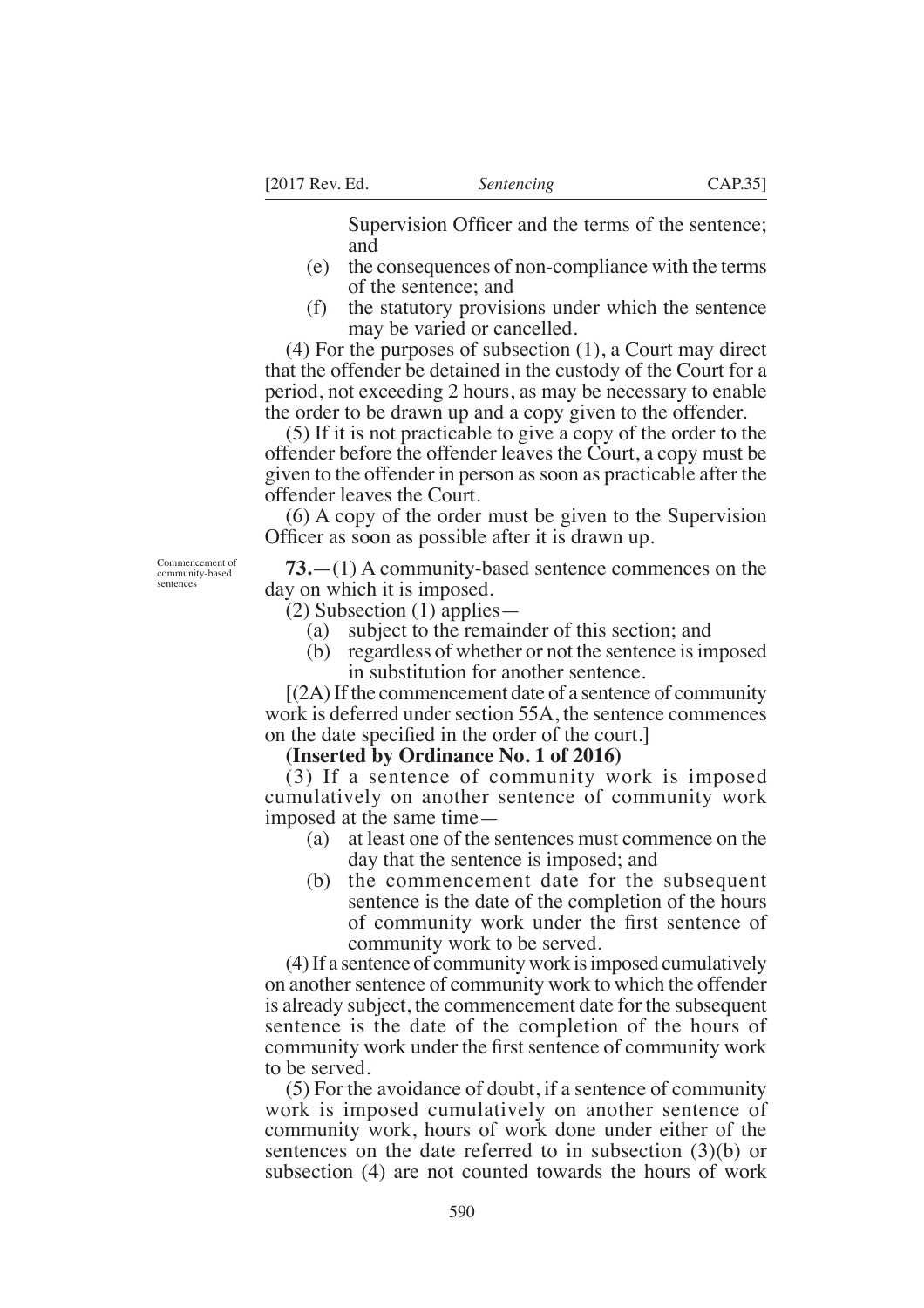required to be done under the other sentence.

(6) If a sentence of community work is imposed cumulatively on another sentence of community work (hereinafter called **the frst sentence**) whether or not imposed at the same time, and the first sentence is subsequently quashed—

- (a) the commencement date for the subsequent sentence is the date on which the subsequent sentence was imposed; and
- (b) any hours of work completed under the quashed sentence must be treated as having been done under the subsequent sentence.

(7) If a sentence of community work is imposed cumulatively on another sentence of community work (hereinafter called **the first sentence**), whether or not imposed at the same time and the first sentence is subsequently cancelled,—

- (a) the commencement date for the subsequent sentence is the date on which the first sentence was cancelled: and
- (b) for the avoidance of doubt, any hours of work completed under the cancelled sentence must not be treated as having been done under the subsequent sentence.

(8) A sentence of community work expires on the date that the offender completes the hours of work required under the sentence (taking into account any hours remitted under section 65) whether or not the period of time allowed under section 56 or any extended period granted under section 67 has expired.

**74.**—(1) Subsection (2) applies if an offender who is subject to a community-based sentence is subsequently sentenced to—

Effect of subsequent sentence of imprisonment

- (a) a term of imprisonment of not more than 12 months; or
- (b) two or more terms of imprisonment to be served concurrently, each term of which is not more than 12 months; or
- (c) two or more terms of imprisonment which are cumulative, the total term of which is not more than 12 months.

(2) If this subsection applies, the Court must either—

- (a) order that the community-based sentence be suspended; or
- (b) order that the community-based sentence be suspended for the duration of the period in which the offender is detained under the sentence or sentences of imprisonment.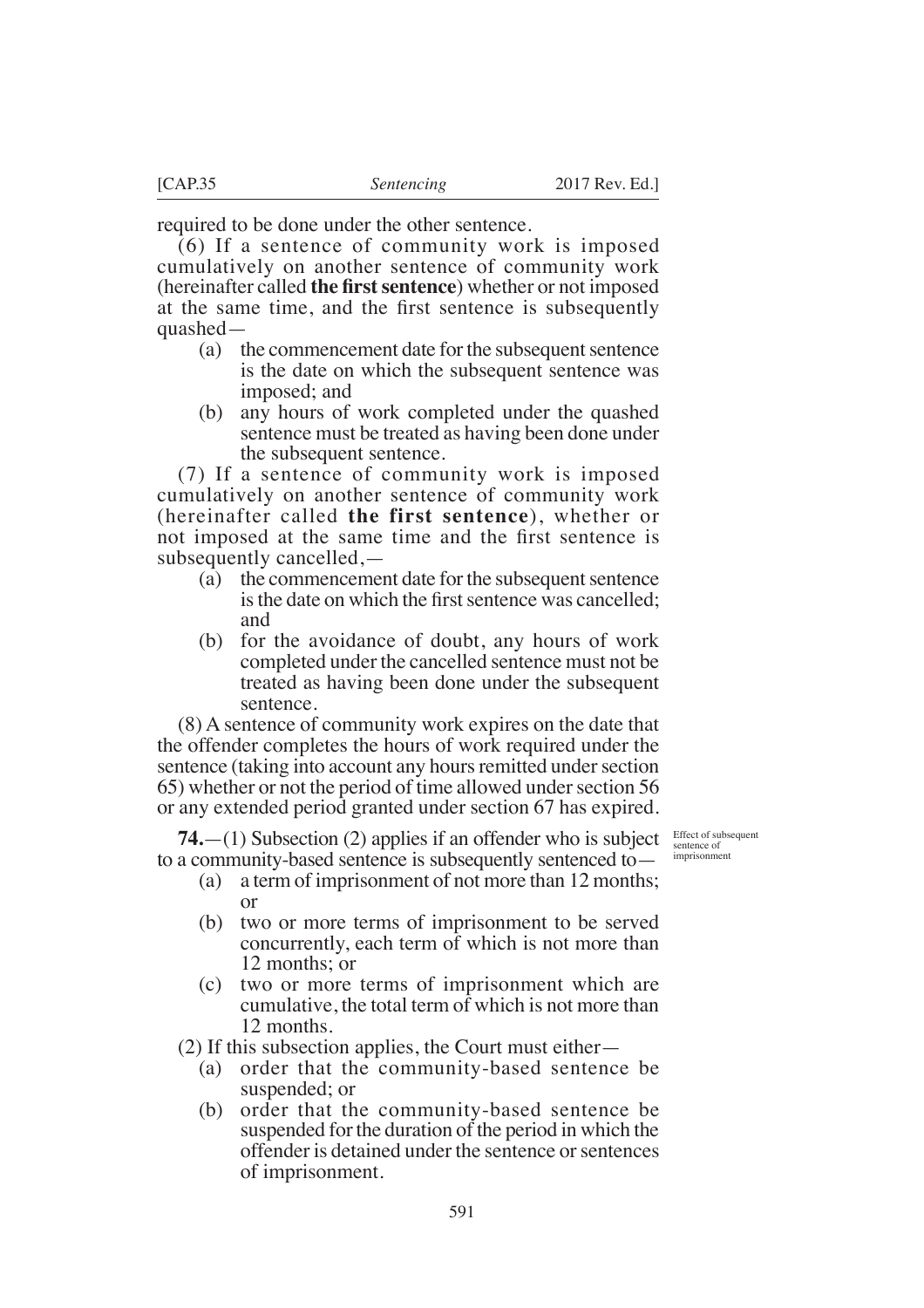(3) If the Court suspends the community-based sentence under subsection  $(2)(b)$ , it may if it thinks fit remit, suspend or vary any conditions of the sentence imposed by the Court or impose additional conditions.

(4) The Court must not vary any existing condition or impose any new condition of a kind referred to in section 50(2)(b) (which involves prescription medication) unless the offender—

- (a) has been fully advised by a person who is qualified to prescribe that medication about the nature and likely or intended effect of any variation or new condition in relation to the medication and any known risks; and
- (b) consents to taking the prescription medication.

(5) If a community-based sentence is suspended under subsection  $(2)(b)$ –

- (a) the offender must report to the Supervision Officer as soon as practicable and not later than 72 hours after being released from detention; and
- (b) the sentence does not resume until the offender has reported to the Supervision Officer as required by paragraph (a).

(6) Subsection (7) applies if an offender who is subject to a community-based sentence is subsequently sentenced to—

- (a) a term of imprisonment of more than 12 months; or
- (b) two or more terms of imprisonment to be served concurrently, each term of which is more than 12 months; or
- (c) two or more terms of imprisonment which are cumulative, the total term of which is more than 12 months.

(7) If this subsection applies, the community-based sentence is suspended.

**75.**—(1) No period during which a sentence of supervision is suspended under section 74(2) or (7) is counted towards the period under section 43(2).

(2) No period during which a sentence of community work is suspended under section 74(2) or (7) is counted towards the periods referred to in section 56(1) and (2).

**76.**—(1) This section applies to a community-based sentence which is suspended under section 74(2)(a) or section 74(7).

(2) The community-based sentence is suspended until the earlier of the following events:

- (a) it resumes under section (3); or
- (b) it is cancelled under subsection (5).

Period of suspension not counted towards sentence

Resumption of community-based sentence if sentence sencondent comment quashed.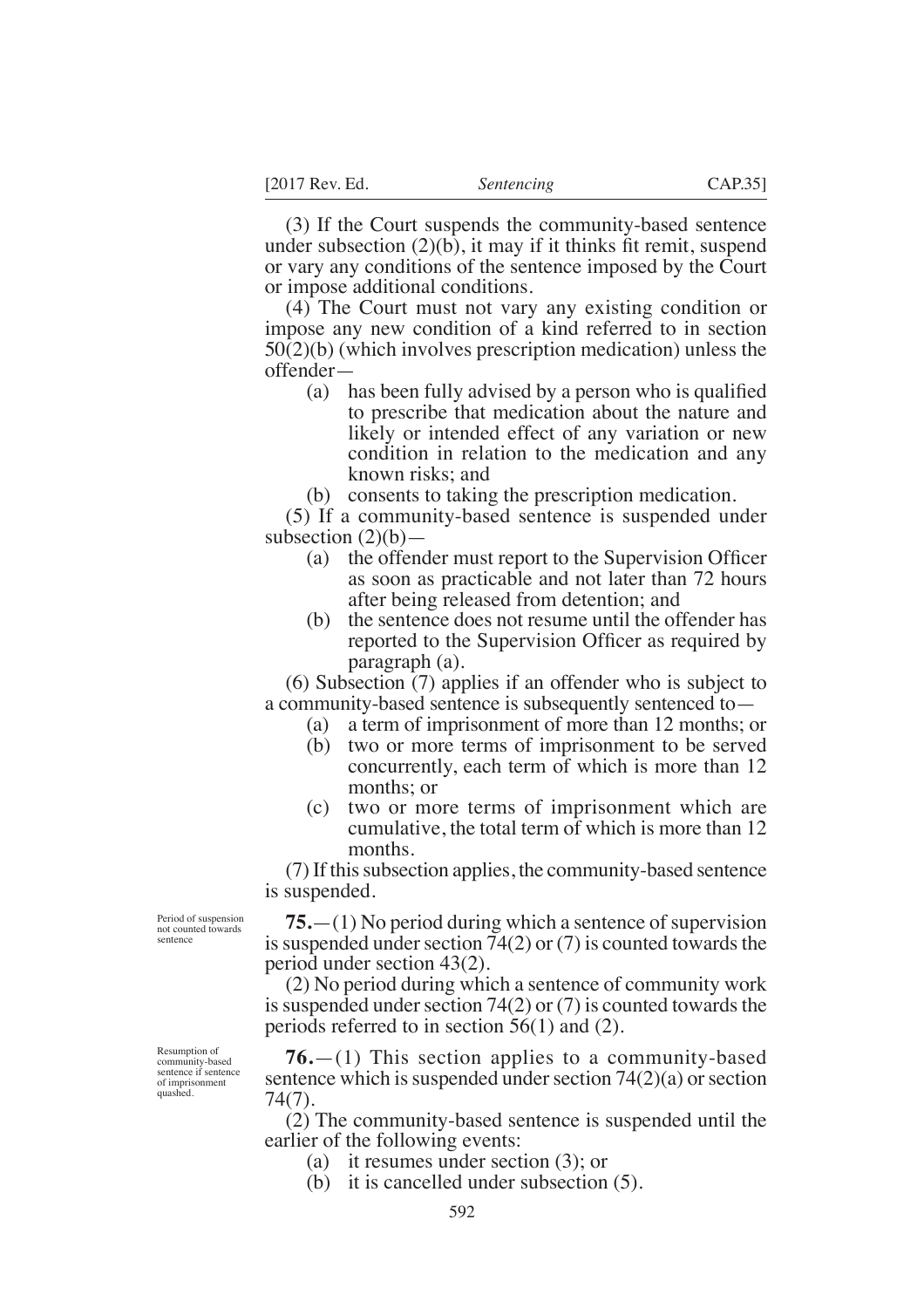(3) If the sentence or sentences of imprisonment based on which the community-based sentence was suspended are quashed and that results in the offender no longer being detained under a sentence of imprisonment—

- (a) the offender must report to the Supervision Officer as soon as practicable and not later than 72 hours after being released from detention; and
- (b) the community-based sentence resumes when the offender has reported as required by paragraph (a).

(4) The Registrar of the Court in which the sentence or sentences of imprisonment are quashed must notify the Supervision Officer thereof.

(5) If the community-based sentence never resumes under subsection (3), it is cancelled when the offender ceases to be detained under the sentence or sentences of imprisonment.

# **PART VA HOME DETENTION**

Sentence of home detention

**76A.** (1) A court may sentence an offender to a sentence of home detention if the offender is convicted of an offence punishable by imprisonment.

(2) A court may sentence an offender to home detention under subsection  $(1)$  if the court is satisfied that —

- (a) the proposed home detention residence is suitable; and
- (b) the relevant occupants (as defined in section  $25A(4)$ ) of the proposed home detention residence—
	- (i) understand the conditions of home detention that will apply to the offender; and
	- (ii) consent to the offender serving the sentence in the residence in accordance with those conditions; and
	- (iii) have been informed that they may withdraw their consent to the offender serving the sentence in the residence at any time; and
- (c) the offender has been made aware of and understands the conditions that will apply during home detention, and he or she agrees to comply with them.

(3) A sentence of home detention may be for such period as the court thinks fit, but must not be for less than 14 days or more than 12 months.

(4) The court must specify the home detention residence when sentencing the offender to a sentence of home detention.

(5) An offender sentenced to home detention is not in custody while serving the sentence.

(6) This section is subject to section 76B.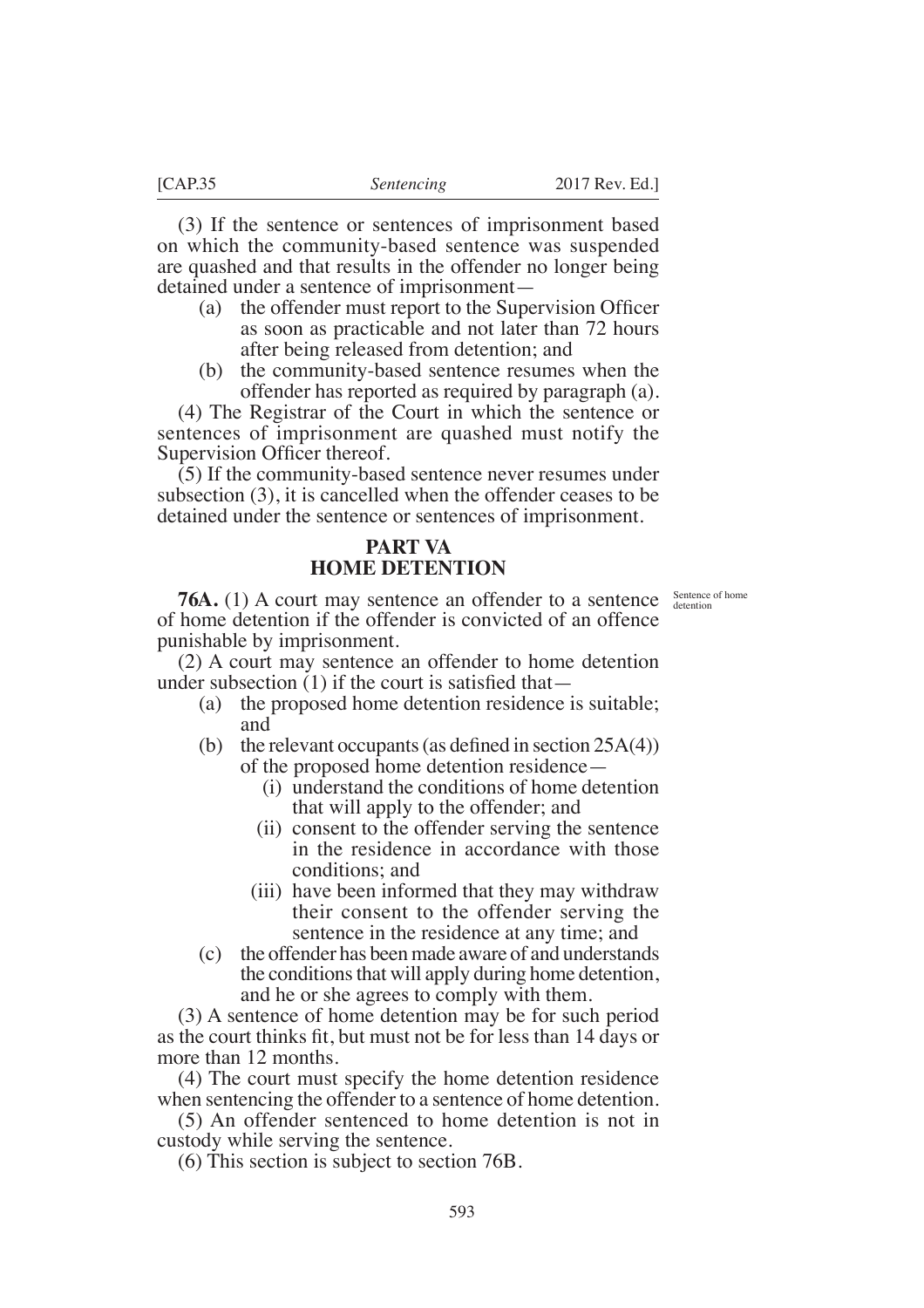Concurrent and cumulative sentences of home detention

**76B.** (1) If a court imposes a sentence of home detention on an offender who is already subject to a sentence of home detention, the sentences must be served concurrently unless the court directs that they are to be served cumulatively.

(2) If a court imposes cumulative sentences of home detention or imposes 1 or more sentences of home detention on an offender who is already serving a sentence of home detention, the total term of the sentences of home detention must not be more than 12 months.

(3) Before deciding to impose 2 or more sentences of home detention cumulatively or concurrently, the court must consider the guidance under sections 78 and 79 as if it applied to sentences of home detention.

(4) Subject to section 55A, if a court imposes a sentence of community work and a sentence of home detention, or imposes one of them on an offender who is already subject to the other, the sentences must be served concurrently.

**76C.** (1) An offender who is serving a sentence of home detention is subject to detention conditions comprising—

- (a) the standard detention conditions set out in subsection (2); and
- (b) any special conditions that may be imposed by the court under section 76D.

(2) The standard detention conditions for a sentence of home detention are that—

- (a) the offender is under the supervision of the Supervision Officer and must co-operate with the Supervision Officer and comply with any lawful direction given by that Supervision Officer;
- (b) the offender must not leave the home detention residence at any time except in the circumstances set out in subsections (3) or (4);
- (c) the offender must keep in his or her possession the order drawn up under section 76W, and, if requested to do so by a member of the police or the Supervision Officer, must produce the order for inspection;
- (d) the offender must, when required by the Supervision Officer, submit to the electronic monitoring of compliance with his or her detention conditions;
- (e) the offender must not engage, or continue to engage, in any employment or occupation in which the Supervision Officer has directed the offender not to engage or continue to engage;
- $(f)$  the offender must not associate with any specified person, or with persons of any specified class, with

Detention conditions applying to offender sentenced to home detention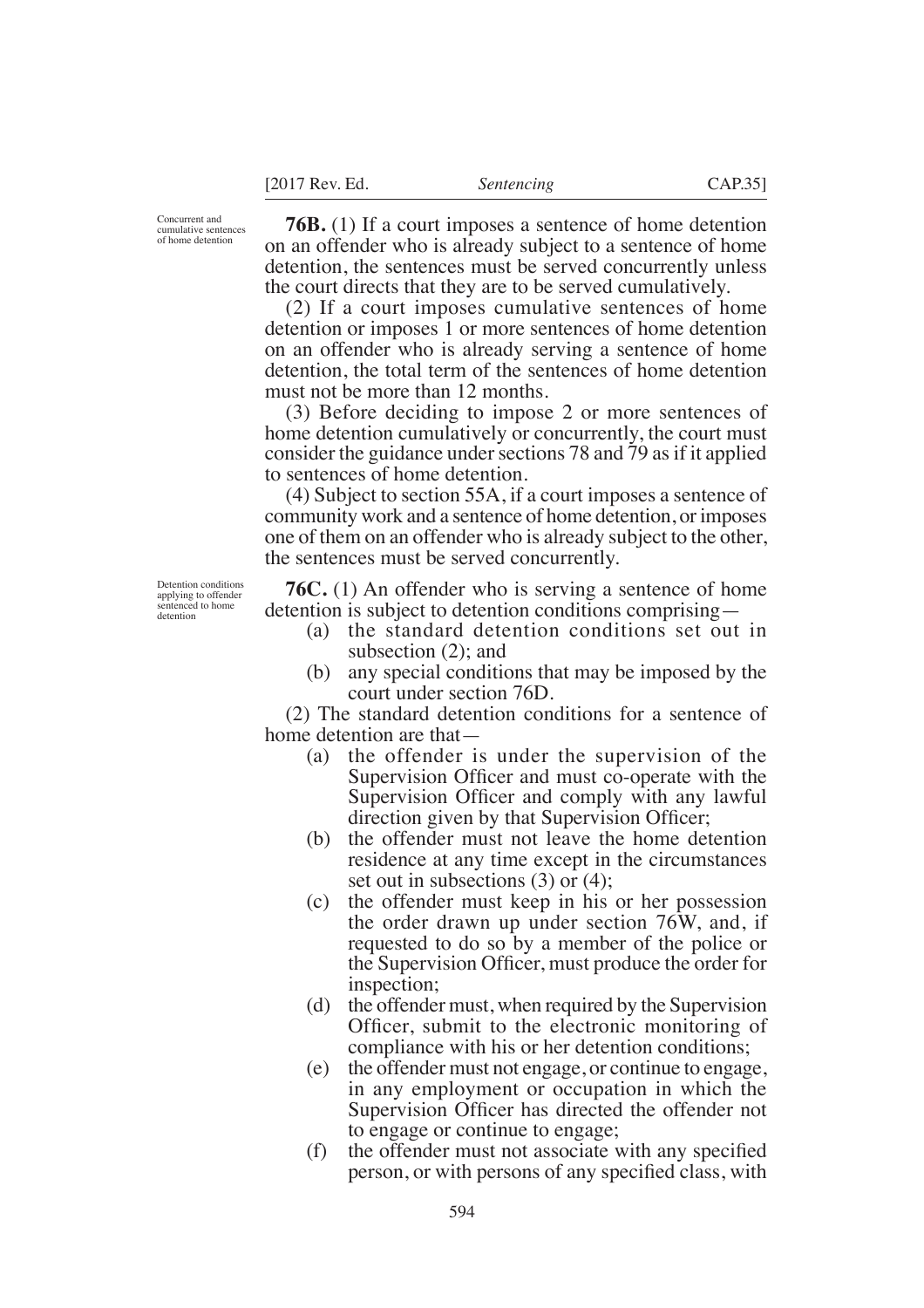whom the Supervision Officer has, in writing, directed the offender not to associate; and

(g) the offender must take part in rehabilitative and reintegrative needs assessment if and when directed to do so by the Supervision Officer.

(3) An offender may leave the home detention residence only—

- (a) to seek urgent medical or dental treatment; or
- (b) to avoid or minimise a serious risk of death or injury to the offender or any other person; or
- (c) with the approval of the Supervision Officer $-$ 
	- (i) to comply with any special condition; or
	- (ii) to seek or engage in employment; or
	- (iii) to attend training or other rehabilitative or reintegrative activities or programmes; or
	- (iv) to attend a restorative justice conference or other process relating to the offender's offending; or
	- (v) to carry out any undertaking arising from any restorative justice process; or
	- (vi) for any other purpose specifically approved by the Supervision Officer.

 $(4)$  The Supervision Officer may approve an alternative residence under section 76H pending determination of an application to vary the residence under section 76F.

> Special conditions of sentence of home detention

**76D.** (1) In addition to the standard conditions that apply under section 76C, the court may, subject to subsections (2) and (6), impose 1 or more special conditions described in subsection  $(3)$ .

(2) A court may impose any of the special conditions described in subsection  $(3)$  if the court is satisfied that —

- (a) there is a significant risk of further offending by the offender; and
- (b) standard conditions alone would not adequately reduce the risk; and
- (c) the imposition of special conditions would reduce the likelihood of further offending by the offender through the rehabilitation and reintegration of the offender.

(3) The special conditions referred to in subsection (1) or (2) are—

- (a) any conditions that the court thinks fit relating to the offender's finances or earnings;
- (b) conditions requiring the defendant to take prescription medication;
- (c) conditions relating to a programme;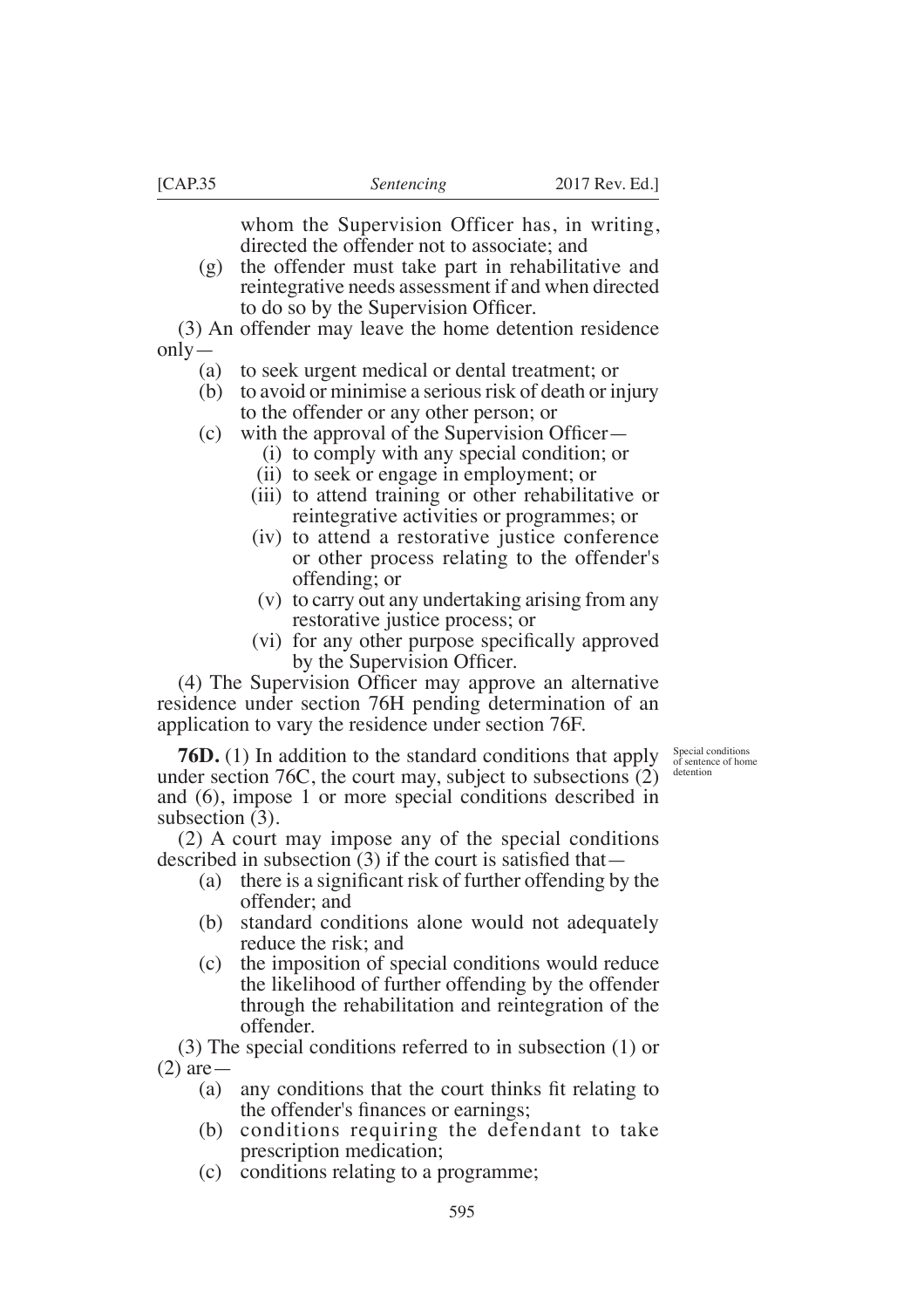(d) any other conditions that the court thinks fit to reduce the likelihood of further offending by the offender.

(4) For the purposes of subsection (3), **programme** has the same meaning as in section 49.

(5) No court may impose a condition under this section that—

- (a) the offender pay any fine, reparation, or other sum ordered to be paid on conviction; or
- (b) the offender perform any service that he or she could have been required to perform if he or she had been sentenced to community work.

(6) No offender may be made subject to a special condition that requires the offender to take prescription medication unless the offender—

- (a) has been fully advised, by a person who is qualified or authorised by law to prescribe that medication, about the nature and likely or intended effect of the medication and any known risks; and
- (b) consents to taking the prescription medication.

(7) An offender does not breach his or her detention conditions for the purposes of section 76N if he or she withdraws consent to taking prescription medication; but the failure to take the medication may give rise to a ground for variation or cancellation of the sentence of home detention under section 76F.

Electronic monitoring

**76E.** (1) The purpose of an electronic monitoring condition is to deter the offender from breaching conditions that relate to his or her whereabouts, and to monitor compliance with those conditions.

(2) Information about an offender that is obtained through electronic monitoring may be used both for the purposes referred to in subsection (1) and for the following purposes:

- (a) to verify compliance with any detention conditions:
- (b) to detect non-compliance with any detention conditions and the commission of offences:
- (c) to provide evidence of non-compliance with detention conditions and the commission of offences:
- (d) to verify that the offender has not tampered or otherwise interfered with the ability of the electronic monitoring equipment to operate effectively and accurately.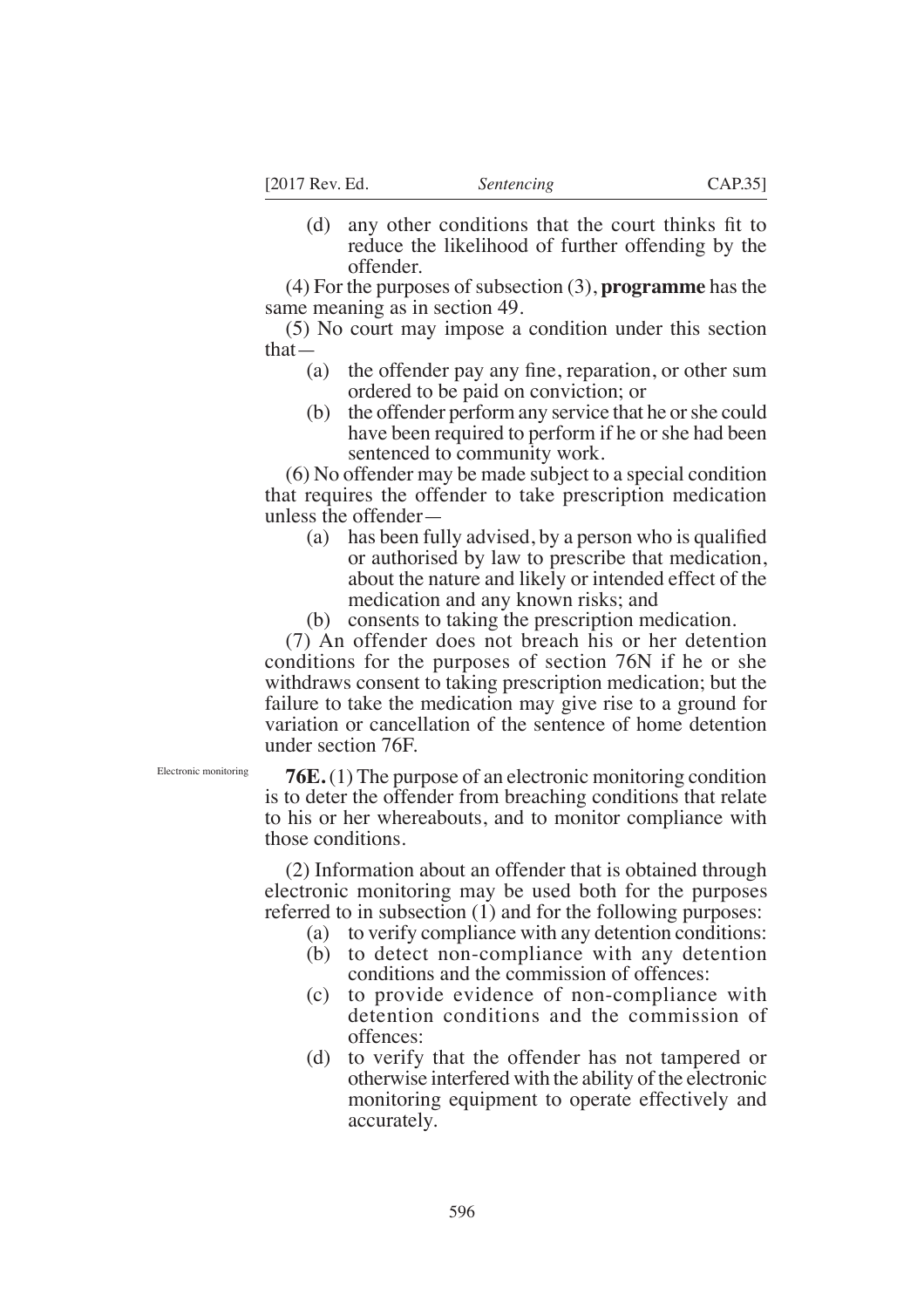**76F.** (1) An offender who is subject to a sentence of home detention, or a Supervision Officer, may apply for an order under subsection (3) on the grounds that—

- (a) the offender is unable to comply, or has failed to comply, with any detention conditions;
- (b) any programme to which the offender is subject is no longer available or suitable for the offender;
- (c) the home detention residence is no longer available or suitable because of a change in circumstances;
- (d) having regard to any changes in circumstances since the sentence was imposed and to the manner in which the offender has responded to the sentence—
	- (i) the rehabilitation and reintegration of the offender would be advanced by the remission, suspension, or variation of any special conditions, or the imposition of additional special conditions; or
	- (ii) the continuation of the sentence is no longer necessary in the interests of the community or the offender.

 $(2)$  The Supervision Officer may apply for an order under subsection (3) if an offender, who is subject to a sentence of home detention, is convicted of an offence punishable by imprisonment.

(3) On an application under subsection (1) or (2), the court may, if it is satisfied that the grounds on which the application is based have been established—

- (a) remit, suspend, or vary any special conditions imposed by the court, or impose additional special conditions; or
- (b) vary the home detention residence; or
- (c) cancel the sentence; or
- (d) cancel the sentence and substitute any other sentence (including another sentence of home detention) that could have been imposed on the offender at the time that the offender was convicted of the offence for which the sentence was imposed.

 $(4)$  An application under subsection  $(1)$  or  $(2)$  may be made at any time before or after the sentence commences.

 $(5)$  Section 70 applies, with any necessary modifications, to an application under this section.

**76G.** (1) If the court cancels a sentence of home detention under section 76F(3)(d), the court may at the same time cancel any sentence of community work that the offender is serving concurrently with the sentence of home detention.

Matters relating to orders under section 76F

Application for vairation or cancellation of sentence of home detention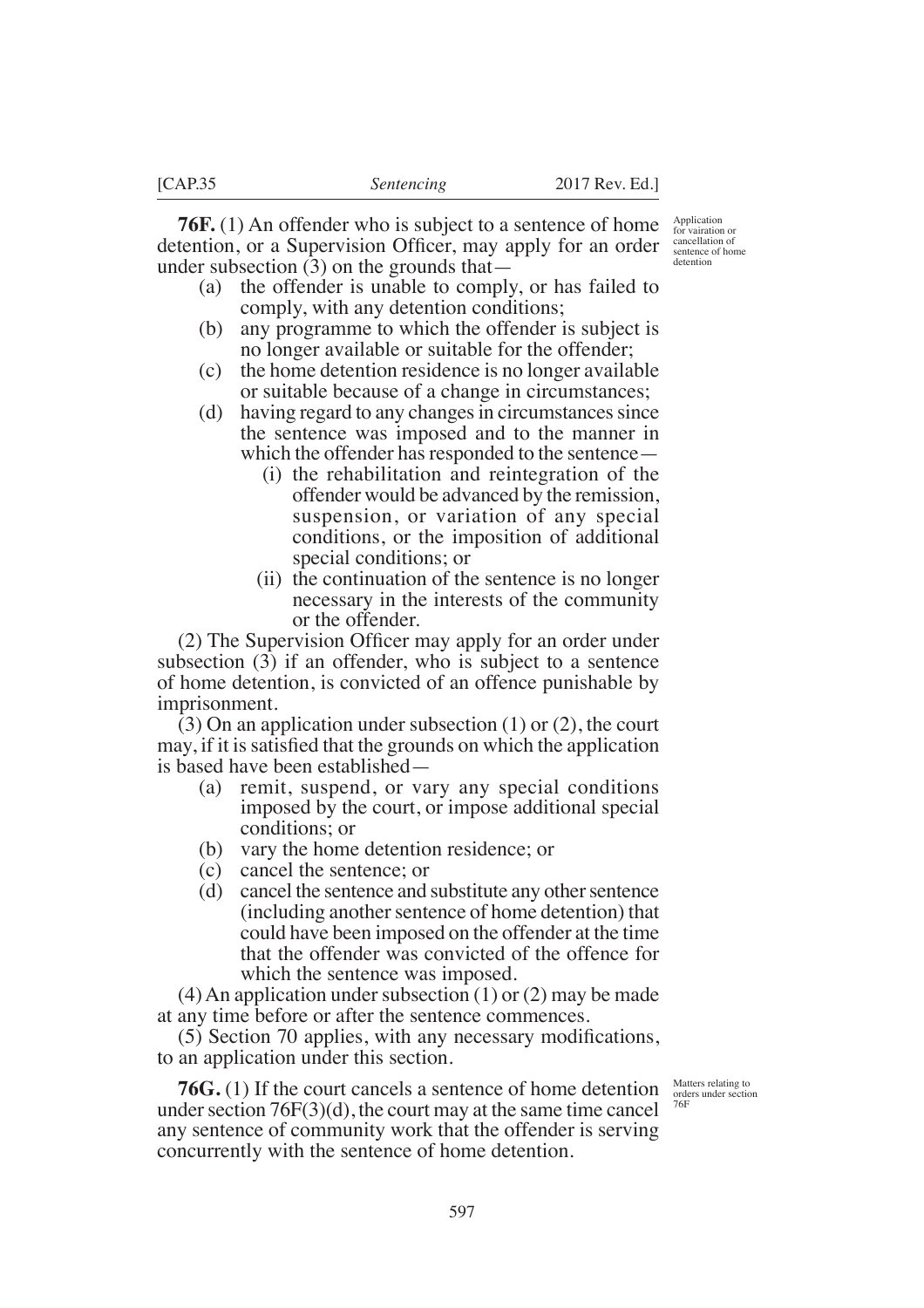(2) When determining a substitute sentence under section 76F(3)(d), the court must take into account the portion of the original sentence that remains unserved at the time of the order.

(3) If the court varies a special condition or imposes a new special condition under section 76F(3)(a), section 76D applies:

(4) If the court cancels the sentence, the sentence expires on the date that the order is made or on any other date that the court may specify.

(5) If an application is made under section 76F for the remission, suspension, or variation of any special condition of a sentence of home detention, the Supervision Officer may suspend the condition until the application has been heard and disposed of.

**76H.** (1) This section applies if a Supervision Officer or an offender who is subject to a sentence of home detention intends to apply, or has applied, for a variation of conditions under section  $76F(1)(c)$  (which relates to the offender's home detention residence).

(2) A Supervision Officer may approve an alternative residence in which the sentence of home detention must be served pending the determination of an application.

(3) If a Supervision Officer approves an alternative residence before an application under section 76F has been made, the Supervision Officer must make an application to the court under that section within 5 working days.

(4) Subsection (3) does not apply if an offender makes an application under section  $76F$  within the 5-day period specified in subsection (3).

 $(5)$  If, in the opinion of the Supervision Officer, there is no suitable alternative residence available and the Supervision Officer has not made an application under section 76F, the Supervision Officer must make an application to the court under that section at the earliest opportunity.

**76I.** (1) This section applies if—

- (a) a court has sentenced an offender to a sentence of imprisonment; and
- (b) at the time of sentencing, the court would have sentenced the offender to a sentence of home detention if a suitable residence had been available.

(2) At the time of sentencing, the court must make an order granting the offender leave to apply to the court of first instance for cancellation of the sentence of imprisonment and substitution of a sentence of home detention if the offender finds a suitable residence at a later date.

(3) For the purposes of appeal, an order made under this section is a sentence.

Alternative residence pending determination of application under section 76F

Leave to apply for cancellation of sentence of imprisonment and substitution of sentence of home detention in certain cases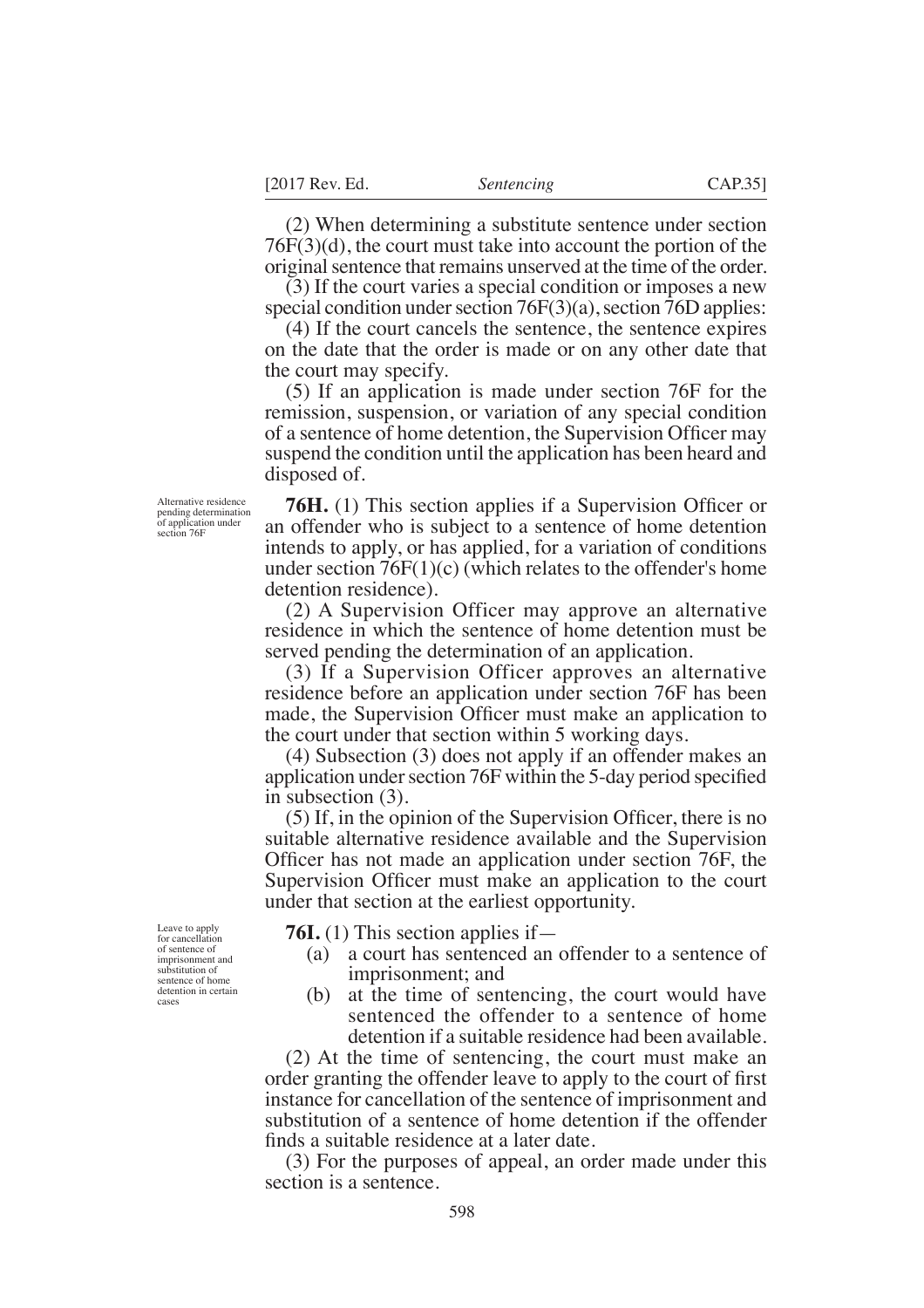Imposition of postdetention conditions on offender

Updated pre-sentence report

a sentence of imprisonment and substitution of a sentence of home detention under section 76I may apply to the court at any time. (2) An application must be served as soon as practicable on

the Public Prosecutor.

(3) An application must be accompanied by a pre-sentence report updated in accordance with 76K.

(4) On application under subsection (1), the court may, if satisfied of the matters in section  $76A(2)$ , cancel the sentence of imprisonment and substitute a sentence of home detention.

(5) A sentence of home detention substituted under subsection  $(4)$  may be for any period the court thinks fit, but must not be longer than the maximum term of imprisonment specified for the relevant offence.

(6) When substituting a sentence of home detention, the court must take into account the portion of the original sentence that remains unserved at the time of the order.

(7) If the court does not substitute a sentence of home detention, the court—

- (a) must reconsider the issue of leave to apply for cancellation of the sentence of imprisonment and substitution of a sentence of home detention; and
- (b) may make a further order granting the offender leave to apply to the court at any time for cancellation of the sentence of imprisonment and substitution of a sentence of home detention.

(8) For the purposes of appeal, an order made under subsection (7) is a sentence.

(9) A sentence of imprisonment that is cancelled under this section is a custodial sentence for the purposes of any other enactment.

**76K**. (1) An offender subject to a sentence of imprisonment who makes an application for substitution of a sentence of home detention under section 76J must agree to the Supervision Officer updating the offender's pre-sentence report with any new information.

 $(2)$  If an offender agrees to the Supervision Officer updating the offender's pre-sentence report under subsection (1) the Supervision Officer must update the report in accordance with section 25A.

**76L.** (1) In this section—

**post-detention conditions** means any standard post-detention conditions and special post-detention conditions imposed on an offender under this section

599

**76J.** (1) An offender who is subject to a sentence of imprisonment and who has leave to apply for cancellation of Application for cancellation of sentence of imprisonment and substitution of

sentence of home detention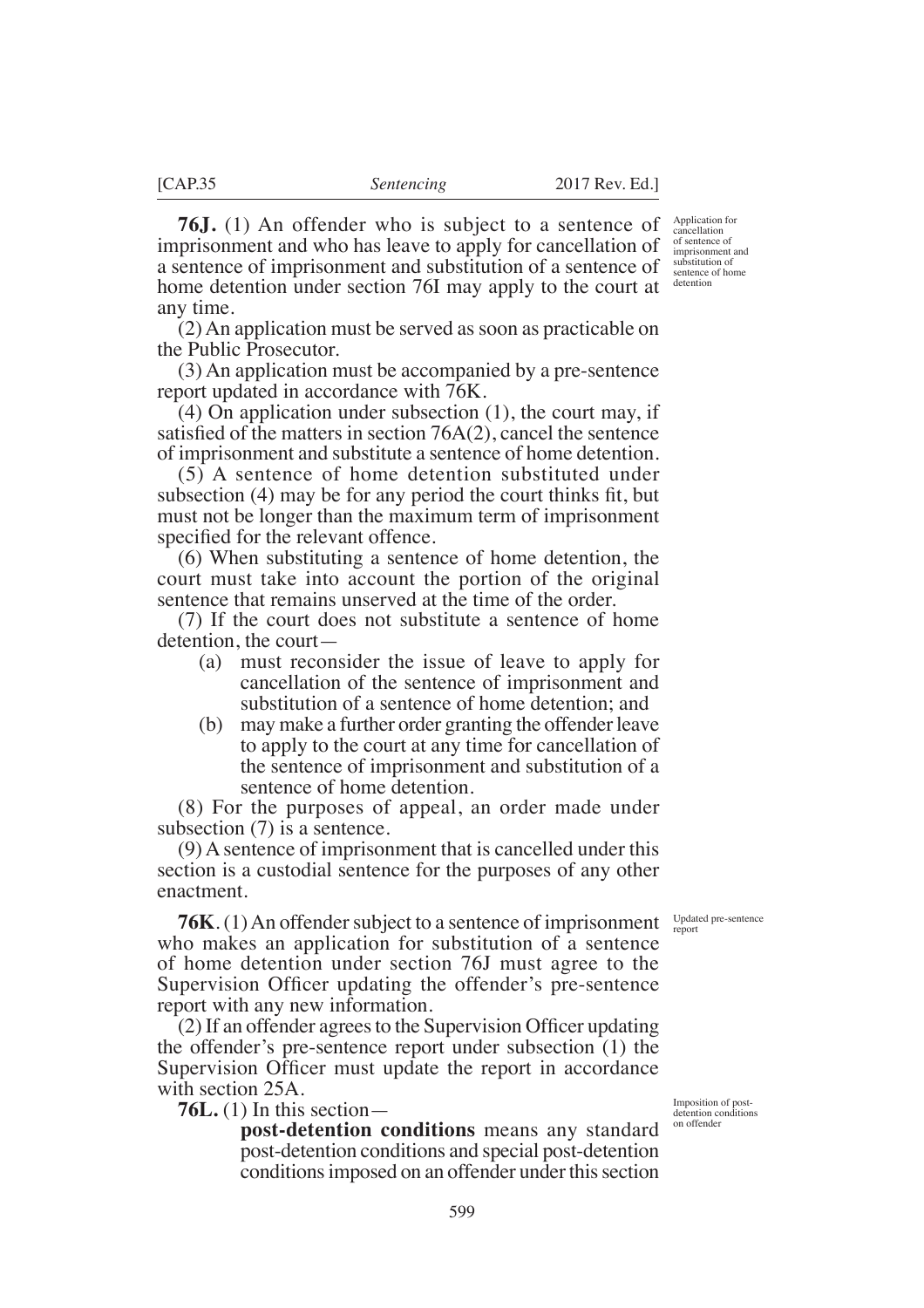that apply to the offender after the detention end date

**special post-detention conditions** includes, without limitation, conditions of a kind described in section 12(3) of the Parole Ordinance 2002, other than an electronic monitoring condition as referred to in section 12(3)(f) of that Ordinance

**standard post-detention conditions** means the conditions of the sort described in section 11(1) of the Parole Ordinance.

(2) A court that sentences an offender to a term of home detention of 6 months or less may impose the standard postdetention conditions and any special post-detention conditions on the offender and, if it does so, must specify when the conditions expire.

(3) If a court sentences an offender to a term of home detention of more than 6 months, –

- (a) the standard post-detention conditions apply to the offender for a period of 12 months from the detention end date, unless the court specifies otherwise; and
- (b) the court may, at the same time, impose any special post-detention conditions on the offender and, if it does so, must specify when the conditions expire.

(4) The court must specify that post-detention conditions imposed under this section expire on a date that is no more than 12 months from the detention end date.

(5) If the court imposes special post-detention conditions on the offender under this section, the special post-detention conditions may apply for as long as, but not longer than, the standard conditions that apply to the offender.

(6) If the court sentences the offender to more than 1 sentence of home detention on the same occasion—

- (a) only one order under this section may be made; and
- (b) that order applies in respect of all the sentences of home detention imposed on that occasion.

**76M.** (1) An offender who is subject to post-detention conditions imposed under section 76L, or a Supervision Officer, may apply for an order under subsection  $(3)$ .

 $(2)$  Section 70 applies, with any necessary modifications to an application under this section.

(3) On an application under subsection (1), the court may, if it thinks fit. $-$ 

(a) suspend or vary any condition, or impose any additional conditions described in section 76L, that could have been imposed on the offender at the time

Variation or discharge of post-detention conditions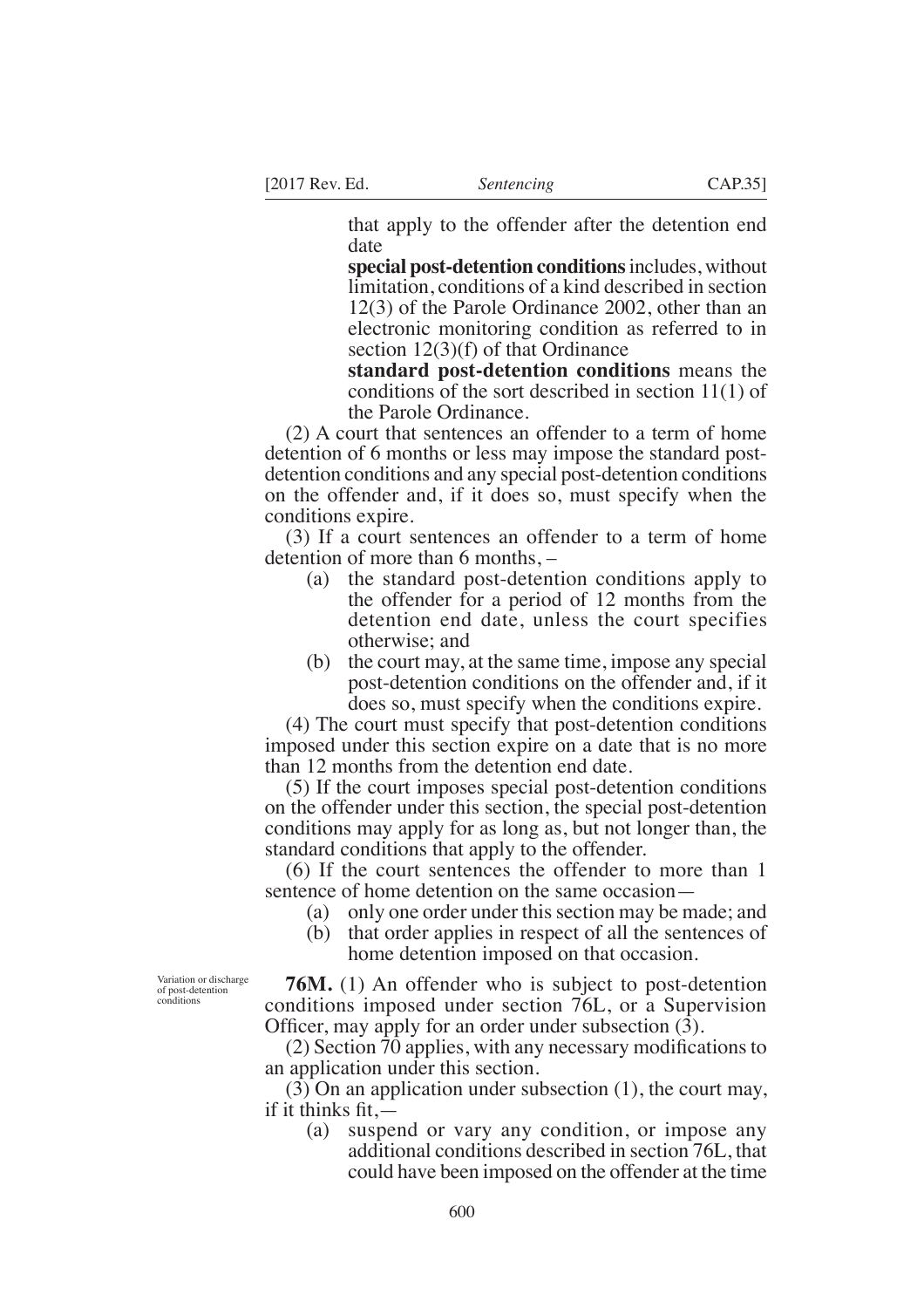when the offender was convicted of the offence for which the sentence was imposed; or

(b) discharge a condition and substitute any other condition described in section 76L that could have been imposed on the offender at the time that the offender was convicted of the offence for which the sentence was imposed.

(4) If an application is made under this section for the suspension, variation, or discharge of any condition, a Supervision Officer may suspend the condition until the application has been heard and disposed of.

**76N.** An offender commits an offence, and is liable on summary conviction to imprisonment for a term not exceeding 1 year or to a fine not exceeding  $$2000$ , who-

- (a) breaches, without reasonable excuse, any detention conditions of a sentence of home detention; or
- (b) fails to report when required to do so under section 76Y.

**76O.** (1) Every person commits an offence, and is liable on summary conviction to imprisonment for a term not exceeding three months or to a fine not exceeding  $$5,000$ , who refuses or fails, without reasonable excuse, to allow the Supervision Officer who has identified himself or herself to enter into the home detention residence if the offender is required to be at the residence at the time that the Supervision Officer seeks entry.

(2) Every person commits an offence, and is liable on summary conviction to imprisonment for a term not exceeding three months or to a fine not exceeding  $$5,000$ , who refuses or fails, without reasonable excuse, to allow an authorised person to enter into the home detention residence for the purpose of servicing or inspecting any equipment used in the electronic monitoring of the offender's compliance with the sentence of home detention (whether or not the offender is required to be at the home detention residence at the time).

(3) For the purposes of subsection (2), an **authorised person** is a person who—

- (a) is the Supervision Officer and has identified himself or herself; or
- (b) accompanies the Supervision Officer; or
- $(c)$  is authorised in writing by the Supervision Officer and has produced that written authority to an occupant of the residence.

**76P.** (1) An offender commits an offence, and is liable on summary conviction to imprisonment for a term not exceeding six months or to a fine not exceeding  $$1,500$ , who breaches,

Offence to breach detention conditions

Offence to refuse entry to home detention residence

Offence to breach post-detention conditions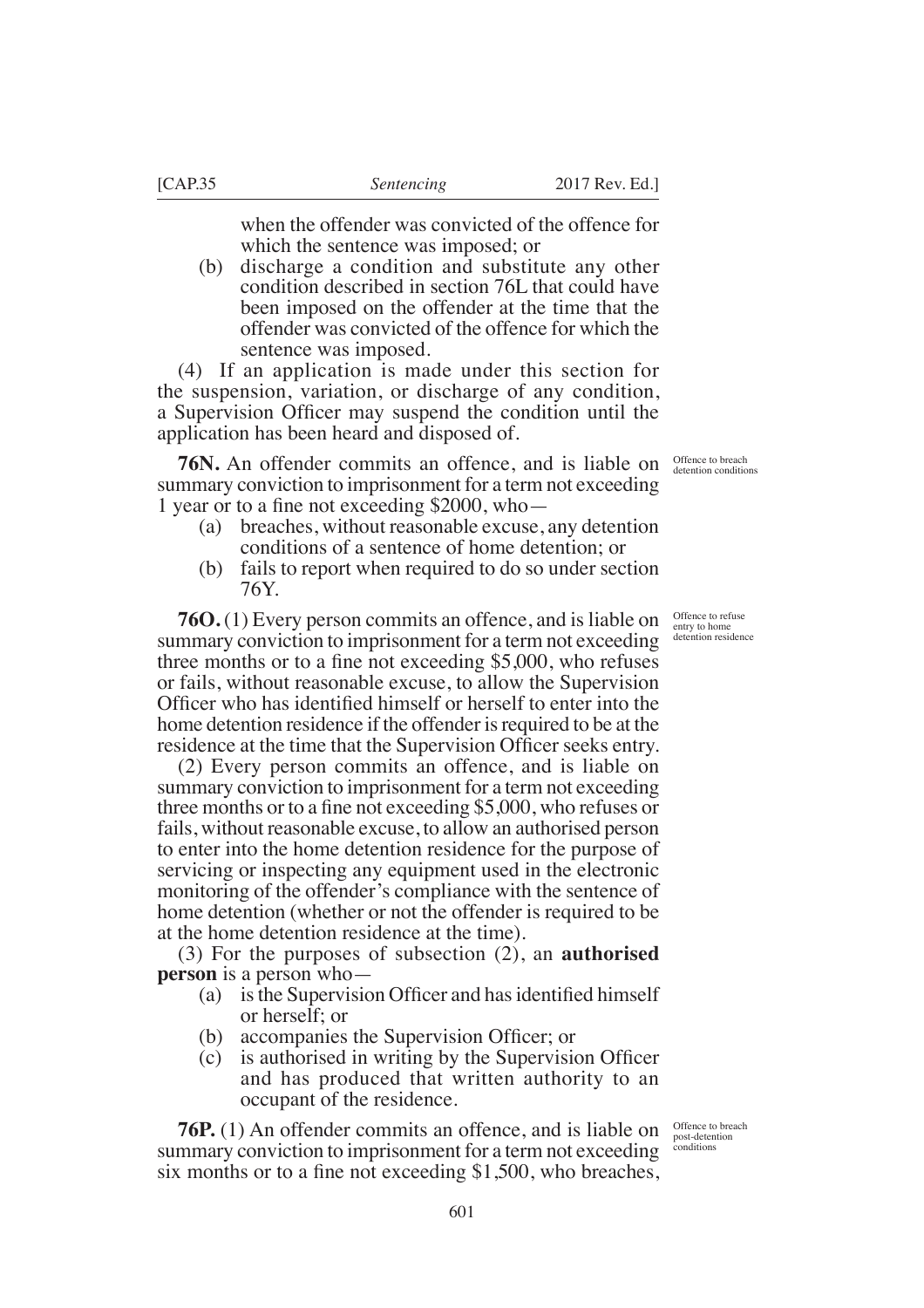without reasonable excuse, any post-detention conditions imposed under section 76L or 76M.

**76Q.** Any member of the police or any Supervision Officer may arrest, without warrant, an offender who the member or Officer has reasonable grounds to believe has breached any of his or her detention conditions or post-detention conditions.

**76R.** (1) The court may defer the start date of a sentence of home detention for a specified period of up to 6 months.

(2) If a sentence of home detention is deferred in accordance with subsection (1), the sentence of home detention starts on the date to which the court has ordered that the sentence be deferred.

(3) An offender whose sentence of home detention is deferred under this section must be granted bail in accordance with section 37A or 62A of the Bail Ordinance.

(4) Despite subsection (1), no court may defer the start date of a sentence of home detention if—

- (a) the sentence of home detention is imposed cumulatively on any other sentence of home detention; or
- (b) the sentence of home detention is imposed in substitution for a sentence of home detention or imprisonment that has been quashed or set aside; or
- (c) an order under this section has already been made in respect of the sentence; or
- (d) the offender has already commenced serving the sentence or is detained under any other sentence or order.

**76S.** (1) A sentence of home detention commences on the day it is imposed unless the start date of the sentence is deferred under section 76R.

(2) Subsection (1) applies—

- (a) subject to the remainder of this section; and
- (b) regardless of whether or not the sentence is imposed in substitution for another sentence.

(3) If a sentence of home detention is imposed cumulatively on another sentence of home detention imposed at the same time,–

- (a) at least 1 of the sentences must commence on the day that the sentence is imposed or to which the start date has been deferred under section 76R; and
- (b) the commencement date for the subsequent sentence is the detention end date of the first sentence.

(4) If a sentence of home detention is imposed cumulatively on another sentence of home detention to which the offender

Arrest without warrant for breach of detention or postdetention conditions

Court may defer start date of sentence of home detention

Commencement of sentence of home detention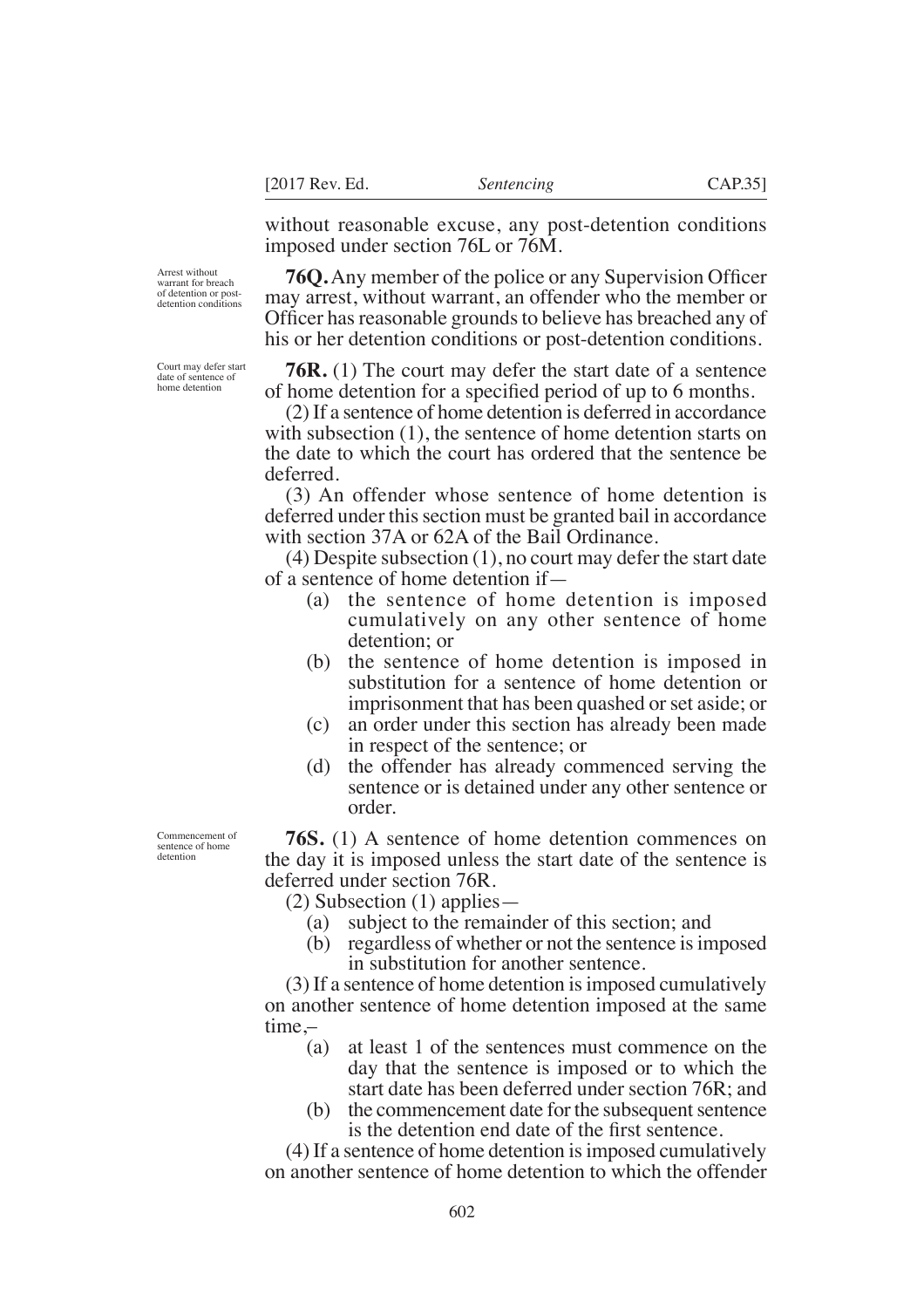is already subject, the commencement date of the subsequent sentence is the detention end date of the first sentence.

(5) If a sentence of home detention is imposed cumulatively on another sentence of home detention, whether or not imposed at the same time, and the first sentence is subsequently quashed, –

- (a) the commencement date for the subsequent sentence is the date on which the subsequent sentence was imposed; and
- (b) any time served under the quashed sentence must be treated as having been served under the subsequent sentence.

(6) If a sentence of home detention is imposed cumulatively on another sentence of home detention, whether or not imposed at the same time, and the first sentence is subsequently cancelled,–

- (a) the commencement date for the subsequent sentence is the date on which the first sentence was cancelled; and
- (b) any time served under the cancelled sentence must not be treated as having been served under the subsequent sentence.

**76T.** (1) An offender ceases to be subject to a sentence of  $\frac{W_{\text{hen home detection}}}{\text{ends}}$ home detention when—

- (a) the offender reaches his or her detention end date; or
- (b) a court cancels the sentence of home detention.

(2) If the offender's detention end date falls on a non-release day, the offender ceases to be subject to detention conditions on the nearest preceding day that is not a non-release day.

**76U.** The detention conditions of an offender serving a sentence of home detention are suspended during any period that the offender spends in custody under a court order (for example, on remand), but time continues to run during any period that they are suspended.

**76V.** For the purpose of calculating how much time an Time ceases to run in offender who is subject to a sentence of home detention has served, time ceases to run on the sentence during any period—

- (a) between the date on which an application for a variation or cancellation of the sentence under section 76F is lodged and the earlier of—
	- (i) the date on which the offender is next taken into custody; and
	- (ii) the date on which the offender resumes serving his or her sentence in accordance with

When detention conditions suspended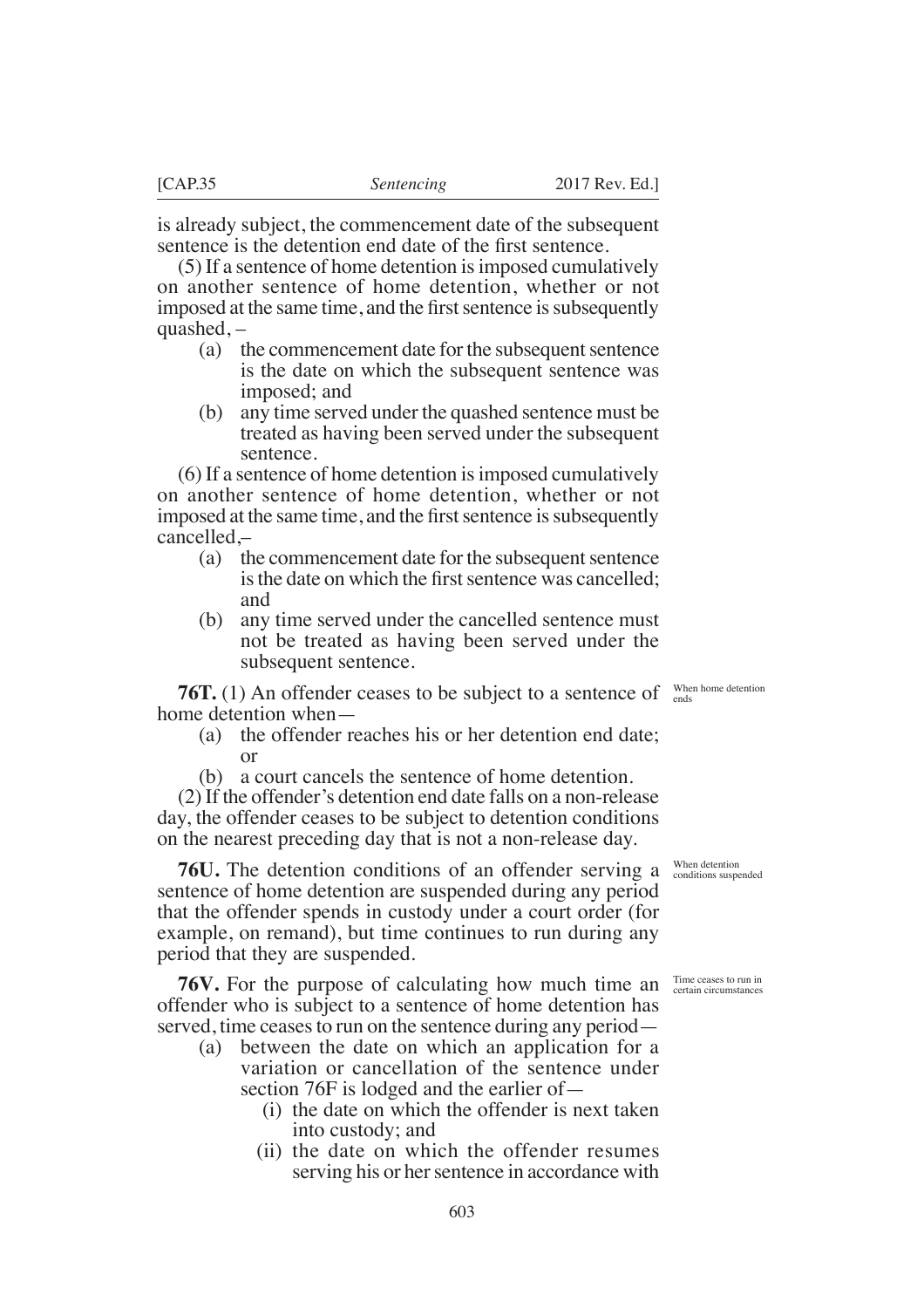his or her detention conditions; or

(b) in which an offender is released on bail pending an appeal.

**76W.** (1) If a court imposes a sentence of home detention on an offender, the particulars of the sentence must be drawn up in the form of an order.

(2) A copy of the order must be given to the offender before he or she leaves the court wherever practicable.

- (3) The order must include information regarding—
	- (a) the nature of the sentence; and
	- (b) the start date and the term of the sentence; and
	- (c) the detention conditions that apply to the offender while he or she is serving the sentence; and
	- (d) the post-detention conditions (if any) that apply and the period for which those conditions apply; and
	- (e) the obligations to comply with the instructions of the Supervision Officer and the terms of the sentence; and
	- (f) the consequences of non-compliance with the terms of the sentence; and
	- (g) the statutory provisions under which the sentence may be varied or cancelled.

(4) For the purposes of subsection (1), a court may direct that the offender be detained in the custody of the court for a period, not exceeding 2 hours, that may be necessary to enable the order to be drawn up and a copy given to the offender.

(5) If it is not practicable to give a copy of the order to the offender before the offender leaves the court, a copy must be given to the offender in person as soon as practicable after the offender leaves the court.

(6) A copy of the order must be given to the Supervision Officer as soon as possible, but no later than 24 hours, after it has been drawn up.

**76X.** If an offender's detention conditions or post-detention conditions are varied or discharged, the offender must be given a copy of the new or amended order that shows the conditions as varied or discharged, and the provisions of this section and section 76W apply.

**76Y.** (1) This section applies if an offender who is subject to a sentence of home detention is subsequently sentenced to a term of imprisonment.

(2) If this section applies, the sentence of home detention is suspended until the earlier of the following events—

- (a) it resumes under subsection (4)(b); or
- (b) it is cancelled under subsection (6).

Offender must be given copy of new or amended order

Order must be drawn up

Effect of a subsequent sentence of imprisonment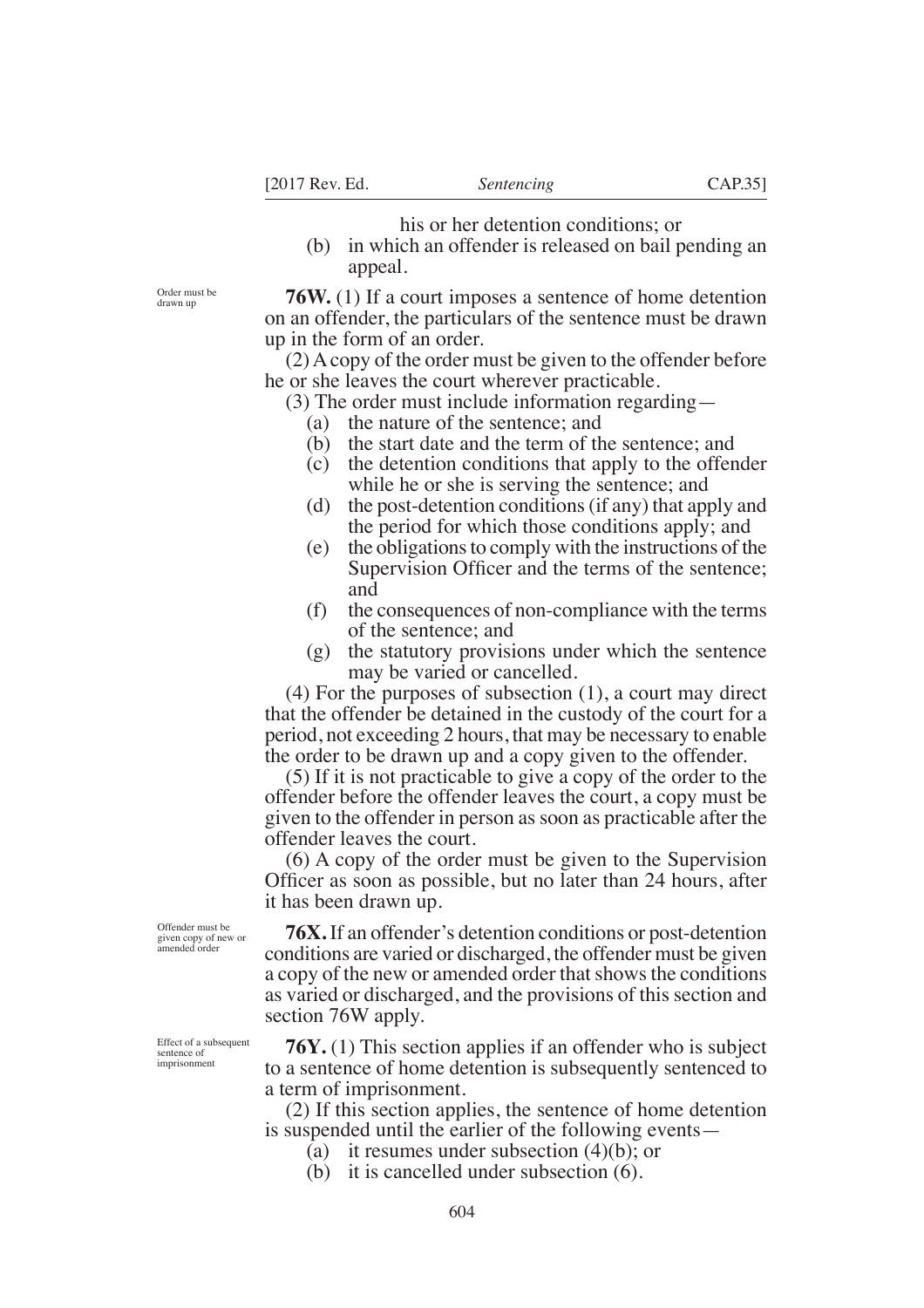(3) No period during which a sentence of home detention is suspended under subsection (2) is counted towards the period under section 76A(3).

(4) If the sentence or sentences of imprisonment are quashed and that results in the offender no longer being detained under a sentence of imprisonment, -

- (a) the offender must report to the Supervision Officer as soon as practicable and not later than 72 hours after being released from detention; and
- (b) the sentence of home detention resumes when the offender has reported as required under paragraph (a).

(5) The Registrar of the court in which the sentence or sentences of imprisonment are quashed must notify the Supervision Officer.

(6) If the sentence of home detention never resumes under subsection (4)(b), it is cancelled when the offender ceases to be detained under the sentence of imprisonment.]

# **(Part VA inserted by Ordinance No. 1 of 2016)**

# **PART VI IMPRISONMENT**

Length of sentence of imprisonment

**77.** If under any enactment an offender is liable to imprisonment for life or for any specified term, the Court may, in accordance with this ordinance, impose imprisonment for the maximum term provided for the particular offence or any lesser term, unless a minimum term of imprisonment is expressly provided for.

**78.**—(1) A determinate sentence of imprisonment may be imposed cumulatively on any other determinate sentence of imprisonment that the Court directs, whether then imposed or to which the offender is already subject, including any sentence in respect of which a direction of that kind is or has been given.

(2) Notwithstanding subsection (1), if a sentence of imprisonment is imposed on an offender who is, at the time of sentencing, still subject to a sentence of imprisonment but is not detained under it, a subsequent sentence must not be imposed cumulatively.

(3) For the purposes of subsection (2), a person who is detained under an interim recall order under the Parole Ordinance 2002 is not detained under the sentence to which the interim recall order applies.

(4) An indeterminate sentence of imprisonment must not be imposed cumulatively on any other sentence.

(5) Any sentence of imprisonment may be imposed concurrently with any other sentence of imprisonment.

Cumulative and concurrent sentences of imprisonment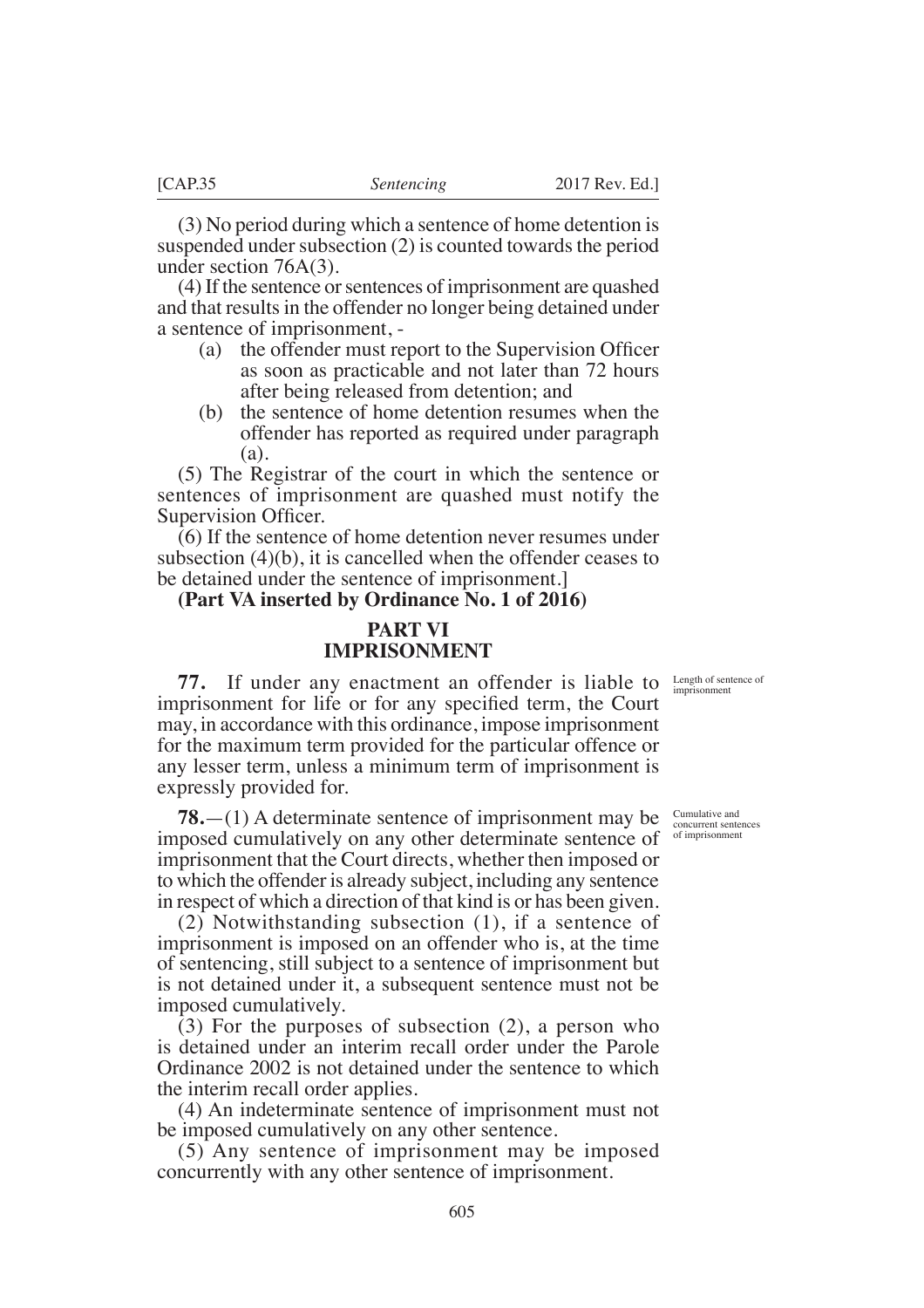(6) For the purpose of this section, a term of imprisonment imposed on an offender (whether by committal, sentence or order) in respect of the non-payment of a sum of money, contempt of court or disobedience of a court order is deemed to be a determinate sentence of imprisonment.

**79.**—(1) Cumulative sentences of imprisonment are generally appropriate if the offences for which an offender is being sentenced are different in kind, whether or not they are a connected series of offences.

(2) Concurrent sentences of imprisonment are generally appropriate if the offences for which an offender is being sentenced are of a similar kind and are a connected series of offences.

(3) In determining for the purpose of this section whether two or more offences committed by one offender are a connected series of offences, the Court may consider—

- (a) the time at which they occurred; or
- (b) the overall nature of the offending; or
- (c) any other relationship between the offences that the Court considers relevant.

**80.**—(1) Subject to this section, if a Court is considering imposing sentences of imprisonment for two or more offences, the individual sentences must reflect the seriousness of each offence.

(2) If cumulative sentences of imprisonment are imposed, whether individually or in combination with concurrent sentences, they must not result in a total period of imprisonment wholly out of proportion to the gravity of the overall offending.

(3) If, because of the need to ensure that the total term of cumulative sentences is not disproportionately long, the imposition of cumulative sentences would result in a series of short sentences that individually fail to reflect the seriousness of each offence, then longer concurrent sentences, or a combination of concurrent and cumulative sentences, must be preferred.

- (4) If only concurrent sentences are to be imposed—
	- (a) the most serious offence must, subject to any maximum penalty provided for that offence, receive the penalty that is appropriate for the totality of the offending; and
	- (b) each of the lesser offences must receive the penalty appropriate to that offence.

### **Imposition of minimum period of imprisonment**

**81.**—(1) If a Court sentences an offender to a determinate

Guidance on use of cumulative and concurrent sentences of imprisonment

Court to consider totality of offending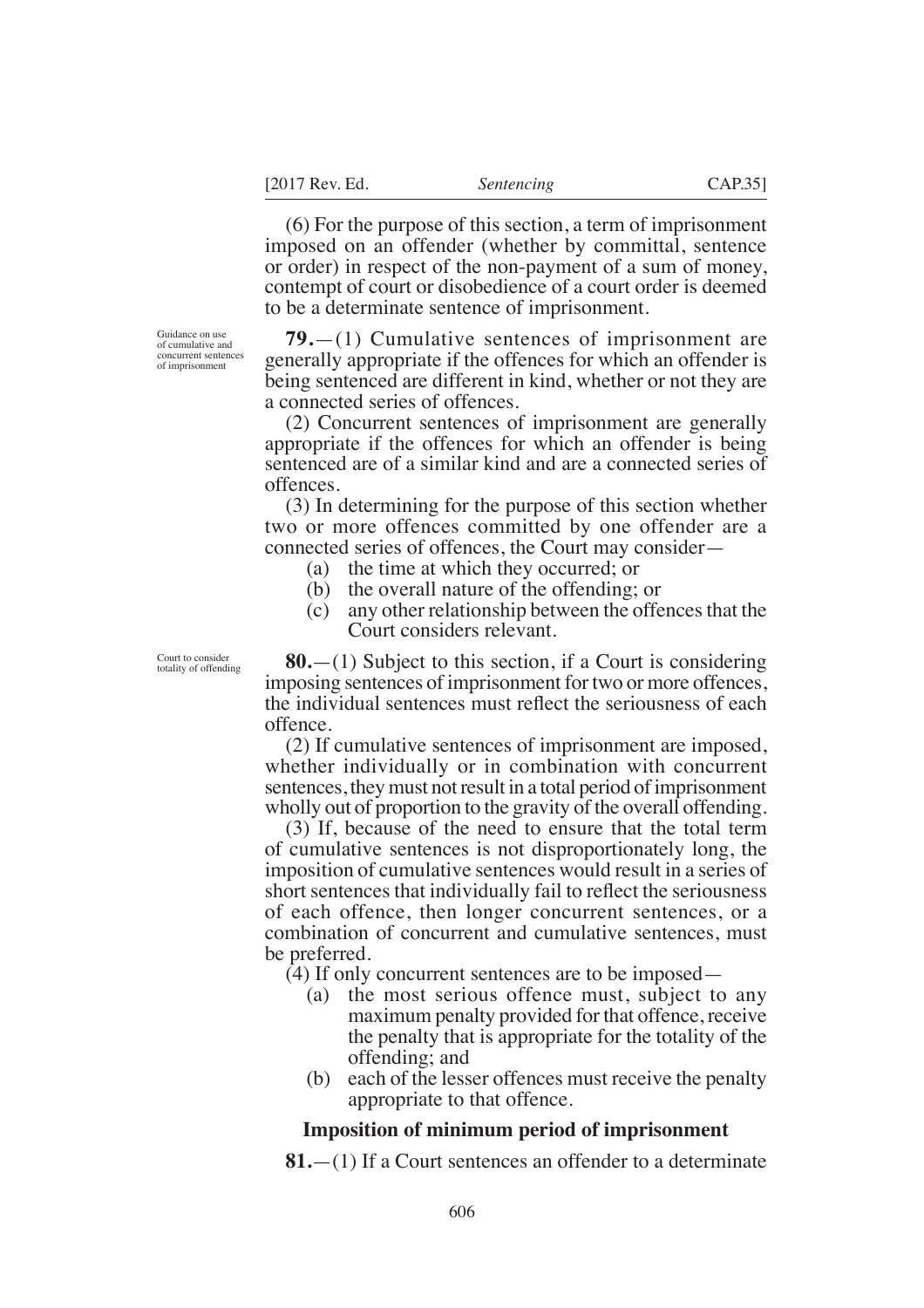sentence of imprisonment of more than two years for a particular offence, it may, at the same time as it sentences the offender, order that the offender serve a minimum period of imprisonment in relation to that particular sentence.

(2) The Court may impose a minimum period of imprisonment under this section if it is satisfied that the circumstances of the offence are sufficiently serious to justify a minimum period of imprisonment that is longer than the period otherwise applicable under section 80 of the Parole Ordinance 2002.

(3) For the purposes of this section, the circumstances of an offence may be regarded as sufficiently serious if the Court is satisfied that the circumstances take out of the ordinary range of offending of the particular kind.

(4) A minimum period of imprisonment imposed under this section must not exceed the lesser of—

(a) two-thirds of the full term of the sentence; or

(b) 10 years.

(5) For the purposes of eligibility for appeal, an order under this section is a sentence.

## **Preventive detention**

**82.**  $-(1)$  The purpose of preventive detention is to protect sentence of preventive detention the community from those who pose a significant and ongoing risk to the safety of its members.

(2) This section applies if—

- (a) a person is convicted of a qualifying sexual or violent offence (as that term is defined in subsection (5)); and
- (b) the person was 18 years of age or over at the time of committing the offence; and
- $(c)$  the Court is satisfied that the person is likely to commit another qualifying sexual or violent offence if the person is released at the sentence expiry date (as specified in section 79(1) and (2) and section 81(1) and (2) of the Parole Ordinance 2002) of any sentence, other than a sentence under this section, that the Court is able to impose.

(3) The Supreme Court may, on the application of the prosecutor or on its own motion, impose a sentence of preventive detention on the offender.

(4) When considering whether to impose a sentence of preventive detention, the Court must take into account—

- (a) any pattern of serious offending disclosed by the offender's history; and
- (b) the seriousness of the harm to the community caused by the offending; and

Imposition of minimum period of imprisonment in relation to determinate sentence of imprisonment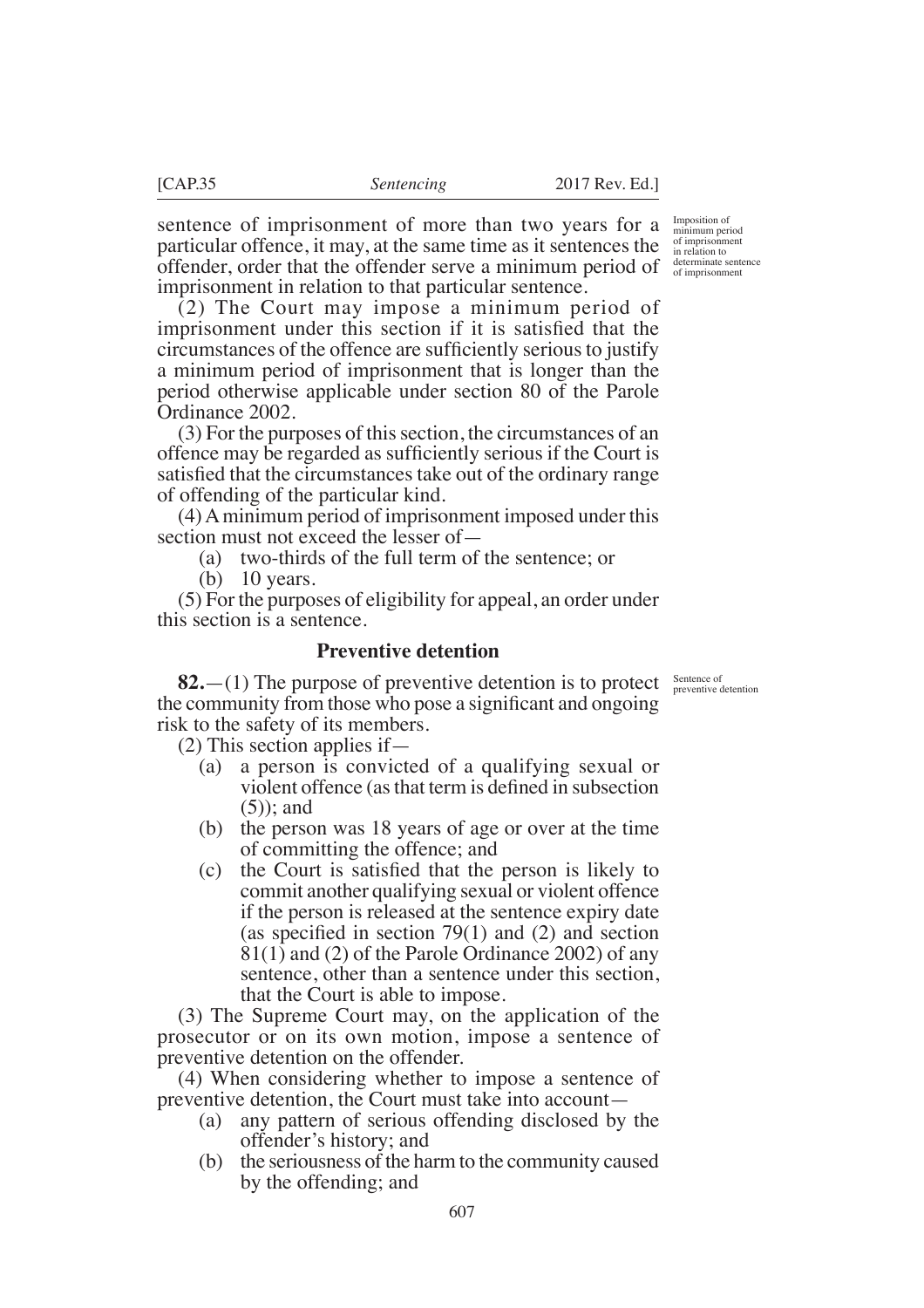[2017 Rev. Ed. *Sentencing* CAP.35]

- (c) information indicating a tendency to commit serious offences in future; and
- (d) the absence of, or failure of, efforts by the offender to address the cause or causes of the offending; and
- (e) the principle that a lengthy determinate sentence is preferable if this provides adequate protection for society.

(5) In this section and in sections 83 and 85, **qualifying sexual or violent offence** means any sexual offence, or offence of violence against the person, punishable by seven or more years imprisonment.

**83.** A sentence of preventive detention must not be imposed unless—

- (a) the offender has been notified that a sentence of preventive detention will be considered and has been given sufficient time to prepare submissions on the sentence; and
- (b) the Court has considered reports from at least two appropriate health assessors about the likelihood of the offender committing a further qualifying sexual or violent offence.

**84.**—(1) If a Court sentences an offender to preventive detention, it must also order that the offender serve a minimum period of imprisonment, which in no case may be less than five years.

(2) The minimum period of imprisonment imposed under this section must be the longer of—

- (a) the minimum period of imprisonment required to reflect the gravity of the offence; or
- (b) the minimum period of imprisonment required for the purposes of the safety of the community in the light of the offender's age and the risk posed by the offender to that safety at the time of sentencing.

(3) For the purpose of eligibility for appeal, an order under subsection (1) is a sentence.

**85.**—(1) This section applies if a person is convicted by a Magistrate's Court of a qualifying sexual or violent offence and the Court has reason to believe, from a report of a Supervision Officer or otherwise, that a sentence of preventive detention may be appropriate.

(2) In the circumstances described in subsection (1) the Court must decline jurisdiction on the ground that it has reason to believe that the offender should be considered for a sentence of preventive detention and commit the offender to the Supreme Court for sentence.

Offender must be notified that sentence of preventive detention will be considered and reports must be obtained

Imposition of minimum period of imprisonment

Procedure if offender convicted in Magistrate's Court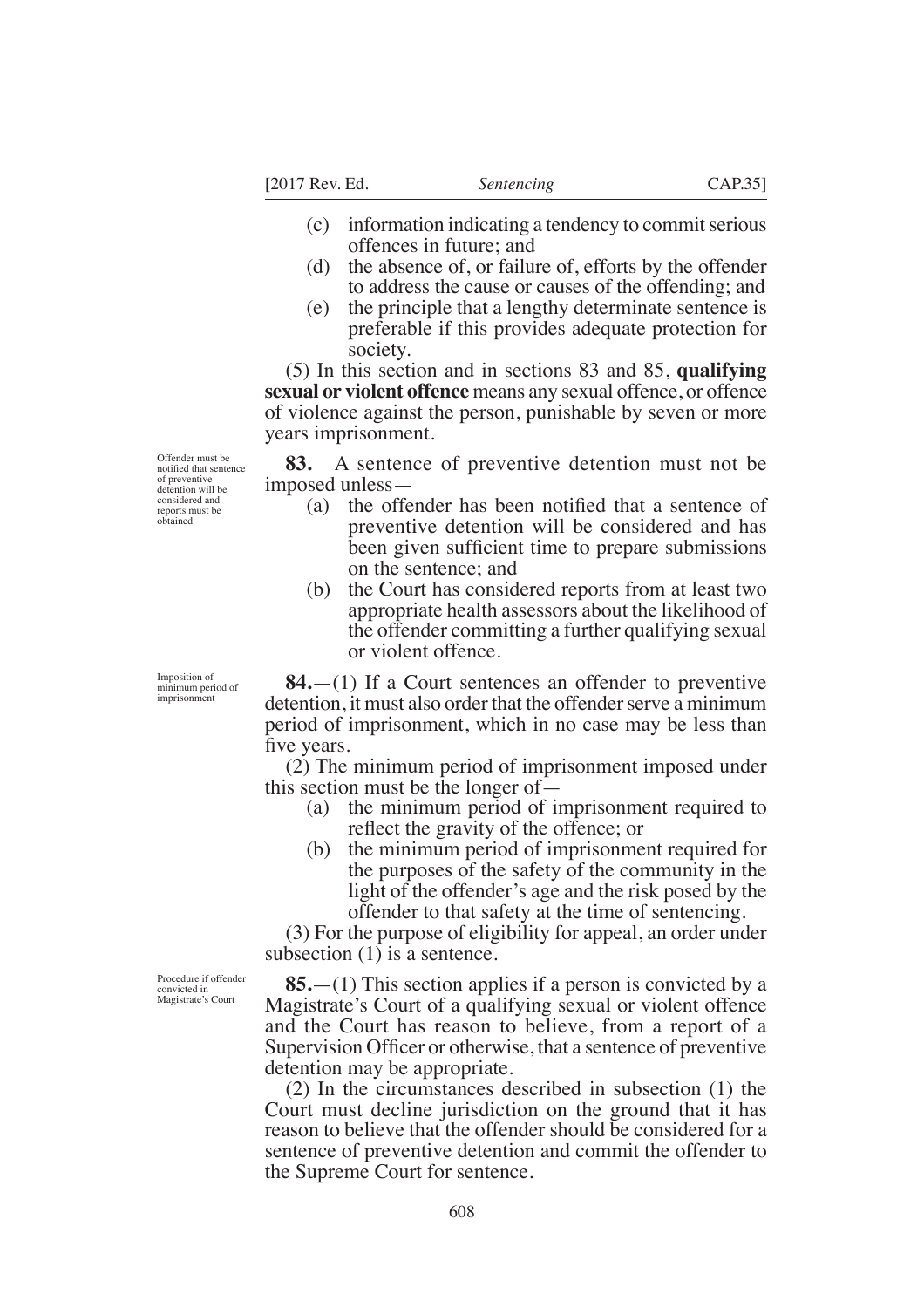**86.**—(1) If a Court imposes a sentence of imprisonment, a warrant must be issued stating briefly the particulars of  $\frac{\text{for sentence of}}{\text{imprisomment}}$ the offence and directing the detention of the offender in accordance with the sentence.

(2) A warrant issued under this section must include a statement as to whether the offender was or was not legally represented as contemplated by section 29(1).

(3) If the offender was not legally represented, the warrant must state the way in which the requirements of that section have been satisfied.

(4) **(Repealed by Ordinance No. 1 of 2016)**

(5) **(Repealed by Ordinance No. 1 of 2016)**

(6) If the sentence is imposed by a Magistrate's Court, any Magistrate appointed under section 11(1) and (4) of the Judicature (Courts) Ordinance may sign the warrant.

(7) If the sentence is imposed by the Supreme Court, any Judge of that Court may sign the warrant.

(8) If the sentence is imposed by the Court of Appeal, any Judge of that Court may sign the warrant.

(9) A warrant under this section may be issued in respect of any number of sentences imposed in respect of the same offender at the same sitting of the Court.

## **[Release conditions for short term sentences]**

**87.**—(1) For the purposes of section 88, a Court sentences an offender to imprisonment for a particular period if—

- (a) in a case where the offender was not already subject to a sentence or sentences of imprisonment, it sentences the offender to one sentence of imprisonment, the term of which is equal to that period; or
- (b) in a case where the offender was not already subject to a sentence or sentences of imprisonment, it sentences the offender to two or more sentences of imprisonment, the total term of which is equal to that period; or
- (c) in a case where the offender was already subject to a sentence or sentences of imprisonment, it sentences the offender to one or more sentences of imprisonment, the total term of which, including the existing sentences of imprisonment, is equal to that period.

(2) For the purposes of this section, the total term of two or more sentences of imprisonment is a term beginning with the commencement date of the first of the sentences to commence and ending with the sentence expiry date (as defined in the Parole Ordinance 2002) of the sentence last to expire.

References to period of imprisonment for purposes of section 88

cap.2

Warrant of commitment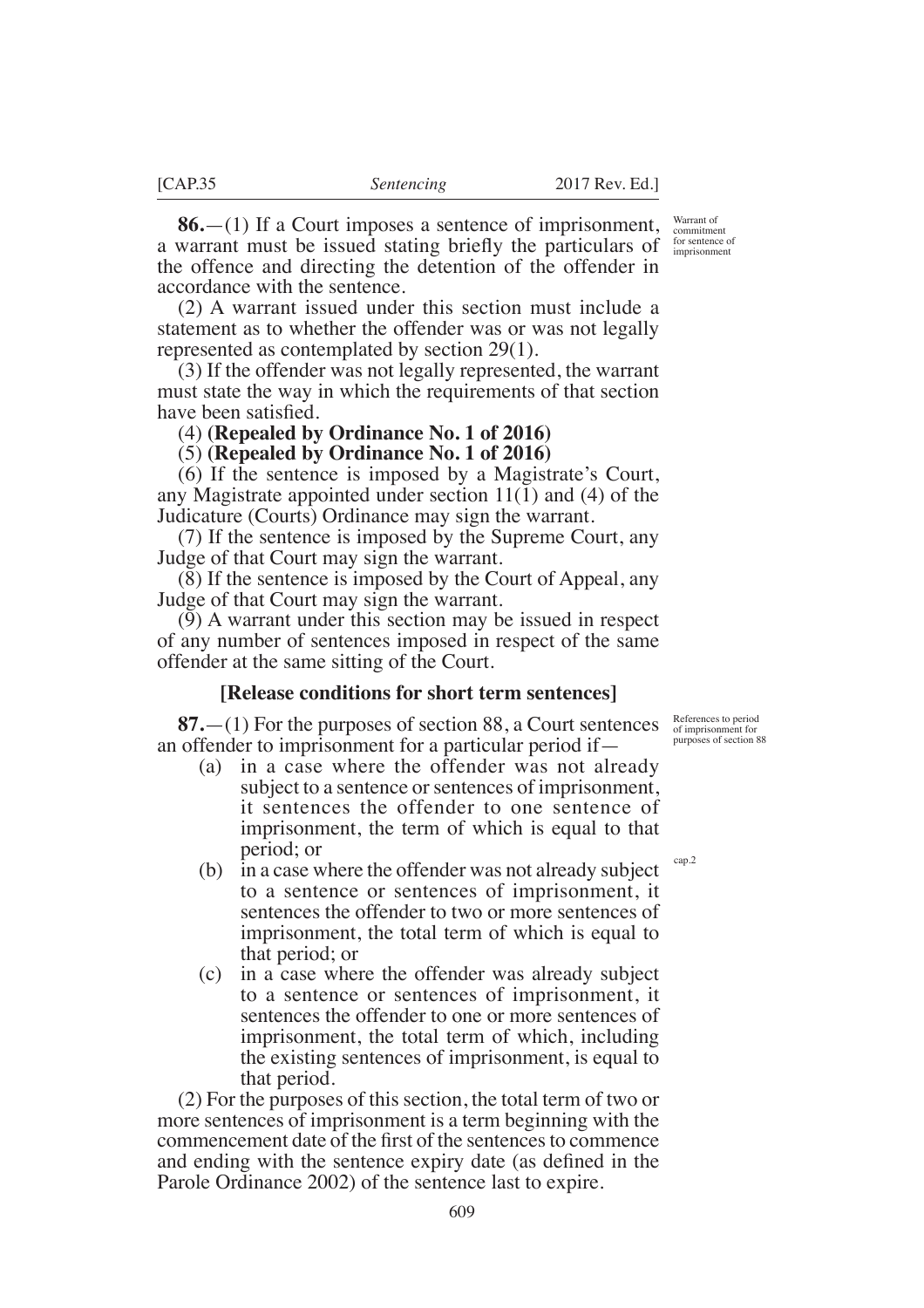Imposition of conditions on release of offender sentenced to imprisonment for short term

**88.**—(1) If a Court sentences an offender to a term of imprisonment of 12 months or less, it may impose on the offender—

- (a) the standard conditions described in section 11(1) of the Parole Ordinance 2002; and
- (b) any special conditions of a kind described in section  $12(3)$ (a) to (c) of the Parole Ordinance 2002.

(2) If a Court sentences an offender to a term of imprisonment of more that 12 months but not more than 24 months, it—

- (a) must impose on the offender the standard conditions described in section 11(1) of the Parole Ordinance 2002; and
- (b) may impose on the offender any special conditions including, for example, any conditions of a kind described in section 12(3)(a) to (c) of the Parole Ordinance 2002

(3) A special condition must not be imposed unless it is designed to—

- (a) reduce the risk of re-offending by the offender; or
- (b) facilitate or promote the rehabilitation and reintegration of the offender; or
- (c) provide for the reasonable concerns of victims of the offender.

(4) No offender may be made subject to a special condition which requires the offender to take prescription medication unless the offender—

- (a) has been fully advised, by a person who is qualified to prescribe that medication, about the nature and likely or intended effect of the medication and any known risks; and
- (b) consents to taking the prescription medication.

(5) If a Court sentences an offender to a term of imprisonment of more than 24 months, it must not impose conditions on the offender's release from imprisonment (and section 15(2) of the Parole Ordinance 2002 applies).

(6) A Court must not impose conditions on an offender's release from imprisonment if—

- (a) the Court sentences an offender to an indeterminate sentence or imprisonment; or
- (b) the Court sentences an offender to imprisonment who is already subject to an indeterminate sentence of imprisonment.

(7) The Court must specify the duration of conditions imposed under this section but no condition may apply in relation to a particular sentence of imprisonment beyond the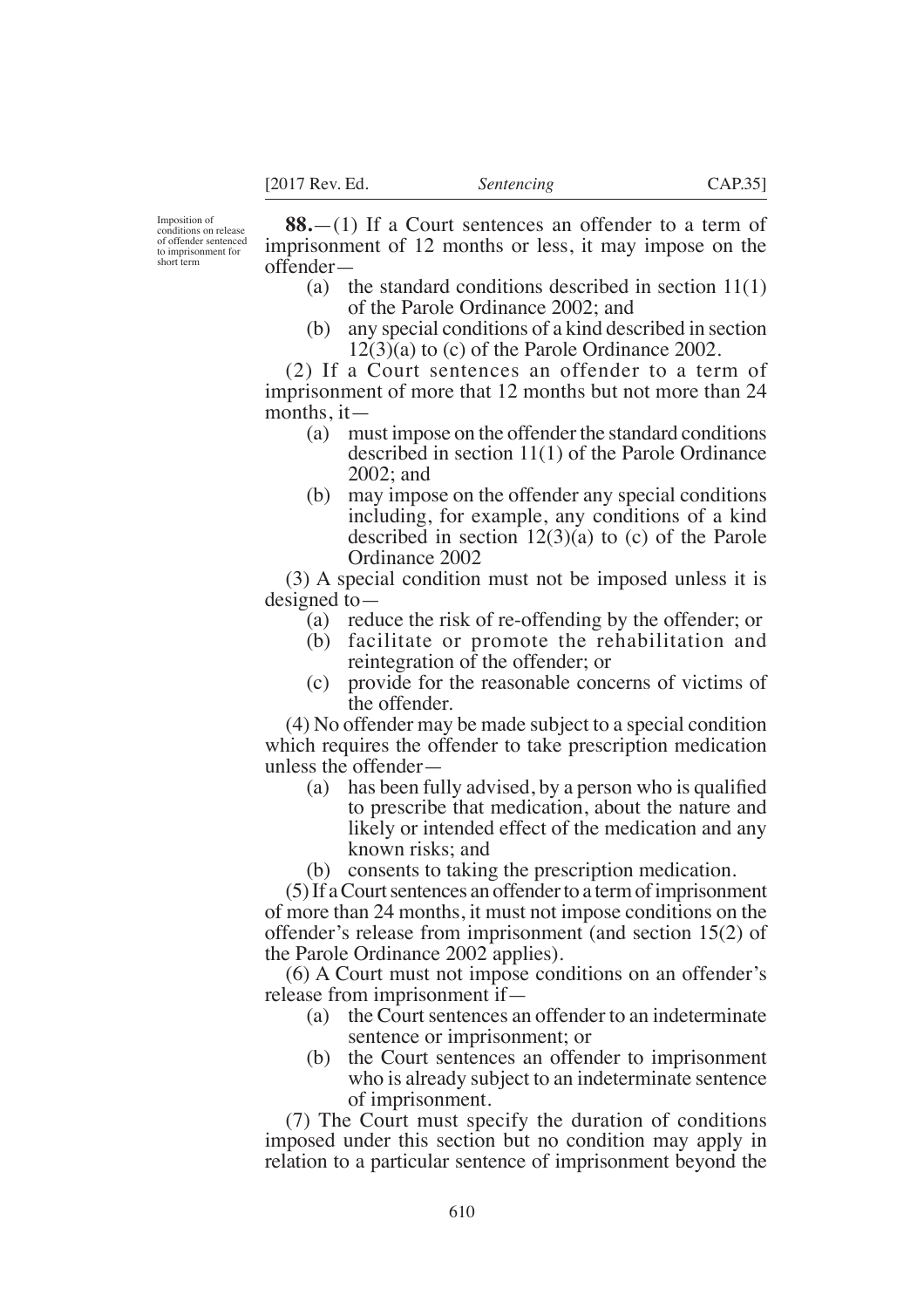sentence expiry date as defined in the Parole Ordinance 2002.

(8) If the Court sentences the offender to more that one term of imprisonment on the same occasion—

- (a) only one order under this section may be made; and
- (b) that order applies in respect of all the sentences of imprisonment imposed on that occasion.

**89.**—(1) An offender who is subject to conditions imposed under section 88, or a Supervision Officer, may apply for an order under subsection (3) of this section.

 $(2)$  Section 70 applies with any necessary modifications to an application under this section.

(3) On an application under subsection (1), the Court may, if it thinks  $fit -$ 

- (a) suspend any condition or vary the duration of any condition or impose additional conditions; or
- (b) discharge a condition and substitute any other condition described in section 88 which could have been imposed on the offender at the time when the offender was convicted of the offence for which the sentence was imposed.

(4) The Court must not vary any existing condition or impose any new condition of a kind referred to in section 88(4) (which involves prescription medication) unless the offender—

- (a) has been fully advised, by a person who is qualified to prescribe that medication, about the nature and likely or intended effect of any variation or new condition in relation to the medication and any known risks; and
- (b) consents to taking the prescription medication.

(5) If an application is made under this section for the suspension, variation or discharge of any condition, a Supervision Officer may suspend the condition until the application has been heard and disposed of.

**90.**— (1) This section applies if—

- (a) an offender is, at the same time, subject to conditions imposed under two or more orders made under section 88; and
- (b) a Supervision Officer is satisfied that  $-$ 
	- (i) any condition to which the offender is subject under any of the orders is incompatible with any other condition to which the offender is subject under any other of the orders; or
	- (ii) in light of all the conditions to which the offender is subject under the orders, it is

Review of conditions if conditions incompatible

Variation of release conditions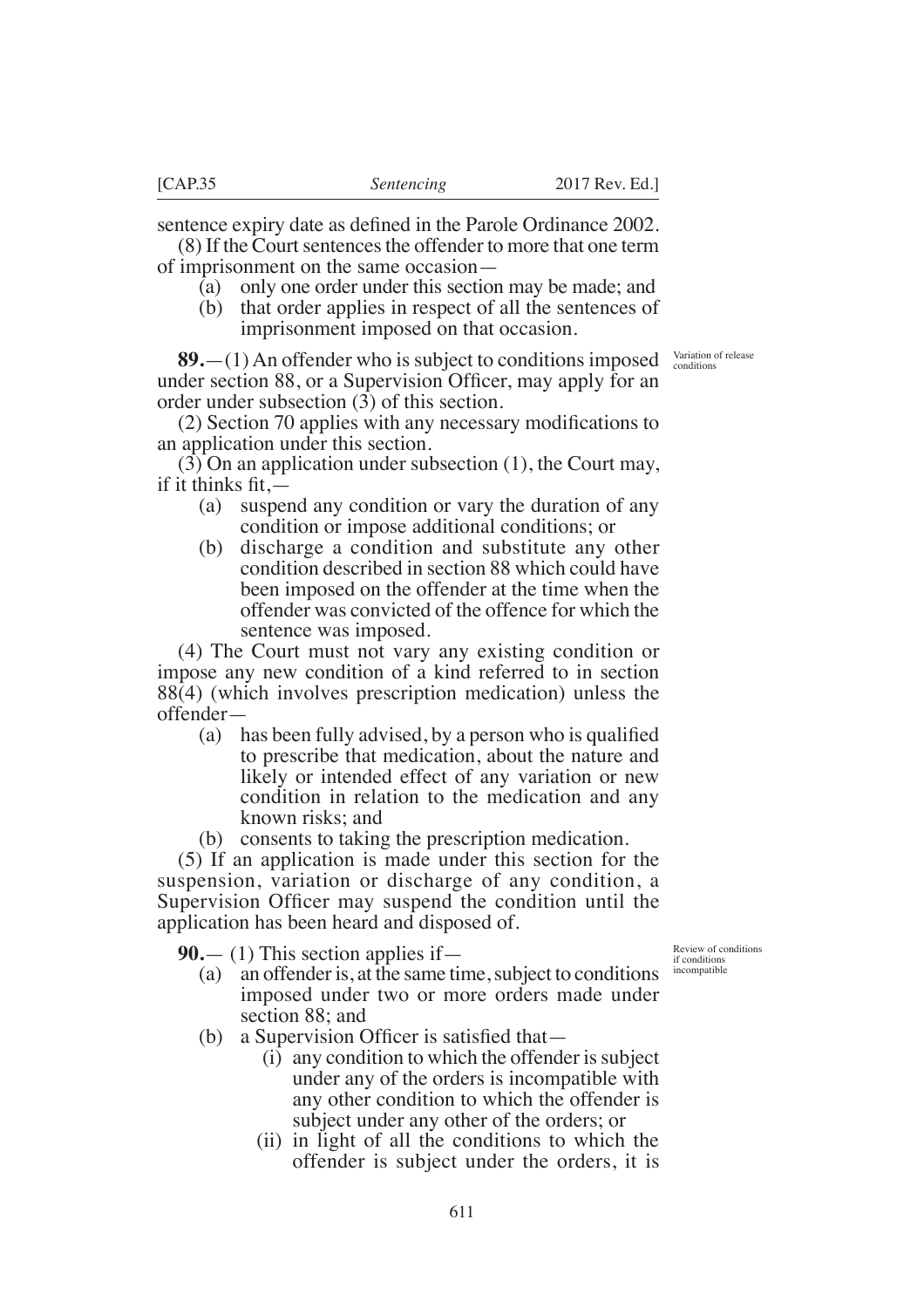unreasonable to expect the offender to comply with any one or more of the conditions.

(2) The Supervision Officer must apply for a review of the conditions to which the offender is subject under the orders made under section 88.

 $(3)$  Section 89 applies with any necessary modifications to an application made under this section.

**91.**—(1) Every offender commits an offence and is liable on summary conviction to imprisonment for a term not exceeding one year or to a fine not exceeding  $$2,000$ , who commits any breach without reasonable excuse of any conditions imposed under section 88 or section 89.

(2) In the case of a condition of a kind referred to in section 88(4) (which involves prescription medication) an offender does not commit a breach of his or her conditions for the purposes of this section if he or she withdraws consent to taking prescription medication.

## **(Sections 92–94 repealed by Ordinance No. 1 of 2016)**

#### **Provisions about start date of sentence of imprisonment**

Court may defer start date of sentence of imprisonment

**95.**—[(1) The court may defer the start date of a sentence of imprisonment for a specified period of up to six months.  $(2)$  [ ]

 $(3)$  The sentence of imprisonment starts on the date specified in section 75 of the Parole Ordinance 2002.

[(3A) An offender whose sentence of imprisonment is deferred under this section must be granted bail in accordance with section 37A or 62A of the Bail Ordinance.

(4) Notwithstanding subsection (1), no Court may defer the start date of a sentence of imprisonment if—

- (a) the sentence of imprisonment is imposed cumulatively on any other sentence of imprisonment; or
- (b) the sentence of imprisonment is imposed in substitution for a sentence of imprisonment which has been quashed or set aside.

(5) For the purpose of this section, a term of imprisonment imposed on an offender (whether by committal, sentence or order) in respect of the non-payment of a sum of money, contempt of court or disobedience of a court order is deemed to be a determinate sentence of imprisonment.

#### **(Amended by Ordinance No. 1 of 2016)**

**96.**—(1) Except as provided in section 95, the start date of a sentence of imprisonment is that set out in section 73 of the Parole Ordinance 2002.

Start date of sentence of imprisonment

Offence to commit breach of conditions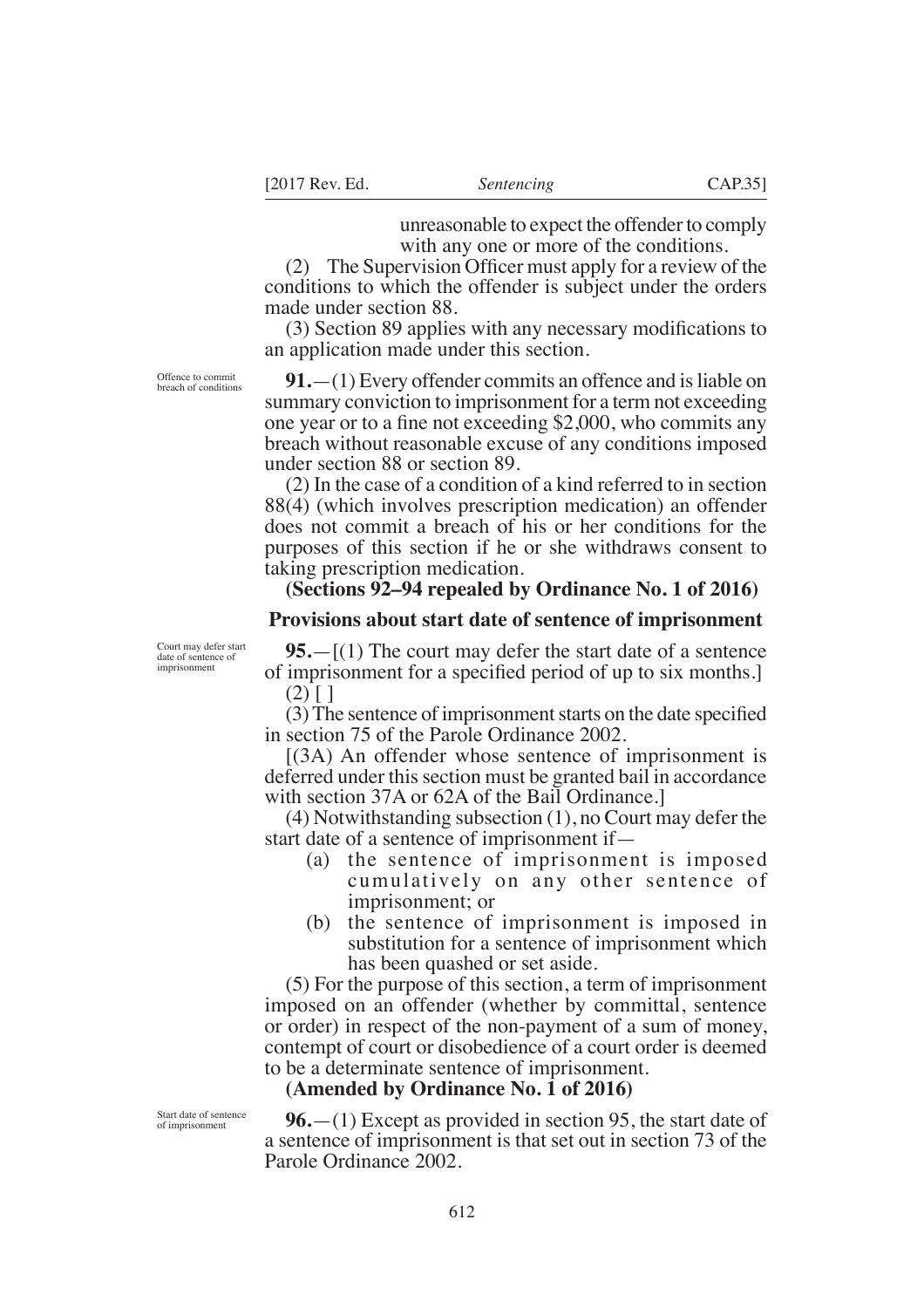(2) For the purpose of this section, a term of imprisonment imposed on an offender (whether by committal, sentence or order) in respect of the non-payment of a sum of money, contempt of court or disobedience of a court order is deemed to be a determinate sentence of imprisonment.

#### **Sentencing for murder**

**97.**—(1) An offender who is convicted of murder must be sentenced to imprisonment for life unless, given the circumstances of the offence and the offender, a sentence of imprisonment for life would be manifestly unjust.

(2) If a Court does not impose a sentence of imprisonment for life on an offender convicted of murder, it must give written reasons for not doing so.

**98.**—(1) If the Court does not impose a minimum period of imprisonment under this section, an offender sentenced to imprisonment for life for murder will serve a minimum period of imprisonment of 10 years as provided in section 80(3) of the Parole Ordinance 2002.

(2) If a Court sentences an offender convicted of murder to imprisonment for life, it may, within 28 days of the imposition of the sentence, on the application of the prosecutor or on its own motion, also order that the offender serve a minimum period of imprisonment of more than 10 years.

(3) The Court may impose a minimum period of imprisonment of more than 10 years if it is satisfied that the circumstances of the offence are sufficiently serious to justify doing so.

(4) The duration of the minimum period of imprisonment imposed under this section must be the minimum period of imprisonment that the Court considers to be justified having regard to the circumstances of the case, including those of the offender.

(5) For the purposes of this section, the circumstances of an offence may be regarded as sufficiently serious if the Court is satisfied that the circumstances take the offence out of the ordinary range of offending of the particular kind.

(6) If the court makes an order under this section, it must give written reasons for doing so.

(7) This section is subject to section 99.

**99.** The Court must make an order under section 98 imposing a minimum period of imprisonment of at least 17 years in the following circumstances, unless it is satisfied that it would be manifestly unjust to do so—

(a) if the murder was committed in an attempt to avoid

Presumption in relation to sentence for murder

Imposition of minimum period of imprisonment

Minimum period of imprisonment of 17 years or more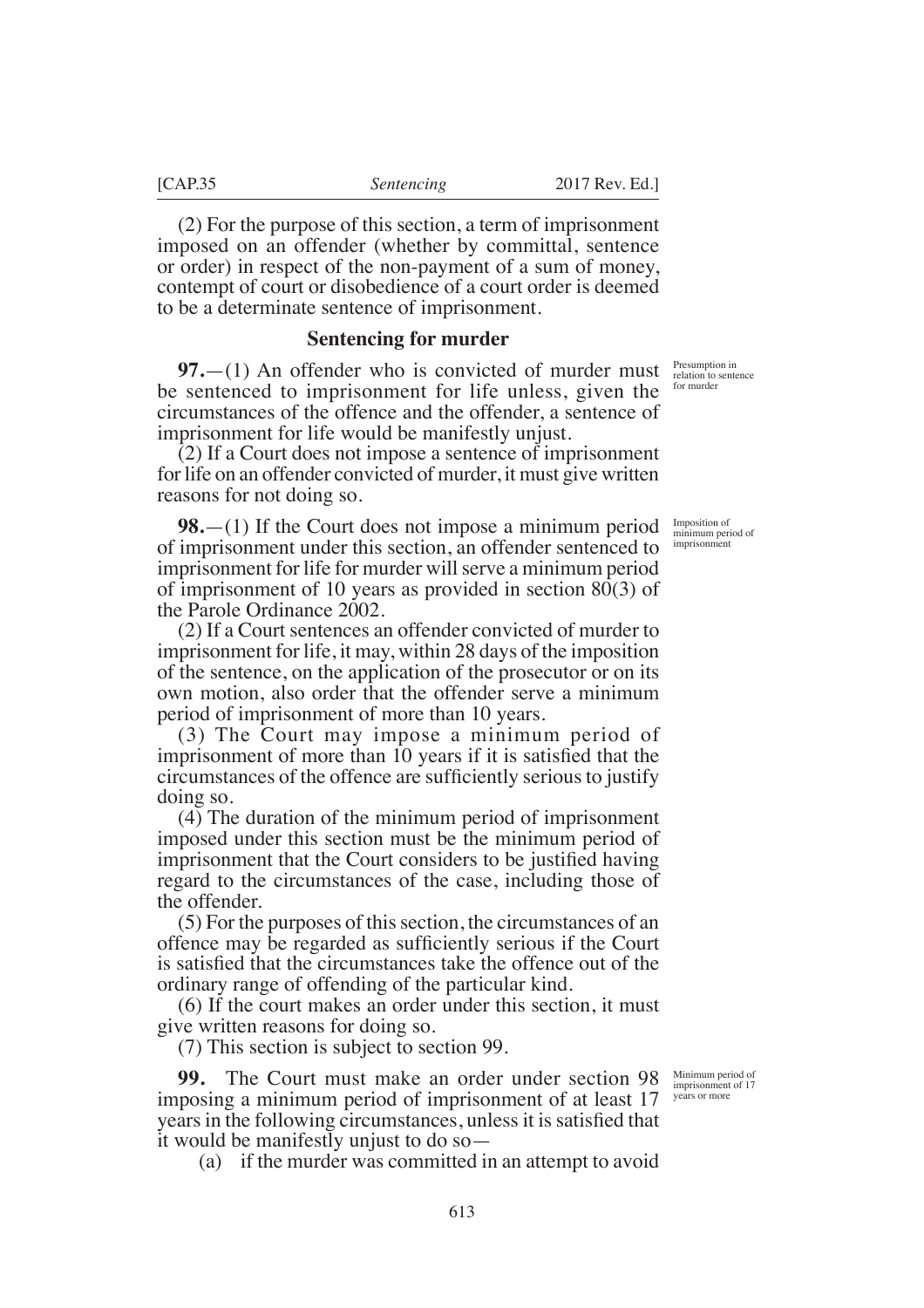the detection, prosecution or conviction of any person for any offence or in any other way to attempt to subvert the course of justice; or

- (b) if the murder involved calculated or lengthy planning, including making an arrangement under which money or anything of value passes (or is intended to pass) from one person to another; or
- (c) if the murder involved the unlawful entry into or unlawful presence in a dwelling place; or
- (d) if the murder was committed in the course of another serious offence; or
- (e) if the murder was committed with a high level of brutality, cruelty, depravity or callousness; or
- (f) if the deceased was a member of the police or a prison officer acting in the course of his or her duty; or
- (g) if the deceased was particularly vulnerable because of his or her age, health or because of any other factor; or
- (h) if the offender has been convicted of two or more counts of murder, whether or not arising from the same circumstances; or
- (i) in any other exceptional circumstances.

**100.** For the purposes of eligibility for appeal, an order under section 98 is a sentence.

#### **Discharge and miscellaneous orders**

**101.**—(1) If a person who is charged with an offence is found guilty or pleads guilty, the Court may discharge the offender without conviction, unless by any enactment applicable to the offence, the Court is required to impose a minimum sentence.

(2) A discharge under this section is deemed to be an acquittal.

 $(3)$  A Court discharging an offender under this section may—

- (a) make an order for payment of costs or the restitution of any property; or
- (b) make any order for the payment of any sum that the Court thinks fair and reasonable to compensate any person who, through or by means of the offence, has suffered—
	- (i) loss of or damage to property; or
	- (ii) emotional harm; or
	- (iii) loss or damage consequential on any emotional or physical harm or loss of or damage to property;

Appeal against imposition of minimum period of imprisonment

Discharge without conviction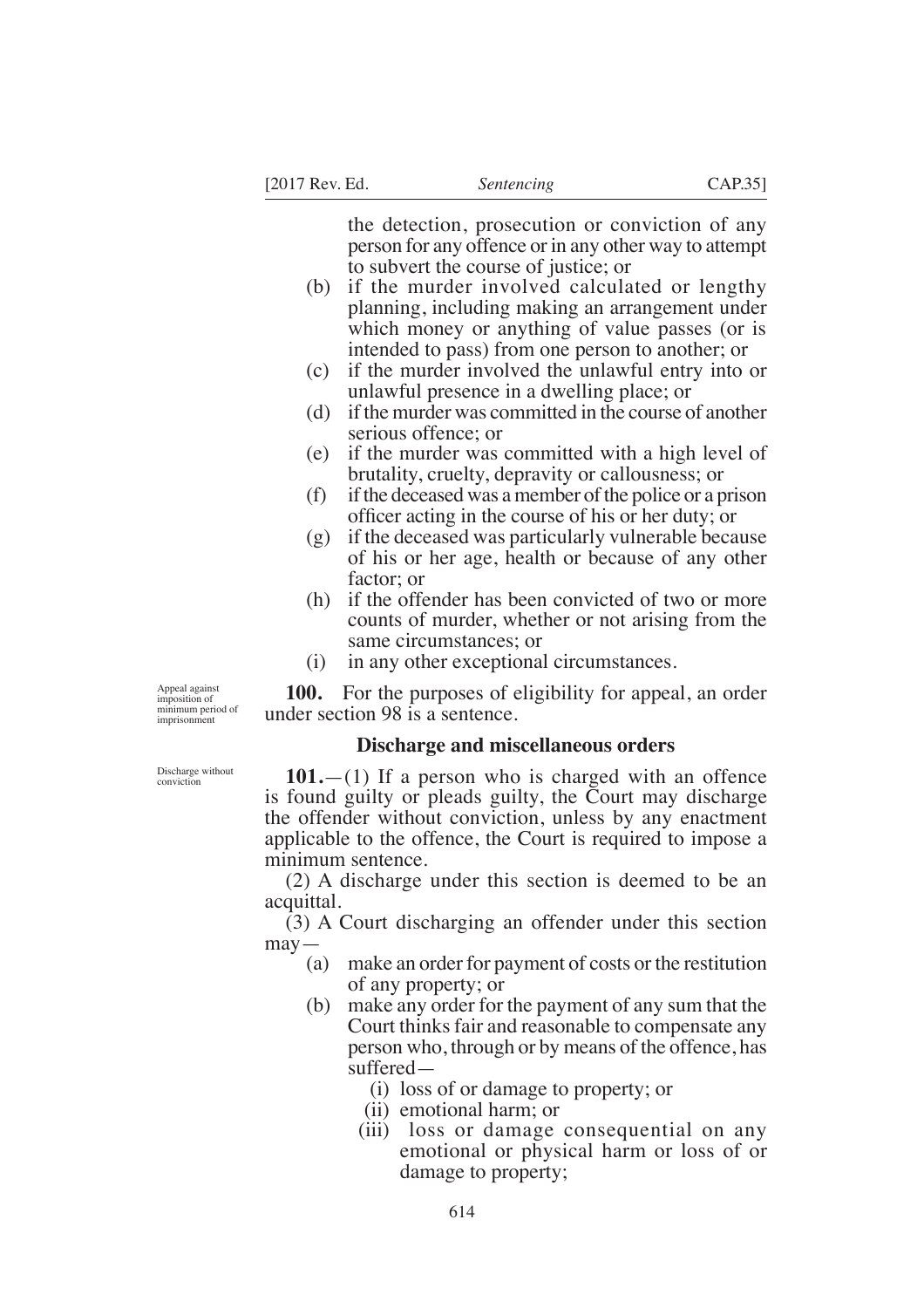- - (c) make any order that the Court is required to make on conviction.

(4) Despite subsection (3)(b), the Court must not order the payment of compensation in respect of any emotional harm or loss or damage consequential on emotional harm unless the person who suffered the emotional harm is a person described in paragraph (a) of the definition of **victim** in section 3.

(5) When determining the amount of compensation to be paid, the Court must take into account any offer, agreement, response, measure or action as described in section 9.

**102.** The Court must not discharge an offender without Guidance for discharge without conviction unless the Court is satisfied that the direct and conviction indirect consequences of a conviction would be out of all proportion to the gravity of the offence.

**103.**—(1) If a person is convicted of an offence, a Court before which the offender appears for sentence may, instead of imposing sentence, direct that the offender be discharged, unless by any enactment applicable to the offence the Court is required to impose a minimum sentence.

(2) A Court discharging an offender under this section may—

- (a) make an order for the payment of costs or for the restitution of any property; or
- (b) make any order for the payment of any sum that the Court thinks fair and reasonable to compensate any person who, through or by means of, the offence, has suffered—
	- (i) loss of or damage to property; or
	- (ii) emotional harm; or
	- (iii) loss or damage consequential on any emotional or physical harm or loss of or damage to property;
- (c) make any order that the Court is required to make on conviction.

(3) Notwithstanding subsection (2)(b) the Court must not order the payment of compensation in respect of any emotional harm, or loss or damage consequential upon emotional harm, unless the person who suffered the emotional harm is a person described in paragraph (a) of the definition of **victim** in section 3.

(4) When determining the amount of compensation to be paid, the Court must take into account any offer, agreement, response, measure or action as described in section 9.

**104.** The Court must not convict and discharge an offender Conviction and unless it is satisfied that a conviction is sufficient penalty in itself.

Conviction and discharge

discharge.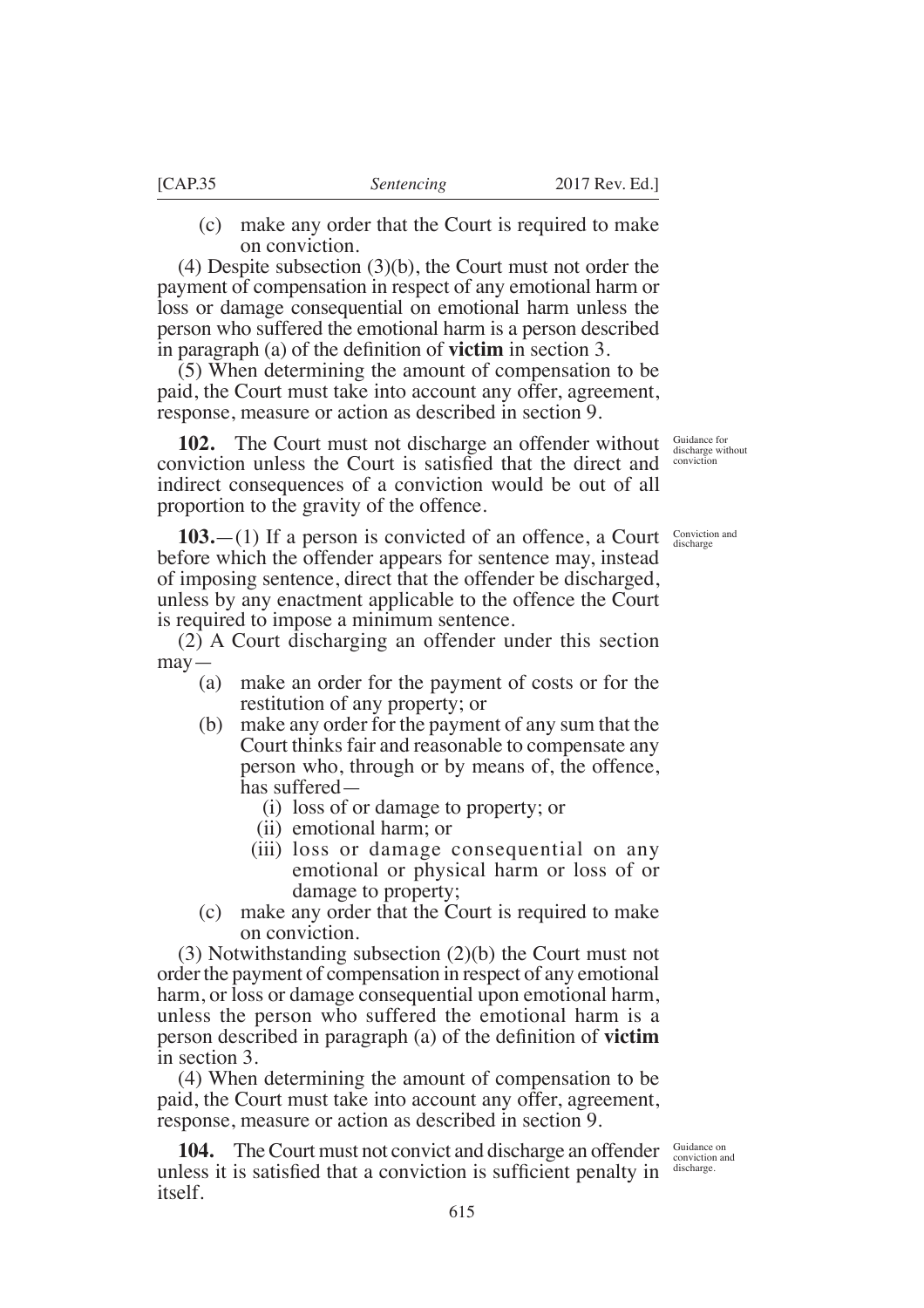### **Order to come up for sentence if called on**

Order to come up for sentence if called on.

**105.**—(1) If a person is convicted of an offence, a Court before which the offender appears for sentence may, instead of imposing sentence, order the offender to appear for sentence if called on to do so within the period described in subsection (2).

(2) The period referred to in subsection (1) is a period, not exceeding one year commencing with the date of conviction, that the Court may specify in the order.

(3) A Court making an order under this section may—

- (a) make an order for the payment of costs or for the restitution of any property; or
- (b) make any order for the payment of any sum that the Court thinks fair and reasonable to compensate any person who, through or by means of, the offence, has suffered—
	- (i) loss of or damage to property; or
	- (ii) emotional harm; or
	- (iii) loss or damage consequential on any emotional or physical harm or loss of or damage to property;

(4) Notwithstanding subsection (3)(b) the Court must not order the payment of compensation in respect of any emotional harm, or loss or damage consequential on emotional harm, unless the person who suffered the emotional harm is a person described in paragraph (a) of the definition of **victim** in section 3.

(5) When determining the amount of compensation to be paid, the Court must take into account any offer, agreement, response, measure or action as described in section 9.

**106.**—(1) This section applies if an offender in respect of whom an order is made under section 105—

- (a) is convicted of a subsequent offence punishable by imprisonment for a term of more than three months; or
- (b) fails to comply with any other order referred to in section  $105(3)$ ; or
- (c) fails to comply with any agreement or fails to take any measure or action of a kind referred to in section  $9(1)(b)$ , (d) or (e) which was brought to the attention of the Court at the time the Court made the order under section 9.

(2) Any of the following persons may, at any time within the period specified in the order, apply to a Court having jurisdiction to deal with the original offence to have the offender brought before the Court to be dealt with for that offence:

Calling an offender to come up for sentence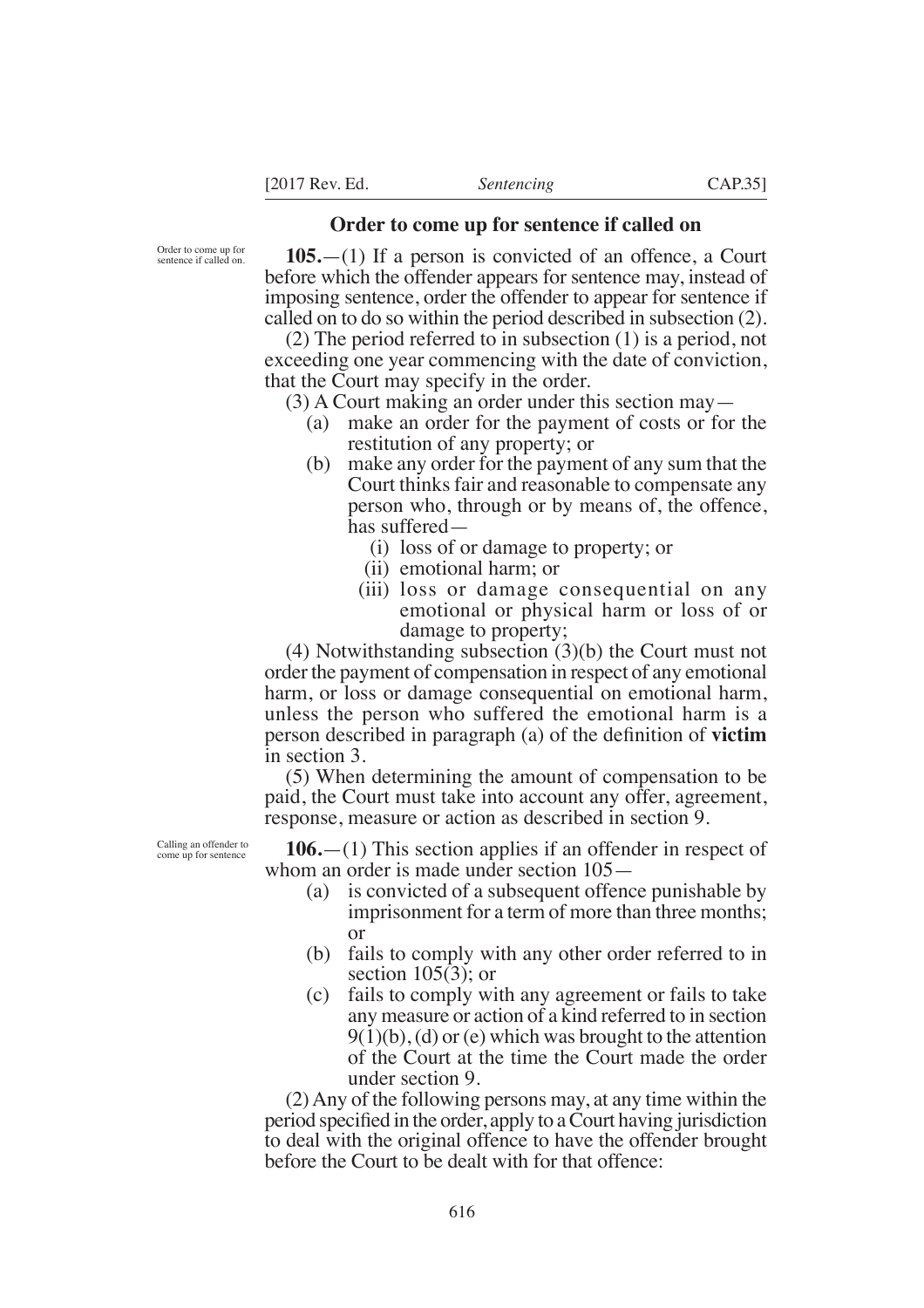- (a) a member of the police
- (b) the Public Prosecutor or Deputy Public Prosecutor
- $(c)$  the [Attorney General]
- (d) any person designated by the Governor

**(Amended by Ordinance No. 4 of 2010)**

(3) On an application under subsection (2), the Court may—

- (a) issue a summons in the prescribed form requiring the offender to appear at the time and place appointed in the summons to show cause why he or she should not be dealt with for the original offence; or
- (b) if the offender fails to appear before the Court in answer to the summons issued under paragraph (a), issue a warrant to arrest the offender and bring him or her before the Court; or
- (c) issue an arrest warrant without first issuing a summons.

(4) If an application is made under subsection (2), the Court shall have and may exercise power to adjourn the hearing of the application from time to time to a time and place then appointed and to exercise its discretion to release the defendant at large or remand the defendant thereto on bail or in custody, as if the application were a charge. If at the time and place appointed for the hearing or when the defendant is brought before the Court on arrest, the Court by reason of its constitution has no jurisdiction to hear the application, the Registrar or Deputy-Registrar may adjourn the hearing to a time and place then appointed.

(5) Where pursuant to subsection (4) a defendant is remanded in custody, the Court or Magistrate or Registrar or Deputy-Registrar must issue a warrant in the prescribed form for the detention of the defendant in custody for the period of the adjournment.

(6) If a person appears before a Court under this section and the Court is satisfied of any of the matters specified in subsection (1), the Court—

- (a) must inquire into the circumstances of the original offence and the conduct of the offender since the order was made (including, where appropriate, the circumstances and gravity of the subsequent offence); and
- (b) may sentence or otherwise deal with the offender for the original offence.

## **Non-association orders**

**107.** (1) If an offender is convicted of an offence Non-association order punishable by imprisonment, the Court may make a nonassociation order in respect of the offender.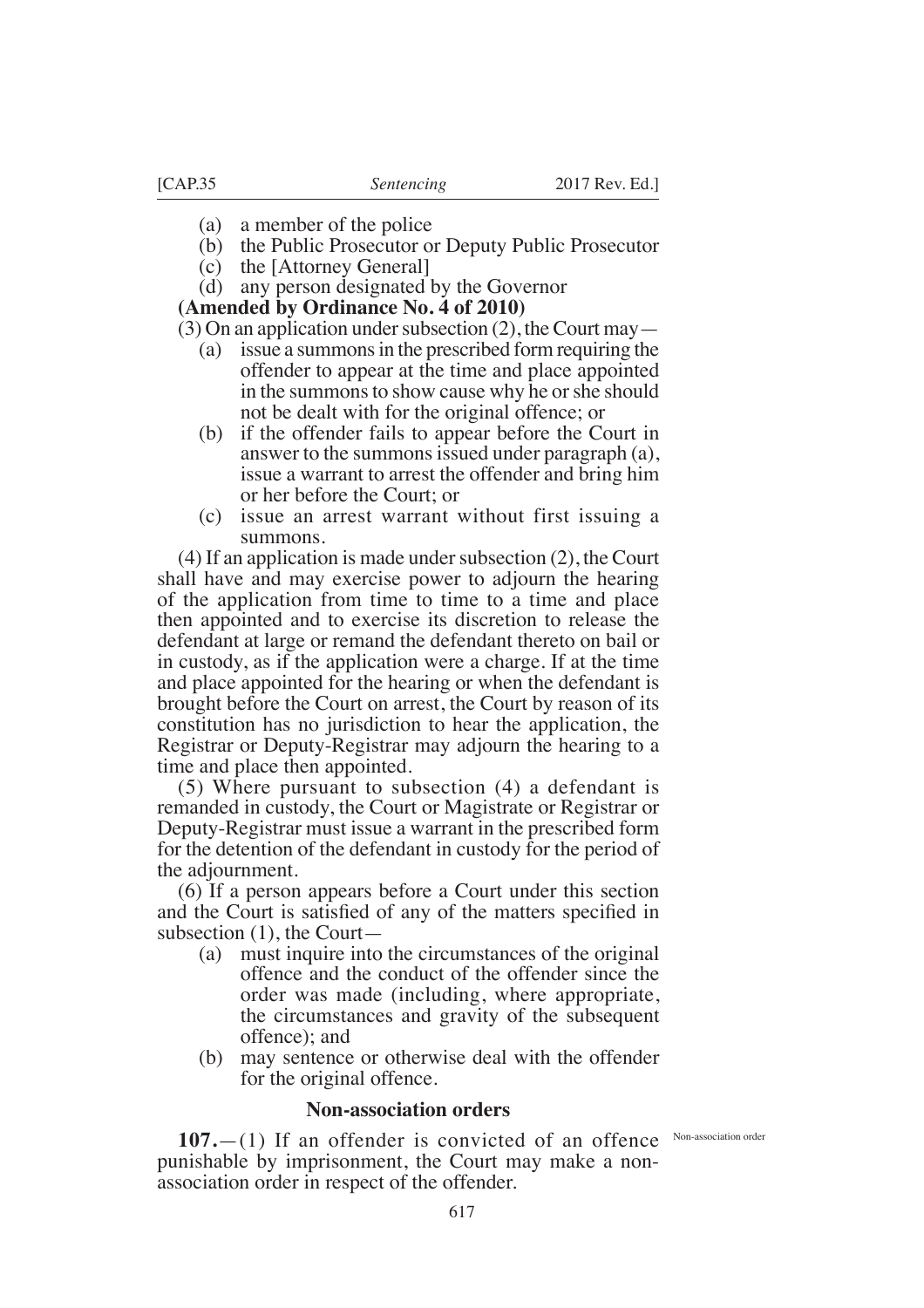(2) Before making a non-association order, the Court must be satisfied that the making of the order is reasonably necessary to ensure that the offender does not commit further offences punishable by imprisonment.

(3) Subject to subsection (4), a non-association order may be made in addition to, or instead of, imposing a sentence or making any other order.

(4) If the Court makes a non-association order, it must not at the same time impose on the offender a sentence of imprisonment, whether for the offence for which that order was made or for any other offence for which the offender has appeared for sentence.

(5) The Court must not make a non-association order if the offender is already detained under a sentence of imprisonment of more than 24 months imposed on an earlier occasion.

(6) On the making of a non-association order, a Court may make an order prohibiting the publication of the name, address or occupation of the offender or of any other person connected with the proceedings or any other particulars likely to lead to any such person's identification. Such order may have effect for only a limited period but, if not so directed, shall have effect permanently.

Effect of nonassociation order

**108.**—(1) A non-association order prohibits the offender from associating with—

- (a) any person or persons specified in the order; or
- (b) any person or persons of any class specified in the order.

(2) A non-association order has effect for the period, not exceeding 12 months, that the Court may specify in the order.

**109.**—(1) A non-association order must not be cumulative on another non-association order or on a sentence of any kind imposed at the same time as the non-association order.

(2) If the Court imposes a non-association order on an offender who is already detained under a sentence of imprisonment of 24 months or less, the non-association order is cumulative on the other sentence.

**110.**—(1) If a Court makes a non-association order, the particulars of non-association must be drawn up in the form of an order.

(2) For the purposes of subsection (1), a Court may direct that the offender be detained in the custody of the Court for a period, not exceeding 2 hours, that may be necessary to enable the order to be drawn up and a copy given to the offender.

(3) If it is not practicable to give a copy of the order to the offender before the offender leaves the Court, a copy must be

Cumulative orders and sentences

Order must be drawn up and copy given to offender, etc.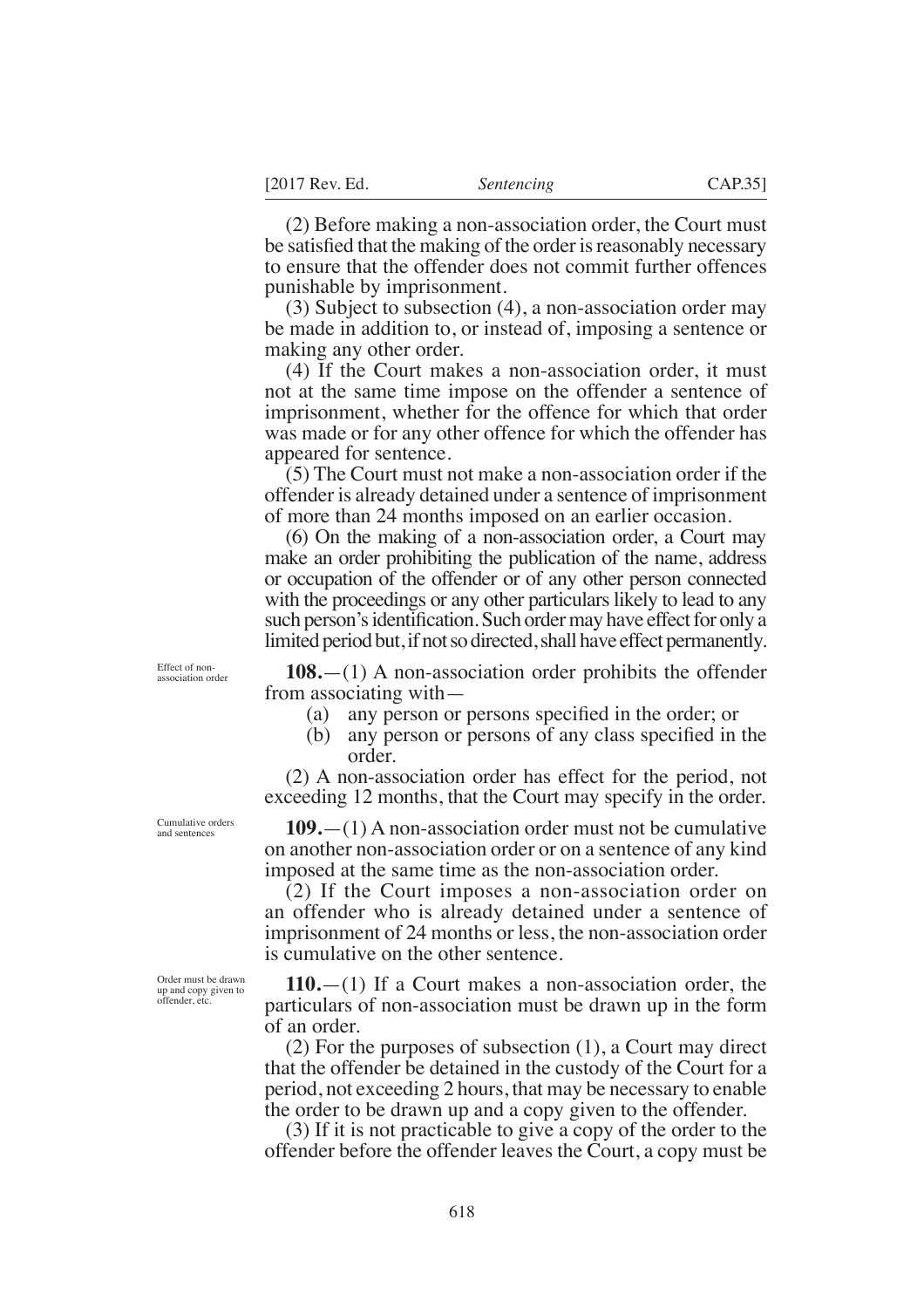given to the offender in person as soon as practicable after the offender leaves the Court.

- (4) A copy of the order must be given to—
	- (a) the Governor: and
	- (b) the officer in charge of the police.

**111.** For the purposes of eligibility for appeal, a nonassociation order is a sentence.

**112.**—(1) Except as provided in subsection (2), the period of non-association specified by a non-association order commences on the day on which the order is made.

(2) If a non-association order is, under section 109(2), cumulative on a sentence of imprisonment, the period of nonassociation specified by the non-association order commences on the day on which the offender is released from detention under the sentence of imprisonment.

**113.**—(1) An offender who is subject to a non-association order commits an offence who, without reasonable excuse, associates with any person in contravention of the order.

(2) A person who commits an offence against this section is liable on summary conviction to imprisonment for a term not exceeding three months or a fine not exceeding  $$1,000$ .

**114.** If an offender who is subject to a non-association order (whether or not it is cumulative on a sentence of imprisonment and whether or not the period of non-association has commenced) is subsequently sentenced for another offence, the following provisions apply—

- (a) if the offender is subsequently sentenced to imprisonment for a term of more than 24 months, the non-association order is suspended;
- (b) if any other sentence is imposed, the Court may make an order suspending the non-association order;
- (c) if the offender is sentenced to imprisonment for a term of 24 months or less and the Court makes no order under paragraph (b)—
	- (i) if the non-association order is cumulative on a sentence of imprisonment and the period of non-association specified by the order has not commenced, the period of non-association does not commence until the day on which the offender is released from detention after serving each sentence of imprisonment to which he or she is subject;
	- (ii) in any other case, the period of non-association continues to run while the offender is detained

Right of appeal against non-association order

Commencement of period of nonassociation

Breach of non-<br>association order association order constitutes offence

Effect of subsequent sentences on non-association order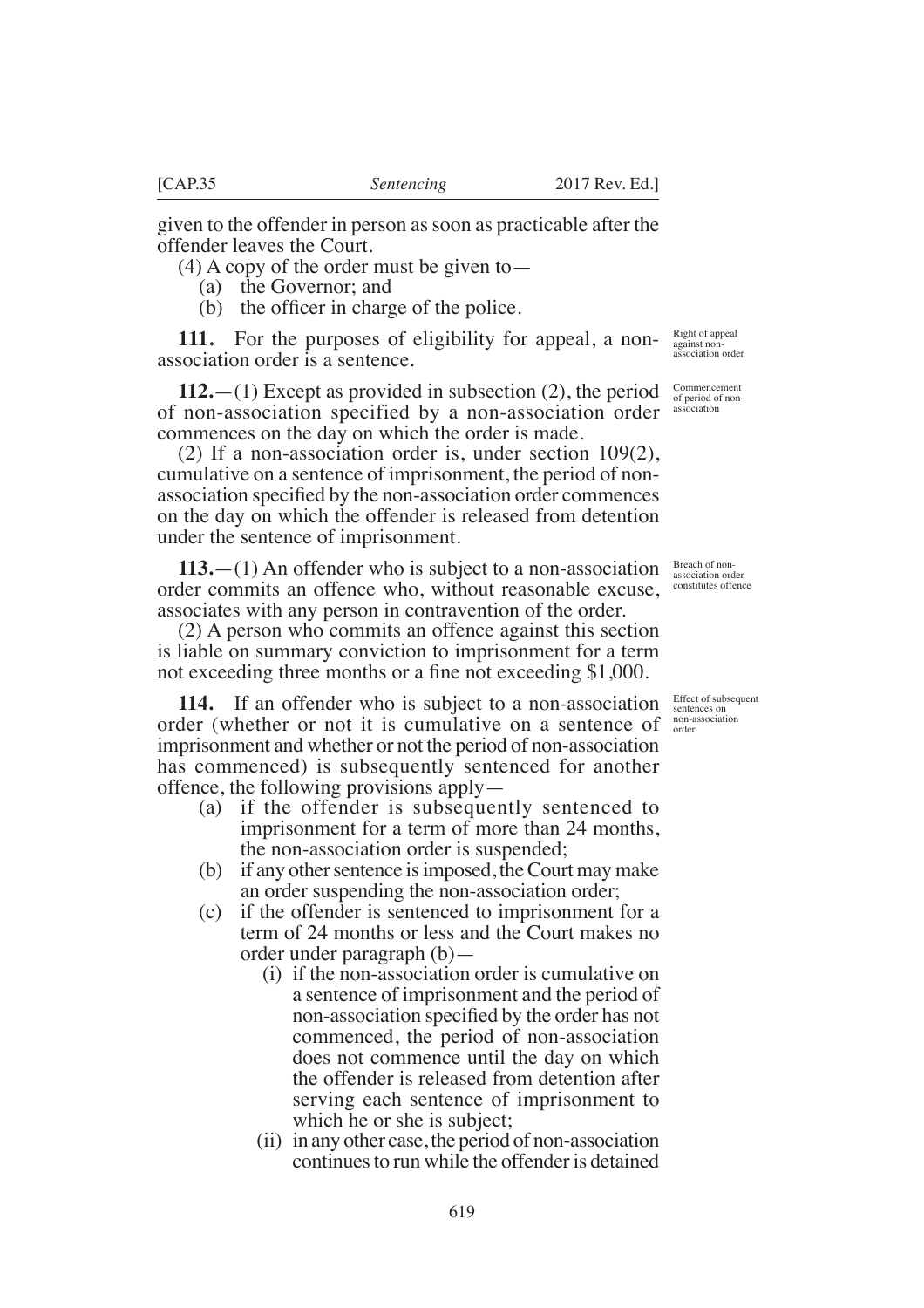and, on the offender's release, he or she continues to be subject to the non-association order for any unexpired residue of the period of non-association.

Resumption of non-association order if sentence of imprisonment quashed

**115.**—(1) This section applies to a non-association order that is suspended under section 114(a) or (b).

(2) The non-association order is suspended until the earlier of the following events—

(a) it resumes under subsection (3); or

(b) it is cancelled under subsection (5).

(3) The non-association order is resumed if the sentence of imprisonment based on which the non-association order was suspended is quashed and which results in the offender no longer being detained under a sentence of imprisonment.

(4) If a non-association order is resumed under subsection (3), no period during which the order was suspended is counted towards the period under section 108(2).

(5) If the non-association order never resumes under subsection (3), it is cancelled when the offender ceases to be detained under the sentence of imprisonment based on which the non-association order was suspended.

**116.**—(1) An offender may, at any time after the expiration of half the period of non-association under a non-association order, apply to the Court in accordance with section 118 for the variation or cancellation of the order.

(2) If a non-association order is cumulative on a sentence of imprisonment, the offender may, before the period of nonassociation commences, apply to the Court in accordance with section 118 for the variation or cancellation of the order.

(3) A Supervision Officer may apply to a Court in accordance with section 118 for the variation or cancellation of a non-association order if—

- (a) the offender who is subject to it is convicted of an offence punishable by imprisonment; or
- (b) a Supervision Officer believes on reasonable grounds that the offender has failed or is unable to comply with the order.

(4) Subsection (3) does not apply if the order is cancelled under section 114.

(5) If an application is made under this section by a Supervision Officer, the Supervision Officer may suspend the order until the application has been heard and disposed of.

**117.**—(1) On an application under section 116, the Court must have regard to—

Application for review of nonassociation order

Determination of application for variation or cancellation of order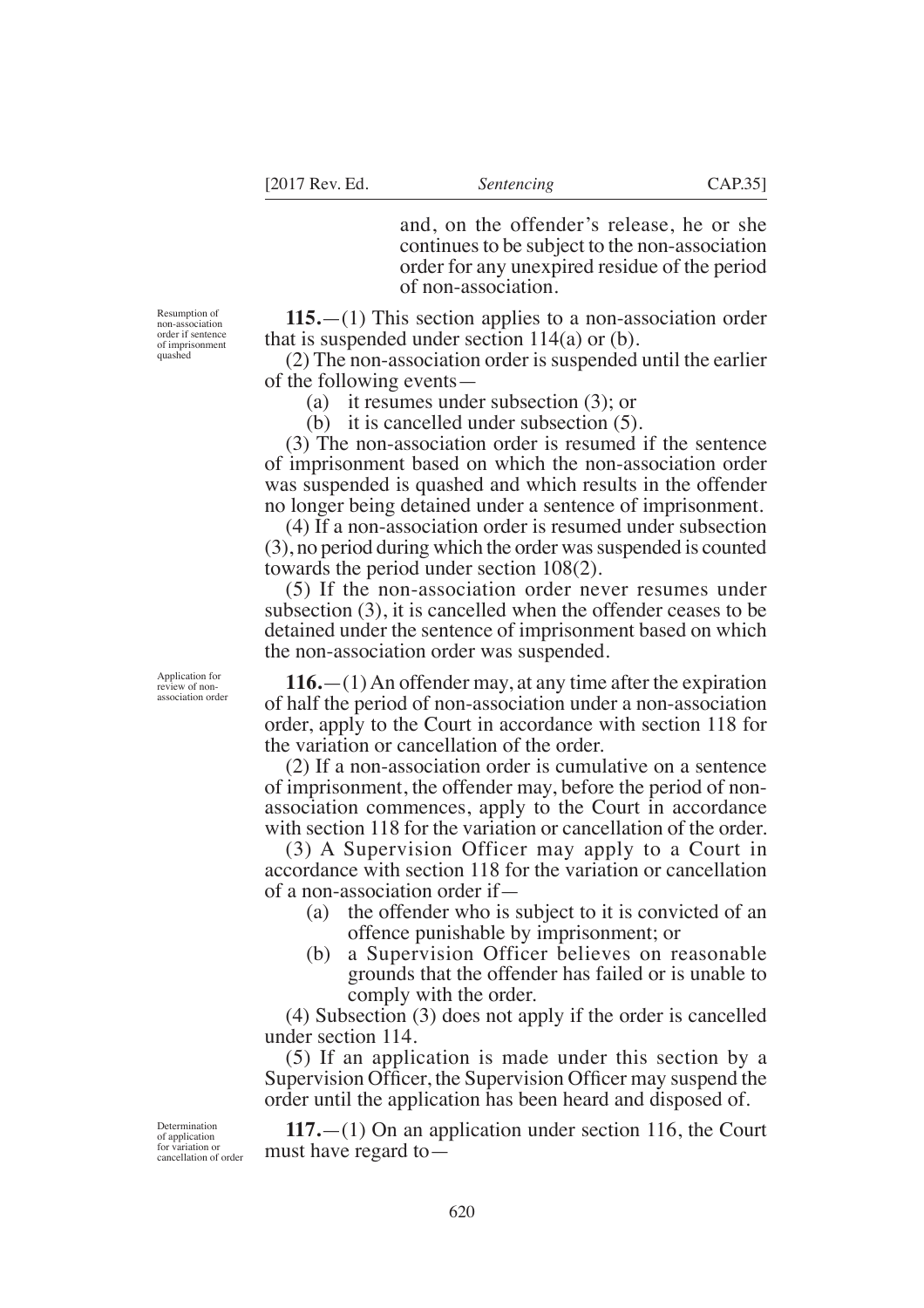- (a) any change in circumstances since the nonassociation order was made; and
- (b) if the period of non-association specified by the order has commenced, the manner in which the offender has responded to the order.

(2) The Court may—

- (a) vary the particulars of non-association; or
- (b) cancel the order; or
- (c) cancel the order and substitute any other sentence which could have been imposed on the offender at the tine when the offender was convicted of the offence for which the order was made.

(3) When determining any substitute sentence under subsection  $(2)(c)$ , the Court must take into account the portion of the non-association order which remains unserved at the time.

- (4) If the Court cancels the order—
	- (a) in any case where the period of non-association specified by the order has commenced, the period of non-association expires on the date which the Court may specify;
	- (b) in any other case, the period of non-association expires on the date upon which the order cancelling the non-association order is made.

Jurisdiction and procedure

**118.**—(1) Section 70 applies, with any necessary modifications, to every application under section 116.

(2) Before determining the application, the Court may make any inquiries as to the circumstances of the case that the Court considers reasonable and may hear any evidence relevant to those circumstances

(3) If the Court varies or cancels the non-association order, the Registrar must give written notice of the decision to the Governor and the officer in charge of the police.

## **PART VII**

# **MISCELLANEOUS, TRANSITIONAL AND REPEAL PROVISIONS**

Sentence not invalidated by mistake in age of offender

**119.**—(1) If a Court imposes a sentence of imprisonment on an offender who appears to the Court to have been at the time of conviction of an age at which the offender would have been liable to that sentence, the sentence is not invalid by reason only of the fact that, because of the offender's age at the time of conviction, the offender was not liable to that sentence.

(2) If it appears that, because of the offender's age at the time of conviction, the offender was not liable to the sentence, the offender or the prosecutor or any counsel on behalf of the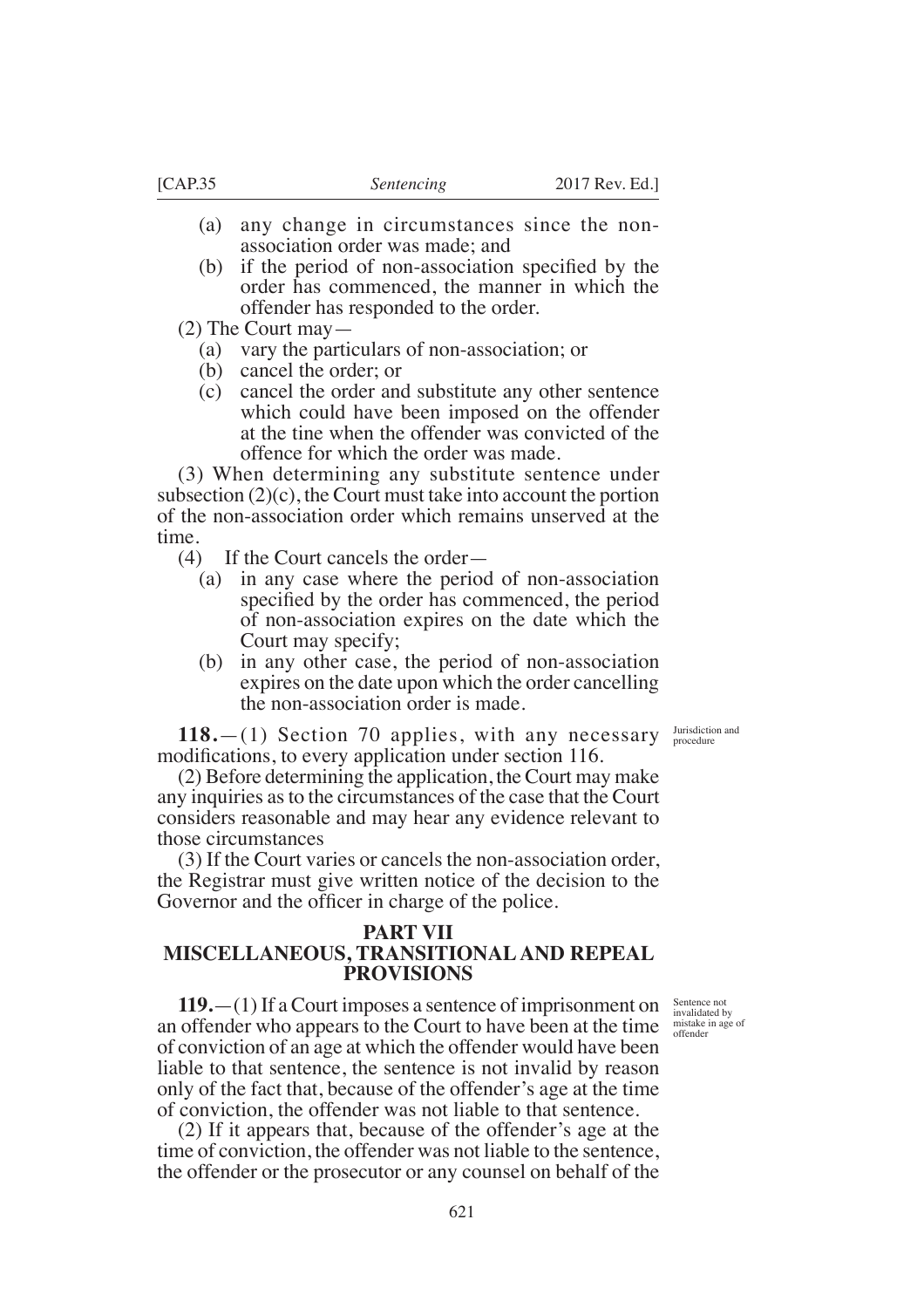Crown may, at any time, apply in accordance with this section for the substitution of some other sentence.

(3) An application under this section must be made—

- (a) to the Supreme Court, if the sentence was passed—
	- (i) by the Court of Appeal on appeal from the Supreme Court; or
	- (ii) by the Supreme Court otherwise than on appeal from the Magistrate's court; or
- (b) to the Magistrate's Court presided over by a Magistrate appointed under section 11(1) and (4) of the Judicature (Courts) Ordinance.

(4) The Judge or Magistrate to whom the application is made, after inquiry into the circumstances of the case, may impose in substitution for the original sentence any sentence that could have been imposed on the offender at the time of conviction.

(5) For the purposes of an appeal or application for leave to appeal against the substituted sentence—

- (a) the substituted sentence is deemed to be a sentence passed on the conviction of the offender; but
- (b) the time allowed for giving notice of the appeal or application runs from the date on which the substituted sentence was in fact imposed.

**120.** Nothing in this ordinance limits or affects the Royal prerogative of mercy.

**121.**—(1) No sentence or condition imposed or order made under this ordinance limits or affects in any way any enactment or rule of law relating to consent to any medical or psychiatric treatment.

(2) Subsection (1) applies except as expressly provided by any other enactment.

**122.** The Governor may from time to time make regulations for all or any of the following purposes—

- (a) prescribing forms for the purposes of this ordinance;
- (b) prescribing offences in respect of the contravention of, or non-compliance with, any regulations made under this ordinance and the amounts of fines that may be imposed in respect of those offences;
- (c) generally providing for any other matters that are contemplated by or necessary for giving full effect to this ordinance and for its due administration.

**123.** The Power of Courts on Sentencing (Offences against the Person) Ordinance 2002 and the Sentencing (Communitybased Sentences) Ordinance 2002 are hereby repealed.

Royal prerogative not affected

Consent to treatment, etc., not affected

Regulations

Repeals No. 2 of 2002 No. 5 of 2002

cap.2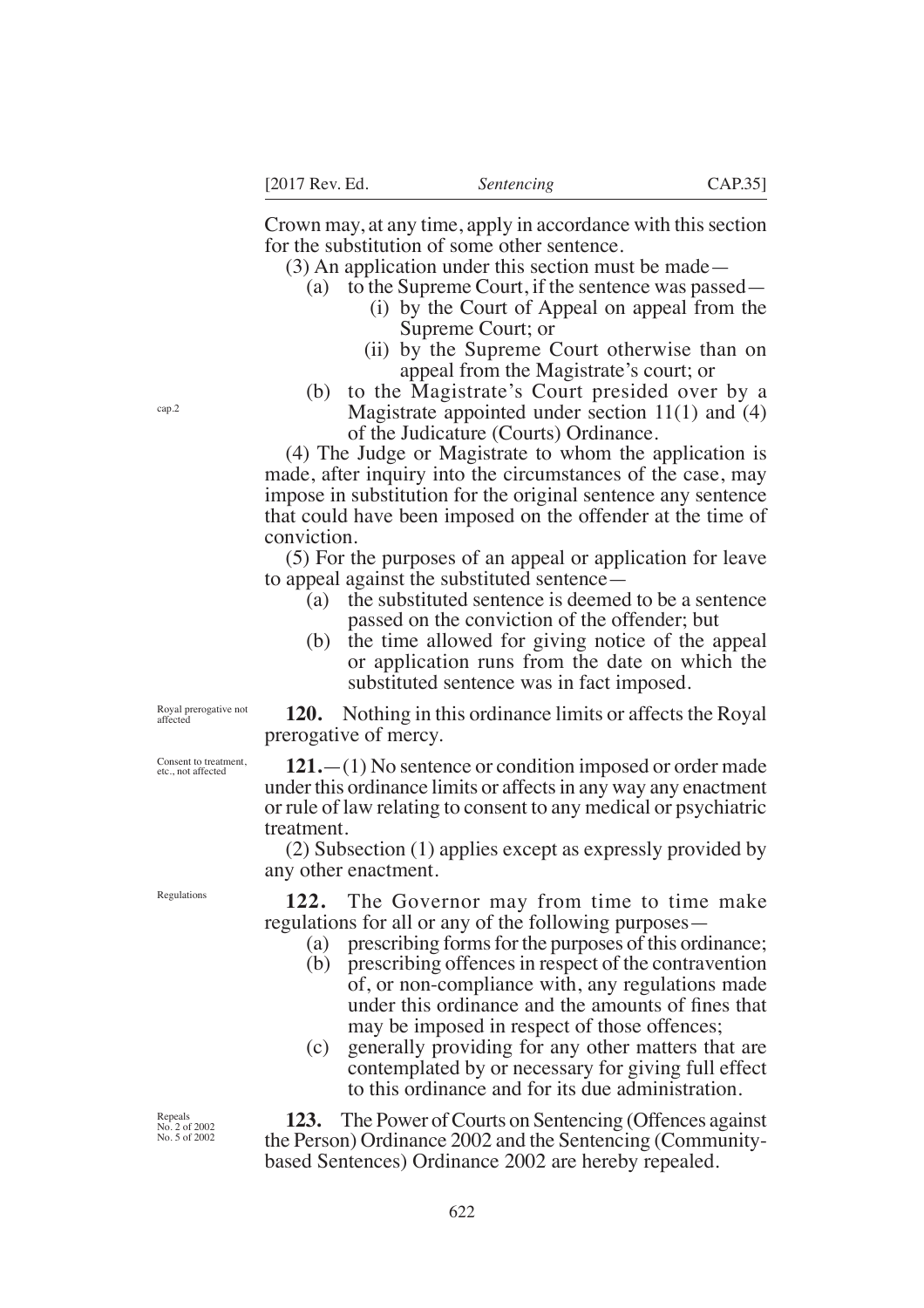# PITCAIRN, HENDERSON, DUCIE AND OENO ISLANDS

# **SENTENCING (PRESCRIBED FORMS) REGULATIONS 2004**

Made by the Governor in exercise of the powers conferred by section 122(a) of the Sentencing Ordinance (cap. 35).

[7 December 2004]

Amended by the Governor by Regulations dated 24 February 2016

# Arrangement of Regulations

- Form 1 Warrant of Committal for Imprisonment
- Form 2 Order for Sentence of Supervision
- Form 3 Order for Sentence of Community Work
- Form 4 Order for Minimum Period of Imprisonment within Determinate Sentence or Sentence for Imprisonment for Life
- Form 5 Order for Minimum Period of Imprisonment within Sentence of Preventive Detention
- Form 6 Order for Sentence of Home Detention

**1.** These regulations may be cited as the Sentencing (Prescribed Forms) Regulations. Title

**2.** Subject to these regulations, the forms prescribed in the Schedule shall be used in connection with sentencing of offenders.

**3.** Such variations may be made in any prescribed form as the circumstances of a particular case may require.

**4.** Strict compliance with the prescribed forms is not necessary and substantial compliance, or such compliance as the circumstances of the case allow, is sufficient.

Forms in schedule to be used on sentencing

Variations may be made in forms if required

Strict compliance with forms not necessary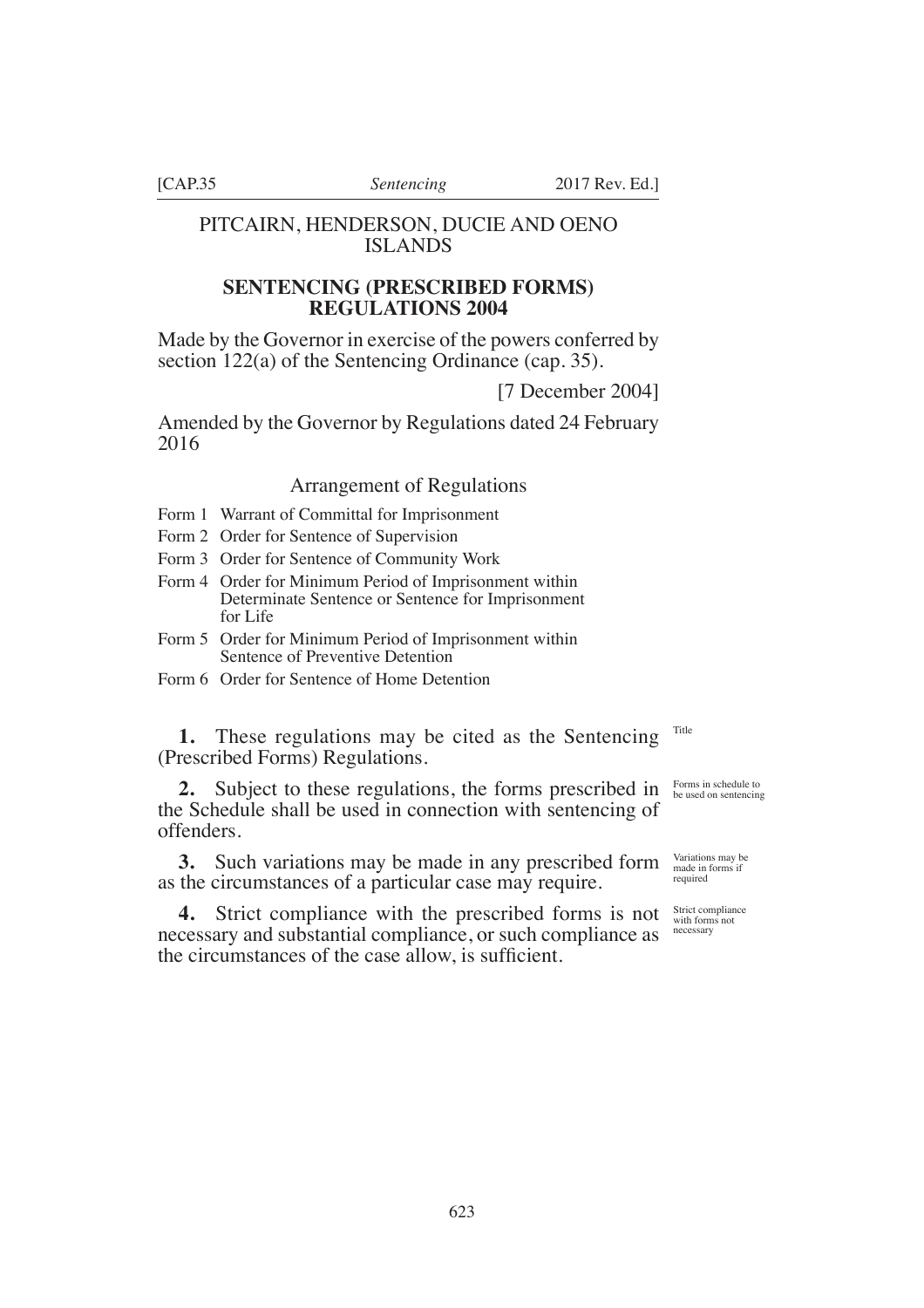# **SCHEDULE**

# **FORM 1**

# **Warrant of Committal for Imprisonment**

*[Section 86 of the Sentencing Ordinance 2002, CAP 35]* 

Case No. of  $\qquad 20$ 

To: Every Police Officer and to the Superintendent of prisons in the Islands

Name:

Address:

Occupation:

was on the day of 20\_

convicted of

[specify offence or offences]

by the Court at

and was sentenced:

to imprisonment for life\* to imprisonment for a term of years\* to preventive detention\*

#### **Start date of sentence**

Pursuant to section 73 of the Parole Ordinance 2002 the start date is the date on which the sentence was imposed, namely the day of  $20$  \*

The start date is deferred, under section 95 of the Sentencing Ordinance 2002, for a period of [specify period] or the period ending with the date on which the Pitcairn Parole Commission determines an application for home detention, whichever is sooner.\*

\* Delete one.

#### **Legal representation**

The offender was legally represented in accordance with section 29(1) of the Sentencing Ordinance 2002.\*

The offender was not legally represented but he/she was informed of his/ her rights relating to legal representation and to legal aid; he/she fully understood those rights; and he/she had the opportunity to exercise those rights and refused or failed to exercise them.<sup>\*</sup>

The offender was not legally represented, having dismissed counsel that he/she had earlier engaged.\*

\*Delete one.

 $\lceil$   $\rceil$ 

## **(Amended by Regulations of 24 February 2016)**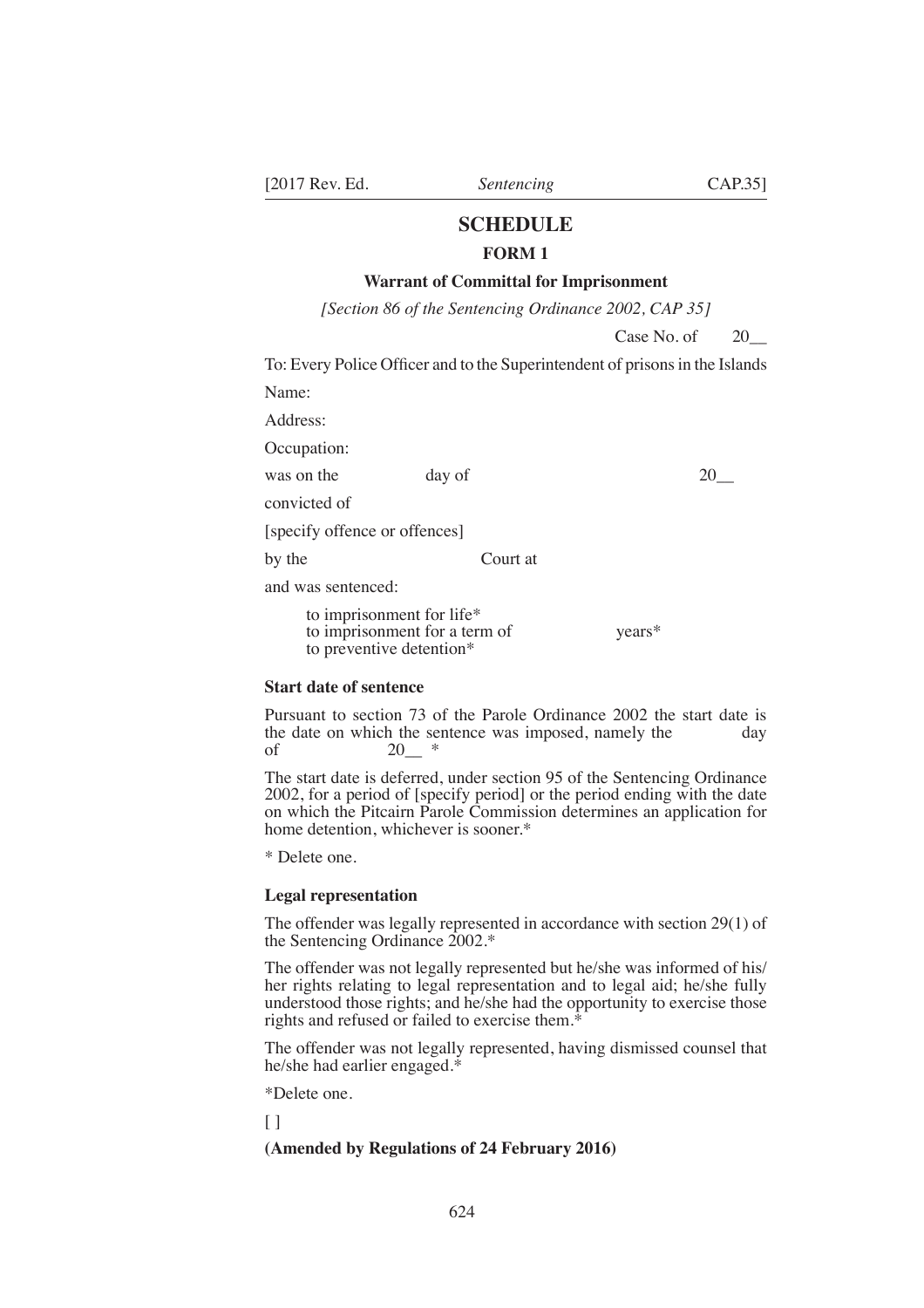### **You the members of the Police are directed to deliver the offender to the Superintendent of prisons in the Islands.**

#### **You the Superintendent are directed to receive the offender into your custody and detain the offender for the purposes of the sentence.**

#### **Release conditions imposed by the Court**

The offender was a person to whom section 88(1) of the Sentencing Ordinance applies, and the Court imposed:

- (a) The standard release conditions set out in section  $11(1)$  of the Parole Ordinance 2002, which expire on [
- (b) The special conditions listed below, which expire on  $\lceil \cdot \cdot \rceil$

The offender was a person to whom section 88(2) of the Sentencing Ordinance applies, and:

- (a) The standard release conditions set out in section  $11(1)$  of the Parole Ordinance 2002 apply until they expire on [
- (b) The special conditions listed below apply until they expire on  $\lceil$

## **Special conditions**

 $\lceil$   $\lceil$ 

Dated at Court at this day of 20\_\_

[Name of Magistrate, Judge of the Supreme Court, or Judge of the Court of Appeal ]

[Signature of same]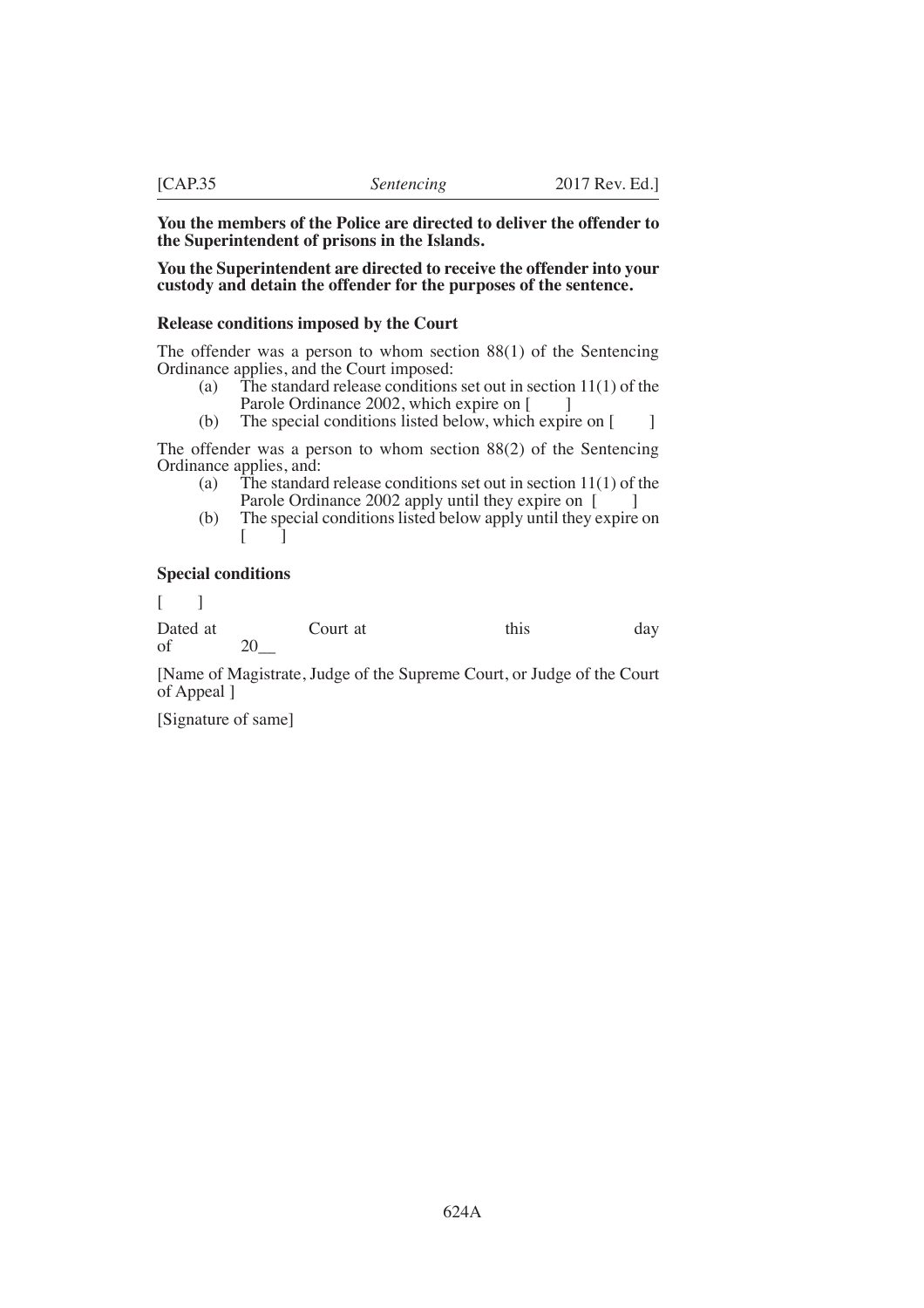## **Order for Sentence of Supervision**

*[Section 43 of the Sentencing Ordinance 2002]* 

Case No. of 20\_

#### **Name**

**Address** 

#### **Occupation**

| At a sitting of the                                        | Court at | $_{\rm on}$                           | day the   |
|------------------------------------------------------------|----------|---------------------------------------|-----------|
| day of                                                     |          | 20 <sub>,</sub> you were convicted of | [specify] |
| $charge(s)$ ] and sentenced to supervision for a period of |          |                                       | [period]  |

The standard terms of supervision are set out on the reverse of this form. In addition, the Court imposed the following special conditions:

| Dated at | this | day of | 20 |
|----------|------|--------|----|
|          |      |        |    |

[Court]

Judge

[Back of form]

Section 47 of the Sentencing Ordinance provides for the following standard conditions:<br>(a)

- the offender must report in person to the Supervision Officer as soon as practicable, and not later than 72 hours after the sentence is imposed;
- $(b)$  the offender must report to the Supervision Officer as and when required to do so by the Supervision Officer and must notify the Officer of his or her residential address and the nature and place of his employment when asked to do so;
- (c) the offender must not move to a new residential address without the consent of the Supervision Officer;
- (d) if consent is given under paragraph (c), the offender must report in person to the Supervision Officer as soon as practicable, and not later than 72 hours, after the offender's arrival in the new area;
- (e) the offender must not reside at any address at which the Supervision Officer has directed the offender not to reside;
- (f) the offender must not engage or continue to engage, in any employment or occupation in which the Supervision Officer has directed the offender not to engage or continue to engage;
- $(g)$  the offender must not associate with any specified person, or with persons of any specified class, with whom the Supervision Officer has, in writing, directed the offender not to associate;
- (h) the offender must take part in a rehabilitative and reintegrative needs assessment if and when directed to by the Supervision Officer.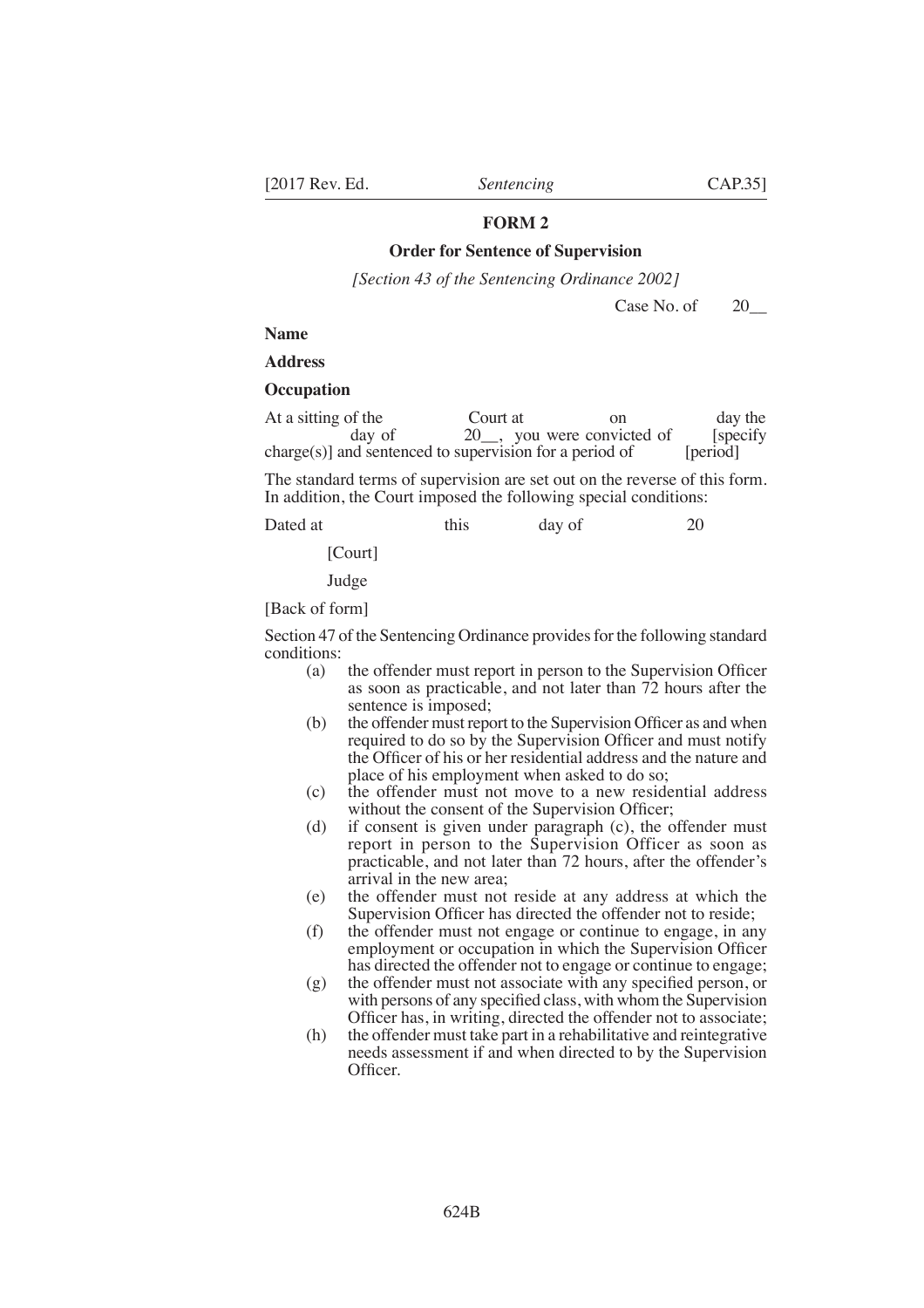## **Statement of Service**

This Order was served by me by delivering a copy of the same to the offender personally at on the day of  $20$ .

[Signed]

[Officer of the Court]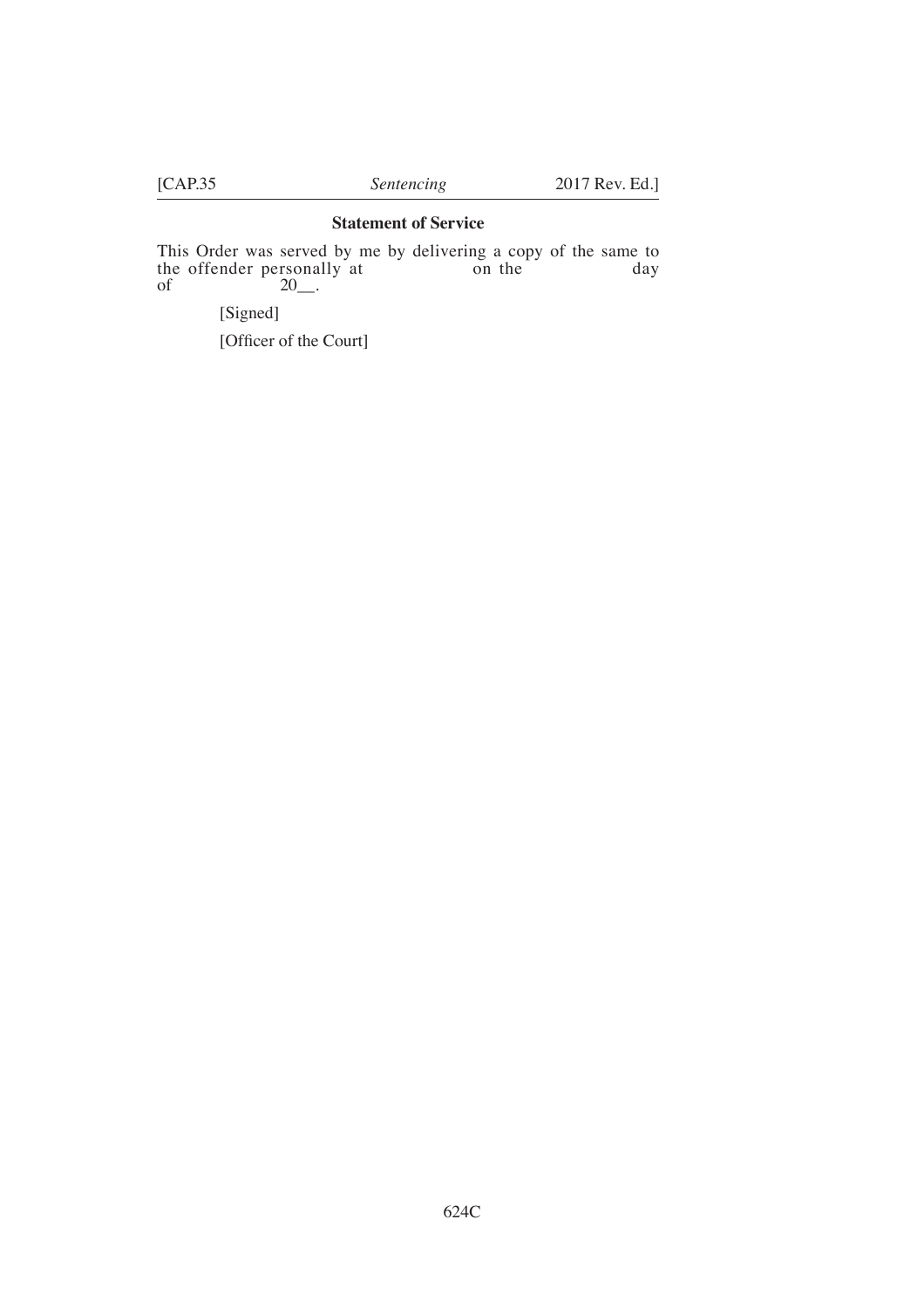## **Order for Sentence of Community Work**

*[Section 53 of the Sentencing Ordinance 2002]* 

Case No. of 20

Name

Address

**Occupation** 

At a sitting of the Court at on day<br>the day of 20 vou were convicted the  $day \text{ of } 20_{--}$  you were convicted of [specify charge(s)] and sentenced to community work for a total of  $\lceil \cdot \cdot \rceil$  hours

The sentence commences on [specify date in accordance with s 73 of Sentencing Ordinance]

You must report to the Supervision Officer as soon as practicable and not less than 72 hours after the sentence was imposed.

During your sentence you must report to the Supervision Officer as directed.

You must work as directed by the Supervision Officer until the completion of your sentence.

Note:

In accordance with sections 56(1) and (2) of the Sentencing Ordinance 2002:

If your sentence requires you to perform 200 hours or less community work that sentence must be served within 12 months of the date on which the sentence commences.

If your sentence requires you to perform more than 200 hours community work that sentence must be served within 24 months of the date on which the sentence commences.

If you move to a new address during your sentence you must advise the Supervision Officer of your new address.

You may not be required to work for more than 10 hours in succession nor more than 40 hours in a week.

If the Supervision Officer is satisfied that you have a good record of compliance with your sentence of community work the Supervision Officer may remit up to  $10\%$  of the hours imposed by the Court.

Dated at the Court at this day of 20\_

[Court] [Judge]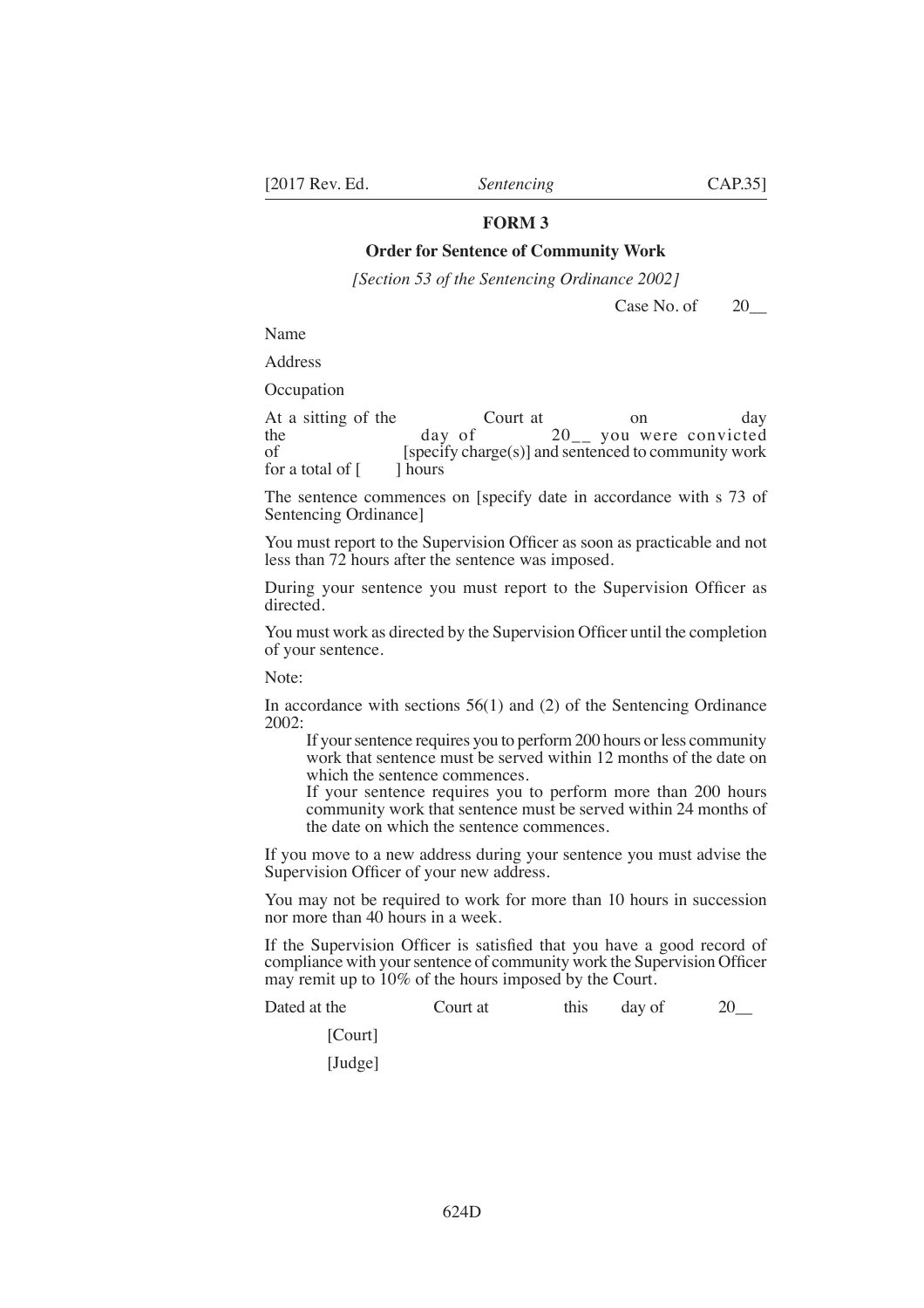# **Statement of Service**

This Order was served by me by delivering a copy of the same to the offender personally at on the day of  $20$ .

[Signed]

[Officer of the Court]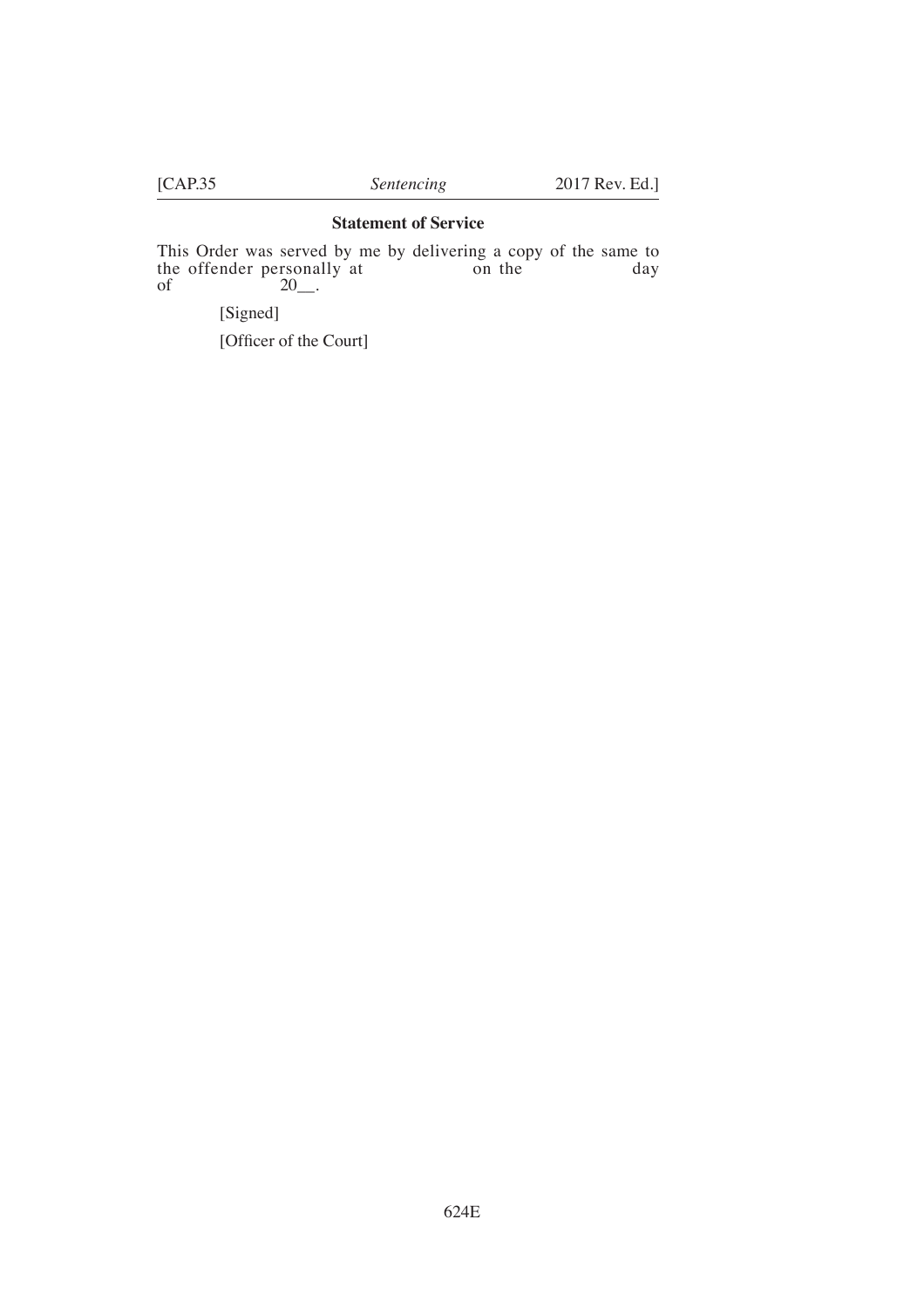## **Order for Minimum Period of Imprisonment within Determinate Sentence or Sentence for Imprisonment for Life**

#### **[To be attached to warrant of commitment]**

*[Section 81 Sentencing Ordinance 2002]* 

Case No. of 20

To all Police Officers and the Superintendent of Prisons on the Islands

Name

Address

**Occupation** 

(the offender) was on the day of 20\_ convicted of

[charge(s)]

by the Court at and was this day sentenced to

imprisonment for life\* imprisonment for a term of  $\cdot$ \* delete one

I am satisfied that the circumstances of the offence were sufficiently serious to justify a minimum term of imprisonment that is longer than the period otherwise applicable under section 80 of the Parole Ordinance 2002.

The Court therefore orders under section 81 of the Sentencing Ordinance 2002 that the offender must serve a minimum period of imprisonment of  $\lceil$   $\rceil$ .

Dated at the Court at this day of 20\_

[Court]

[Judge]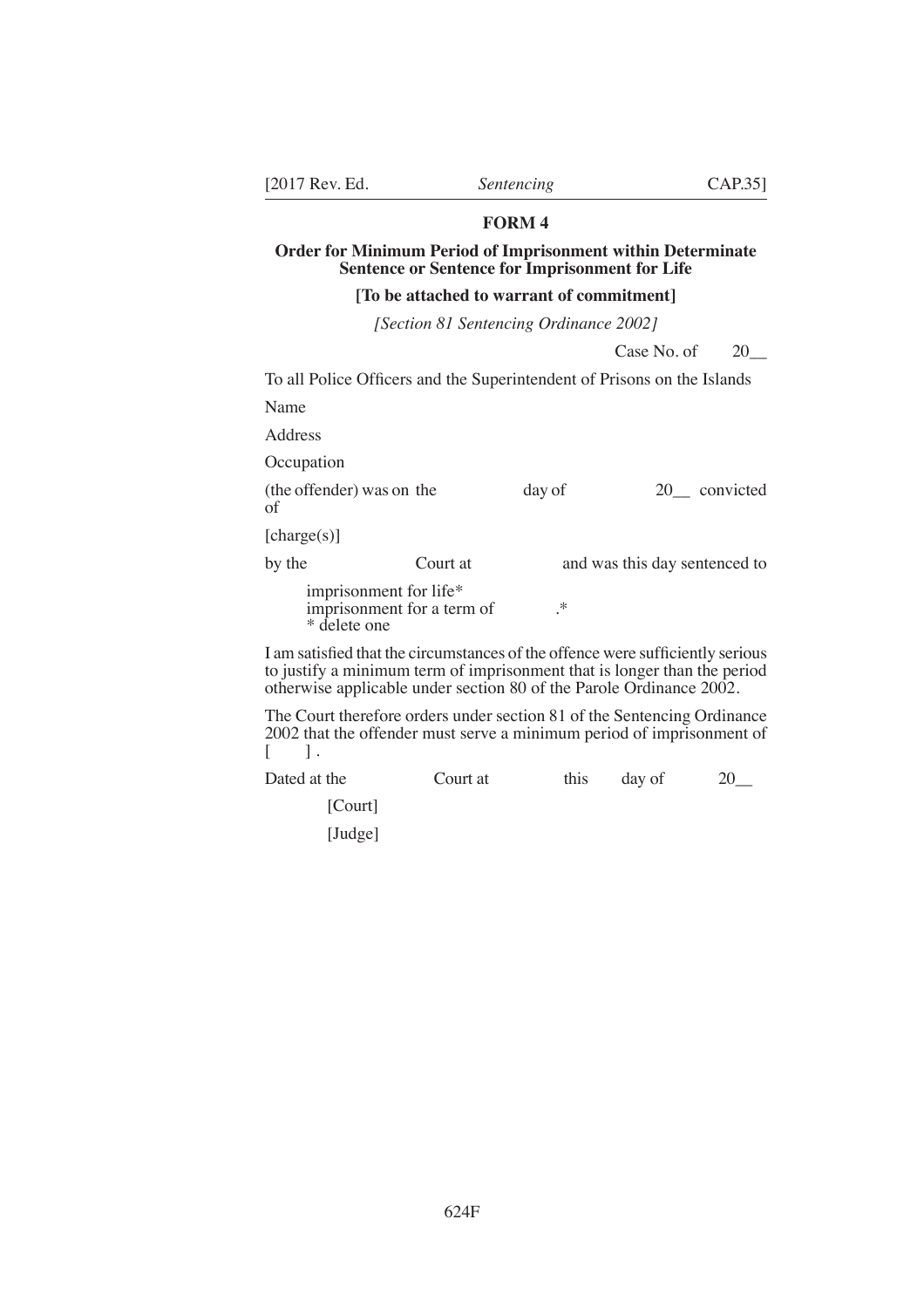# **Order for Minimum Period of Imprisonment within Sentence of Preventive Detention**

### **[To be attached to warrant of commitment]**

*[Section 84 Sentencing Ordinance 2002]* 

Case No. of 20

To all Police Officers and the Superintendent of prisons on the Islands

Name

Address

**Occupation** 

(the offender) was on the day of 20\_ convicted of

[charge(s)]

by the Court at and was this day sentenced to preventive detention.

The Court orders under section 84 of the Sentencing Ordinance 2002 that the offender must serve a minimum period of imprisonment of  $\begin{bmatrix} 1 \\ 1 \end{bmatrix}$ .

Dated at the Court at this day of 20\_ [Court]

[Judge]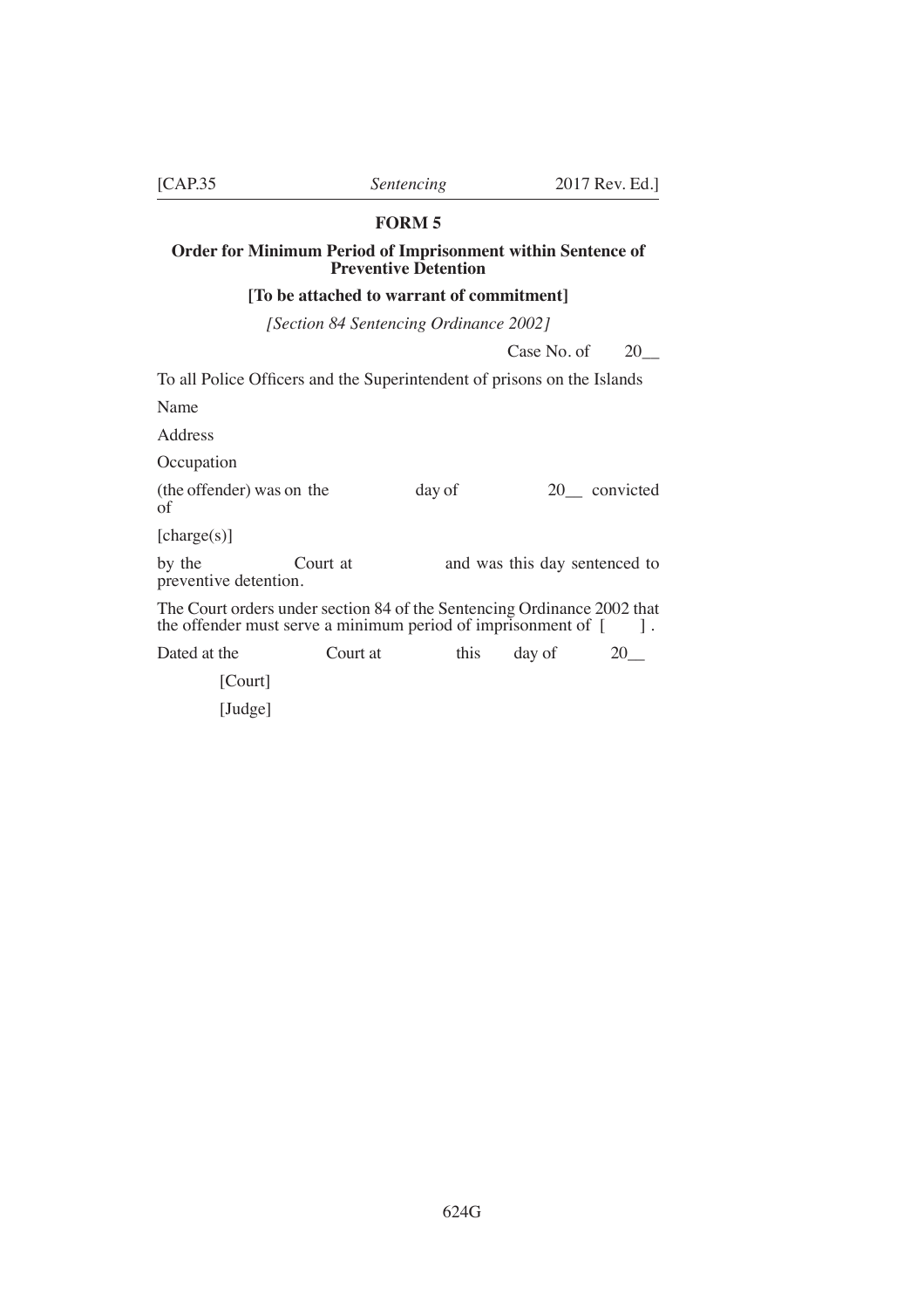#### **Order for sentence of home detention**

*[Section 76A and 76W, Sentencing Ordinance]*

Case No:

**To** *[full name]* of *[address]*, *[occupation]*

At a sitting of the *[court and place]* this *[date]* you were sentenced to home detention for a period of *[specify period]* for *[offence]* to be served at the home detention residence at *[address]* .

\*This sentence is cumulative on *[specify cumulative sentences].* \**Delete if inapplicable*

\*The start date of the sentence is the date of this order, or the expiry of any sentence this order is cumulative upon (if applicable).

#### OR if deferred:

\*The start date of your sentence was deferred under section 76R of the Sentencing Ordinance. The start date of your sentence is *[deferred start date]*.

#### \**Delete one*

\*You must go to and remain at the residence where the sentence is to be served immediately upon receiving this order, unless a Supervision Officer has authorised you to be absent for a particular reason.

#### OR if deferred:

\*You must go to and remain at the residence where the sentence is to be served on *[deferred start date]*, unless a Supervision Officer has authorised you to be absent for a particular reason.

#### \**Delete one*

# **Conditions**

The standard conditions of home detention are set out in section 76C of the Sentencing Ordinance (a list of which is attached to this form).

\*In addition to the standard conditions for home detention, the Court imposed the following special conditions under section 76D of the Sentencing Ordinance: *[specify special conditions]*. \**Delete if inapplicable*.

\*Post-detention conditions apply or have been imposed by the Court under section 76L of the Sentencing Ordinance (a list of which is attached to this form) and will apply to your home detention sentence for a period of *[duration]* from the detention end date

#### \**Delete if inapplicable*

\*In addition to the standard post-detention conditions the Court imposed the following special post-detention conditions under section 76L: *[specify special post-detention conditions]*

\**Delete if inapplicable*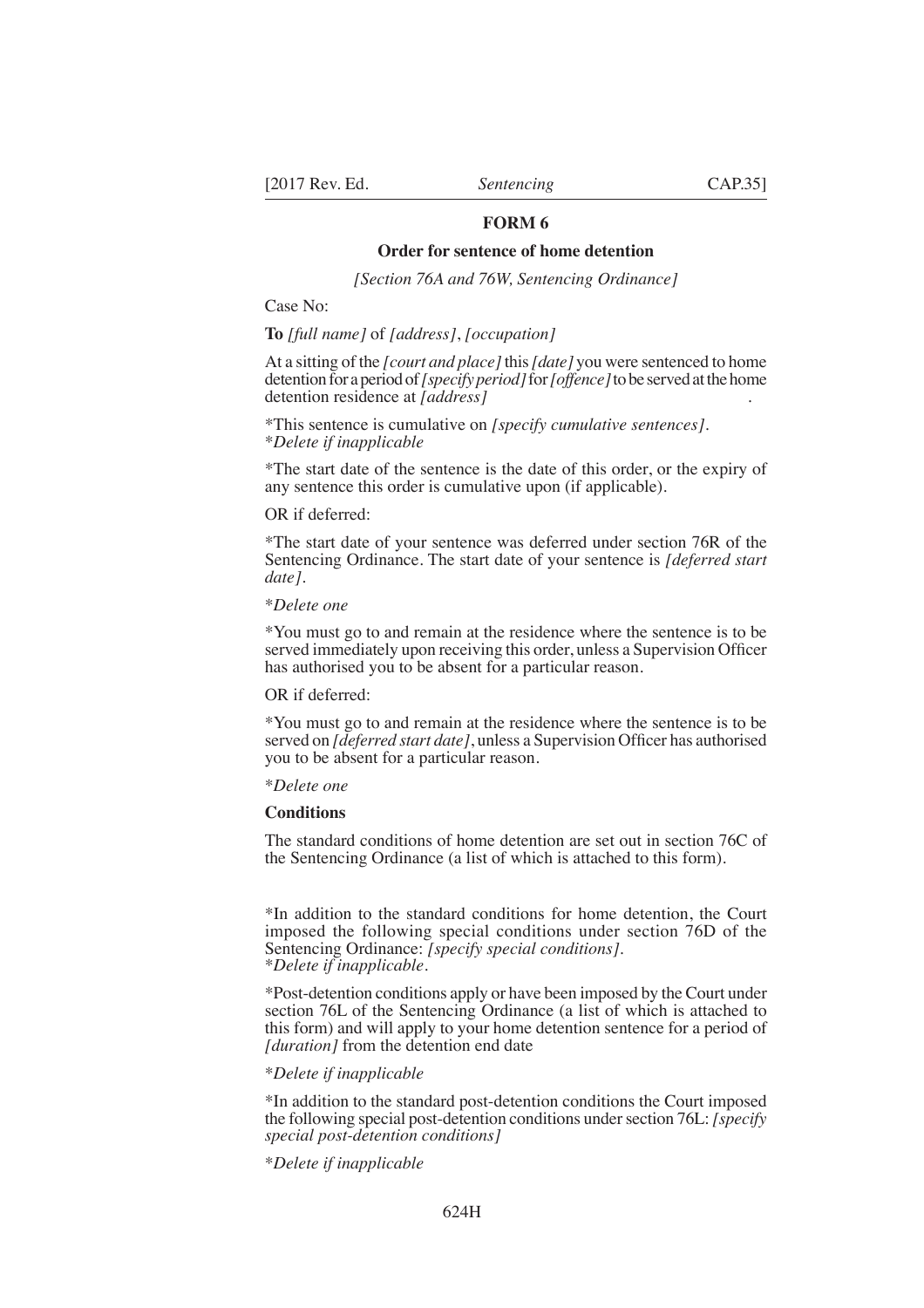#### **Consequences of non-compliance**

Failure to comply with the terms of this sentence, without reasonable excuse, may result in you being charged under section 76N of the Sentencing Ordinance with an offence punishable by a maximum of 1 year's imprisonment or a fine not exceeding \$2,000.

Any person who refuses or fails, without reasonable excuse, to allow a Supervision Officer to enter the home detention residence at a time when you are required to be at the residence may be charged under section 76O(1) of the Sentencing Ordinance with an offence punishable by a maximum of 3 months' imprisonment or a fine not exceeding \$5,000.

Any person who refuses or fails, without reasonable excuse, to allow an authorised person to enter the home detention residence at any time for the purpose of servicing or inspecting the electronic monitoring equipment, may be charged under 76O(2) of the Sentencing Ordinance with an offence punishable by a maximum of 3 months' imprisonment or a fine not exceeding \$5,000.

Failure to comply with the post-detention conditions, without reasonable excuse, may result in your being charged with an offence under section 76P of the Sentencing Ordinance.

#### **Variation or cancellation of sentence**

You, or your Supervision Officer, may apply under section 76F of the Sentencing Ordinance for variation or cancellation of this sentence if you are unable to comply with its terms, or if one of the other grounds for variation or cancellation in that section applies.

#### **Variation or discharge of post-detention conditions**

You, or your Supervision Officer, may apply under section 76 $M$  of the Sentencing Ordinance for variation or discharge of your post-detention conditions.

Dated at the *[specify]* Court at *[place]* on *[date]*

.................................

Registrar

#### **Standard conditions of sentence of home detention**

Under section 76C of the Sentencing Ordinance, the following conditions apply to every sentence of home detention:

- (a) the offender is under the supervision of the Supervision Officer and must co-operate with the Supervision Officer and comply with any lawful direction given by that Supervision Officer;
- (b) the offender must not leave the home detention residence at any time except in the circumstances set out in section 76C(3) or (4) of the Sentencing Ordinance (see below);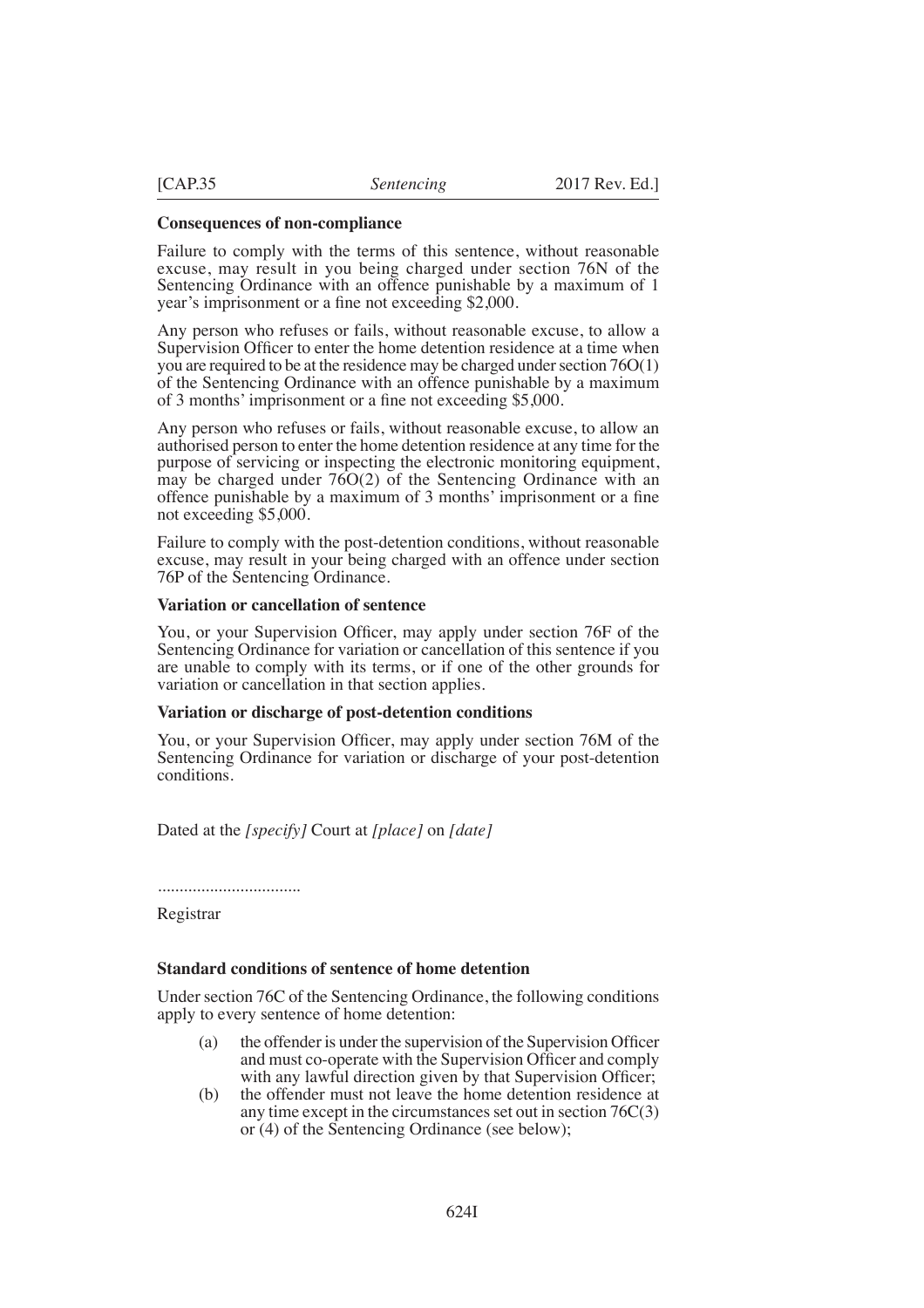[2017 Rev. Ed. *Sentencing* CAP.35]

- (c) the offender must keep in his or her possession this order and, if requested to do so by a member of the police or the Supervision Officer, must produce the order for inspection;
- $(d)$  the offender must, when required by the Supervision Officer, submit to the electronic monitoring of compliance with his or her detention conditions;
- (e) the offender must not engage, or continue to engage, in any employment or occupation in which the Supervision Officer has directed the offender not to engage or continue to engage;
- $(f)$  the offender must not associate with any specified person, or with persons of any specified class, with whom the Supervision Officer has, in writing, directed the offender not to associate;
- $(g)$  the offender must take part in a rehabilitative and reintegrative needs assessment if and when directed to do so by the Supervision Officer.

Section  $76C(3)$  of the Sentencing Ordinance provides that the offender must not leave the home detention residence at any time except in the following circumstances:

- (a) to seek urgent medical or dental treatment; or (b) to avoid or minimise a serious risk of death of
- (b) to avoid or minimise a serious risk of death or injury to the offender or any other person; or
- (c) with the approval of the Supervision Officer $-$ 
	- (i) to comply with any special condition; or
	- (ii) to seek or engage in employment; or
	- (iii) to attend training or other rehabilitative or reintegrative activities or programmes; or
	- (iv) to attend a restorative justice conference or other process relating to the offender's offending; or
	- (v) to carry out any undertaking arising from any restorative justice process; or
	- (vi) for any other purpose specifically approved by the Supervision Officer.

Section 76C(4) of the Sentencing Ordinance provides that the Supervision Officer may approve an alternative residence pending determination of an application to vary the home detention residence under section 76F.

#### **Standard post-detention conditions of sentence of home detention**

Section 76 of the Sentencing Ordinance provides that conditions of the sort described in s 11(1) of the Parole Ordinance apply to every offender subject to post-detention conditions. Those conditions are:

- (a) the offender must report in person to the Supervision Officer as soon as practicable and not later than 72 hours after the detention end date;
- $(b)$  the offender must report in person to the Supervision Officer as and when required to do so by the Supervision Officer and must notify the Supervision Officer of his or her residential address and the nature and place of his or her employment when asked to do so;
- (c) the offender must not move to a new residential address without the prior written consent of the Supervision Officer;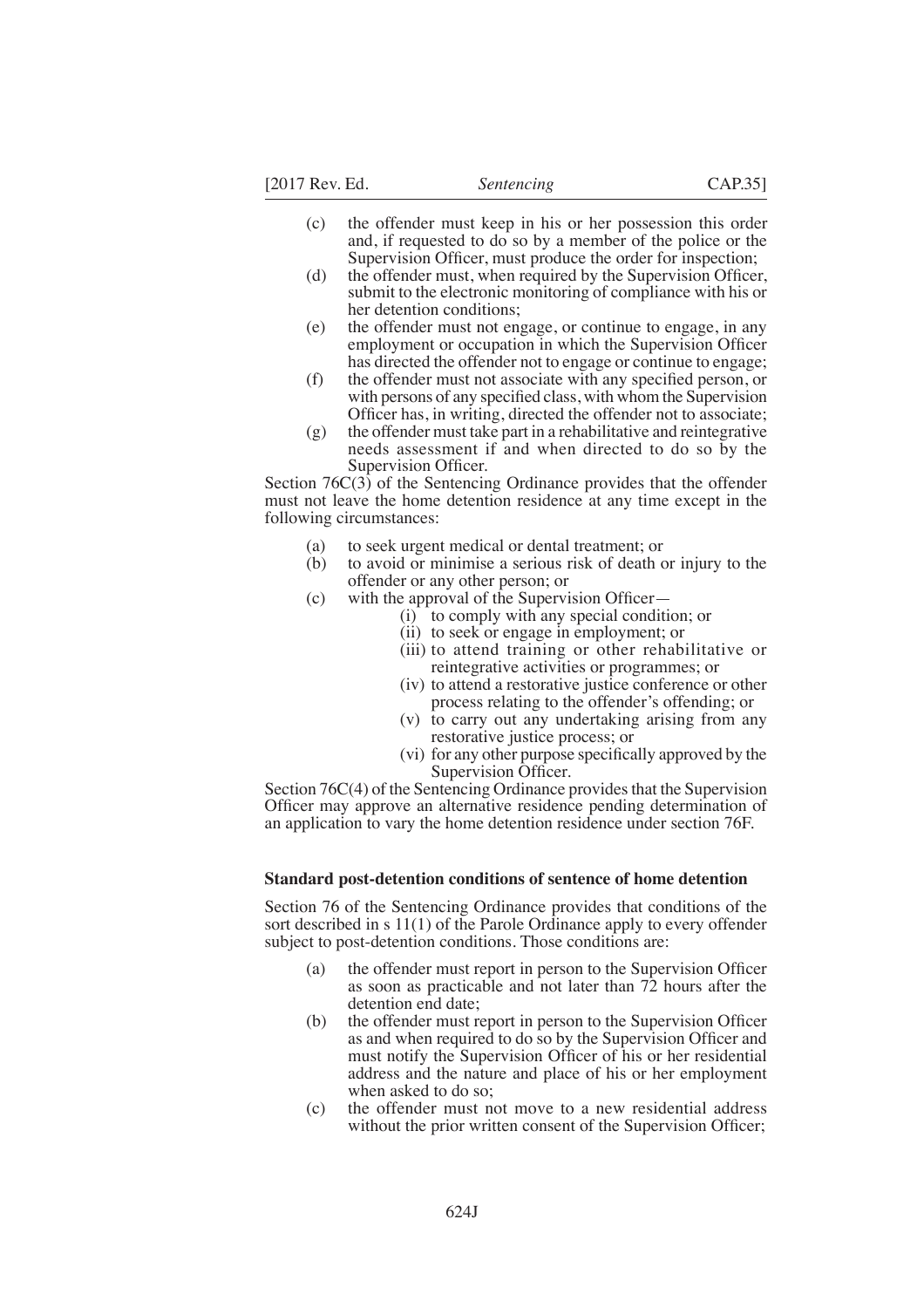- (d) the offender must not reside at any address at which the Supervision Officer has directed the offender not to reside;
- (e) the offender must not engage, or continue to engage, in any employment or occupation in which the Supervision Officer has directed the offender not to engage or continue to engage;
- $(f)$  the offender must not associate with any specified person, or with persons of any specified class, with whom the Supervision Officer has, in writing, directed the offender not to associate;
- (g) the offender must take part in a rehabilitative and reintegrative needs assessment if and when directed to do so by the Supervision Officer.